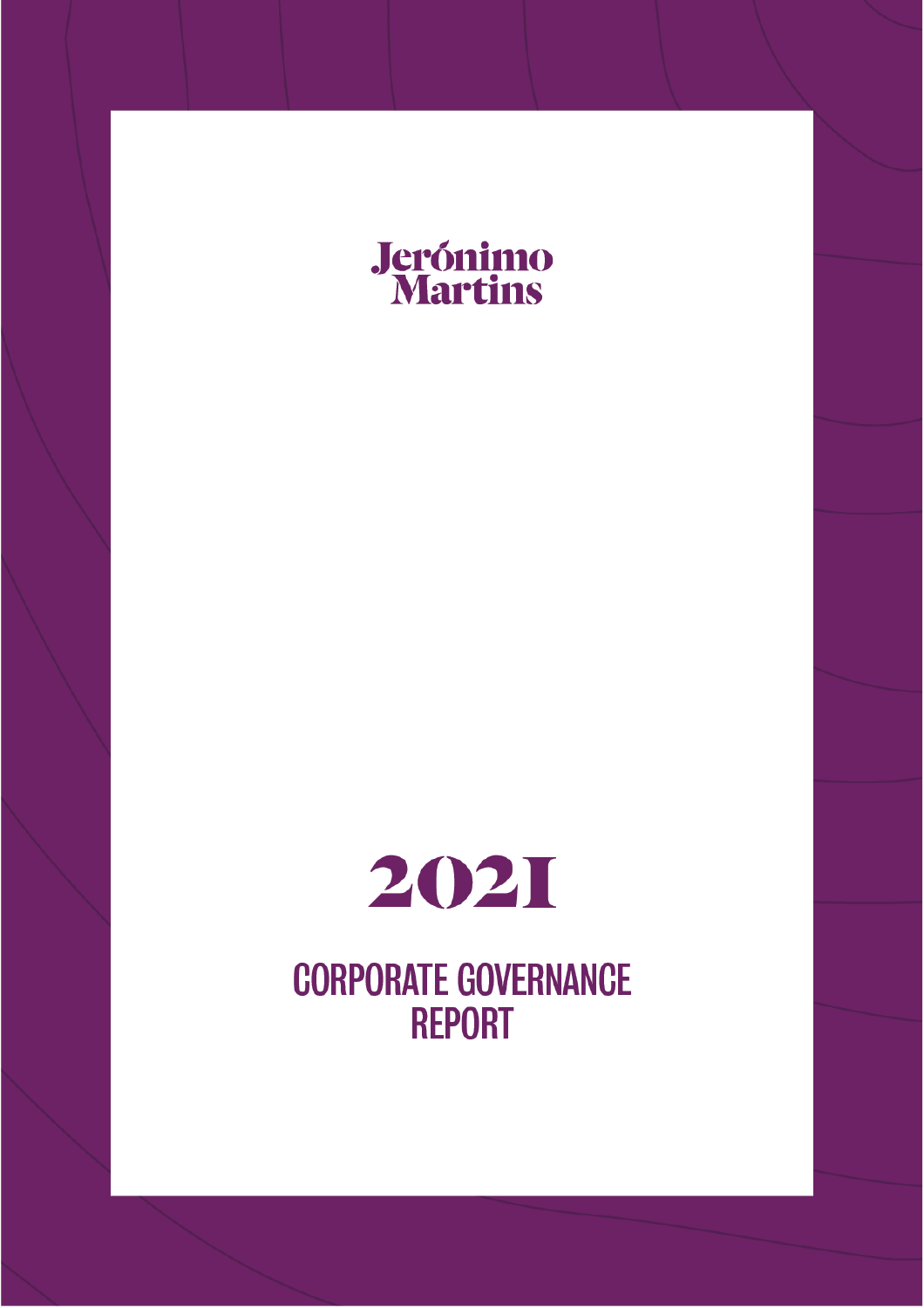# Corporate Governance

| Part I – Information on Shareholder Structure, Organization and Corporate Governance…………………………………………3 |  |
|-------------------------------------------------------------------------------------------------------|--|
|                                                                                                       |  |
|                                                                                                       |  |
|                                                                                                       |  |
|                                                                                                       |  |
|                                                                                                       |  |
|                                                                                                       |  |
|                                                                                                       |  |
|                                                                                                       |  |
|                                                                                                       |  |
|                                                                                                       |  |
|                                                                                                       |  |
|                                                                                                       |  |
|                                                                                                       |  |
|                                                                                                       |  |
|                                                                                                       |  |
|                                                                                                       |  |
|                                                                                                       |  |
|                                                                                                       |  |
|                                                                                                       |  |
|                                                                                                       |  |
|                                                                                                       |  |
|                                                                                                       |  |
|                                                                                                       |  |
|                                                                                                       |  |
|                                                                                                       |  |
|                                                                                                       |  |
|                                                                                                       |  |
|                                                                                                       |  |
|                                                                                                       |  |
|                                                                                                       |  |
|                                                                                                       |  |
|                                                                                                       |  |
|                                                                                                       |  |
|                                                                                                       |  |
|                                                                                                       |  |
|                                                                                                       |  |
|                                                                                                       |  |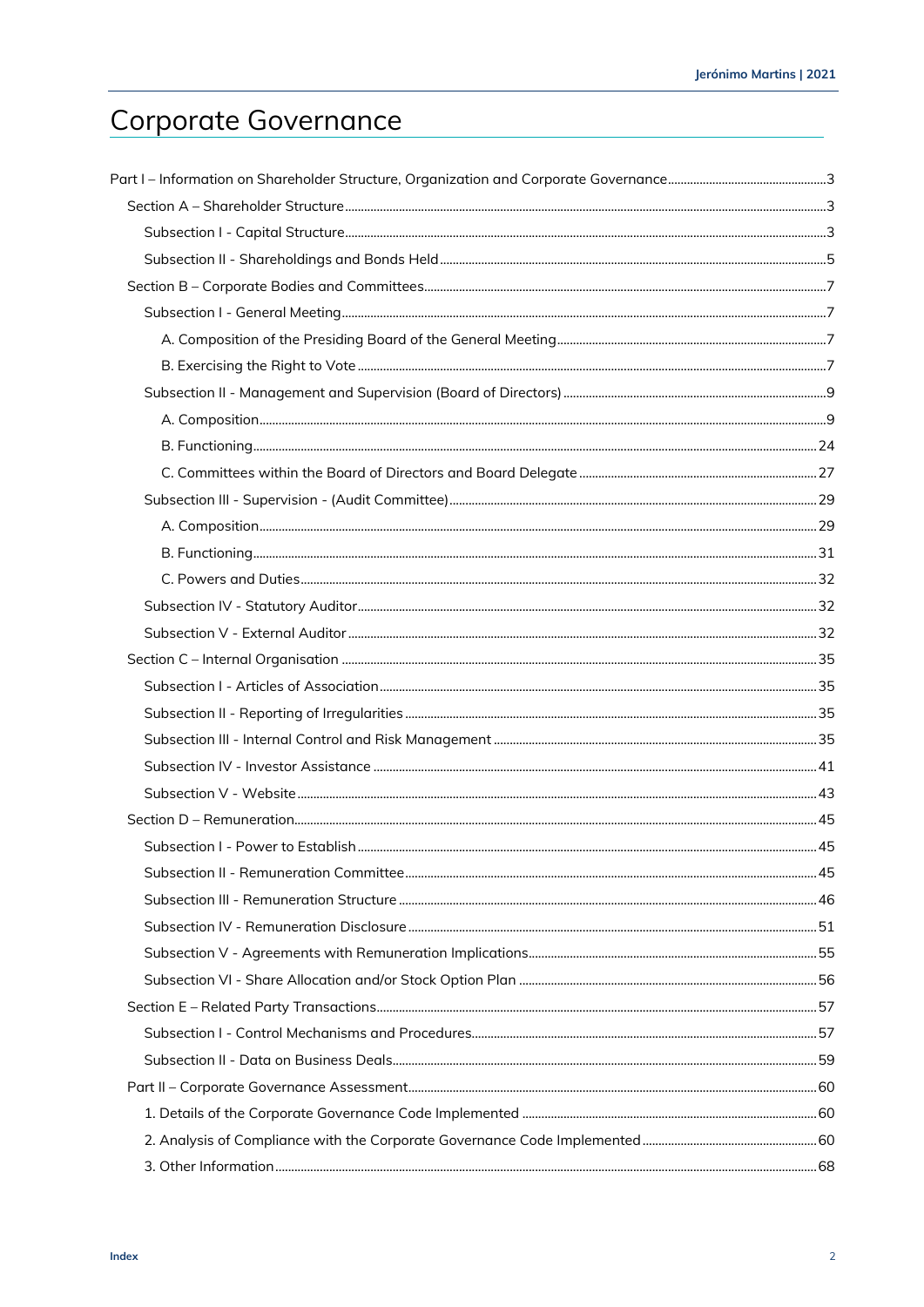# <span id="page-2-0"></span>**Part I – Information on Shareholder Structure, Organization and Corporate Governance**

<span id="page-2-1"></span>**Section A – Shareholder Structure**

# <span id="page-2-2"></span>**Subsection I - Capital Structure**

**1. The Capital Structure (Share Capital, Number of Shares, Distribution of Capital by Shareholders, etc.), Including an Indication of Shares That Are Not Admitted to Trading, Different Classes of Shares, Rights and Duties of Same and the Capital Percentage That Each Class Represents (Art. 29.º-H/1/a of the Portuguese Securities Code - PSC)**

The Company's share capital is 629,293,220 euros. It is fully subscribed and paid up, and divided into six hundred and twenty-nine million, two hundred and ninety-three thousand, two hundred and twenty shares with a nominal value of one euro each.

All issued shares are ordinary, there are no other categories of shares, and all shares have been admitted to trading on the Euronext Lisbon stock exchange.



The Company's shareholder structure is the following, with reference to 31 December 2021\*:

\* According to the last communications made by the shareholders with qualifying holdings to Jerónimo Martins, SGPS, S.A. up to the said date, being assumed that the number of shares owned is equivalent to the number of voting rights, unless otherwise disclosed to the issuer. See, point 7.

# **2. Restrictions on the Transfer of Shares, Such as Clauses on Consent for Disposal, or Limits on the Ownership of Shares (Art. 29.º-H/1/b PSC)**

Jerónimo Martins' shares are freely transferable and there are no restrictions concerning their tradability.

# **3. Number of Own Shares, the Percentage of Share Capital that it Represents and Corresponding Percentage of Voting Rights that Corresponded to Own Shares (Art. 29.º-H/1/a PSC)**

The Company holds 859 thousand shares in its own portfolio, which were acquired in 1999 at an average price of 7.06 euros per share (price adjusted by the restatement of capital). These shares represent 0.14% of the Company's share capital, which would correspond to equal percentage of voting rights.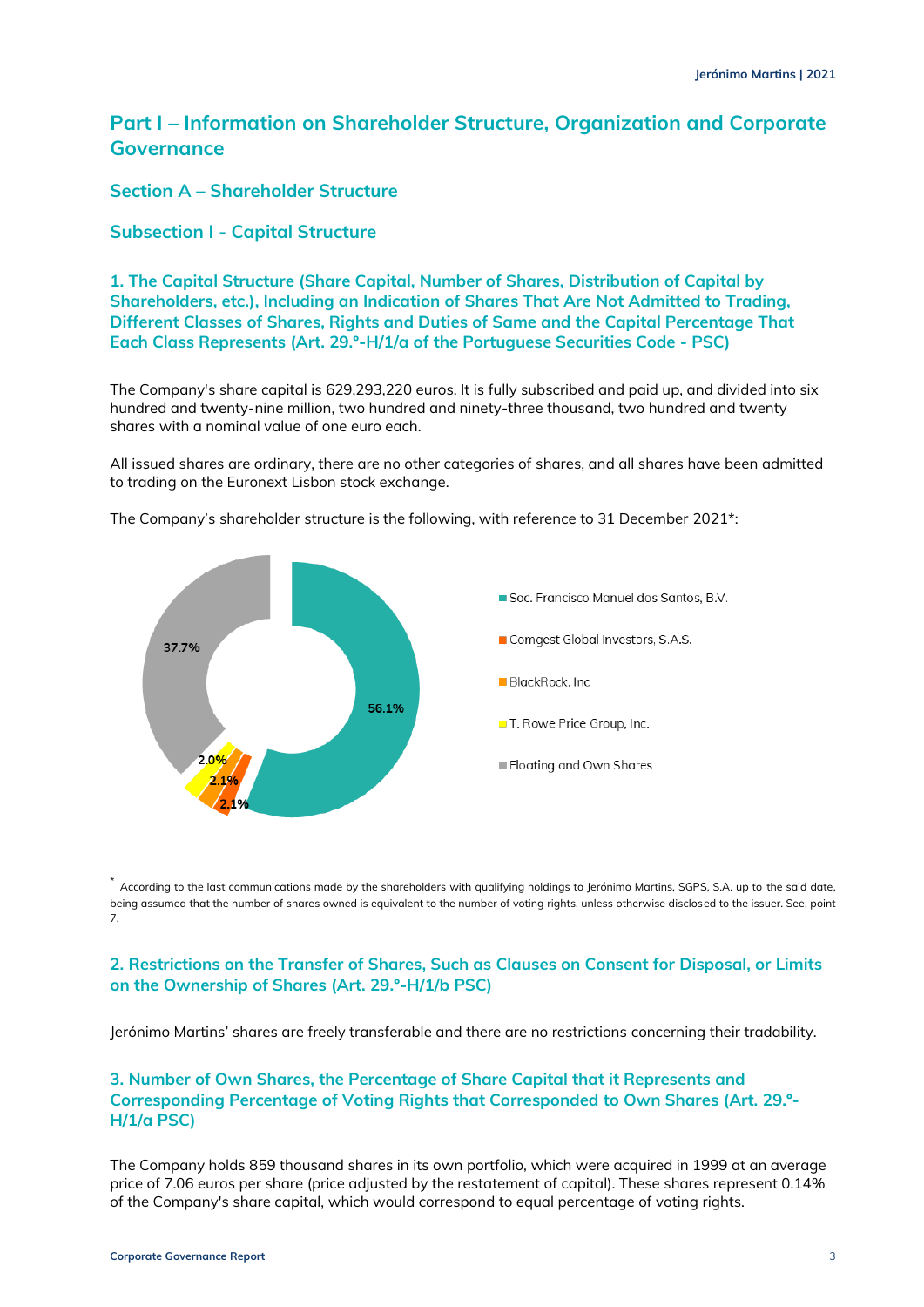**4. Important Agreements to which the Company is a Party and that Come Into Effect, Amend or are Terminated in Cases Such As a Change in the Control of the Company After a Takeover Bid, and the Respective Effects, Except Where Due to their Nature, the Disclosure Thereof Would be Seriously Detrimental to the Company; This Exception Does Not Apply Where the Company is Specifically Required to Disclose Said Information Pursuant to Other Legal Requirements (Art. 29.º-H/1/j PSC)**

There are no significant agreements (including financing agreements) to which the Company is a party and that come into effect, are amended or terminated in case of a change in the control of the Company after a takeover bid.

# **5. A System That is Subject to the Renewal or Withdrawal of Countermeasures, Particularly Those That Provide for a Restriction on the Number of Votes Capable of Being Held or Exercised by Only One Shareholder Individually or Together With Other Shareholders**

No defensive measures were adopted that require payments or the assumption of costs by the Company in the event of a change of control or a change in the composition of the Board of Directors and that are likely to impair the free transfer of shares and the free assessment by the shareholders of the performance of the Board members, or that provide for a restriction on the number of votes capable of being held or exercised by only one shareholder individually or together with other shareholders.

# **6. Shareholders' Agreements that the Company is aware of and That May Result in Restrictions on the Transfer of Securities or Voting Rights (Art. 29.º-H/1/g PSC)**

Pursuant to the communication regarding the qualifying holding received by the Company on 2nd January, 2012, the same was informed of a shareholders' agreement concerning the exercise of voting rights, on the following terms:

"It is further informed that, in accordance with the terms of number 2 of article 21, paragraphs b) and c), of the Portuguese Securities Code, Sociedade Francisco Manuel dos Santos, SGPS, S.A.[\*] controls Sociedade Francisco Manuel dos Santos B.V., since it may exercise the corresponding voting rights under a Shareholders Agreement.

In accordance with the terms of article 20 of the Portuguese Securities Code, especially paragraph b) of its number 1, under the above mentioned Shareholders Agreement, the corresponding voting rights of the Jerónimo Martins, SGPS, S.A. shares, object of the purchase and sale above mentioned, remain attributed to Sociedade Francisco Manuel dos Santos, SGPS S.A.[\*]".

The Company, however, does not know of any restrictions concerning the transfer of securities or voting rights.

\* The company name was changed on 2015 to "Sociedade Francisco Manuel dos Santos, SGPS, S.E.".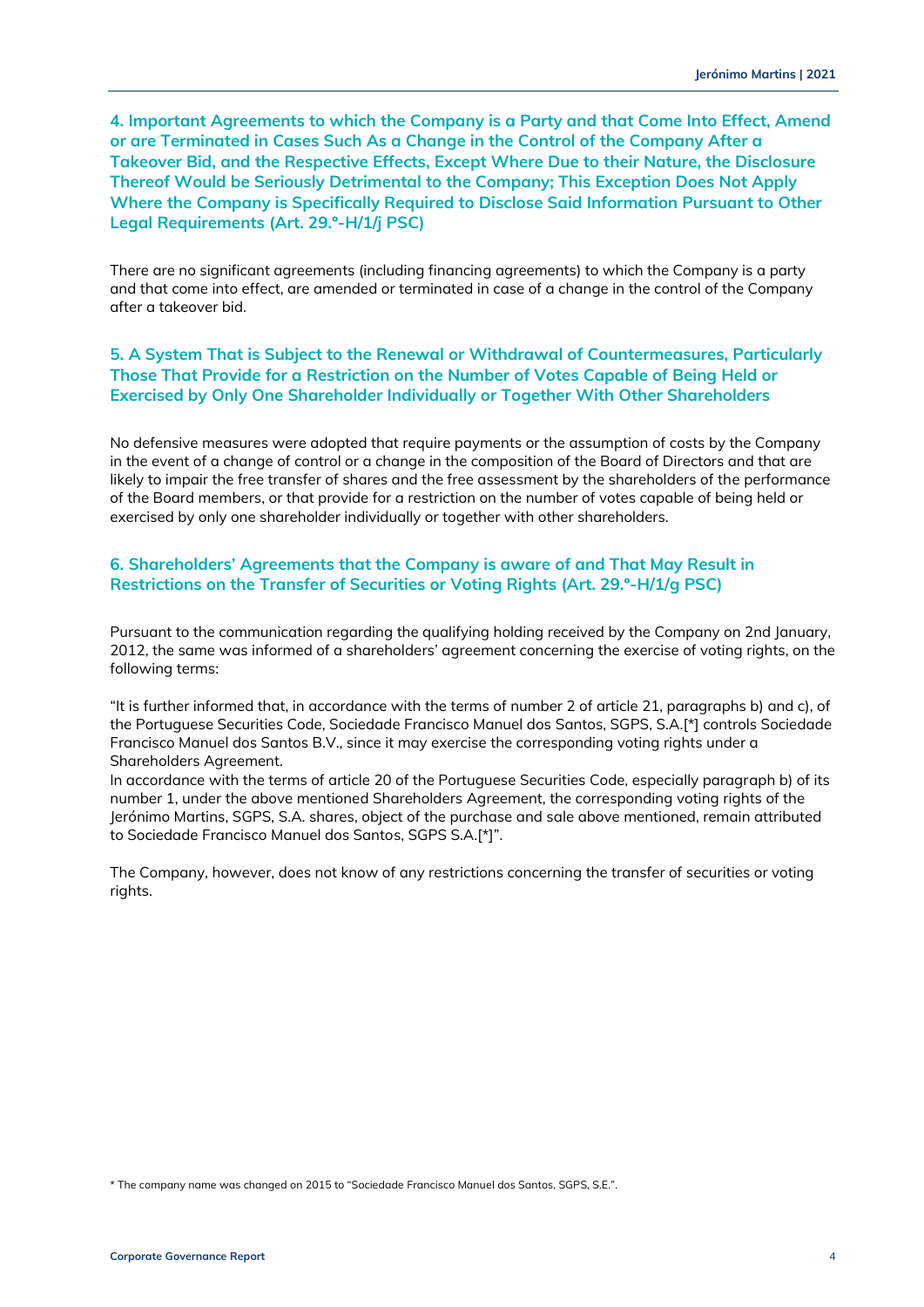# <span id="page-4-0"></span>**Subsection II - Shareholdings and Bonds Held**

# **7. Details of The Natural or Legal Persons Who, Directly or Indirectly, are Holders of Qualifying Holdings (Art. 29.º-H/1/c & /d PSC) and Art. 16.º PSC) With Details of the Percentage of Capital and Votes Attributed and the Source and Causes of the Attribution**

The holders of qualifying holdings, calculated in accordance with the terms of paragraph 1 of Art. 20 PSC, as it stood on 31 December 2021, based on the total number of shares under the terms of section b), paragraph 3 of Art. 16 PSC, as at 31<sup>st</sup> December 2021 are identified in the table below.

### **List of Qualifying Holdings as at 31st December 2021\***

(Pursuant to sub-paragraph b) of paragraph 1 of Art. 8 of the Portuguese Securities Regulations no. 5/2008)

| Shareholder                                                                                              | No. of Shares<br>Held | % Capital | No. of Voting<br><b>Rights</b> | % of Voting<br><b>Rights</b> |
|----------------------------------------------------------------------------------------------------------|-----------------------|-----------|--------------------------------|------------------------------|
| Sociedade Francisco Manuel dos Santos, SGPS, S.E.<br>Through Sociedade Francisco Manuel dos Santos, B.V. | 353,260,814           | 56.14%    | 353,260,814                    | 56.14%                       |
| <b>Comgest Global Investors, S.A.S.</b>                                                                  | 12.983.594            | 2.06%     | 12.983.594                     | 2.06%                        |
| <b>BlackRock, Inc</b>                                                                                    | 12,947,912            | 2.06%     | 12,947,912                     | 2.06%                        |
| T. Rowe Price Group, Inc.<br>Through T. Rowe Price International Ltd                                     | 12,821,174            | 2.04%     | 12.694.305                     | 2.02%                        |

\* Source: Last communications made by the shareholders with qualifying holdings to Jerónimo Martins, SGPS, S.A. up to the said date.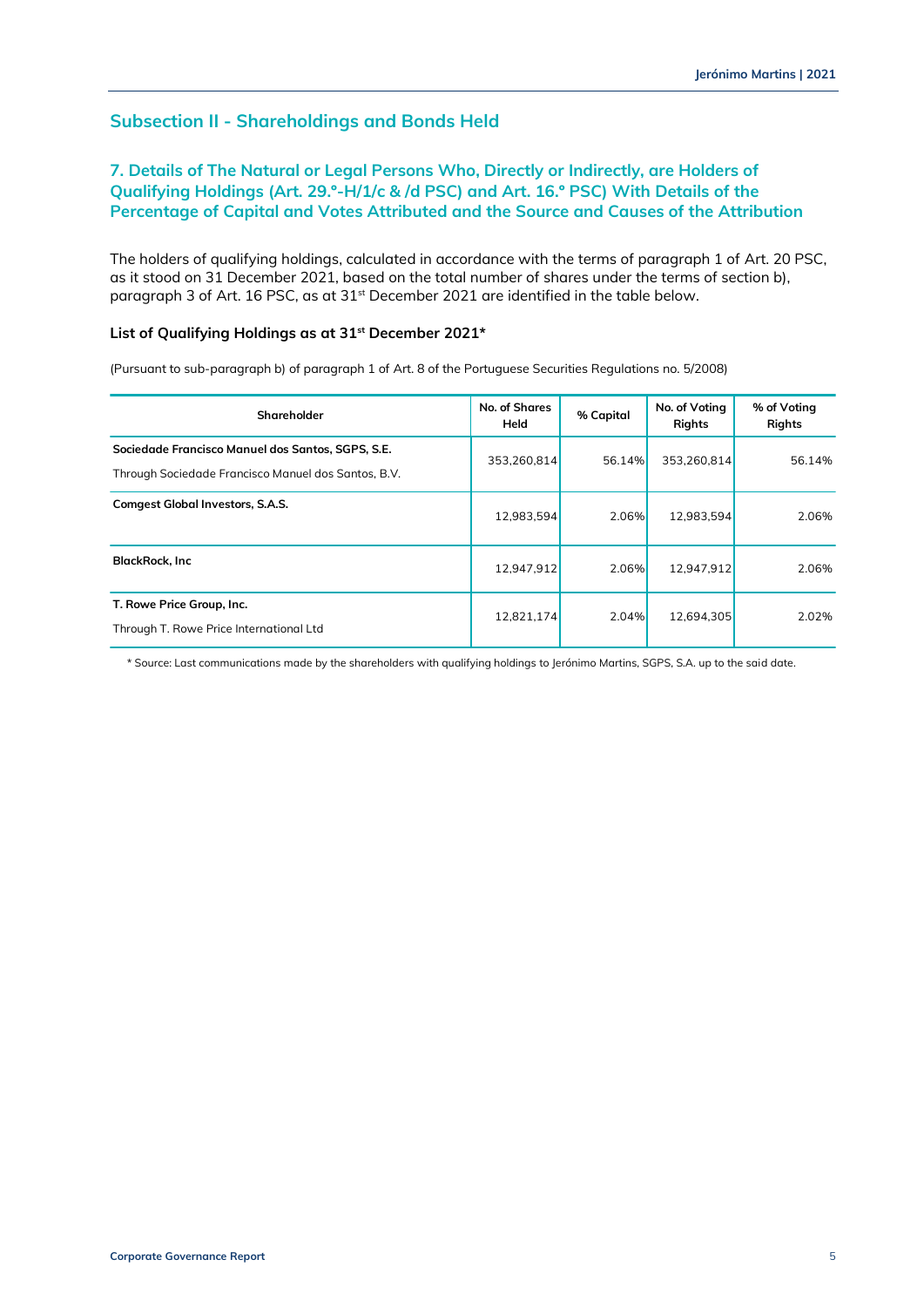# **8. A List of the Number of Shares and Bonds Held by Members of the Management and Supervisory Boards**

(Pursuant to paragraph 5 of Art. 447 of the Commercial Companies Code - CCC)

### **The Board of Directors**

| Members of the Board of Directors                                                          | Held on<br>31.12.20 |                          | Increases during the<br>year |                          | <b>Decreases</b><br>during the year |              | Held on<br>31.12.21 |              |
|--------------------------------------------------------------------------------------------|---------------------|--------------------------|------------------------------|--------------------------|-------------------------------------|--------------|---------------------|--------------|
|                                                                                            | <b>Shares</b>       | <b>Bonds</b>             | <b>Shares</b>                | <b>Bonds</b>             | <b>Shares</b>                       | <b>Bonds</b> | <b>Shares</b>       | <b>Bonds</b> |
| Pedro Manuel de Castro Soares dos Santos                                                   | 274,805             |                          | $\overline{\phantom{a}}$     | $\overline{\phantom{a}}$ |                                     | ۰            | 274,805             |              |
| Andrzej Szlęzak                                                                            | ٠                   | ٠                        | ٠                            | ٠                        | ٠                                   | ۰            | ٠                   |              |
| António Pedro de Carvalho Viana-Baptista                                                   |                     | ٠                        | ٠                            | ٠                        |                                     | ۰            | ۰                   |              |
| Artur Stefan Kirsten                                                                       |                     | ٠                        | ٠                            | ٠                        |                                     | ۰            | ٠                   |              |
| Belonging to company in which is a Director (sec. d), § 2 of<br>Art. 447 CCC) <sup>1</sup> | 353,260,814         | ٠                        | ٠                            | ٠                        |                                     | ۰            | 353,260,814         |              |
| Clara Christina Streit                                                                     | 800                 | ٠                        | ۰                            | ٠                        | -                                   | ۰            | 800                 |              |
| Elizabeth Ann Bastoni                                                                      |                     |                          | ٠                            | ٠                        |                                     | ۰            | ٠                   |              |
| Francisco Manuel Seixas da Costa                                                           | ۰                   | $\overline{\phantom{a}}$ | ٠                            | $\overline{\phantom{a}}$ | ٠                                   | ۰            | ٠                   |              |
| José Manuel da Silveira e Castro Soares dos Santos                                         | 20,509              |                          | ٠                            | ٠                        |                                     | ۰            | 20,509              |              |
| Belonging to company in which is a Director (sec. d), § 2 of<br>Art. 447 CCC $11$          | 353,260,814         | ٠                        |                              |                          |                                     |              | 353,260,814         |              |
| María Ángela Holguín Cuéllar                                                               |                     | ٠                        | ٠                            | ٠                        |                                     | ۰            | ٠                   |              |
| Sérgio Tavares Rebelo                                                                      |                     |                          |                              |                          |                                     |              |                     |              |

**<sup>1</sup>** Sociedade Francisco Manuel dos Santos, B.V.; See point 20.

### **Statutory Auditor**

As at 31st December 2021, the Statutory Auditor, Ernst & Young Audit & Associados, SROC, S.A., confirmed not holding any shares or bonds of Jerónimo Martins, SGPS, S.A. and not having made any transactions, during 2021, with Jerónimo Martins, SGPS, S.A. securities.

**9. Special Powers of the Board of Directors, especially as Regards Resolutions on the Capital Increase (Art. 29.º-H/1/i) PSC) With an Indication as to the Allocation Date, Time Period Within Which Said Powers May Be Carried Out, the Upper Ceiling for the Capital Increase the Amount Already Issued Pursuant to the Allocation of Powers and Mode of Implementing the Powers Assigned**

Any capital increase is subject to prior deliberation by the General Shareholders' Meeting.

# **10. Information on Any Significant Business Relationships between the Holders of Qualifying Holdings and the Company**

Pursuant to the policy that has been followed by the Company in this area, no business was carried out by the Company with the owners of Qualifying Holdings or entities in any type of relationship with the owners of such holdings, outside of normal market conditions.

There are no significant business relationships between holders of Qualifying Holdings and the Company.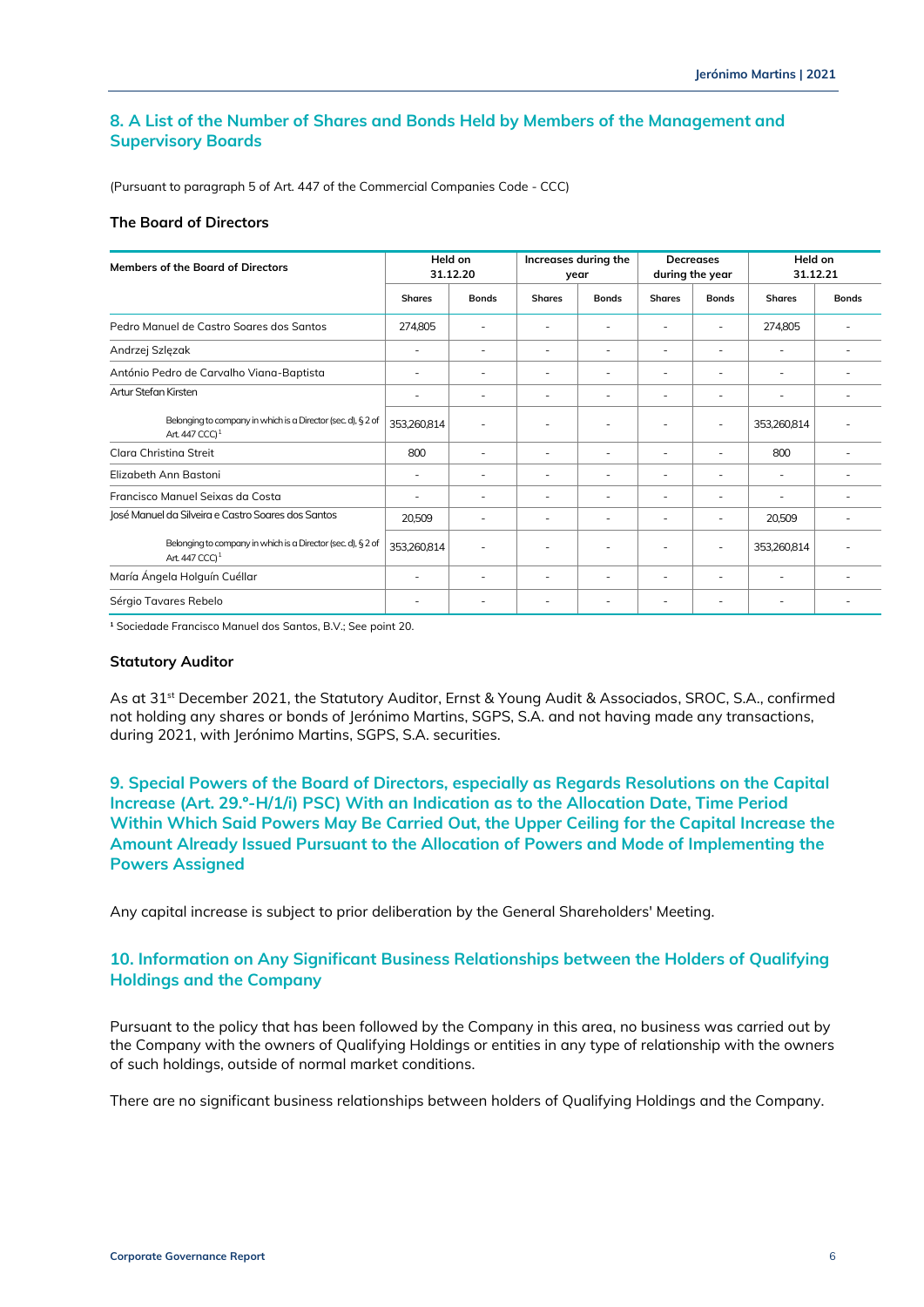### <span id="page-6-0"></span>**Section B – Corporate Bodies and Committees**

# <span id="page-6-1"></span>**Subsection I - General Meeting**

# <span id="page-6-2"></span>**A. Composition of the Presiding Board of the General Meeting**

# **11. Details and Position of the Members of the Presiding Board of the General Meeting and Respective Term of Office (Beginning and End)**

On 11th April 2019, Abel Bernardino Teixeira Mesquita and Nuno de Deus Pinheiro were appointed as Chairman and Secretary of the General Shareholders' Meeting, respectively, for the term 2019-2021.

# <span id="page-6-3"></span>**B. Exercising the Right to Vote**

# **12. Any Restrictions on the Right to Vote, Such as Restrictions on Voting Rights Subject to Holding a Number or Percentage of Shares, Deadlines for Exercising Voting Rights, or Systems Whereby the Financial Rights Attaching to Securities are Separated from the Holding of Securities (Art. 29.º-H/1/f PSC)**

The Company and its Board of Directors particularly value the principles of free transferability of shares and assessment by shareholders of the performance of members of the Board of Directors.

As such Art. 24 of the Articles of Association of the Company establishes the rule that each share has the right to one vote.

Accordingly, the Company has not established mechanisms intended to cause mismatching between the right to receive dividends or the subscription of new securities and the voting right of each ordinary share, inter alia, no special rights for shareholders or restraints on the exercise of voting rights are provided for in the Company's Articles of Association, nor is there any special rule in the Articles of Association regarding systems whereby the financial rights attached to securities are separated from the holding of securities.

Attending the Shareholders' Meeting is not subject to holding a minimum number of shares.

According to Art. 26 of the Articles of Association of the Company, the Shareholders' Meeting may take place upon the first convocation, as long as more than 50% of the Company's capital is present or represented.

### **Participation in the General Shareholders' Meeting**

Under the provisions of the Portuguese Securities Code and Art. 23 of the Articles of Association, the shareholders that meet the following conditions can participate and vote at the General Meeting:

- i. On the Record Date, corresponding to 00:00 (GMT) of the fifth trading day prior to the General Shareholder's Meeting, they held shares of the Company entitling them to at least one vote;
- ii. By the end of the day prior to the day of the Record Date, they had stated in writing, to the Chairman of the General Shareholder's Meeting and to the respective financial intermediary, their intention to participate in the meeting;
- iii. By the end of the day of the Record Date, the respective financial intermediary has sent to the Chairman of the General Shareholder's Meeting information on the number of shares registered under that shareholder's name on the Record Date.

### **Remote Participation in the General Shareholders' Meeting**

The Company implemented adequate means for the remote participation by its shareholders in the General Meeting, having been held in 2021 one General Meeting of the Company which took place exclusively by telematic means, under the provisions of sub-paragraph b) of paragraph 6 of Art. 377 CCC, considering the pandemic situation caused by the disease Covid-19, and taking into account what is set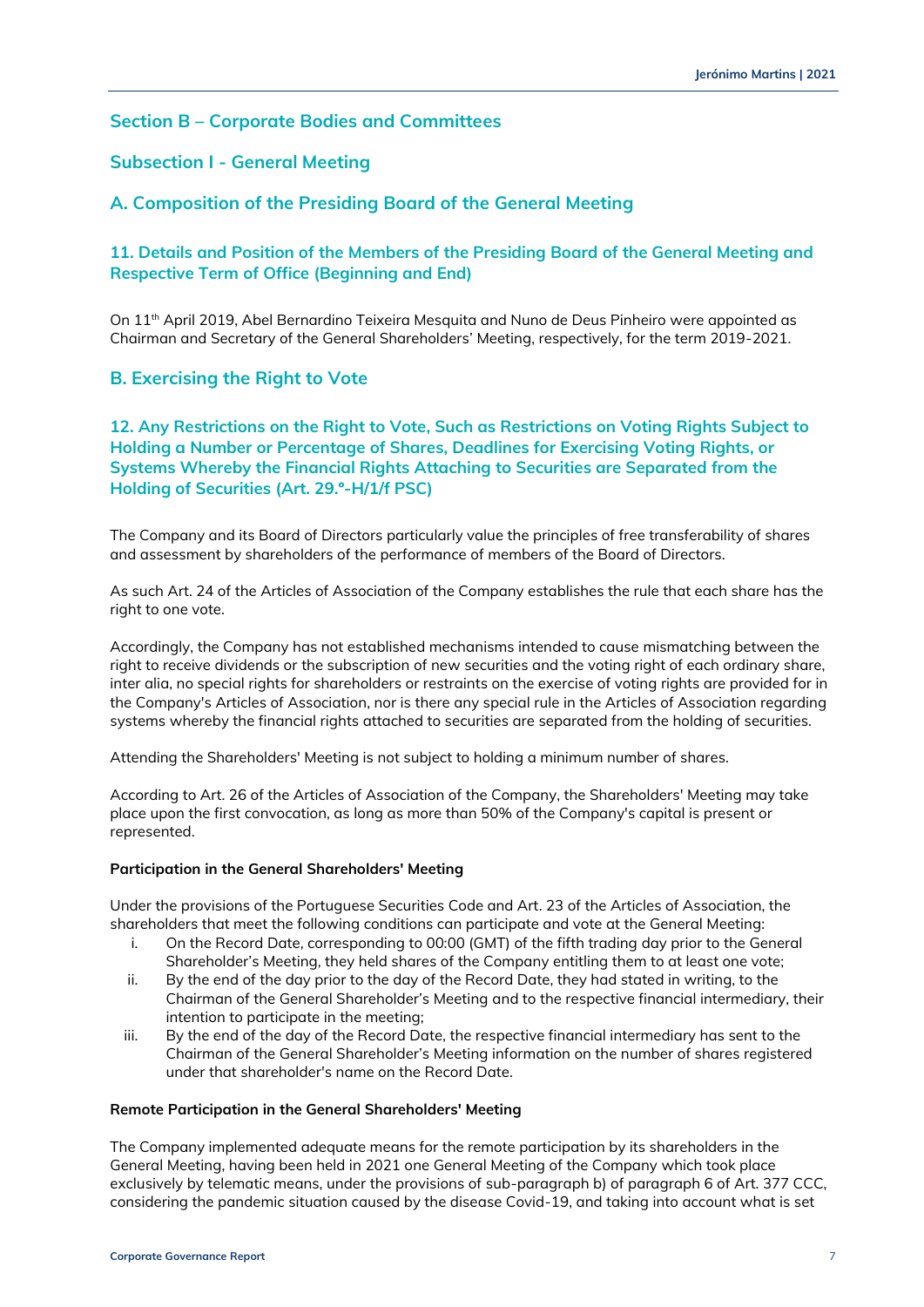out in the "Recommendations in the context of holding General Meetings" issued by the CMVM (Portuguese Securities Commission) on 20th March 2020 which, under the terms of the Annual Newsletter for Issuers / 2021 of the CMVM, must still have been taken into particular consideration.

Shareholders who declared they wanted to participate in the General Meeting had to indicate an email address, to which the Company sent the link to the telematic session at stake, and an individual shareholder participation code, which served to complement the respective identification at the beginning of the meeting

### **Postal Vote**

According to paragraph three of Art. 25 of the Articles of Association, postal votes are allowed. Pursuant to the Articles of Association, postal votes count for the formation of a constitutive quorum for the General Shareholders' Meeting, and it is the responsibility of the Chairman of the Board of the General Shareholders' Meeting or his substitute to verify their authenticity and full compliance with the procedures, as well as to assure confidentiality when a vote is submitted. In the event that a shareholder or a shareholder's representative is present at the General Shareholders' Meeting, the postal vote that was issued is revoked.

Postal votes count as negative votes in relation to deliberative proposals presented subsequent to the date on which those votes were issued.

The Company has provided a form to exercise the right to vote by post on its web page.

As the Company's Articles of Association do not state anything on this matter, the Company has established a deadline of 48 hours prior to the General Shareholders' Meeting for receipt of postal votes, thus complying with and, to a certain extent, exceeding the recommendations of the CMVM on this matter.

### **Vote by Electronic Means**

The Company, also recognising that using computerised means encourages shareholders to exercise their right to vote, has adopted, since 2006, adequate mechanisms so that they may vote electronically in General Shareholders' Meetings, having proceeded in 2020 to some changes in the procedures that, for this purpose, it had been implementing, such procedures having been disclosed in the notices issued and on its institutional website.

Thus, shareholders who wished to exercise their right to vote electronically had to express it, in due time, to the Chairman of the Board of the General Shareholders' Meeting, through the email address [assembleiageral@jeronimo-martins.com](mailto:assembleiageral@jeronimo-martins.com). In that expression of interest, shareholders had to indicate an email address to which, subsequently, an identifier code was sent, to be used in the electronic mail message by which the shareholder exercised its right to vote.

### **13. Details of the Maximum Percentage of Voting Rights That May Be Exercised By a Single Shareholder or By Shareholders That Are In Any Relationship As Set Out In Art. 20/1 PSC**

The Company has not established rules stating that voting rights over a certain number are not counted, when issued by a single shareholder or shareholders related to it.

### **14. Details of Shareholders' Resolutions That, Imposed By The Articles Of Association, May Only Be Taken With a Qualified Majority, In Addition To Those Legally Provided, and Details of Said Majority**

There is no special rule in the Articles of Association regarding deliberative quorums.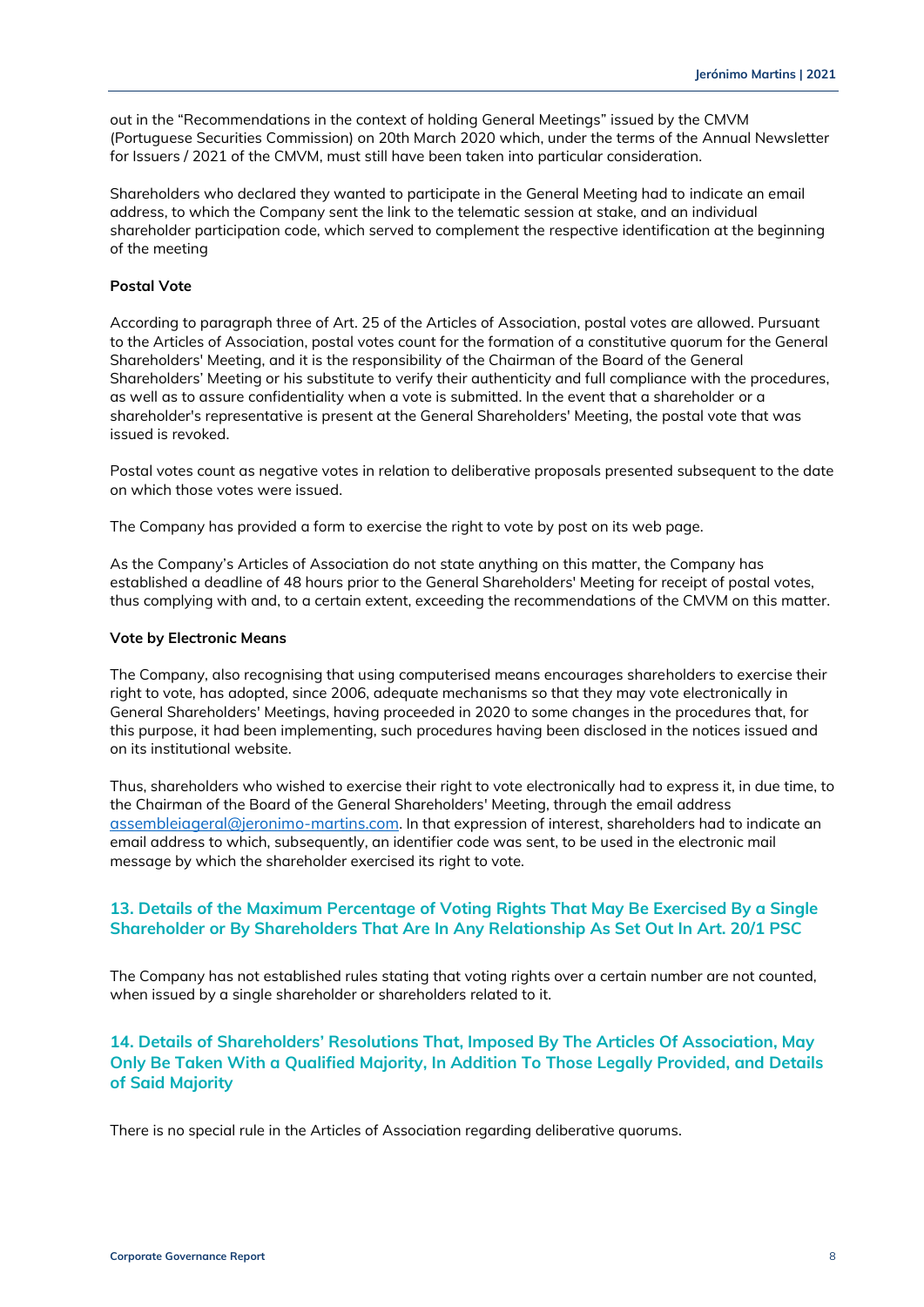# <span id="page-8-0"></span>**Subsection II - Management and Supervision (Board of Directors)**

# <span id="page-8-1"></span>**A. Composition**

### **15. Details of Corporate Governance Model Adopted**

The Company has adopted the Anglo-Saxon governance model which corresponds to the option foreseen in subparagraph b) of Art. 278 CCC. According to this model the management and supervision of the Company are organized through a Board of Directors, which includes the Audit Committee, and a Statutory Auditor.

### **16. Articles of Association Rules on the Procedural Requirements Governing the Appointment and Replacement of Members of the Board of Directors (Art. 29-H/1/h PSC). Diversity Policy.**

Art. 1 of the Regulations of the Company's Board of Directors foresees that the composition of this body will be decided in the General Shareholders' Meeting pursuant to the terms indicated in paragraph one of Art. 12 of the Articles of Association, and that it will be presided over by the respective Chairman, chosen by the General Shareholders' Meeting.

Paragraph number three of Art. 9 of the same Regulations prescribes that in the event of death, resignation or impediment, whether temporary or definitive, of any of its members, the Board of Directors will agree on a substitute. If the appointment does not occur within 60 days of the absence of the Director, the Audit Committee will be responsible for appointing the substitute.

Under the terms of Art. 289, no. 1, d) CCC, the proposals for the appointment of members of the Board of Directors (as well as other corporate bodies) have made reference to the professional qualifications and professional activity, in the last five years, of the individuals proposed by the Company's shareholders for appointment. Such elements were sufficient justification in regard to the suitability of the profile, the skills and the curriculum vitae to the duties to be carried out.

### **Diversity Policy**

In Portuguese company law the shareholders have exclusive competence to appoint the members of management and supervision bodies of companies.

Hence, considering that the shareholders are not to be confused with the Company, it is not possible for the latter to define or enforce a diversity policy as is foreseen in Art. 245-A, no. 1, r) of the Portuguese Securities Code, as amended by Decree-Law no. 89/2017, of 28th July, which stood in the period under analysis.

This does not mean, however, that in selecting the members of management and supervision bodies of the Company (respectively, Board of Directors and Audit Committee), the shareholders have not been taking into account diversity criteria that seek to combine the individual attributes of each of the members, such as independence, integrity, experience and competence, with the specific characteristics of the Company, e.g., its governance model, its dimension, its shareholder structure and its business model.

It can even be continued to be said that, in the current structure of the Board of Directors and of the Audit Committee, the shareholders have maintained the safeguard of gender diversity, age diversity, qualification diversity and professional background diversity, as can be seen in point 1.3.1. of Chapter 1, and in points 17 to 19, and 26 of Chapter 4 of this Report.

In this regard, it is also important to mention the Plan for (gender) Equality 2021-2022, disclosed by the Company and which can be consulted on the respective website, where are stated, namely, the goals to be achieved by the Company, the specific measures to be implemented, who is responsible for its implementation, and which indicators shall be used to measure the achievement of such goals.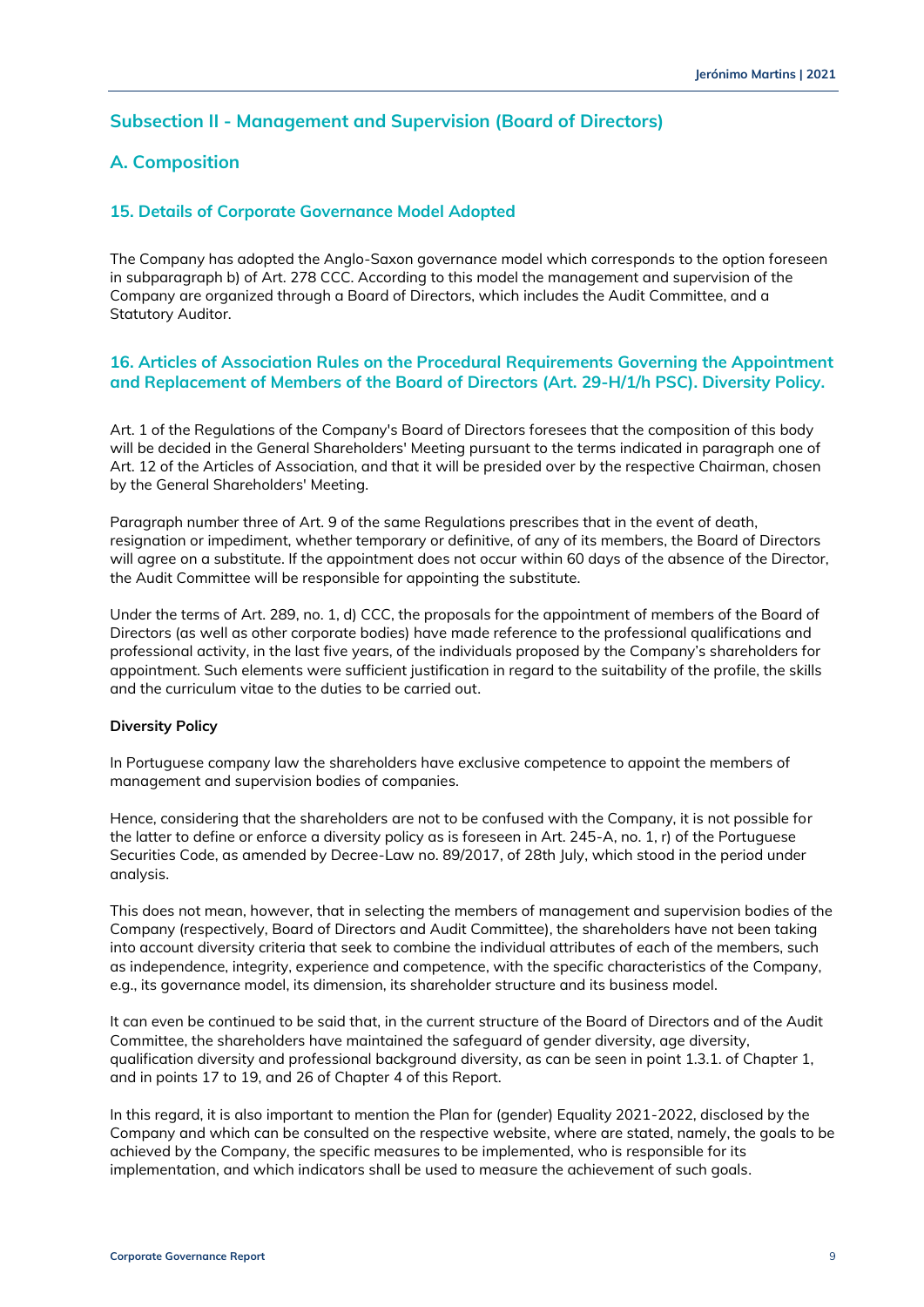Therefore, the Company considers to have adopted the said diversity criteria and requisites through its enunciation in this document and its approval by the Board of Directors and by its shareholders.

# **17. Composition of the Board of Directors, With Details of the Articles of Association's Minimum and Maximum Number of Members, Duration of Term of Office, Number of Effective Members, Date When First Appointed and End of the Term of Office of Each Member**

According to the Articles of Associations, the Board of Directors is comprised of a minimum of seven and a maximum of eleven members, elected by the General Shareholders' Meeting for three-year terms. During 2021, the Board of Directors had the composition indicated below, being currently composed of ten effective members, who were elected at the General Meeting held on 11<sup>th</sup> April 2019 for the term of office 2019-2021:

### **Pedro Manuel de Castro Soares dos Santos**

- Chairman of the Board of Directors since 18 December 2013
- $CFO$
- **Exercise 1995** First appointment on 31<sup>st</sup> March 1995
- Expiry of the term of office on 31<sup>st</sup> December 2021

### **Andrzej Szlęzak**

- Non-executive director
- First appointment on 10<sup>th</sup> April 2013
- Expiry of the term of office on 31<sup>st</sup> December 2021

### **António Pedro de Carvalho Viana-Baptista**

- Independent Non-executive director
- First appointment on 9<sup>th</sup> April 2010
- Expiry of the term of office on 31<sup>st</sup> December 2021

### **Artur Stefan Kirsten**

- Non-executive director
- **EXECT** First appointment on 9<sup>th</sup> April 2010 (term of office expired on February 2011)
- **•** New appointment on  $9<sup>th</sup>$  April 2015
- Expiry of the term of office on 31<sup>st</sup> December 2021

### **Clara Christina Streit**

- Independent Non-executive director
- First appointment on 9<sup>th</sup> April 2015
- Expiry of the term of office on 31<sup>st</sup> December 2021

### **Elizabeth Ann Bastoni**

- Independent Non-executive director
- **EXECUTE:** First appointment on 11<sup>th</sup> April 2019
- Expiry of the term of office on  $31<sup>st</sup>$  December 2021

### **Francisco Manuel Seixas da Costa**

- Independent Non-executive director
- First appointment on 10<sup>th</sup> April 2013
- Expiry of the term of office on 31<sup>st</sup> December 2021

### **José Manuel da Silveira e Castro Soares dos Santos**

- **•** Non-executive director, appointed by Sociedade Francisco Manuel dos Santos, B.V., under the terms of n.o 4 of art. 390 CCC
- First appointment on 31<sup>st</sup> March 1995 (expiry of term of office on 29<sup>th</sup> June 2001)
- E New appointment on  $15<sup>th</sup>$  April 2004 (expiry of term of office on  $9<sup>th</sup>$  April 2015)
- **Expiry of term of office on 31st December 2021**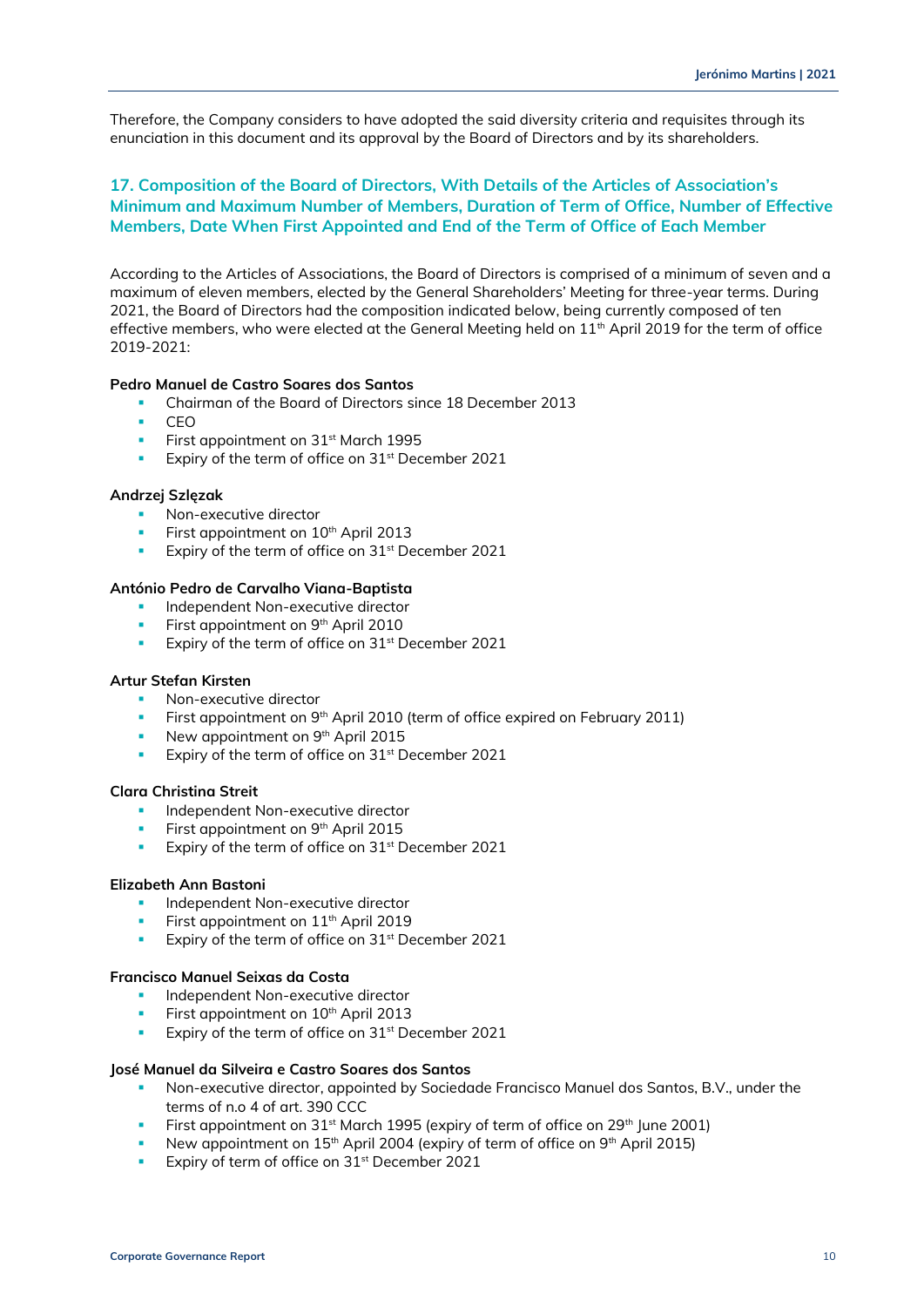### **María Ángela Holguín Cuéllar**

- Independent Non-executive director
- **•** First appointment on  $11<sup>th</sup>$  April 2019
- Expiry of the term of office on 31<sup>st</sup> December 2021

### **Sérgio Tavares Rebelo**

- Independent Non-executive director
- First appointment on 10<sup>th</sup> April 2013
- Expiry of the term of office on 31<sup>st</sup> December 2021

### **18. Distinction to be Drawn Between Executive and Non-Executive Directors And, as Regards Non-Executive Members, Details of Members that May Be Considered Independent**

The Company seeks a balance in the composition of the Board of Directors through the integration of Non-executive directors and independent directors alongside the Executive Director, in the scope of a delegation of duties, the respective discrimination of which being referred in point 17, above. The distinctive criterium used by the Company coincides with that of the EU Commission's Recommendation 2005/162/EC, of 15<sup>th</sup> February 2005, being considered as Executive Director any member who is engaged in the daily management of the Company and, a contrario sensu, Non-Executive Directors are those who are not engaged in the daily management.

The Board of Directors is therefore composed of Non-executive Directors, in particular independent Directors who possess a wide range of technical skills, contact networks and connections with national and international bodies, who therefore enrich and optimise the Company's management in terms of creating value and ensuring adequate protection of the interests of all its shareholders and other stakeholders, thereby ensuring effective monitoring, supervision and assessment of the activity of the remaining members of the Board of Directors.

As referred in point 17., the number of Non-executive Directors of the Company is currently 9, which the Company considers suitable considering the terms under which, as described in point 21. below, the delegation of powers is made in favor of the Chief Executive Officer, the implementation of a support structure for him, and the establishment of a Mechanism for Coordinating the Activities of Non-Executive Directors, which allow to efficiently ensure the functions that are attributed to them, taking into account the size of the Company and the risks inherent to its activity.

In accordance with the principles by which the Company is run, although all Board members are accountable to all shareholders equally, the independence of the Board of Directors in relation to the shareholders is further reinforced by the existence of independent Board members.

Pursuant to the Recommendations contained in the 2018 IPCG's Corporate Governance Code (2018 revised in 2020), hereafter referred to as "2020 IPCG's Recommendations", considering the provision of recommendation III.4, which establishes the independence criteria to be used in the evaluation made by the Board of Directors, António Viana-Baptista, Clara Christina Streit, Elizabeth Ann Bastoni, Francisco Seixas da Costa, María Ángela Holguín Cuéllar and Sérgio Rebelo qualify as independent Directors.

Clara Christina Streit, Elizabeth Ann Bastoni and Sérgio Rebelo are also members of the Audit Committee, being subject further to the independence criteria indicated in paragraph 5 of Art. 414 CCC, which are complied with. Each of the members of the Audit Committee also complies with the rules of incompatibility laid down in paragraph 1 of Art. 414-A CCC, except that provided for in sub-paragraph b).

Being the number of independent directors of six, in accordance to the criteria above mentioned, out of a total of ten Directors, the Company complies with recommendation III.4. (2020 IPCG's Recommendations).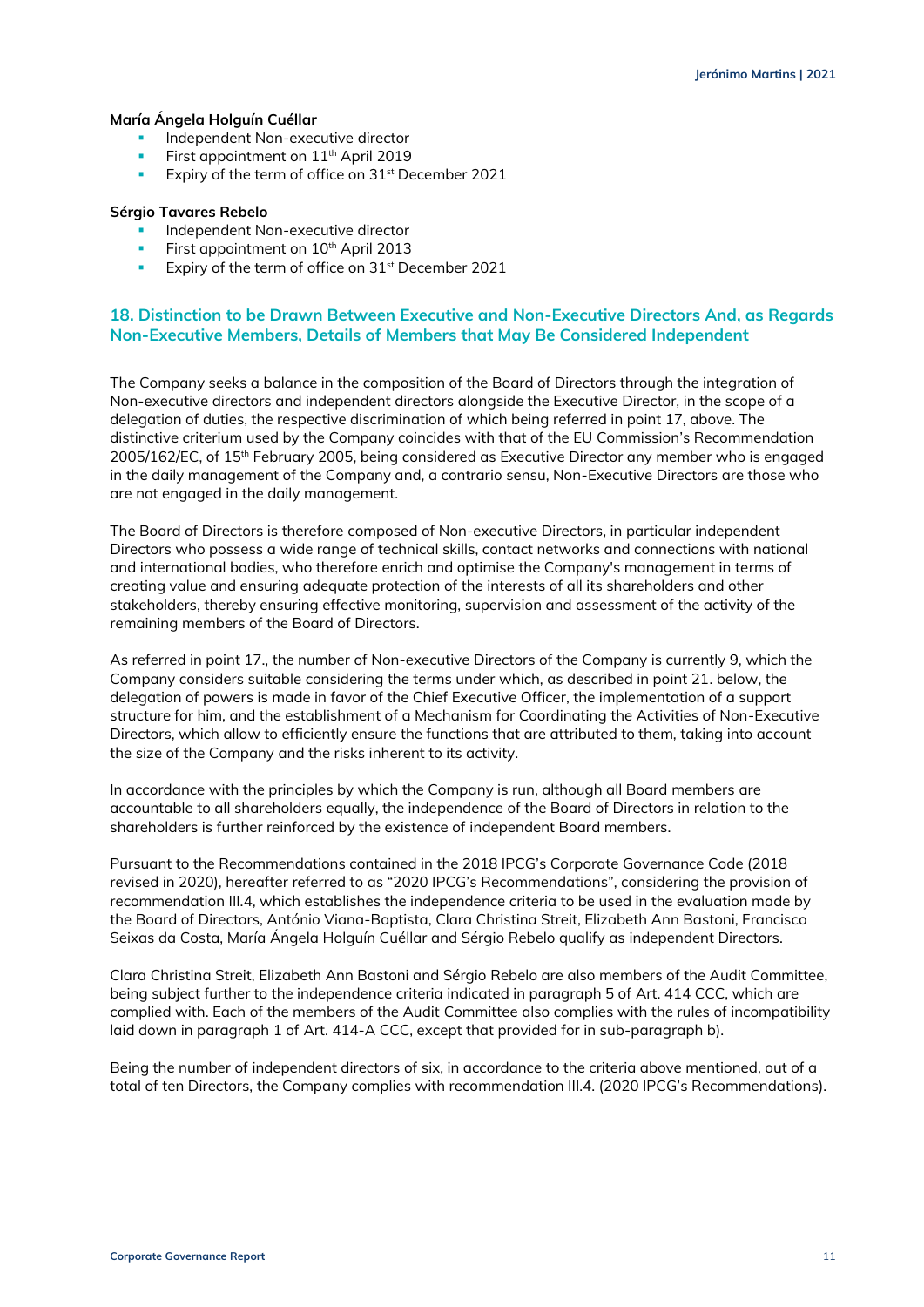### **19. Professional Qualifications and Other Relevant Curricular Information of Each Member of the Board of Directors**

Pedro Soares dos Santos is a Portuguese national, and joined the Operating Division of Pingo Doce in 1983. In 1985, he joined the Sales and Marketing department of Iglo/Unilever, and five years later, assumed the post of Assistant Director of Recheio Operations. In 1995, he was named General Manager of the latter Company. Between 1999 and 2000 he accepted responsibility for operations in Poland and in Brazil. In 2001, he also assumed responsibility for the operations area for Food Distribution in Portugal. He has been a Director of Jerónimo Martins, SGPS, S.A. since 31<sup>st</sup> March 1995, and has been Chief Executive Officer since 9th April 2010 and Chairman of the Board of Directors of the Company since 18th December 2013.

Andrzej Szlęzak is a Polish national and has a Master degree in English philology and in law from Adam Mickiewicz University in Poznan, Poland. In 1981, he passed the judicial exam and in 1994, he was admitted to the Chamber of Legal Advisors (Poznan Chapter). In 1979, he started his academic career at said university where he was awarded his doctorate and post-doctorate degrees in Law ("Habilitated Doctor") in 1985 and in 1992, respectively. In 1994, he was awarded a professorship at Adam Mickiewicz University (Law School), which he held until 1996. At present, he is a professor at Warsaw School of Social Sciences and Humanities. In 1991, he joined the law firm of Soltysinski, Kawecki & Szlęzak (SK&S) where he became Partner in 1993 and Senior Partner in 1996. During his practice at SK&S he has provided legal advice in numerous privatization and restructuring transactions in many sectors of Polish economy (mostly in M&A, corporate and greenfield projects). Since 1999, he has been an arbitrator of the Arbitration Court at the Polish Chamber of Commerce (KIG) in Warsaw, being at the moment Deputy Chairman of the Arbitration Board of this Court. He has also been appointed an arbitrator in several proceedings (national and international) before the ICC International Court of Arbitration in Paris and in ad hoc proceedings conducted according to the UNCITRAL Arbitration Rules. He is also the author of several publications, including foreign-language publications, in the fields of civil, commercial and arbitration law. He has been a Non-executive Director of the Company, since 10<sup>th</sup> April 2013.

António Viana-Baptista is a Portuguese national, holds a Degree in Economics from Universidade Católica Portuguesa (1980), has a postgraduate diploma in European Economics from Universidade Católica Portuguesa (1981) and an MBA from INSEAD (Fontainebleau, 1983). Between 1985 and 1991, he was Principal Partner of Mckinsey & Co. in the Madrid and Lisbon offices. He held the post of Director in the Banco Português de Investimento, between 1991 and 1998. From 1998 to 2002, he was Chairman and CEO of Telefónica International. From 2002 to 2006 he was Chairman and CEO of Telefónica Móviles S.A. From 2006 to 2008, he was Chairman and CEO of Telefónica España. Between 2000 and 2008, he was a Non-executive Director of the Board of Directors of Portugal Telecom. He was CEO of Crédit Suisse AG for Spain and Portugal, from 2011 to 2016, acting currently as a consultant of that company. He is a Nonexecutive Director of Semapa, SGPS, S.A. and of Atento, S.A., and is also Director of Alter Venture Partners G.P., SARL. He was a member of the Audit Committee of the Company during the terms 2010-2012, and 2013-2015. He has been a Non-Executive Director of the Company, since  $9<sup>th</sup>$  April 2010.

Artur Stefan Kirsten is a German national and took his master degree in Business Economics and Informatics, from 1981 to 1986, at the FernUniversität Hagen and Georg-August-Universität Göttingen. In 1991, he has taken his Doctorate Degree followed later by the Stanford Executive Program with the Graduate School of Business of Stanford University in California. Since 1995 he has been teaching at different universities in Germany and abroad. Dr. Kirsten has been appointed to a professorship with the Westfaelische University in Gelsenkirchen since 2001. He served as Chief Financial Officer of Vonovia SE (former "Deutsche Annington SE") between 2011 and 2018, where he was a member of the Management Board since 1st January 2011. Currently he has various non-executive directorships and is a Co-Founder of Monarch, a British/German specialized service company. He was Member of the Board of Directors of the Company, from April 2010 to February 2011, and he is currently a Board member at Sociedade Francisco Manuel dos Santos BV. His previous positions were as Chief Executive Officer (CEO) of Majid Al Futtaiim Group LLC, a real estate development company focusing mainly on property, retail and ventures in the Emirates, and Chief Financial Officer (CFO) of Metro AG and ThyssenKrupp AG in Germany. He has been a Non-Executive Director of the Company, since 9th April 2015.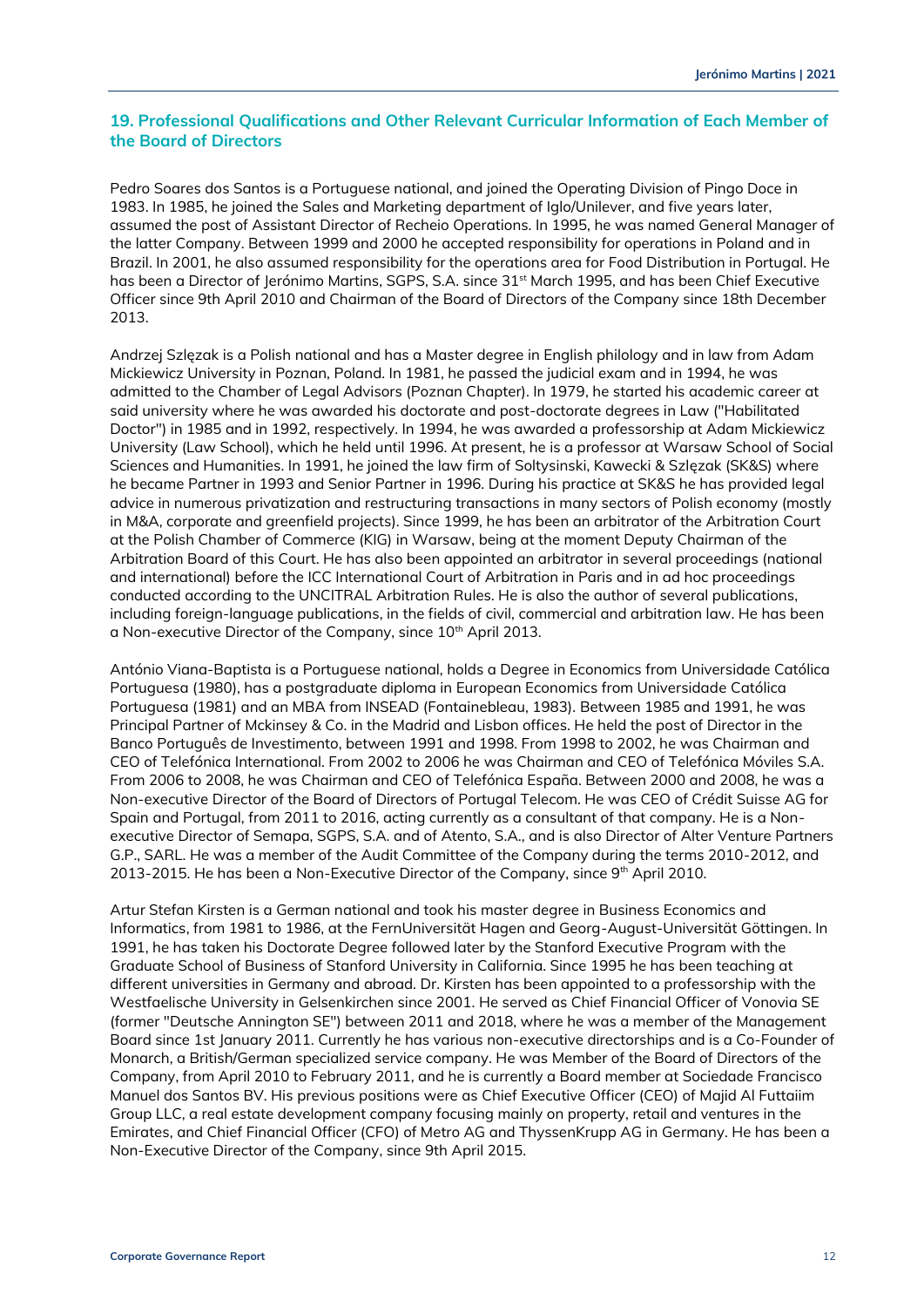Clara Christina Streit is both a US and German citizen and holds a master's degree in Business Administration from the University of St. Gallen, Switzerland. She serves as an independent Non-executive Director of several European corporations. She began her career as a Consultant at McKinsey & Company where she retired as Senior Partner in 2012, after more than 20 years of experience as an advisor to financial institutions. From 2013 to 2017, she served as Member of the Supervisory Board and as Chair of the Nomination Committee of the Dutch insurance company Delta Lloyd N.V.. She serves as a Director and member of the Nomination and Compensation Committee of Vontobel Holding AG. Since 2013, she has been a member of the Supervisory Board of the German property company Vonovia SE (former "Deutsche Annington SE"). From May 2015 to April 2018, she was a Member of the Board of Directors and of the Internal Controls & Risks and Corporate Governance, HR & Nomination Committees at Unicredit S.p.A, Milan. In NN Group, NV, she was appointed, in 2017, as member of the Supervisory Board, and of the Risk Committee and the Nomination and Corporate Governance Committee (ceased functions in this Committee in 2021) and became a member, in 2021, of the Remuneration Committee. In 2019, she was appointed Member of the Supervisory Board of Deutsche Börse AG, currently serving on the Nomination Committee. She has been a Non-executive Director of the Company, since 9<sup>th</sup> April 2015.

Elizabeth Ann Bastoni is an American national, and holds a Bachelor of Arts degree from Providence College and a degree in French civilization studies from the Sorbonne University in Paris. She started her career in Paris with KPMG in 1989 in the International Tax Practice where she served in various roles, including senior manager of Business Development. From 1998 to 2003, she served as Director of Global Compensation, Benefits and Expatriate Programs for Lyonnaise des Eaux worldwide. Prior to joining The Coca-Cola Company in 2015, she held senior human resources positions with the Paris-based Thales Group. She joined Carlson from The Coca-Cola Company where she served as Chief Human Resources and Communications Officer. She served as Director of Carlson Wagonlit Travel and as a Director of The Rezidor Hotel Group since April 2011. She is President of Bastoni Consulting Group LLC, Director of Société BIC, Chair of the Board of Directors of Limeade, Inc. and Chair of the Remuneration and Nomination Committee of Limeade Inc. She Chaired the Remuneration Committee of the Jerónimo Martins Group between 2016 and 2018. She is a Non-executive Director of the Company since 11<sup>th</sup> April 2019.

Francisco Seixas da Costa is a Portuguese national, has a degree in Political and Social Sciences from the Universidade Técnica of Lisbon. He started his diplomatic career in 1975 as a diplomat in the Portuguese Ministry of Foreign Affairs. Between 1995 and 2001, he was Secretary of State for European Affairs, where he had several official functions, amongst others, Portuguese chief negotiator of the EU Amsterdam treaty, from 1995 to 1997, Portuguese coordinator for the negotiation of the EU financial framework, from 1997 to 1999, and President of the Council of Ministers of the EU Internal Market in 2000. From 2001 until 2002, he was Ambassador, Permanent Representative to the United Nations, in New York, and, from 2002 until 2004, he was Ambassador, Permanent Representative to the Organization for Security and Cooperation in Europe (OSCE), in Vienna. Between 2004 and 2008, he was Ambassador to Brazil, in Brasília, and, between 2009 and 2013, he was Ambassador to France and Permanent Representative to UNESCO (since 2012), in Paris. He was a member of the Consultative Council of Fundação Calouste Gulbenkian and member of the Strategic Consultative Council of Mota-Engil, SGPS, S.A.. Since 2014, he is a professor in Universidade Autónoma de Lisboa. In April 2016, he was appointed Director and member of the Nominations and Remunerations Committee of EDP Renováveis and, on 2017 he was appointed Member of the Independent General Council of RTP – Rádio e Televisão de Portugal, S.A.. He is Chairman of the Fiscal Council of Tabaqueira II, S.A. and of the Advisory Council of Kearney Portugal. He is a columnist and cooperates with several publications, also being the author of several works on international issues and security. He has been a Non-executive Director of the Company, since 10<sup>th</sup> April 2013.

José Soares dos Santos is a Portuguese national, has a degree in Marine Biology from Lisbon Classic University, in 1986, with executive education at IMD (1995) and Harvard (1997), and alumni Member of Stanford (2000). Member of the Board of Directors of Sociedade Francisco Manuel dos Santos, SGPS, S.E., since 2001. Executive President of Sociedade Francisco Manuel dos Santos B.V. since its establishment. Member of the Board of Directors of Jerónimo Martins SGPS, S.A., from 1995 to 2001 and from 2004 to 2015. Since 1995, he has been Chairman of Unilever Fima, Lda., Gallo Worldwide, Lda. and JMDB Representação e Distribuição de Marcas Lda.. Executive Board Member and Trustee of Fundação Francisco Manuel dos Santos, since 2009. Since September 2015, he has been Chairman of Oceanário de Lisboa, S.A. and, since December 2016, Chairman of the Board of Trustees and the Board of Directors of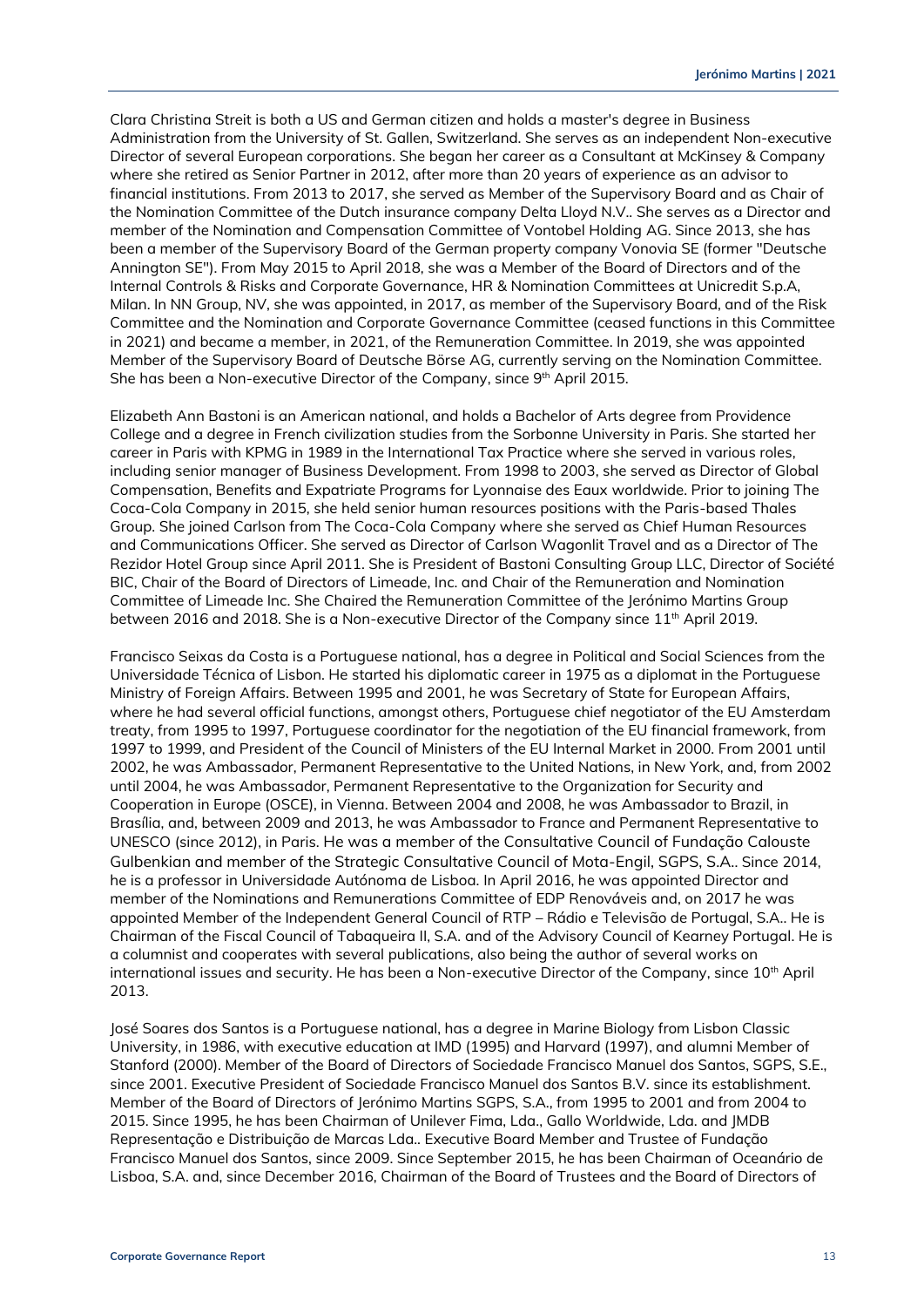the Oceano Azul Foundation. Chairman of Movendo Capital B.V., since 2017. He has been a Non-executive Director of the Company, appointed by Sociedade Francisco Manuel dos Santos, since 11<sup>th</sup> April 2019.

María Ángela Holguín Cuéllar is a Colombian national, has a degree in Political Sciences from Universidad de los Andes. She also holds a specialization in Public Administration at the Andes University, and a specialization in Diplomacy and Strategy from the Centre d' Études Diplomatiques et Stratégie. With over two decades of public and private sector experience, she held high positions in the Colombian government, including at the Office of the President of Republic, at the Ministry of Foreign Affairs, and at the Office of the Attorney General of the Nation. As part of her broad professional experience in the diplomatic field, María Ángela Holguín Cuellár has held, among others, the positions of Minister of Foreign Affairs of Colombia (2010-2018) and Deputy Minister (1998), Ambassador and Permanent Representative of the Colombian Mission to the United Nations (2004–2006) and Ambassador of Colombia to Venezuela (2002– 2004). She was also Regional Director for Latin America of the Worldview International Foundation (2000- 2002) and Representative in Argentina of the CAF Development Bank of Latin America (2008-2010). In addition, she was Coordinator for Colombia of the IADB Assembly and Inter-American Investment Corporation (1997), and Executive Director of the Latin American and Caribbean Regional Conference on Early Childhood (1997). She is a member of the Supervisory Board of New World Investments B.V. (company that is part of the Group). She is a Non-executive Director of the Company since  $11<sup>th</sup>$  April 2019.

Sérgio Tavares Rebelo is a Portuguese national, has a degree in Economics from Universidade Católica Portuguesa. He also has a M.Sc. in Operations Research from Instituto Superior Técnico of Lisbon, as well as a M.A. and a Ph.D. in Economics from University of Rochester. He began his academic career as an instructor at Universidade Católica Portuguesa, in 1981. In 1988, he joined Northwestern University as Assistant Professor of Finance and became Associated Professor of Finance, in 1991. Between 1992 and 1997, he was Associated Professor of the Department of Economics of the University of Rochester and, since 1997, he has been Tokai Bank Distinguished Professor of International Finance, in Kellogg School of Management, of Northwestern University. Since 1982, he has published numerous articles and books on economics and finance. He has been a Member of the Advisory Council to the Global Markets Institute at Goldman Sachs, since April 2012, and was appointed Non-executive Director of Integrated DNA Technologies, from 2015 to 2018. He currently is Chairman of the Company's Audit Committee. He has been a Non-executive Director of the Company, since 10<sup>th</sup> April 2013.

# **20. Customary and Meaningful Family, Professional or Business Relationships of Members of the Board of Directors, with Shareholders That are Assigned Qualifying Holdings That are Greater Than 2% of the Voting Rights**

| Member of the Board of Directors | <b>Type of Relationship</b> | Shareholder with Qualifying Holding         |
|----------------------------------|-----------------------------|---------------------------------------------|
| Artur Stefan Kirsten             | Director                    | Sociedade Francisco Manuel dos Santos, B.V. |
| José Soares dos Santos           | Executive President         | Sociedade Francisco Manuel dos Santos, B.V. |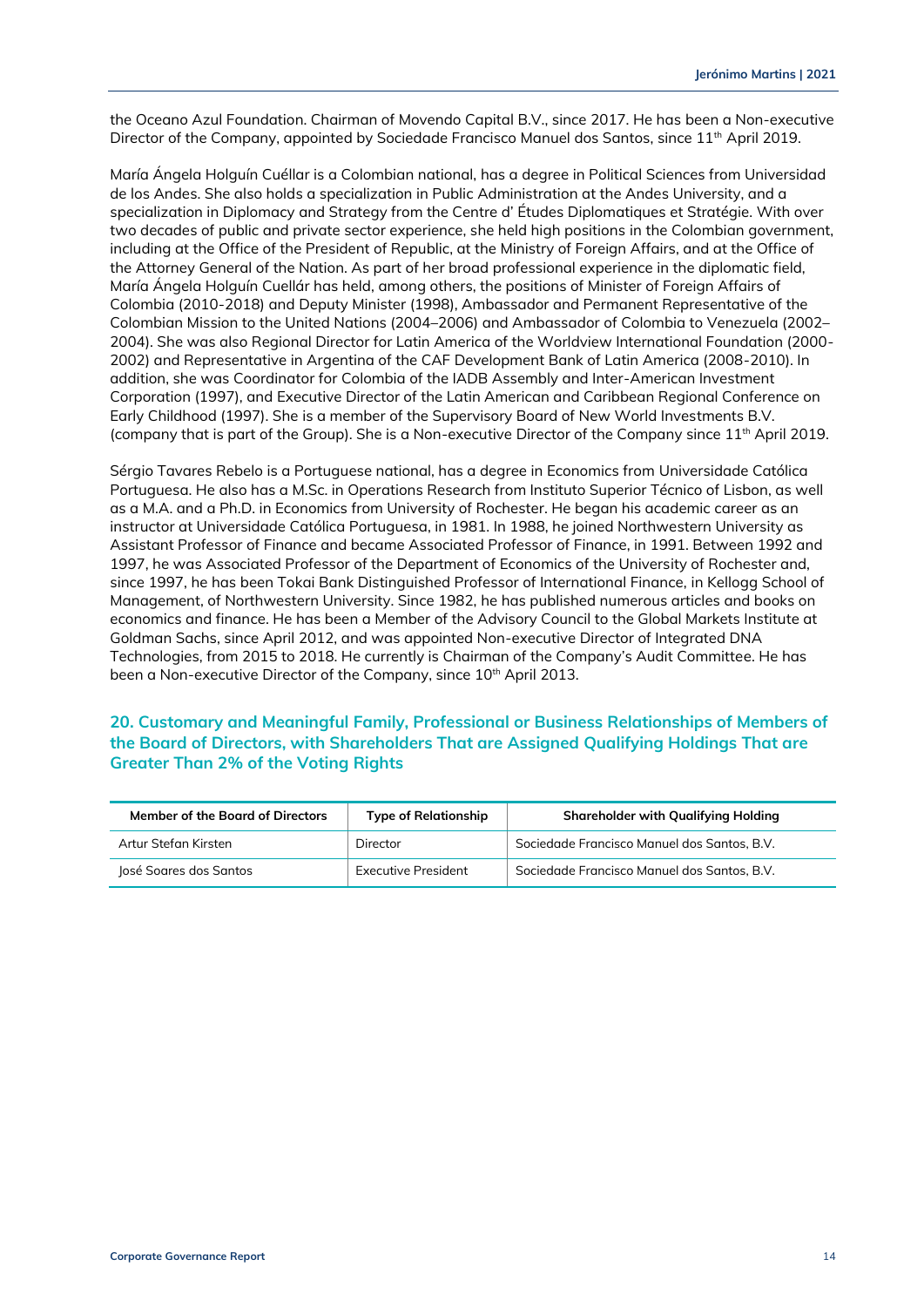**21. Organisational Charts Concerning the Allocation of Powers Between the Various Corporate Boards, Committees and/or Departments Within the Company, Including Information on Delegating Powers, Particularly as Regards the Delegation of the Company's Daily Management**



### **Chairman of the Board of Directors**

The Chairman of the Board of Directors, according to the Board of Directors' Regulations, in addition to the institutional representation of the Company, has a special responsibility for managing the respective meetings, for monitoring the action taken on the decisions made by this body, for taking part in the meetings of other committees set up by the Board of Directors and for defining the overall strategy of the Company.

### **Delegation of Powers and Coordination of Non-executive Directors**

The Board of Directors, by resolution, delegated various duties regarding the day-to-day management of the Company in one Chief Executive Officer who, in the terms of such delegation, is entitled:

- a. to manage all corporate businesses and perform all operations relating to its corporate objectives, included in the scope of its current role, as holding company;
- b. to represent the Company, in court or otherwise, to propose and answer to any lawsuits or engage in any arbitrations, for which purpose it may designate proxies, as well as compromise in, confess or withdraw from any such lawsuits or arbitrations;
- c. to decide on loans or other financial operations to be contracted from the financial market at home or abroad, as well as on the issuance of debt securities within the powers of the Board of Directors and to accept the supervision of the lending entities, all these up to the amount of fifty million euros and in full compliance with that prescribed in the Articles of Association of the Company;
- d. to decide on the provision of technical and financial support, including through the granting of loans by the Company to companies whose stakes or shares the former holds in total or in part;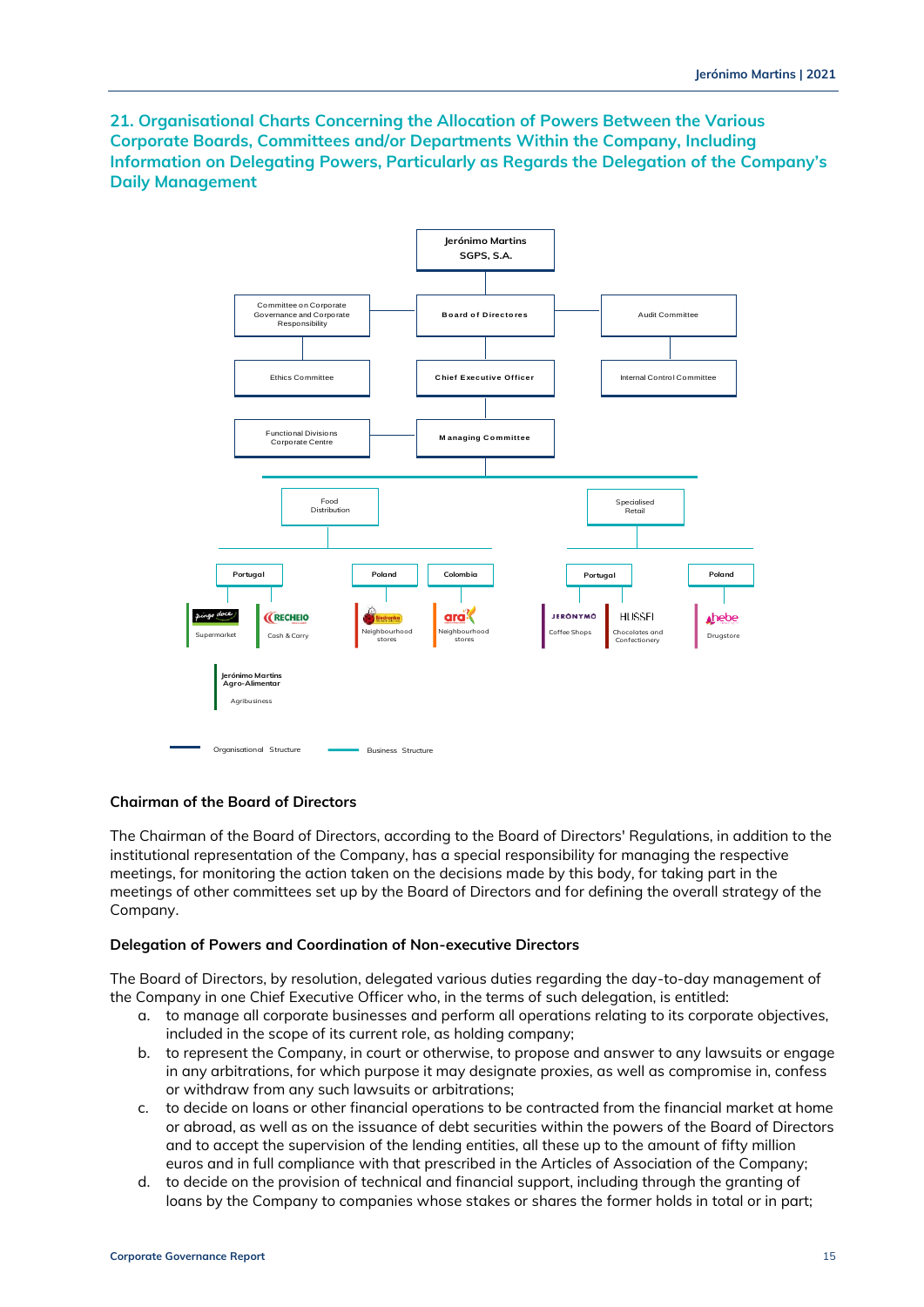- e. to decide on the sale/transfer or lease (as lessor) any movable or immovable assets, including shares, units, quotas and bonds, and in general to decide on any divestments up to the amount of fifty million euros or, independently of such threshold, whenever such divestment is set out in the Medium or Long Term Plans, as defined below, approved by the Board of Directors;
- f. to decide on the acquisition or lease (as lessee) of any movable or immovable assets, including shares, units, quotas and bonds, and in general to decide on any investments up to the amount of fifty million euros or, independently of such threshold, whenever such investment is set out in the Medium and Long Term Plans, as defined below, approved by the Board of Directors;
- g. to appoint the individuals to be proposed to the General Shareholders' Meeting from the companies referred to in sub-paragraph d) above, to fill the roles of the respective corporate bodies, indicating those who will fulfil executive functions;
- h. to approve policies and rules transverse to the Companies of the Group, such as procedure manuals, regulations and service instructions, maxime, those concerning (i) Human Resources, (ii) Operational Control, (iii) Food Safety and Quality Control, and (iv) Reporting and Investments;
- i. to approve the expansion plans with respect to the activities of each of the business areas, as well as Group Companies forming part of the Group but not included in the business areas;
- j. to approve the organic structure for the Group's companies;
- k. to decide on the instructions to be given by the Company to the management of its subsidiary Companies with respect to those matters referred to herein, pursuant to and in compliance with the applicable laws.

For the purpose of the delegation of powers, it is considered as being foreseen in the Medium and Long-Term Plans (which are considered to be the activity and investment plans and financial projections on a three-year term), the acquisitions, sales, investments or divestments, the amount of which does not exceed by more than 10% each heading contained in those Plans.

In 2021, the Managing Committee remained in office as the consultative body which, as referred in point 29., has the primary goal of assisting the Chief Executive Officer in the duties delegated by the Board, in relation to the daily management of the businesses within the corporate purpose of the Company.

Nevertheless, pursuant to the terms of its Internal Regulation, the Board of Directors retains authority over strategic matters of management of the Group, in particular those regarding the definition of general policies of the Company and the corporate structure of the Group and those that, due to their importance and special nature, may significantly impact on the business activity of the Group.

In addition to the delegated responsibilities, the Chief Executive Officer shall submit to the Board of Directors, for approval: consolidated medium and long term plans for Jerónimo Martins Group and for each business area thereof, together with his appraisal, including the activity and investments plans, as well as the three year term financial projections ("medium and long term plans"); budgets, including financial targets to be achieved in the following financial year, for Jerónimo Martins Group and for each business area thereof; accounts and the consolidated results for the Group and for each of the its business areas, any investments not foreseen in the delegation of powers.

The matters referred to in Art. 407(4) CCC are off-limits to the Chief Executive Officer.

Apart from the powers on strategic matters of management of the Group, the Board of Directors has effective control on directing corporate activities by always seeking to be duly informed and by ensuring the supervision of the Company's management, having implemented mechanisms that ensure such supervision.

To this end, at each Board of Directors meeting the Chief Executive Officer reports on the Company activity since the last meeting and provides any further clarification that the Non-executive Directors may require. All information requested by the Non-executive Directors in 2021 was provided in full and in a timely manner by the Chief Executive Officer.

Additionally, considering that the Chief Executive Officer is, simultaneously, Chairman of the Board of Directors, it was approved by decision of the said Board, a Mechanism for Coordinating the Activities of Non-Executive Directors.

Such Mechanism foresees that the members of the Board of Directors who are not part of an Executive Committee or are not Executive Directors are responsible, pursuant to the terms of Art. 407, paragraph 8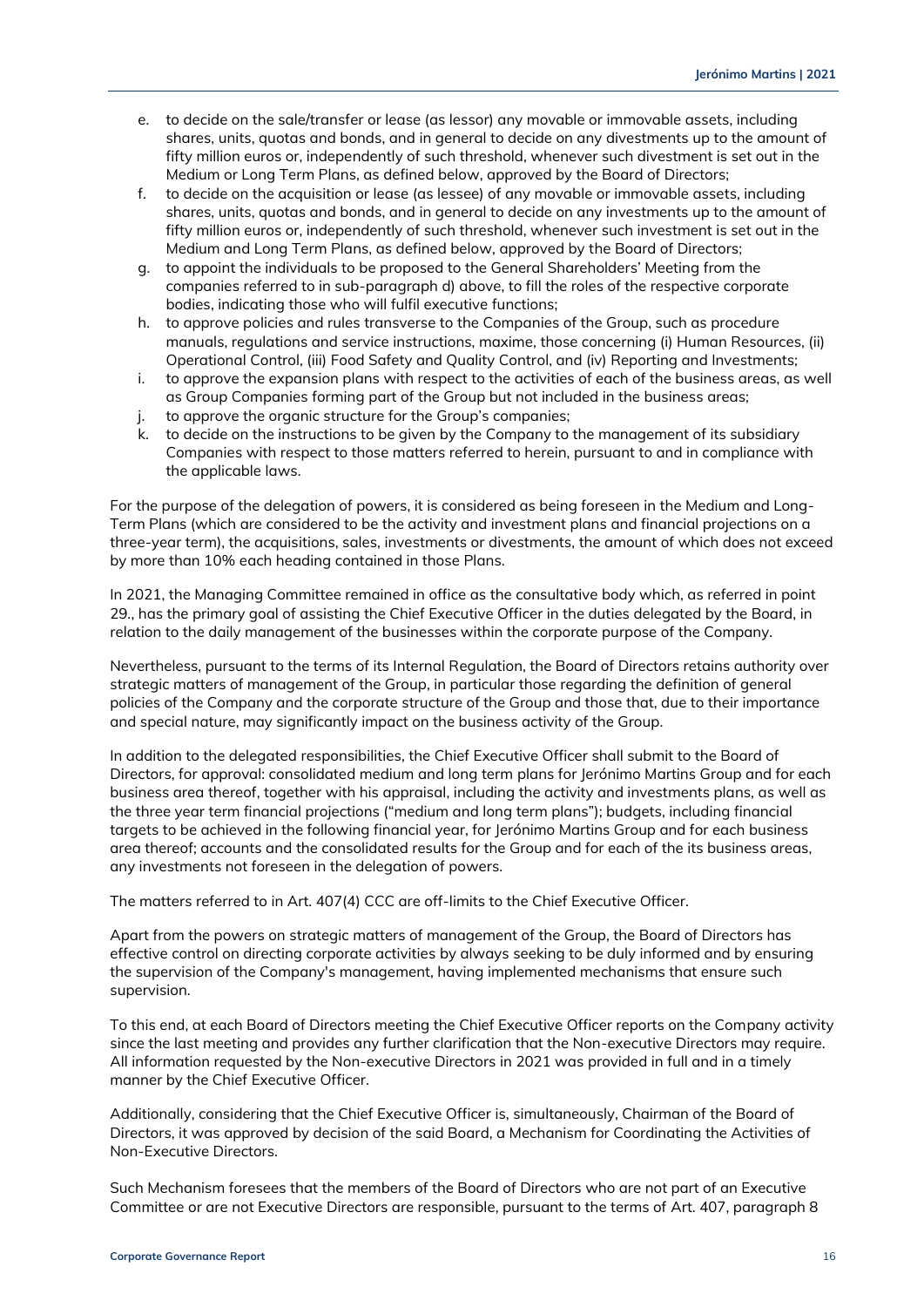CCC, for monitoring the activity of the Executive Committee or the Executive Directors, as the case may be, as well as for the damages caused by their acts or omissions when, having knowledge of such acts or the intent to commit them, they do not seek the intervention of the Board of Directors to take the necessary measures.

The monitoring and supervising activity is also carried out by Non-executive Directors through their participation in Specialized Committees and working groups set up by the Company, as well as in the corporate bodies of subsidiary companies.

Still on the terms of such Mechanism, the Executive Directors or the Chairman of the Executive Committee, as applicable, as well as Directors charged with a special duty, pursuant to the terms of Art. 407, paragraphs 1 and 2 CCC, shall:

- a) whenever necessary disclose to Non-executive Directors all the relevant information regarding the performance of the delegated powers or the special duty conferred upon them;
- b) answer, within a reasonable deadline, to any information request presented by any Non-Executive Director, within their respective functions, and such information shall also be made available to the remainder members of the Board of Directors.

It is foreseen in the said Mechanism that Non-executive Directors may also meet in ad hoc meetings, convened at the request of any two of them by the Company´s Secretary (who shall inform the Chairman of the Board of Directors about the summons), pursuant to the terms foreseen in the Board of Directors Regulations.

In order to allow for an independent and informed participation of Non-executive Directors in the meetings of the Board of Directors or in the meetings of the Specialised Committees and working groups set up by the Company as well as in the corporate bodies of subsidiary companies they integrate, the Mechanism foresees that the Company's Secretary shall make available to them the definitive agenda of the meeting and respective preliminary documentation, pursuant to the terms and within the deadlines foreseen in the Board of Directors Regulation.

The Company's Secretary shall also ensure, according to the Mechanism implemented, the delivery to the Directors, who so request, of a copy of the minutes of the meetings of the Managing Committee as well as a copy of any other minutes of the meetings of corporate bodies or Specialised Committees within the Board of Directors. Moreover, the Company's Secretary shall, within its duties, provide Directors with all information regarding the resolutions of the Board of Directors or Executive Committee or the decisions of the Executive Directors.

### **Organisational Structure and Division of Responsibilities**

Jerónimo Martins, SGPS, S.A. is the Holding Company of the Group and, as such is responsible for the main guidelines for the various business areas, as well as for ensuring consistency between the established objectives and available resources. The Holding Company's services include a set of functional divisions which provide support for corporate centre and services to the operating areas of the Group's companies, in the different geographical areas in which they operate.

In operational terms, Jerónimo Martins is organised into two business segments: i) Food Distribution and ii) Specialised Retail, being its major focus on the first one. The Distribution segment – Food and Specialised Retail – are organised into geographical areas and operating areas (under different brands and formats). The Company also has operations in the agrobusiness segment which serve, essentially, as a support to Food Distribution, mainly in Portugal, guaranteeing the supply and differentiation in relevant categories.

### **Holding Company Functional Divisions**

The Holding Company is responsible for:

- i. defining and implementing the development strategy of the Group's portfolio;
- ii. strategic planning and control of the various businesses and consistency with the global objectives;
- iii. defining and controlling financial policies; and
- iv. defining Human Resources Policy, with direct responsibility for implementing the Management Development Policy.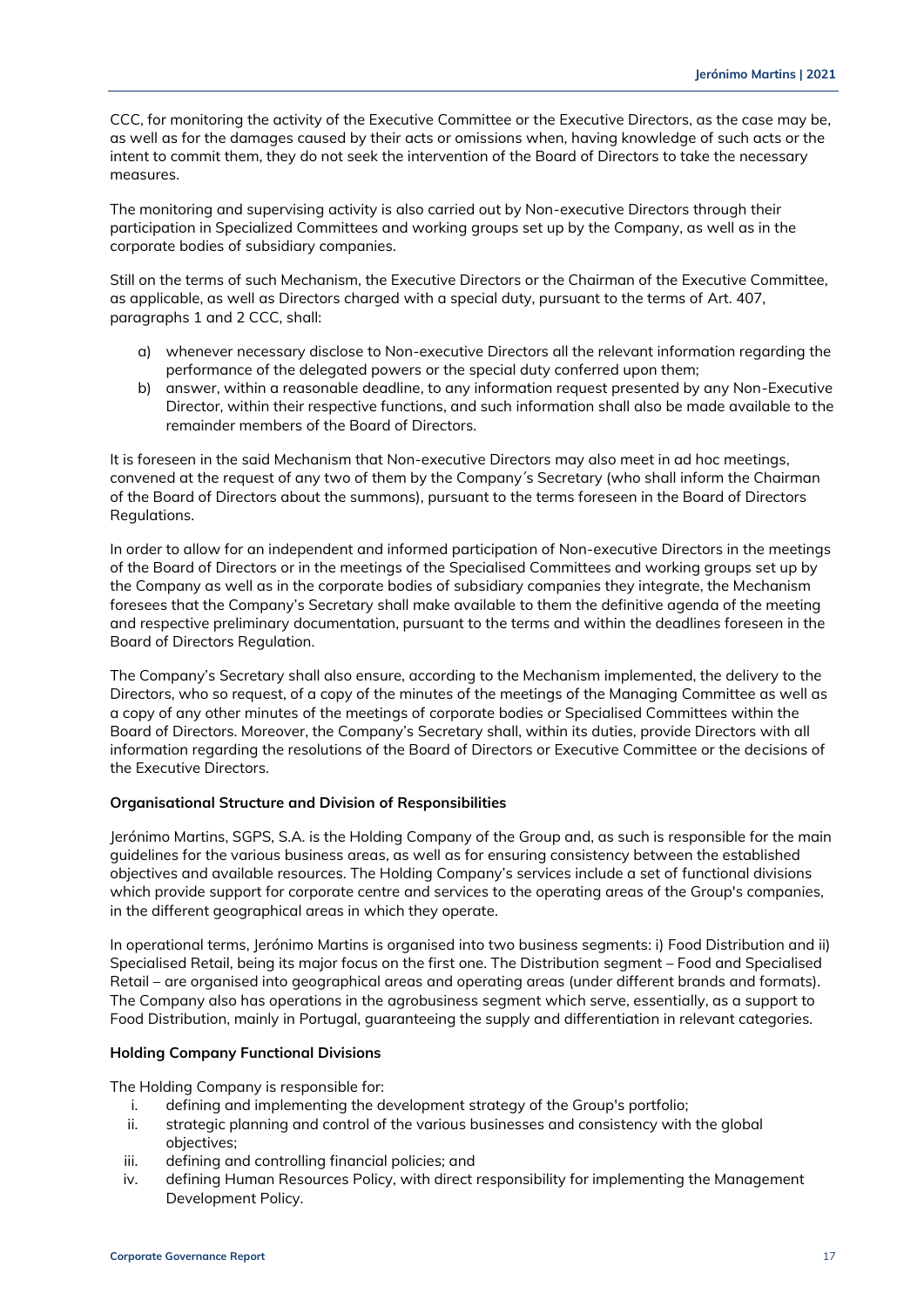The Holding Company's functional divisions are organised as follows:

# **Functional Divisions of Corporate Support 2021**

| <b>Legal Affairs</b>                               | <b>Carlos Martins Ferreira</b> |
|----------------------------------------------------|--------------------------------|
| <b>Internal Audit</b>                              |                                |
|                                                    | Joanna Peschak                 |
| <b>Corporate Communications and Responsibility</b> |                                |
|                                                    | Sara Miranda                   |
| Environment                                        | Fernando Frade                 |
| <b>Institutional Relations</b>                     | José A. Nogueira de Brito      |
| <b>Finance and Data Privacy</b>                    | Ana Luísa Virgínia             |
| <b>Financial Control</b>                           | António Pereira                |
| <b>Fiscal Affairs</b>                              | <b>Rita Marques</b>            |
| Financial Operations and Insurance                 | Conceição Carrapeta            |
| Data Privacy                                       | Madalena Mena                  |
| <b>Investor Relations</b>                          | Cláudia Falcão                 |
|                                                    |                                |
| <b>Chairman and CEO Office</b>                     | João Nuno Magalhães            |
| Strategy                                           | <b>Bruno Trindade</b>          |
| Risk Management                                    | Cláudia Fernandes              |
| <b>Information Security</b>                        | Nuno Galveia                   |
|                                                    |                                |
| <b>Human Resources</b>                             | <b>Marta Maia</b>              |
|                                                    |                                |
| <b>Information Technology</b>                      | <b>Carlos Lis</b>              |
|                                                    |                                |
| <b>Business Support</b>                            |                                |
| <b>Commercial/Global Sourcing</b>                  | José A. Nogueira de Brito      |
| Logistics and Supply Chain                         | Eduardo Brito                  |
| Quality and Private Brand Development              | <b>Carlos Santos</b>           |
| <b>Operations Quality and Food Security</b>        | Marta Moreira                  |
| Security                                           | João Carreira                  |
|                                                    |                                |

**Environment** – Defines the environmental strategy, policies and procedures across the geographies where the Group is present, assuring the fulfillment of the commitments taken by the Group and promoting the identification of opportunities to minimize the negative environmental impacts, both direct and indirect, derived from its operations and products, and also from and on the value chain.

Based on the environmental risk evaluation, trends, the best available scientific information and the Sustainable Development Objectives set by the United Nations, the Group's environmental strategy has as its priorities the fight against climate change, the protection of biodiversity and the correct management of waste. Specific objectives, programs and goals are established to manage each of these priorities and progress is publicly reported.

The main commitments and actions implemented in 2021, as well as the results achieved, can be found in Chapter 5 ("Corporate Responsibility in Value Creation"), being highlighted in the year: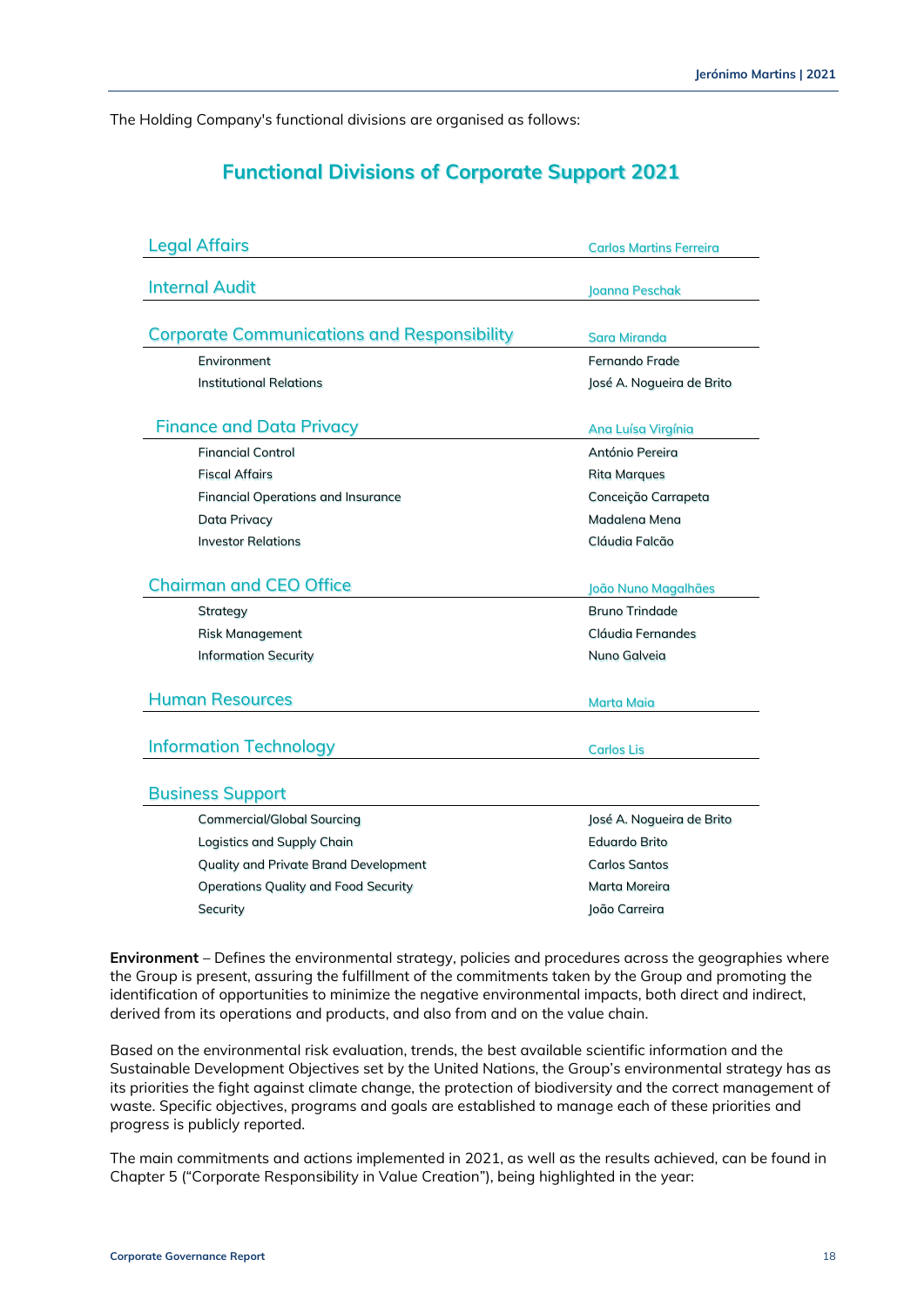- TCFD definition of the roadmap to mitigate environmental risks in the supply chain for the most relevant ingredients / food products for Companies at Jerónimo Martins;
- In 2021, environmental criteria started having the same ponderation as all other evaluation components, being now a deciding factor in the approval of new suppliers.

**Legal Affairs** – Ensures ongoing legal assistance to the Company, preparing contracts, opinions and studies, assisting the Board of Directors in decision making, implementing risk planning policies and giving support to other functional divisions. It also ensures the necessary coordination between the legal departments of subsidiaries in the different jurisdictions in which they operate.

**Internal Audit** – Assesses the quality and effectiveness of the internal control and risk management systems (both operational and non-operational) that are set by the Board of Directors, ensuring their compliance with the Group's and each business unit's procedures, as well as ensuring compliance with the legislation and regulations applicable to the respective operations.

This Division reports hierarchically to the Chairman of the Board of Directors and functionally to the Audit Committee. The activities carried out by this functional division are referred in point 50.

**Commercial/Global Sourcing** – Responsible for proposing, coordinating and implementing the global procurement strategy, and global commercial policies, across the several geographies where the Group operates.

The main mission is to drive and lead the coordination and integration of the commercial departments of the several operational companies, in pursuing the following main goals:

- Develop Procurement activities and joint negotiations with producers and international suppliers of Private Brands, perishables and non-food;
- Propose, plan and execute the annual JM Commodities' Global tenders;
- Coordinate and implement international negotiations with selected global suppliers;
- To promote the sharing of know-how and information between the different geographies;
- To encourage and operationalize common innovation associated to Private Brands;
- To develop global brands (to be used by other operational companies of the Group) in specific categories;
- To identify all other potential commercial synergies between companies and pursue them to the benefit of the group of companies;
- Harmonize internal rules and procedures for procurement, supplier selection and price negotiation, applicable in all operating companies of the Group.

In 2021, in addition to the initiatives within the scope of the points listed above, it is worth mentioning the implementation of new processes and internal fora, such as:

- The Global Sourcing Committees with the Private Brand Development areas of Poland and Portugal, with a monthly period in Portugal, and bimonthly in Poland;
- The weekly Imports Committee of Ara;
- Monthly strategic categories' coordination meetings with Pingo Doce and Biedronka for pet food, baby care, personal hygiene, and plastic bags and aluminum foil.

Reinforcing the emphasis on social and environmental sustainability criteria introduced in the decision- -making process of global tenders, a new set of rules and internal contracting procedures was prepared, giving shape to the Group's best practices in this field.

**Corporate Communications and Responsibility** – Ensures the strategic and multidimensional management of the Jerónimo Martins brand, promoting its reputation and the alignment of sustainability practices across all the Group's companies in their operations and throughout the value chain. It does so by being in constant dialogue with the various internal and external stakeholders, seeking to incorporate its concerns and expectations in strategic priorities and major lines of action to manage the balance between economic prosperity, social development and environmental conservation.

Chapter 5 ("Corporate Responsibility in Value Creation") provides more detailed information about the Responsibility initiatives carried out by this department.

.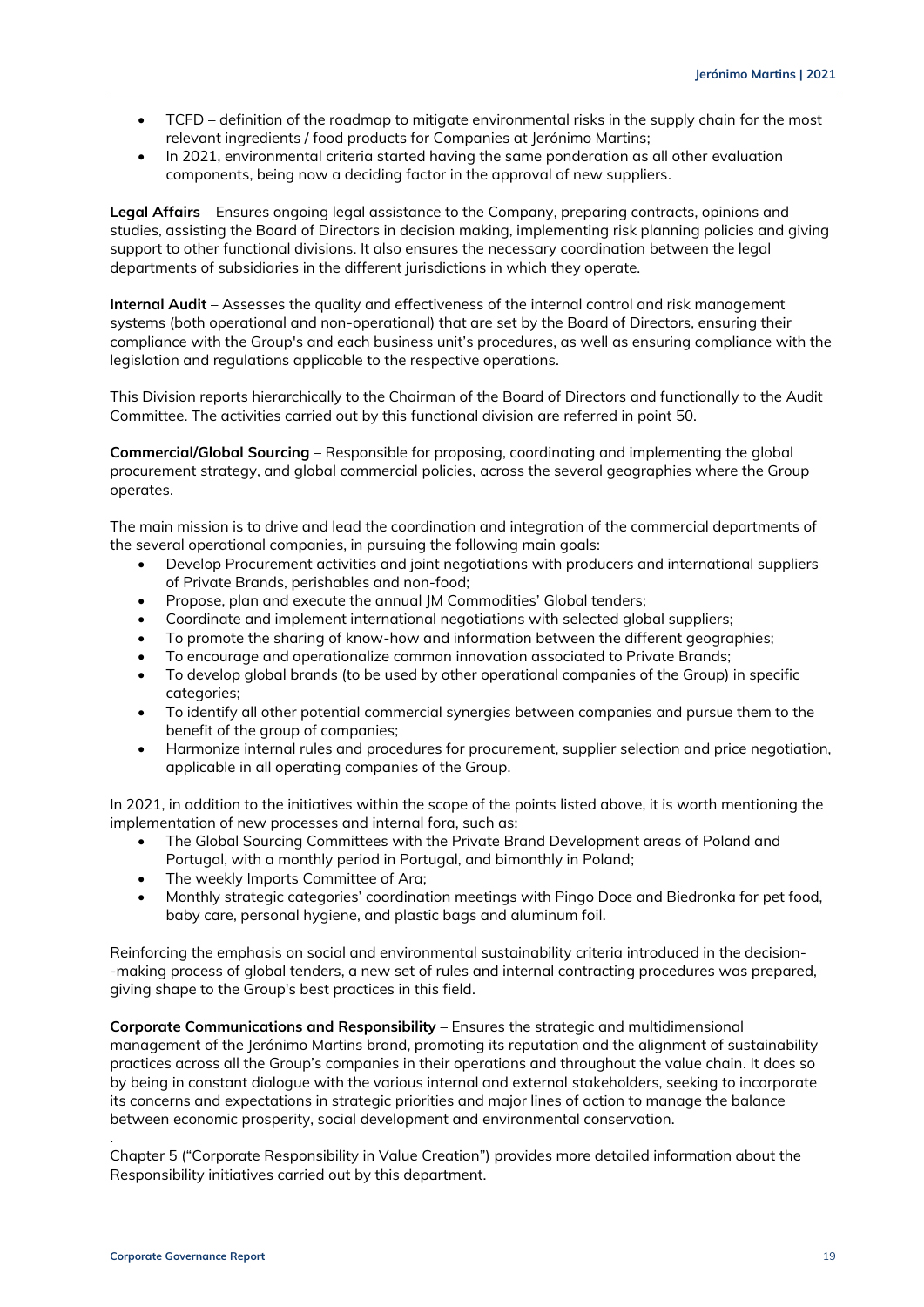**Financial Control** – Responsible for providing financial information to support decision-making by the Company's corporate bodies. It encompasses the areas of Consolidation and Accounting, Financial Planning and Control.

The Consolidation and Accounting area prepares consolidated financial information in order to comply with statutory and legal obligations and supports the Board of Directors by implementing and monitoring the policies and the accounting principles adopted by the Group.

It also supervises the financial reporting of the different Group Companies to ensure that it conforms to the standards, supporting the Companies in the accounting assessment of non-recurrent transactions, as well as restructuring and expansion operations.

The area of Planning and Control coordinates and supports the process of preparation of financial statements for the Strategic Plans, which are used as a basis for strategic decision-making by the corporate governance bodies.

It has a control function, monitoring the performance of the different business units of the Group and identifying eventual deviations from the plans. It thus provides the Managing Committee with relevant information and proposals to guarantee corrective measures that allow the defined strategic objectives to be achieved.

It also makes a financial assessment of all investment projects that are relevant for the Group, providing support to the Managing Committee for its approval and follow-up.

In 2021, it continued the development and implementation of organizational simplification and administrative efficiency projects, namely through process automation and digitalization.

It adapted the Group reporting system to comply with the European Single Electronic Format (ESEF), as well as monitored the legislative developments associated with the European Union measures on the so called Green Deal, in what concerns the information to be disclosed regarding the green Taxonomy.

It maintained the support and monitoring of the performance of the business units, and supported the development of the Group's medium and long-term strategic plans, which are essential for assessing the recoverability of the Group's assets.

**Strategy** – Responsible for a set of activities aimed at supporting strategic decisions, as well as helping bring these strategies to fruition.

The scope of activities can be segmented in three different areas:

- Strategic analysis includes researches and analyses of market and consumer main trends and benchmarking with the world's largest food retailers and our main competitors in Poland, Portugal and Colombia. It helps ensure the Group and its companies are able to respond and adapt to an ever-evolving competitive environment;
- Strategic project management comprises multidisciplinary projects with global reach as well as business units' projects of a disruptive nature. The department coordinates the participation of the most experienced managers in all ongoing projects while regularly producing reports to support decision-making process;
- Portfolio development consists on the analysis of opportunities to develop the Group's portfolio including, amongst others, analyses of new markets and new business areas that have the potential to add value to the Group.

In 2021, a year still marked by operational and strategic challenges, the department kept its focus on managing strategic projects and analysing medium to long-term business opportunities, additionally, the department monitored the impact of the dramatic changes in the business environment had on the different business units.

**Fiscal Affairs** – Provides all the Group's companies with assistance in tax matters, ensuring compliance with legislation in force and in the optimisation of the business units' management activities from a tax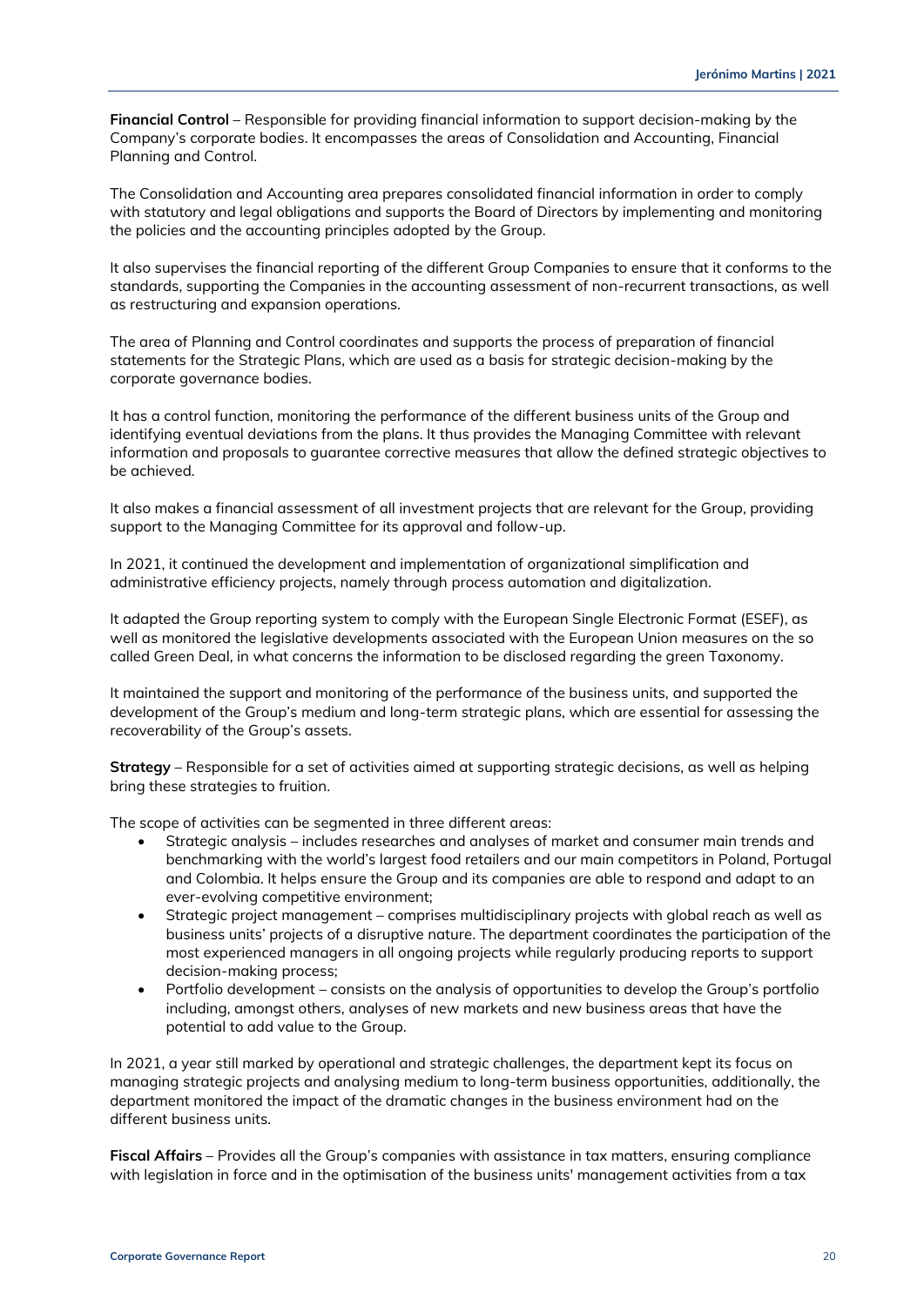perspective. It also manages the Group's tax disputes and its relations with external consultants and lawyers, as well as with tax authorities.

In 2021, it provided the necessary technical support in ownership restructuring operations. It monitored all tax legislation changes due to Covid-19 pandemic. Coordinated the implementation of the new European Union Directive (known as "DAC6") on the new EU tax disclosure rules. Through the associations, national and international, that represent the sector it ensured the defense of the Group's interests, whether collaborating on the clarification and implementation of new legislation, or in the public debate of legislative projects.

**Risk Management** – Responsible for implementing the Group's risk management policies and procedures, as well as for providing the necessary support to the governance bodies of the Company in identifying any risks that might compromise the strategy defined by the Group, as well as its business objectives.

The activities carried out in the area of risk management are described in points 52 to 55 of this Report.

**Logistics and Supply Chain** –Its objective is to promote innovation and efficiency and knowledge of the Group's business models, in all dimensions of the supply chain, enabling the sustainable development of the several business units in the different geographies.

Having the above as a mission, this Office set since 2021 three key priorities:

- Anticipate and define with each business, the innovations that are happening globally in the End to End supply chain;
- To build a model of physical infrastructure for the future, based on operational experience, which takes into account the best practices in automation and warehouse management systems;
- Promote and foster good practices, and increase synergies among teams from different geographies.

**Financial Operations and Insurance** – This Division includes Financial Risk Management, as well as Insurance and Treasury Management. The activity of the first area is discussed in detail in points 52 to 55.

Treasury Management is responsible for managing relations with the financial institutions that already undertake, or have the potential to undertake, business with Jerónimo Martins, ensuring that these entities fulfil the defined criteria, and also ensuring that the best possible conditions are always achieved. It also executes treasury planning with the aim of negotiating and implementing, for all the Group's Companies, the most suitable financial sources according to its cash flow generation profile, or to get the highest return with the lowest risk from the excess cash of the Group.

It is also a responsibility of the Financial Operations, working closely with other areas, especially Corporate Responsibility, to follow up and coordinate processes that aim to guarantee the fulfillment of the sustainable finance reporting obligations.

A large part of the treasury activities of Jerónimo Martins is centralized in the Holding Company, which is a structure that provides services to all other Companies of the Group. The negotiation and management of the insurance policies of the Group are also negotiated and managed in this division, where lies the responsibility for the relation with the insurance brokers and insurance companies that do business with the Group.

In compliance with the above-described activities, during 2021, credit lines were renewed that, according to the Financial Risk Management Policy, have to be available up to the limits imposed on it. On what concerns insurance policies, the annual renegotiation of the same was made, reinforcing once again an integrated approach of all geographies where the Group operates. It was also conducted an international tender to select a single insurance broker to assist the Group requirements in all geographies for the next three years.

**Data Privacy** – Responsible for the development and implementation of policies, procedures and the framework of data privacy in all business units where Jerónimo Martins operates. In close collaboration with Information Security, Legal departments and the data protection officers, it is responsible for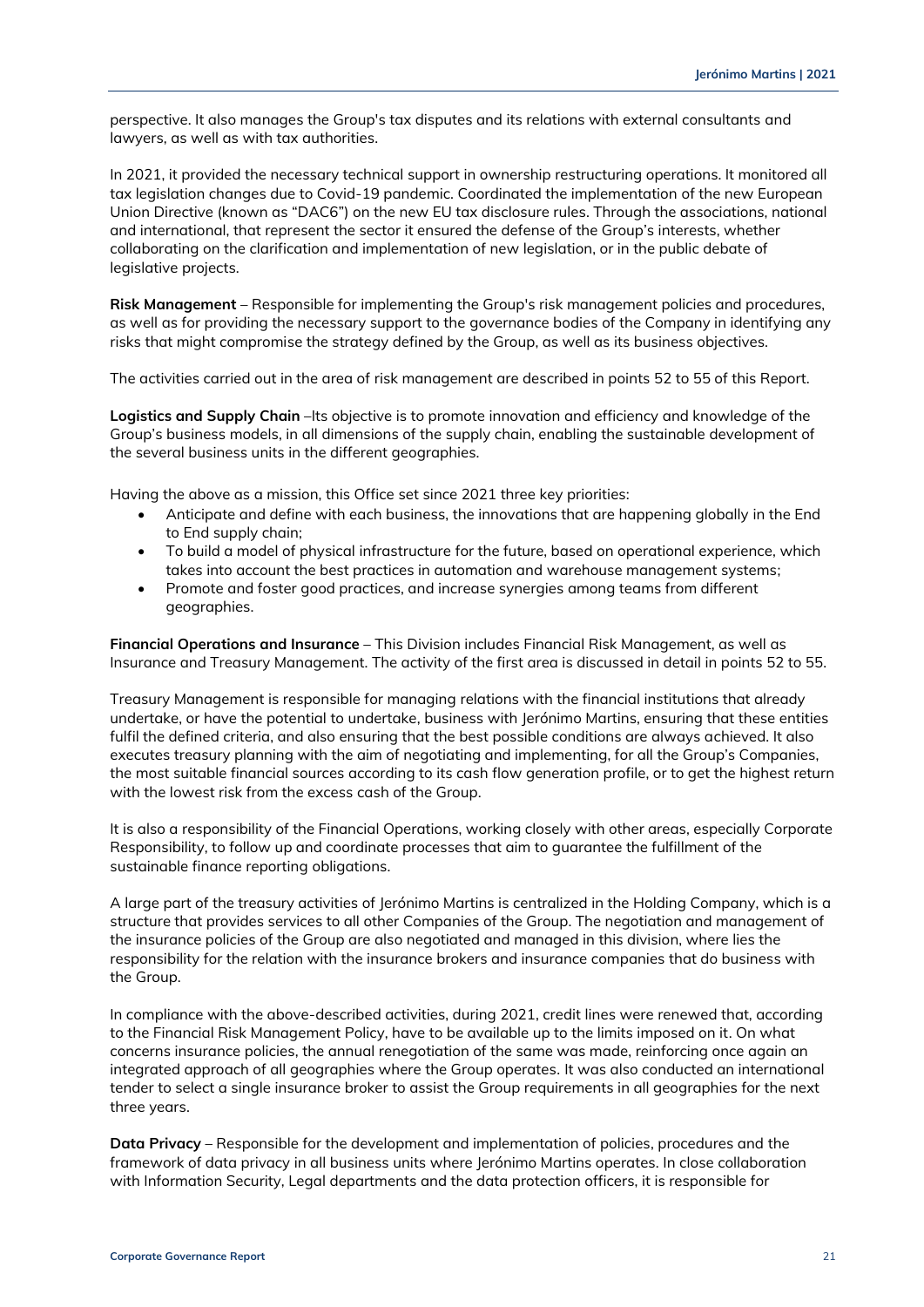monitoring the compliance with the legislation and applicable regulations, supporting the business units on the assessment and mitigation of privacy risks.

In 2021, the department continued to focus its activity on the monitoring of personal data processing activities, aiming to implement appropriate controls, as well as monitoring relevant projects in this matter. It also played an active role in the communication and internal training on this subject.

**Quality and Private Brand Development** – Responsible for defining, planning, implementing and controlling the policies, procedures, methodologies and rules in the various countries where Jerónimo Martins operates, ensuring the use of the best and most up-to-date practices in this area. Responsible for managing the JM Molecular Biology Lab.

In 2021, the main activities carried out focused on:

- carrying out the defined product and supplier control activities;
- implementation of a new suppliers audit check-list, including food fraud and food defense requirements;
- continuous improvement of Private Brand products by reformulating existing products;
- in the largest and fastest anti-fraud and genetically modified organisms (GMO) ingredients control – Molecular Biology Laboratory;
- maintaining the certifications in quality and food safety;
- rolling-out of the Quality Management System (QMS) IT tool for all geographies;
- revision of the corporate guidelines for Private Brand perishables, food and non-food products;
- rolling-out of a suppliers improvement program in Colombia, in order to raise the respective productivity and the food safety of the products supplied.

**Operations Quality and Food Safety** – Responsible for, in the several geographies where Jerónimo Martins operates, ensuring quality and food safety in all perishable products and processes, along the supply chain, in all its steps: producers and suppliers, goods reception and storage, stores, kitchens and fresh dough factory.

For that, it defines, plans, implements and controls Group policies, standards and requirements, for products and processes, promoting alignment of local structures and sharing of best practices, always seeking continuous improvement of products quality and food safety and customer satisfaction.

In 2021, the main activities developed were the implementation of a continuous improvement plan for suppliers focused on their performance along the year and in food fraud control, a continuous improvement plan for product through several consumer panels and internal sensory panels and its follow up in stores, maintenance of quality and food safety certifications, and continuous improvement of quality management and data analysis tool.

**Human Resources** – Responsible for defining the strategy and global policies of human resources and internal social responsibility that contribute to keep being a benchmark employer, guiding its implementation and compliance in a sustainable way, including the promotion of best practices, safeguarding the uniqueness of the different geographical areas in which the Group operates and the individual nature of the different Companies.

The activities that this functional division carried out in 2021 can be found in detail in Chapter 5 ("Corporate Responsibility in Value Creation"), subchapter 6 – "Being a Benchmark Employer" - of the Annual Report.

**Investor Relations** – Responsible for the communication with investors – whether current shareholders or not, institutional and private, national and foreign - as well as with the analysts who formulate opinions and recommendations regarding Jerónimo Martins' share price. It is also the responsibility of this Division to co-ordinate all matters related to the Portuguese financial markets regulator (CMVM).

The activities carried out by this functional division can be found in detail in points 56. and 58.

**Institutional Relations** – Responsible for relations with the main sector organizations in which the Group's companies participate. Internally coordinates the involvement and active participation of the corporate functional areas (Sustainability, Environment, Quality, Legal, Financial/Treasury, Tax and Human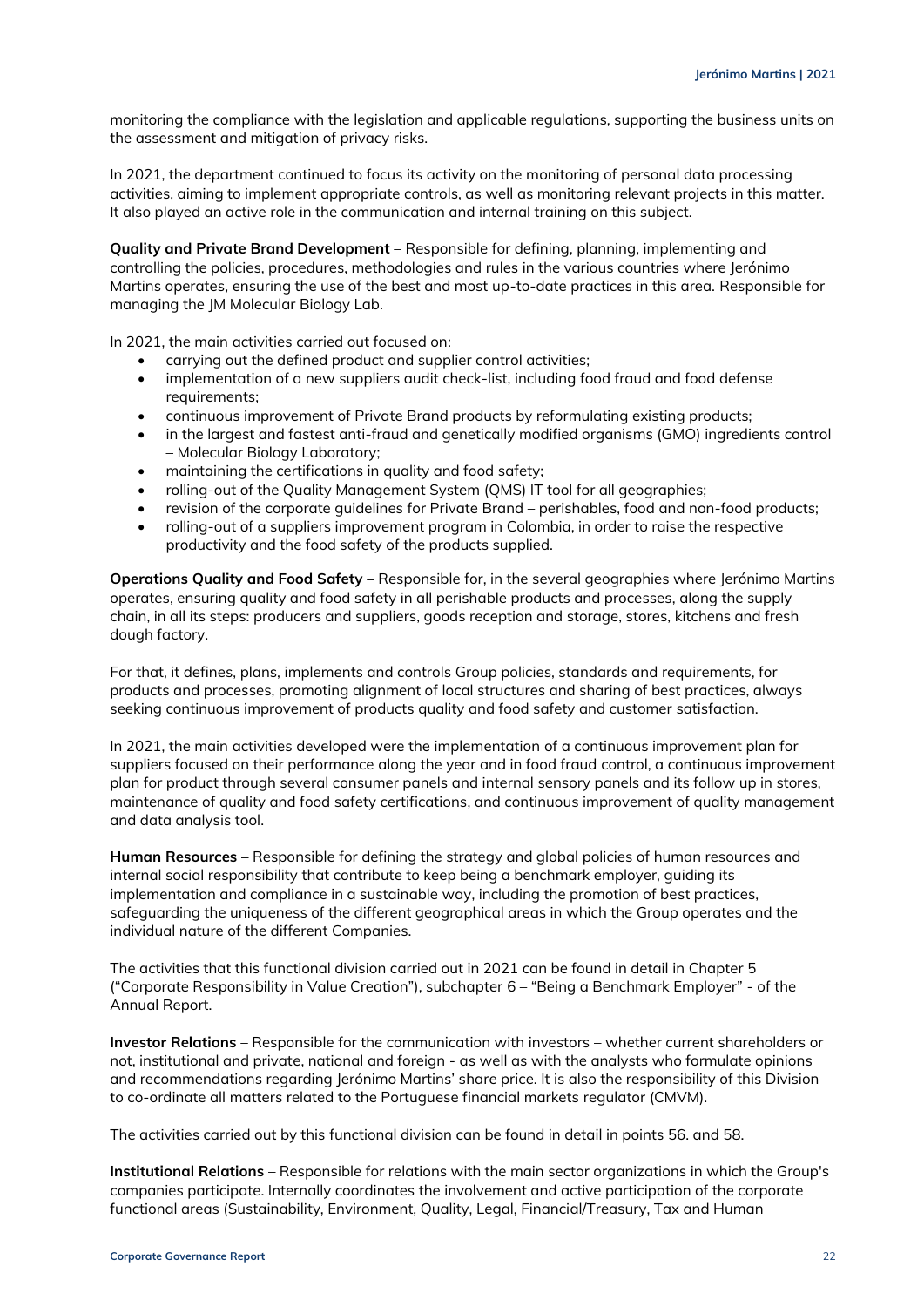Resources) in the different activities of the various organizations. It is worth noting the representation, at European level, of Jerónimo Martins as a member of the EuroCommerce Board and, in Portugal, of Pingo Doce as vice-president and member of the Board of APED (Portuguese Association of Distributing Companies). This, in addition to ensuring articulation with representatives in similar entities in Poland and Colombia. In 2021, it is worth mentioning the coordination of Jerónimo Martins' adhesion to the European Commission Code of Conduct for Responsible Business and Marketing Practices, as the only signatory Portuguese company, and also the consolidation of the relationship with other sectoral organizations in Portugal such as CAP (Confederação dos Agricultores de Portugal) and CIP (Confederação Empresarial de Portugal).

**Security** – Responsible for the implementation of a security strategy to ensure the protection of the Group's employees, customers, values and assets. In this context, it defines and coordinates procedures in terms of protecting the security of the Companies's people and assets, intervening whenever there are thefts and robberies, fraud and other illegal and/or violent activities perpetrated in the facilities or against employees of the Group.

In 2021, 130 security audits were carried out (an increase of 16% compared to 2020) and new security solutions were tested to prevent theft, intrusion and robbery in stores, whose tests will extend to 2022. The reformulation of the risk platform was started, with the inclusion of new KPI's as well as the process of dematerialization of reports of theft in stores, prepared by security personnel.

**Information Security** – Responsible for planning, implementing and maintaining an information security and cibersecurity management system in all Group Companies, based on risk management, incident prevention, detection, response and recovery.

Information security officers (ISO) in the geographies where the Group operates, as well as the technology security responsible, report to this division. Together they ensure the implementation of the information security strategy and local compliance with applicable Information Security Policies and Standards. They also support the respective Companies by assessing and mitigating cybersecurity risks of projects and activities.

In 2021, the main initiatives were security awareness and training of employees, regarding the main cyberthreats, the strengthening of incident detection and response resources, as well as security assessments undertaken in several internal systems. Cooperation with national cybersecurity authorities was also reinforced in the three geographies.

**Information Technology** – Its mission is to ensure the strategic alignment of the Group and its several business units on what concerns IT.

Hence, this Division ensures value creation, and by way of making available and implementing solutions that promote effectiveness, efficiency and innovation, it supports the growth of the portfolio and respective businesses in a sustainable way.

The Division is responsible for defining and implementing the global information technology strategy for the Group, for promoting technology-based innovation and for aligning and ensuring synergy on IT policies, systems and processes.

### **Operational Areas**

The organisational structure of Jerónimo Martins is aimed mainly at ensuring specialisation in the Group's various businesses by creating geographical areas and operational areas, thus guaranteeing the required proximity to the different markets.

The Food Distribution business is divided into geographical areas - Portugal, Poland and Colombia – and within those countries then further divided into operational areas. In Portugal there are two operational areas: Pingo Doce (supermarkets) and Recheio (cash & carry), which encompasses the food service division through Recheio Masterchef. In Poland there is the operational unit Biedronka (food stores) and in Colombia the unit Ara (food stores).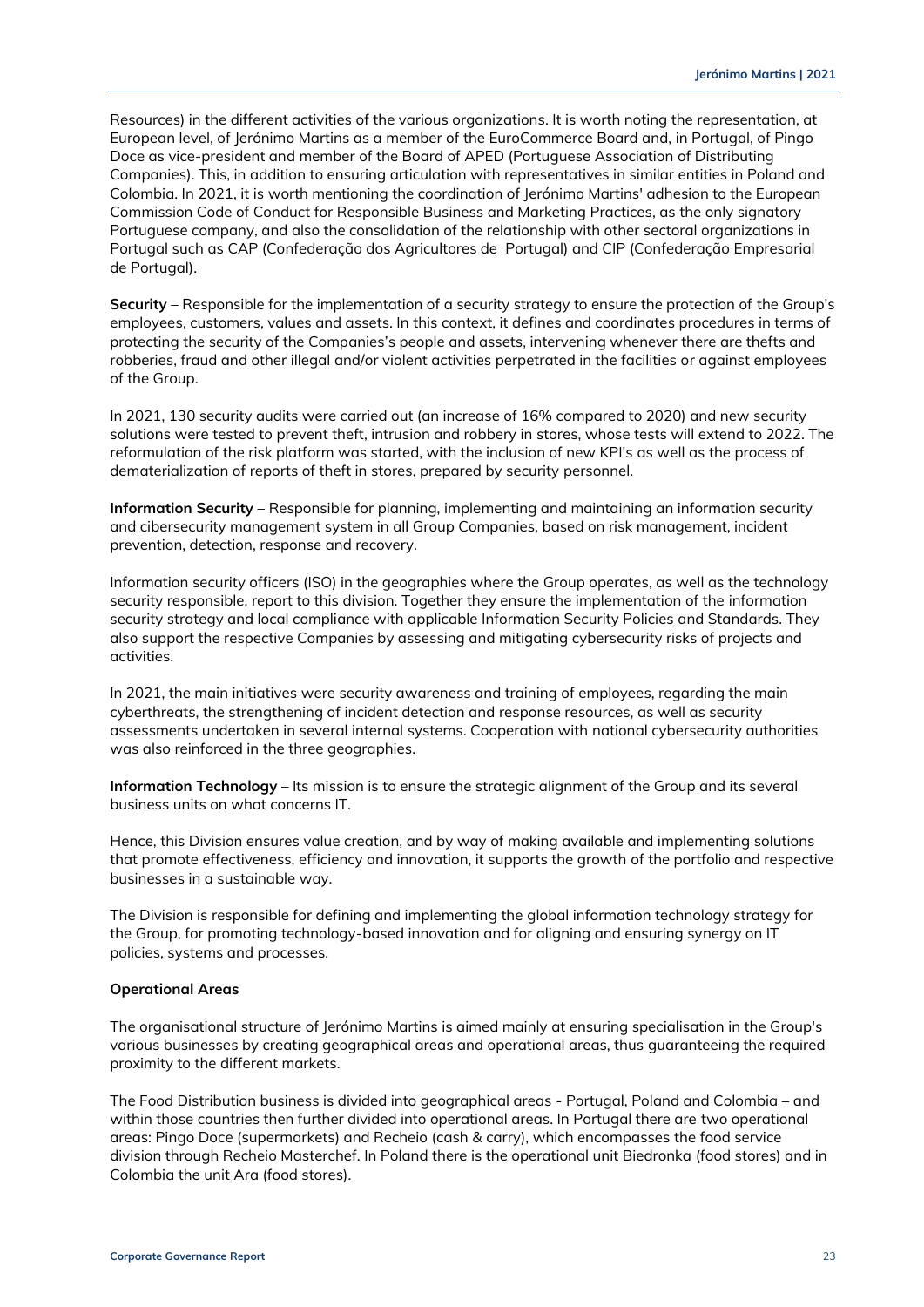Within the Group's portfolio there is also a business segment devoted to Specialised Retail, existing in Portugal the operational areas Jeronymo (cafeterias) and Hussel (chocolates and confectionery shops) and Hebe in Poland (drugstores).

The Group has made investments in the agro business area, starting its activity in areas such as dairy products, beef and aquaculture, with a special focus in the protection and differentiation of the supply chain from the operations of Food Distribution, mainly in Portugal.

# <span id="page-23-0"></span>**B. Functioning**

### **22. Availability and Place Where Rules on the Functioning of the Board of Directors May be Viewed**

The Regulation of the Board of Directors is available on the Company's website, through the link mentioned in point 61. ("Relevant Addresses").

# **23. The Number of Meetings Held and the Attendance Report For Each Member of the Board of Directors**

The Board of Directors, whose duties are described in Art. 13 of the Company's Articles of Association, meets at least four times a year, and any of its members may be represented at the Board Meetings by another member, by means of a letter addressed to the Chairman.

During 2021, the Board of Directors met seven times. The respective minutes were prepared for all meetings. The number of annual meetings held by this body is also disclosed on the Company's website, through the link mentioned in point 62. ("Relevant Addresses").

The attendance of each Director to the referred meetings during the exercise of respective duties was follows:

| Pedro Sogres dos Santos      | 100% |
|------------------------------|------|
| Andrzej Szlęzak              | 100% |
| António Viana-Baptista       | 100% |
| Artur Stefan Kirsten         | 100% |
| Clara Christina Streit       | 100% |
| Elizabeth Ann Bastoni        | 86%  |
| Francisco Seixas da Costa    | 100% |
| José Soares dos Santos       | 100% |
| María Ángela Holguín Cuéllar | 100% |
| Sérgio Rebelo                | 100% |

### **24. Details of Competent Corporate Boards Undertaking the Performance Appraisal of Executive Directors**

The assessment of performance of Executive Directors is made by the Remuneration Committee, elected by the General Shareholders' Meeting (see points 66. et seq.).

The Remuneration Committee is in charge of, in the scope of the Remuneration Policy, assessing the individual and collective performance of Executive Directors, evaluate their influence and impact in Jerónimo Martins' businesses and assessing their alignment with the medium and long-term interests of the Company.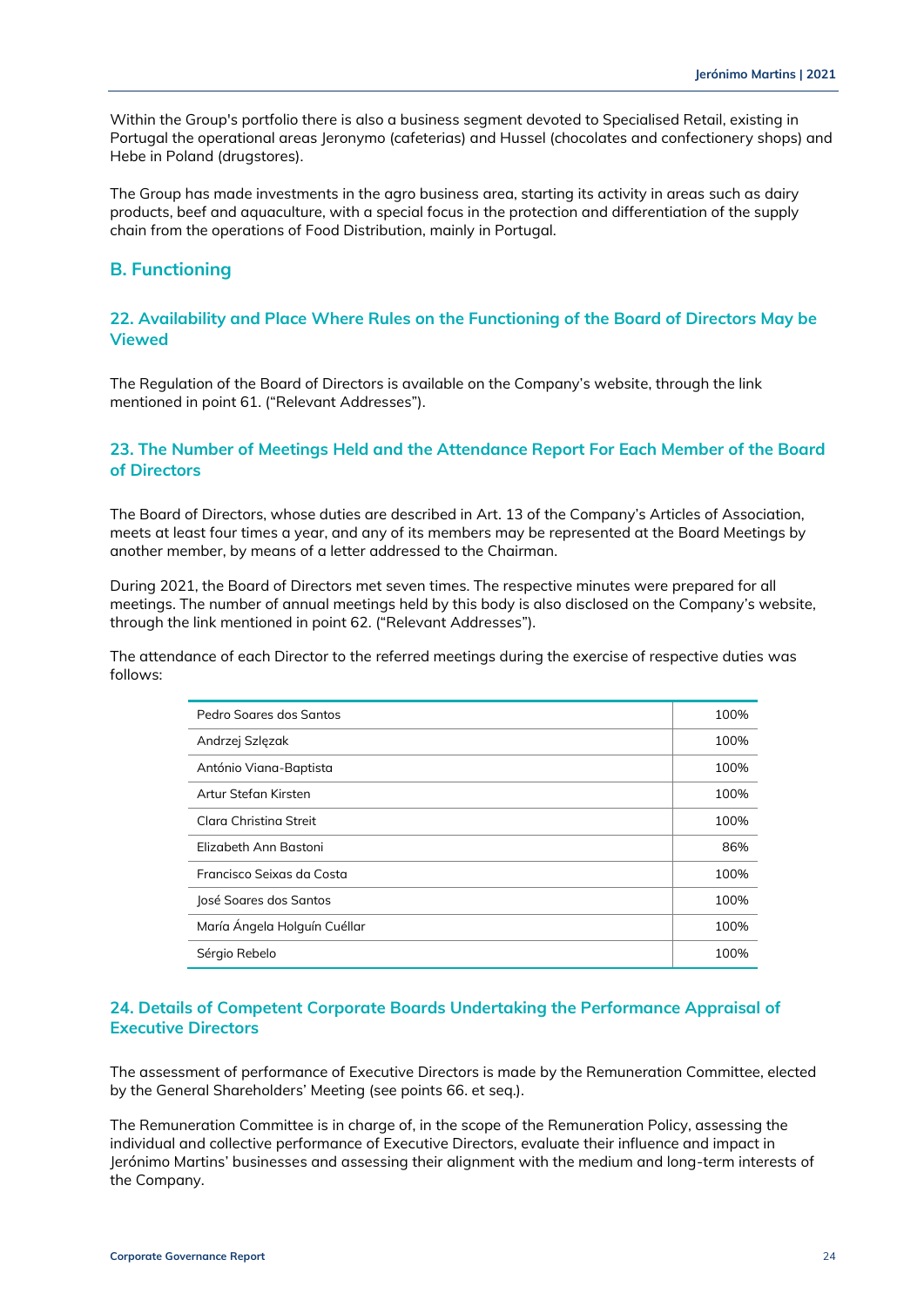As referred below (see point 27.), currently there are no committees composed exclusively by Directors. Notwithstanding such fact, the performance of Executive Directors who are part of mixed committees (i.e. also composed of Non-directors) is evaluated by the Remuneration Committee, in the terms referred above.

Additionally, every year, on November, the discussion within the Board of Directors of the strategic plans of the Group and of the different areas of business has underlying the performance evaluation in the year of the Board of Directors, the existing Internal Committees, and of the Chief Executive Officer, taking into account not only qualitative aspects, by comparison with the plans and approved budgets, but also the main projects under course, including those of portfolio expansion. Such yearly performance evaluation is afterwards complemented at the time of the approval of the Management Report and of the accounts.

### **25. Predefined Criteria For Assessing Executive Directors' Performance**

The predefined criteria for assessing Executive Directors' performance arise from that established in the Remuneration Policy described in point 69.

# **26. The Availability of Each Member of the Board of Directors and Details of the Positions Held at the Same Time in Other Companies Within and Outside the Group, and Other Relevant Activities Undertaken by Members of This Board Throughout the Financial Year**

Throughout the year, the members of the Board of Directors held positions in other companies, namely:

### **Pedro Soares dos Santos**

Director of Jerónimo Martins Serviços, S.A.\* Director of Jeronimo Martins Polska, S.A.\* Director of Jeronimo Martins Drogerie i Farmacja Sp. z o.o.\* Director of Jeronimo Martins Colombia, S.A.S.\* Director of Recheio, SGPS, S.A.\* Director of JMR – Gestão de Empresas de Retalho, SGPS, S.A.\* Director of Jerónimo Martins – Agro-Alimentar, S.A.\* Director of Jerónimo Martins Inovação, S.A.\* Director of Santa Maria Manuela Turismo, S.A.\* President of the Supervisory Board of Warta - Retail & Services Investments B.V.\* President of the Supervisory Board of New World Investments B.V.\* Director of Arica Holding B.V. Chairman of the Board of Directors of Sociedade Francisco Manuel dos Santos, SGPS, S.E. Director of Sociedade Francisco Manuel dos Santos, B.V. Director of Sociedade Francisco Manuel dos Santos II, S.A.

### **Andrzej Szlęzak**

Chairman of the Supervisory Board of Agora, S.A. Member of the Supervisory Board of Warta – Retail & Services Investments B.V.\*

### **António Viana-Baptista**

Director (Non-Executive) of Semapa, SGPS, S.A. Director (Non-Executive) of Atento, S.A. Director of Alter Venture Partners G.P., SARL

### **Artur Stefan Kirsten**

Chairman of the Supervisory Board of Vonovia Finance B.V. Director of Movendo Capital, B.V. Director of Sociedade Francisco Manuel dos Santos, B.V. Director of Planted Foods AG Director of Footprint International Holding Inc. Managing Director of Brillant 3333 GmbH Managing Director of parabellum.one Beteiligungsgesellschaft mbH Managing Director of Spac-Founder GmbH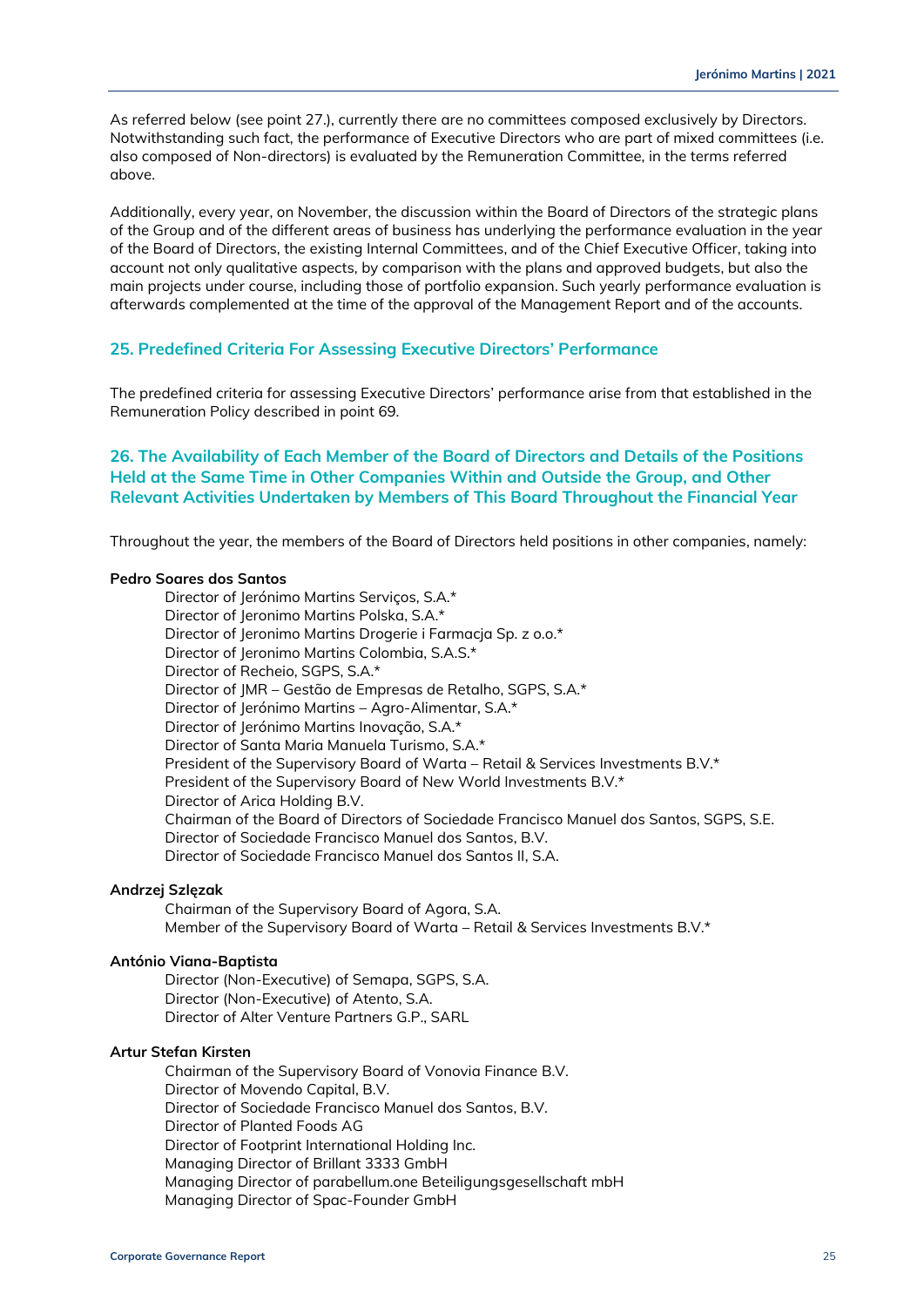### **Clara Christina Streit**

Director (Non-Executive) of Vontobel Holding AG Member of the Supervisory Board of Vonovia SE Member of the Supervisory Board of NN Group N.V. Member of the Supervisory Board of Deutsche Börse AG

### **Elizabeth Ann Bastoni**

President of Bastoni Consulting Group LLC Director of Société BIC Chair of the Board of Directors of Limeade, Inc.

### **Francisco Seixas da Costa**

Director (Non-Executive) of Mota-Engil, SGPS, S.A. Chairman of the Evaluation and Remuneration Committee of Mota-Engil, SGPS, S.A. Chairman of the Supervisory Board of Tabaqueira II, S.A. Chairman of the Advisory Council of Kearney Portugal

### **José Soares dos Santos**

Director of Arica Holding B.V. Chairman of Arica – Investimentos, Participações e Gestão, S.A. CEO of Sociedade Francisco Manuel dos Santos, SGPS, S.E. Executive President of Sociedade Francisco Manuel dos Santos, B.V. Chairman of Sociedade Francisco Manuel dos Santos II, S.A. Chairman of Movendo Industries B.V. Chairman of Movendo Capital B.V. Chairman of Unilever Fima, Lda. Chairman of Gallo Worldwide, Lda. Chairman of JMDB Representação e Distribuição de Marcas, Lda. Chairman of miMed, Cuidados de Saúde, S.A. Chairman of Oceanário de Lisboa, S.A. Chairman of Waterventures – Consultoria, Projectos e Investimentos, S.A. Director of REF Eastern European Opportunities Luxembourg S.a.r.l.

### **María Ángela Holguín Cuéllar**

Director (Non-Executive) of Hoteles Estelar S.A. Director (Non-Executive) of Satagro Zomac S.A.S. Director (Non-Executive) of Gases del Pacifico S.A.C. Director (Non-Executive) of Gases del Norte del Perú S.A.C. Director (Non-Executive) of Procafecol S.A. Member of the Supervisory Board of New World Investments B.V.\*

### **Sérgio Tavares Rebelo**

Member of the Supervisory Board of Warta – Retail & Services Investments B.V.\* Member of the Supervisory Board of New World Investments B.V.\*

The positions held by the members of the Board in other companies did not affect their availability to take part in the Company's affairs, as demonstrated in the attendance report mentioned in point 23.

\* Companies that are part of the Group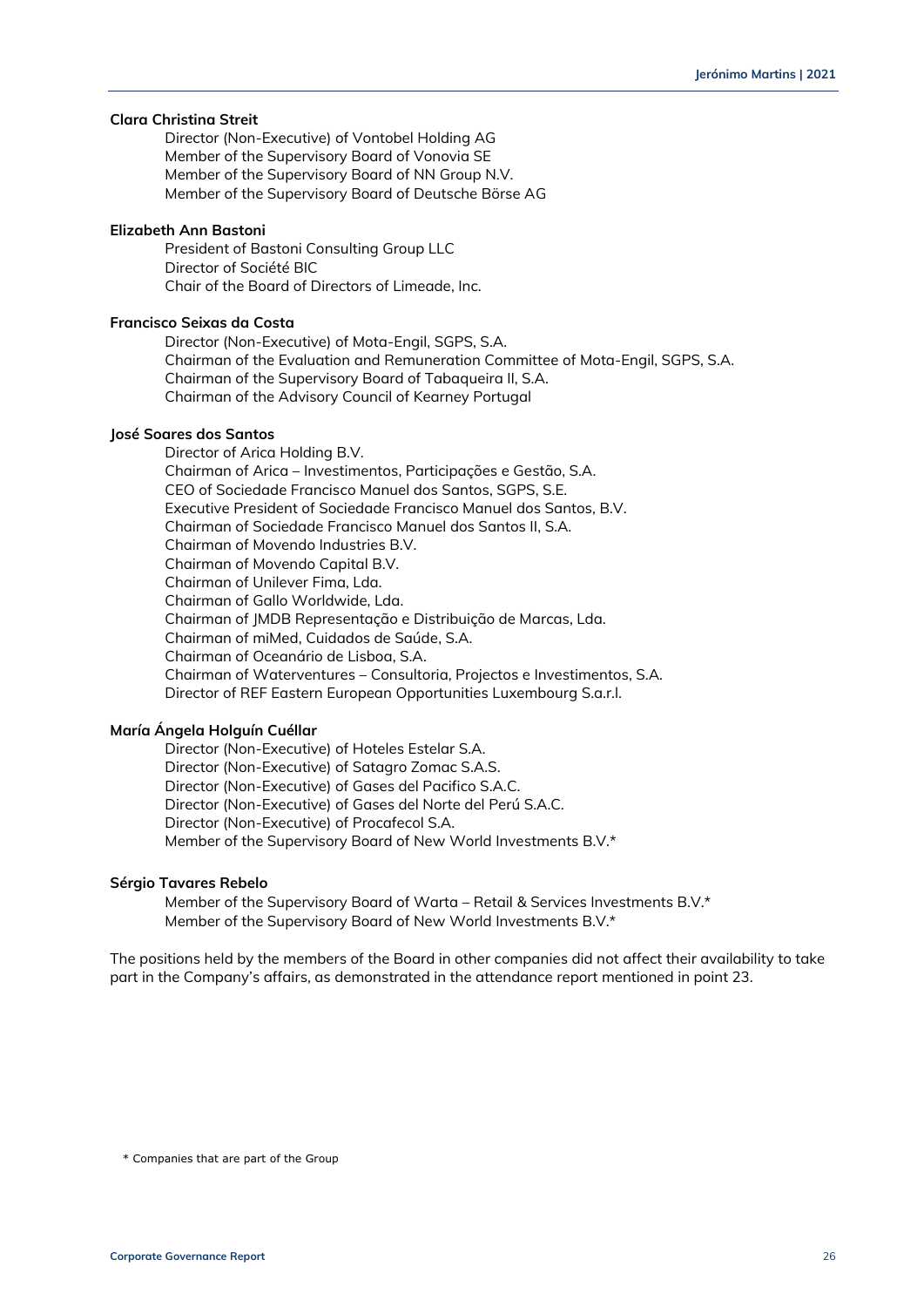# <span id="page-26-0"></span>**C. Committees within the Board of Directors and Board Delegate**

# **27. Details of the Committees created within the Board of Directors, and the Place Where the Rules on the Functioning Thereof is Available**

Currently – without prejudice to the Audit Committee to which is made reference to in points 30. to 33., being the Regulation of the Audit Committee available on the Company's website, through the link mentioned in point 61. ("Relevant Addresses") – only the Committee on Corporate Governance and Corporate Responsibility (CCGCR), referred on point 29. has, among its members, a majority of Company's Directors and is considered to be a Company Internal Committee.

There are also other committees created in the Company, composed by Directors and by other individuals who are not Directors, analysed in point 29.

### **28. Details of the Board Delegate**

The Board of Directors appointed a Chief Executive Officer, responsible for implementing the strategic decisions taken by the Board, in accordance with the delegated powers, and a Managing Committee, responsible for assisting the Chief Executive Officer in the duties delegated to that officer by the Board of Directors.

The role of Chief Executive Officer is performed by Pedro Soares dos Santos.

### **29. Description of the Powers of Each of The Committees Established and a Summary of Activities Undertaken in Exercising Said Powers**

### **a) Company's Committees**

### **Committee on Corporate Governance and Corporate Responsibility (CCGCR)**

CCGCR is made up of a minimum of three and a maximum of nine members, who are not required to be directors, appointed by the Board of Directors. One of the members will be the Chairman.

The Board of Directors decided to appoint the current Chairman of the Board of Directors, Pedro Soares dos Santos, as Chairman of CCGCR, as well as the Company's Directors Andrzej Szlęzak and José Soares dos Santos, The other Members of the Committee are Artur Santos Silva and Maria de Fátima Barros.

In carrying out its mission, the CCGCR collaborates with the Board of Directors, assessing and submitting to it proposals for strategic orientation in the area of Corporate Responsibility, as well as monitoring and supervising on a permanent basis matters concerning: i) corporate governance, social responsibility, the environment and ethics; ii) the business sustainability of the Group; iii) internal codes of ethics and of conduct; and iv) systems of assessment and resolution of conflicts of interest, especially regarding relations between the Company and its shareholders or other stakeholders.

Especially in what concerns company governance, CCGCR has the duty to keep up, review and assess the appropriateness of the Company's model of governance and its consistency with the recommendations, patterns, and national and international best practices on company governance, addressing the Board of Directors the recommendations and proposing any changes, deemed adequate, having met once in 2021.

The Regulation of the CCGCR, as well as the number of annual meetings held by this Committee, is available on the Company's website, through the link mentioned in point 61. ("Relevant Addresses").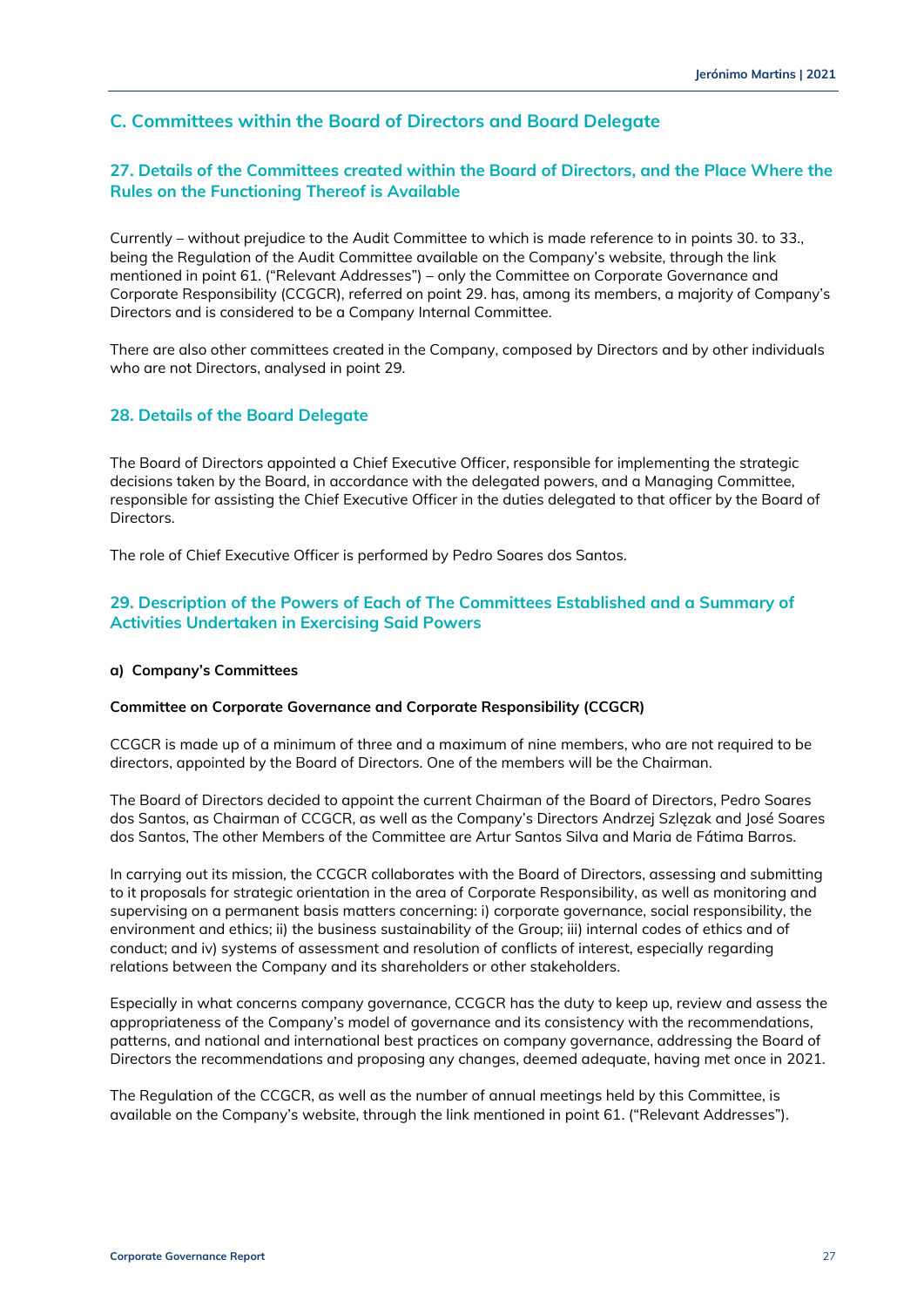### **b) Other Committees**

### **Managing Committee**

The Managing Committee of the Company, which has the same term of office as that of the Board of Directors that appointed it, is composed of the Chief Executive Officer, Pedro Soares dos Santos, who is the Chair, Ana Luísa Virgínia, António Barracho, António Serrano, Carlos Martins Ferreira, Isabel Pinto, Luís Araújo, Marta Lopes Maia, Nuno Abrantes (termination of duties on September 2021), Pedro Leandro and Sara Miranda. In accordance with its regulations, the Managing Committee is responsible for advising the CEO, within the respective delegation of powers, in carrying out the following functions:

- control over the implementation by the Companies in the Group of the strategic guidelines and policies defined by the Board of Directors;
- **•** financial and accounting control of the Group and of the Companies that are a part thereof;
- senior coordination of the operational activities of the different Companies in the Group, whether integrated or not in business areas;
- **•** launching of new businesses and monitoring them until they are implemented and integrated in the respective business areas;
- **•** implementation of the management policy of human resources defined for the top-level management of the entire Group.

In 2021, the Managing Committee held meetings for the exercise of its competences having been drawn up minutes of the meetings, which were sent to the Chairman of the Board of Directors and to the Company's Secretary.

The Regulation of the Managing Committee is available on the Company's website, through the link mentioned in point 61. ("Relevant Addresses").

### **Ethics Committee**

The Ethics Committee of Jerónimo Martins is composed of three to five members appointed by the Board of Directors, based on a proposal from the Committee on Corporate Governance and Corporate Responsibility (CCGCR). Since 19th December 2019 it is composed by António Serrano, Germán Barreto, Dominik Wolski and Sara Maia (termination of duties on 31<sup>st</sup> December 2021). The mission of the Ethics Committee is to provide independent supervision of the disclosure of and compliance with the Group's Code of Conduct in all the Companies of the Group.

The duties of the Ethics Committee include: i) establishing the channels of communication with the addressees of the Jerónimo Martins Group Code of Conduct and gathering such information as may be addressed to it in this connection; ii) ensuring the existence of an adequate system of internal control of compliance with the Jerónimo Martins Group Code of Conduct and with the appraisal of the recommendations stemming from such control; iii) appraising such issues as may be submitted to it by the Board of Directors, by the Audit Committee or by the CCGCR within the scope of compliance with Code of Conduct and with analysing, in abstract, those that may be raised by any employee, customer or business partner (stakeholders); iv) proposing to the CCGCR the adoption of such measures as it may deem fit in this connection, including a review of internal procedures and alterations to the Jerónimo Martins Group Code of Conduct; and v. drawing up an annual report on its activities to be presented to the Committee on Corporate Governance and Corporate Responsibility.

The Ethics Committee reports functionally to the CCGCR, which has responsibilities in the fields of corporate governance, social responsibility, environment and ethics, including those related to the internal codes of ethics and of conduct. The minutes of the meetings held in 2021 for the exercise of its competences were drawn up.

The Regulation of the Ethics Committee is available on the Company's website, through the link mentioned in point 61 ("Relevant Addresses").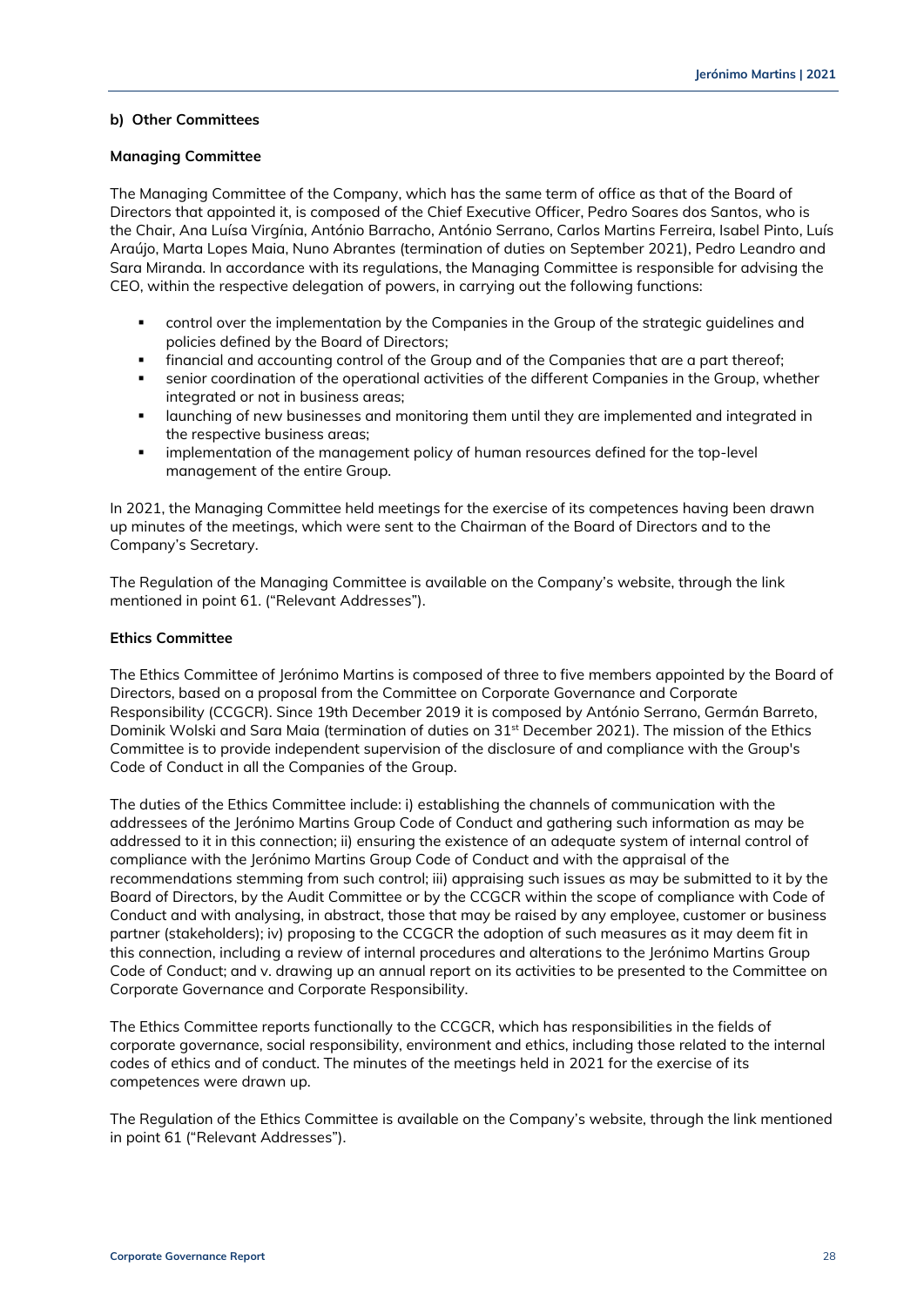### **Internal Control Committee**

The Internal Control Committee (ICC), appointed by the Board of Directors and reporting to the Audit Committee, is specifically responsible for evaluating the quality and reliability of the internal control system and the process of preparing financial statements, as well as for evaluating the quality of the monitoring process in force in Jerónimo Martins' Companies, with a view to ensuring compliance with the laws and regulations to which they are subject. In performing this latter task, the ICC must obtain regular information on the legal and fiscal contingencies that affect the Companies of the Group.

The ICC meets monthly, as a general rule, for the exercise of its competences, having been drawn up minutes of such meetings. It is composed of a Chairman (Alan Johnson) and four members (Henrique Soares dos Santos, Jerónimo David Duarte, Joanna Peschak and Jorge Santos Dias). None of the members is an Executive Director of the Company.

In 2021, the ICC continued its activities of supervision and evaluation of risks and critical processes, analysing the reports prepared by the Internal Audit department. As a representative of the External Audit team is invited to attend these meetings, the Committee is also informed of the conclusions of the external audit work that takes place during the year.

The Regulation of the ICC is available on the Company's website, through the link mentioned in point 61. ("Relevant Addresses").

# <span id="page-28-0"></span>**Subsection III - Supervision - (Audit Committee)**

# <span id="page-28-1"></span>**A. Composition**

### **30. Details of the Supervisory Board (Audit Committee) Representing the Model Adopted**

The supervisory board of the Company is the Audit Committee, consequence of the anglo-saxon governance model adopted.

In addition to the responsibilities conferred by law, which imply the proper monitoring, evaluation and pronouncement on the strategy defined by the Board of Directors, from which, moreover, it emanates, and the monitorization of efectiveness of the risk management system, the Audit Committee's Regulation foresees that the same, in performing its activities, is responsible for the following:

- monitoring the preparation and disclosure of financial information;
- monitoring the effectiveness of internal control systems, internal auditing and risk management. For this purpose, they may work with the ICC, which shall report to them regularly on their work, pointing out situations that should be analysed by the Audit Committee;
- evaluating the external audit on a regular basis;
- approving activity plans in the area of risk management and following up on their execution, proceeding with the assessment of the recommendations resulting from the audit actions and the revisions of the procedures undertaken;
- looking after the existence of an adequate internal risk management system for the companies of which Jerónimo Martins is holder of shares or quotas, ensuring full compliance with its objectives;
- approving internal audit activity programmes, which respective department functionally reports to it, as well as of the external audit;
- selecting, as proposed by the Managing Committee, the service provider for the external audit;
- monitoring the legal accounts audit services;
- assessing and monitoring the independence of the Statutory Auditor, especially when it performs additional services for the Company.

Under the terms of the law and the procedure described below in points 89. and 91., the Audit Committee is responsible for assessing whether any existing transactions with related parties were carried out within the scope of the current activity of the Company and/or its subsidiaries and under market conditions. The Audit Committee is also responsible for, whenever necessary, to issue its prior opinion on any transactions with related parties or transactions that may generate conflicts of interest.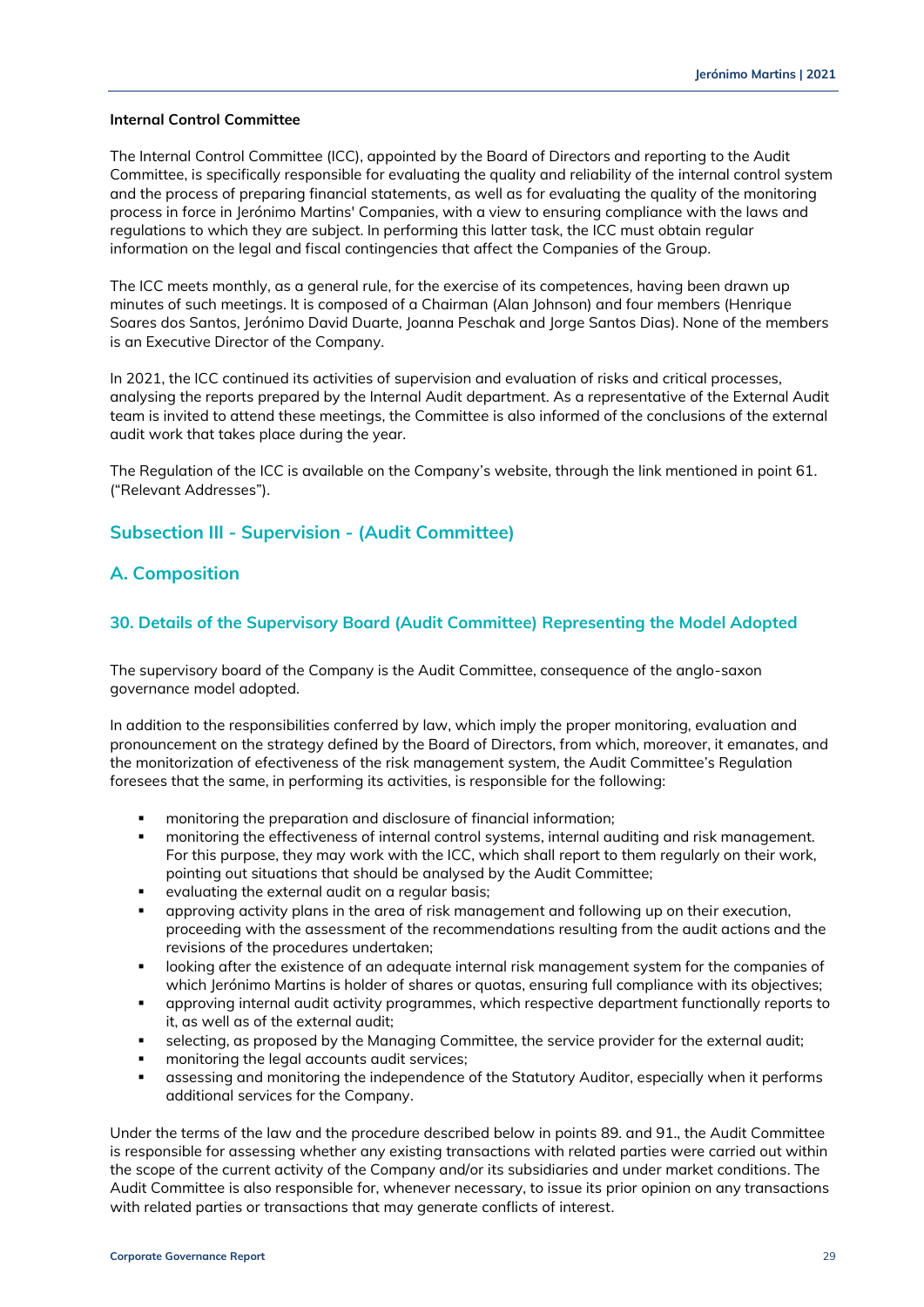The Audit Committee, for the adequate performance of its duties, requests and appraises all the management information deemed necessary. In addition, it has unrestricted access to the documentation produced by the auditors of the Company, having the possibility to request any information from them it deems necessary and being the first recipient of the final reports prepared by the external auditors.

Within the scope of its attributions in terms of monitoring the legal accounts audit services, and the statutory auditor, the Audit Committee shall propose to the competent body the dismissal of the former, or the termination of the contract for the provision of services entered into, should there be just cause.

In 2021, the Audit Committee paid particular attention to financial risk management, namely on what regards exchange rate hedging operations and cash position management, to the evolution of pending court cases, to the external audit plan and procedures, to the plan and activity of the Internal Audit Department, as well as to the activity of other departments, namely Information Security, Risk Management, Quality Control, Food Safety and Data Privacy.

# **31. Composition of the Audit Committee, With Details of the Articles of Association's Minimum and Maximum Number of Members, Duration of Term of Office, Number of Effective Members, Date of First Appointment, Date of End of the Term of Office for Each Member. Diversity Policy.**

According to the Articles of Association, the Audit Committee is comprised of three members of the Board of Directors, one of whom will be its Chairman.

The members of the Audit Committee are appointed by the General Shareholder's Meeting to terms of three years, simultaneously with the members of the Board of Directors, and the lists of proposed members of the latter body must indicate those that are intended to form the Audit Committee. The members of the Audit Committee cannot perform executive roles in the Company.

The composition of the Audit Committee, during 2021, was the following:

### **Sérgio Tavares Rebelo**

- Chairman of the Audit Committee
- **•** First appointment on  $10<sup>th</sup>$  April 2013
- **Expiry of the term of office on 31st December 2021**

### **Clara Christina Streit**

- First appointment on 14<sup>th</sup> April 2016
- Expiry of the term of office on 31<sup>st</sup> December 2021

### **Elizabeth Ann Bastoni**

- First appointment on 11<sup>th</sup> April 2019
- Expiry of the term of office on 31<sup>st</sup> December 2021

The Company considers the number of members of the Audit Committee to be suitable, taking into account that it constitutes one third of the Non-executive Directors of the Company, and the powers that are attributed to it, described in point 30., thus allowing it to efficiently ensure the functions that are attributed to it, taking into account the size of the Company and the risks inherent to its activity.

### **Diversity Policy**

In this regard it is applicable what is stated in point 16.

### **32. Details of the Members of the Audit Committee, Which are Considered to be Independent Pursuant to Art. 414/5 CSC**

Each member of the Audit Committee complies with the rules of incompatibility laid down in paragraph 1 of Art. 414-A CCC, except that provided for in sub-paragraph b). Sérgio Tavares Rebelo, Clara Christina Streit and Elizabeth Ann Bastoni comply with the independence criteria foreseen in Art. 414, number 5 CCC.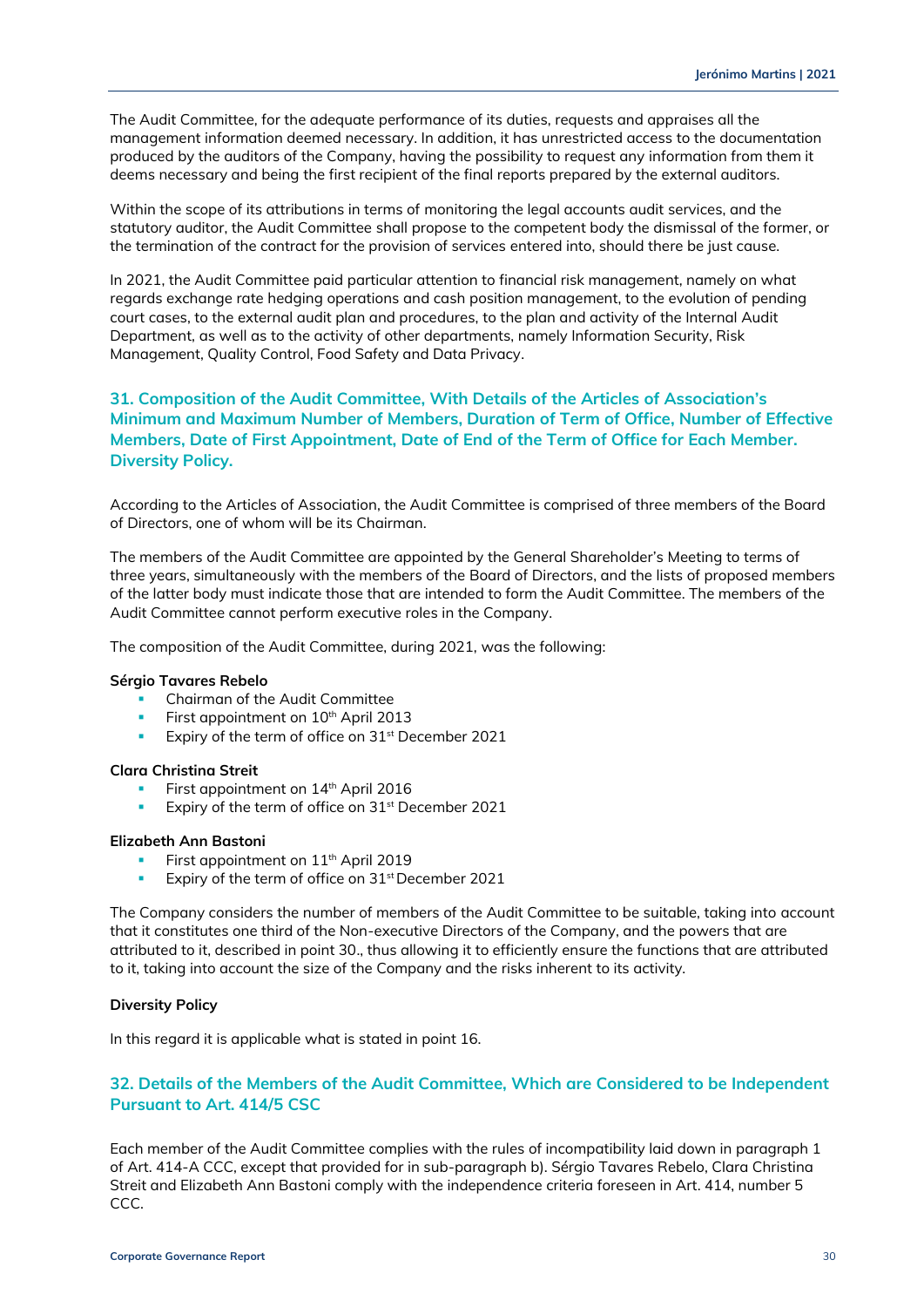### **33. Professional Qualifications of each Member of the Audit Committee and Other Important Curricular Information**

The professional qualifications of the members of the Audit Committee are those described in point 19. ("Professional Qualifications of the Members of the Board of Directors").

Additionally, reference should be made to the fact that the vast experience of the members of the Committee in corporate body positions, as well as to their special technical merit in this particular matter, have created particular added value for the Company.

The Chairman of the Audit Committee, Sérgio Tavares Rebelo, is recognised internationally as one of the best economists of today, having distinguished himself as a professor of International Finance at Kellogg School of Management. He acted as a consultant of several financial institutions, including, *inter alia*, the World Bank, the International Monetary Fund and the Bank of Portugal, as well as having occupied several positions in non-profit organizations. His outstanding academic background and his knowledge on risk management issues, e.g., financial, apart from his assertiveness and discernment in raising issues about the businesses and the countries where they operate, ensure him a special competence for the assignment as Chairman of the supervision body of the Company.

# <span id="page-30-0"></span>**B. Functioning**

### **34. Availability and Place Where the Rules On The Functioning of the Audit Committee May Be Viewed**

The Regulation of the Audit Committee is available on the Company's website, through the link mentioned in point 61. ("Relevant Addresses").

# **35. The Number of Meetings Held and the Attendance Report for Each Member of The Audit Committee**

The Audit Committee meets, at least, once every three months and is responsible for supervising Company management, carrying out the duties attributed by law and by Article Twenty of the Articles of Association.

During 2021 the Audit Committee met five times, and all meetings were duly minuted. The number of annual meetings held by this body is also disclosed on the Company's website, through the link mentioned in point 62. ("Relevant Addresses").

The attendance of each Director at the meetings during the exercise of the respective duties was as follows:

| Sérgio Rebelo          | 100% |
|------------------------|------|
| Clara Christina Streit | 100% |
| Elizabeth Ann Bastoni  | 100% |

### **36. The Availability of Each Member of the Audit Committee, Indicating the Positions Held Simultaneously in Other Companies Inside and Outside the Group, and Other Relevant Activities Undertaken by Members of These Boards Throughout the Financial Year**

The members of the Audit Committee have always been available for the Company's affairs during 2021, having participated in the same when it was necessary or when they considered to be necessary.

The positions held by the members of the Audit Committee in other companies are described in point 26.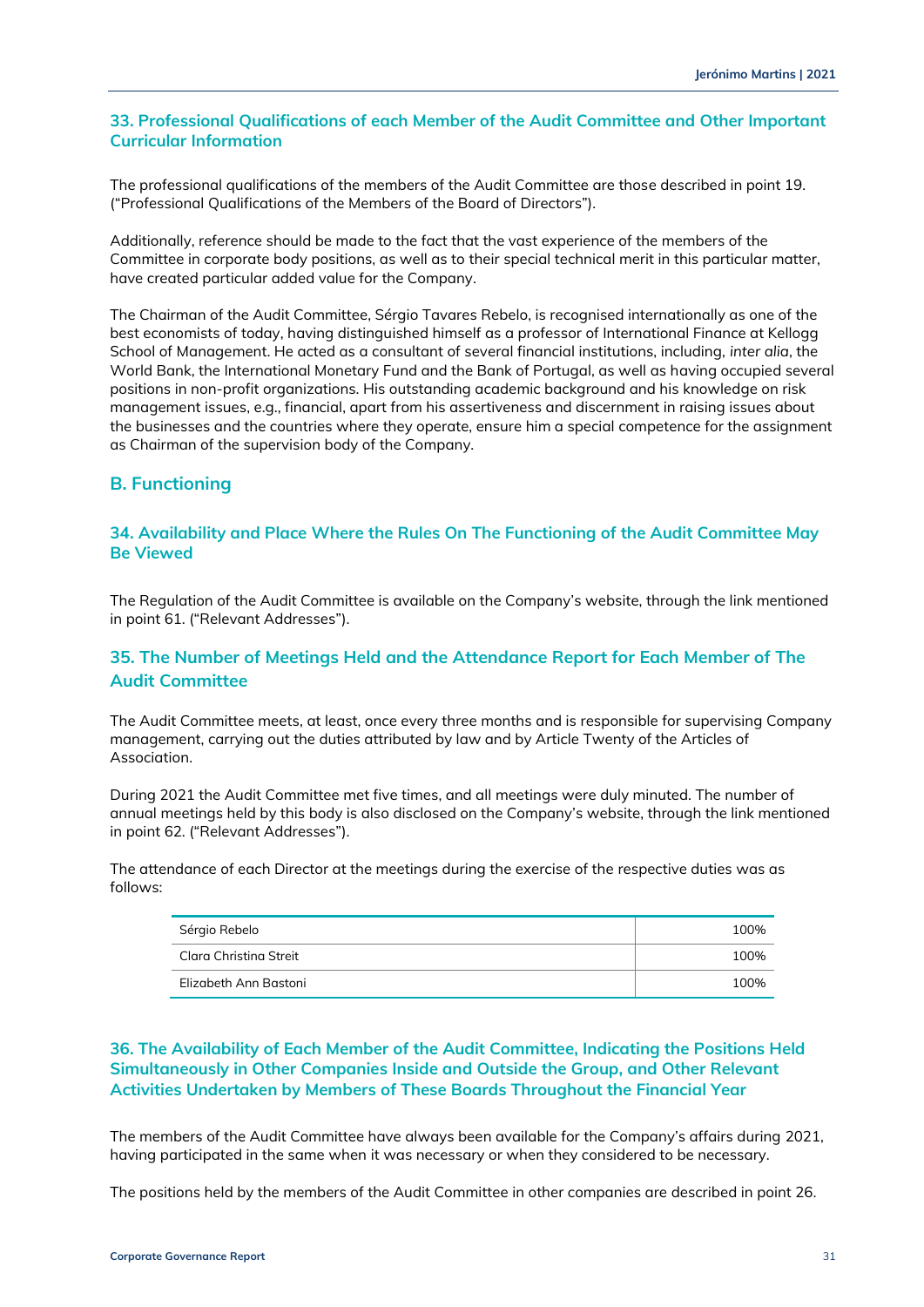# <span id="page-31-0"></span>**C. Powers and Duties**

### **37. A Description of the Procedures and Criteria Applicable to the Supervisory Body for The Purposes of Hiring Additional Services From the External Auditor**

According to the provisions of Law no.  $148/2015$ , of 9<sup>th</sup> September, the provision of services other than audit services, is subject to the verification of its adequacy (under the point of view of threats to independence and safeguard measures that eventually may be necessary) and prior approval of the Audit Committee, duly substantiated.

### **38. Other Duties of the Supervisory Body**

The duties of the Audit Committee are described in point 30.

### <span id="page-31-1"></span>**Subsection IV - Statutory Auditor**

### **39. Details of the Statutory Auditor and the Partner That Represents the Same**

The Company's Statutory Auditor is Ernst & Young Audit & Associados, SROC, S.A. (Chartered Accountant) No. 178, registered at the CMVM (Portuguese Securities Market Commission) under no. 20161480, represented by João Carlos Miguel Alves, ROC no. 896.

# **40. Statement on the Number of Years that the Statutory Auditor Consecutively Carries Out Duties With the Company and/or Group**

The Company's Statutory Auditor has carried out its duties with the Company for about five years, as from 6<sup>th</sup> April 2017.

### **41. Description of Other Services that the Statutory Auditor Provides to the Company**

The Statutory Auditor also carries out the role of the Company's External Auditor, as mentioned in point 42. In point 46. reference is made to other services carried out by the Statutory Auditor for the Company.

# <span id="page-31-2"></span>**Subsection V - External Auditor**

### **42. Details of the External Auditor Appointed in Accordance With Art. 8 PSC and the Partner That Represents the Same in Carrying out These Duties, and the Respective Registration Number at the CMVM**

The External Auditor is Ernst & Young Audit & Associados, SROC, S.A. (Chartered Accountant No. 178), registered at the CMVM (Portuguese Securities Market Commission) under no. 20161480, represented by João Carlos Miguel Alves, ROC no. 896.

During 2021, the External Auditor monitored the efficiency and functioning of the internal control mechanisms, taking part in the meetings of the Internal Control Committee, reporting any deficiencies identified in the exercise of its activity, as well as making the necessary recommendations regarding the procedures and mechanisms that were analysed.

The External Auditor was able to verify the implementation of the remuneration policies and systems by reviewing the minutes of the Remuneration Committee's meetings, the remuneration policy in force and other accounting and financial information that is essential for that purpose.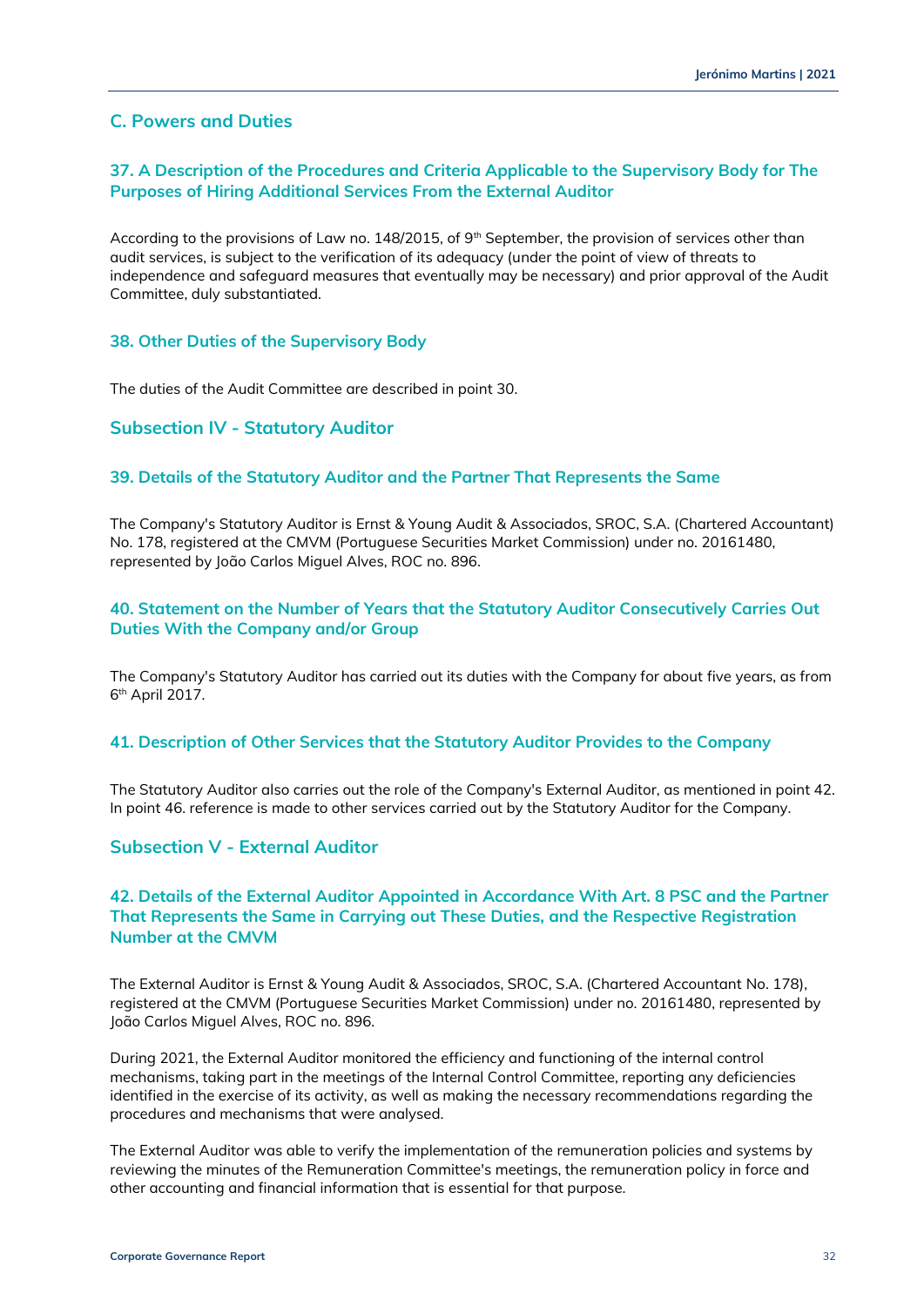# **43. Statement on the Number of Years that the External Auditor and Respective Partner that Represents the Same in Carrying out These Duties Consecutively Carries Out Duties With the Company and/or Group**

Ernst & Young Audit & Associados, SROC, S.A., as well as the partner that represents the External Auditor has been carrying out that role for the Company for about five years, as from 6<sup>th</sup> April 2017.

# **44. Rotation Policy and Schedule of the External Auditor and the Respective Partner That Represents Said Auditor in Carrying Out Such Duties**

The Company did not set any specific policy regarding the rotation of the External Auditor and of the Statutory Auditor. It follows, however, the Legal Regime of Portuguese Statutory Auditors, approved by Law nr. 140/2015, of  $7<sup>th</sup>$  September, which establishes in its article 54, no. 2, that the maximum period for carrying out the duties as partner responsible for the Statutory Audit is seven years, and the company of statutory auditors may, pursuant to no. 3 of said article, as it stood in the period under analysis, be appointed as Statutory Auditor and External Auditor for the maximum period of two mandates of four years, or three mandates of three years.

# **45. Details of the Board Responsible for Assessing the External Auditor and the Regular Intervals When Said Assessment is Carried Out**

The Audit Committee is the responsible body for evaluating the performance of the External Auditor, which is performed annually.

# **46. Details of Services, Other Than Auditing, carried out by the External Auditor for the Company and/or Companies in a Control Relationship and an Indication of the Internal Procedures for Approving the Recruitment of Such Services and a Statement on the Reasons for Said Recruitment**

The non-audit services requested by Group's Companies to the External Auditor and other entities belonging to the same network in the amount of 53,043 euros, concern to support services in the field of human resources and limited assurance services on sustainability indicators.

All these services were necessary for the regular activity of the Companies of the Group and, after due analysis of the situation, the External Auditor and/or the entities belonging to its network were considered as those which could best perform the said services. Besides being carried out by employees who do not participate in any auditing work for the Group, these services are marginal to the work of the auditors and do not affect, either by their nature or by their amount, the independence of the External Auditor in the performance of its role.

As a result of the procedure mentioned in point 37., all services to which is made reference above were subject to prior approval of the Audit Committee, duly substantiated.

### **47. Details of the Annual Remuneration Paid by the Company and/or Legal Entities in a Control or Group Relationship to the Auditor and Other Natural or Legal Persons Pertaining to the Same Network and Percentage Breakdown Relating to the Following Services**

Annually, which also happened in the year under analysis, the Audit Committee approved, at its meeting held on 26 July 2021, the remuneration to be paid to the External Auditor in 2021.

In 2021, the total remuneration paid to the External Auditor and other individuals or companies' belonging to the same network was 864,774 euros.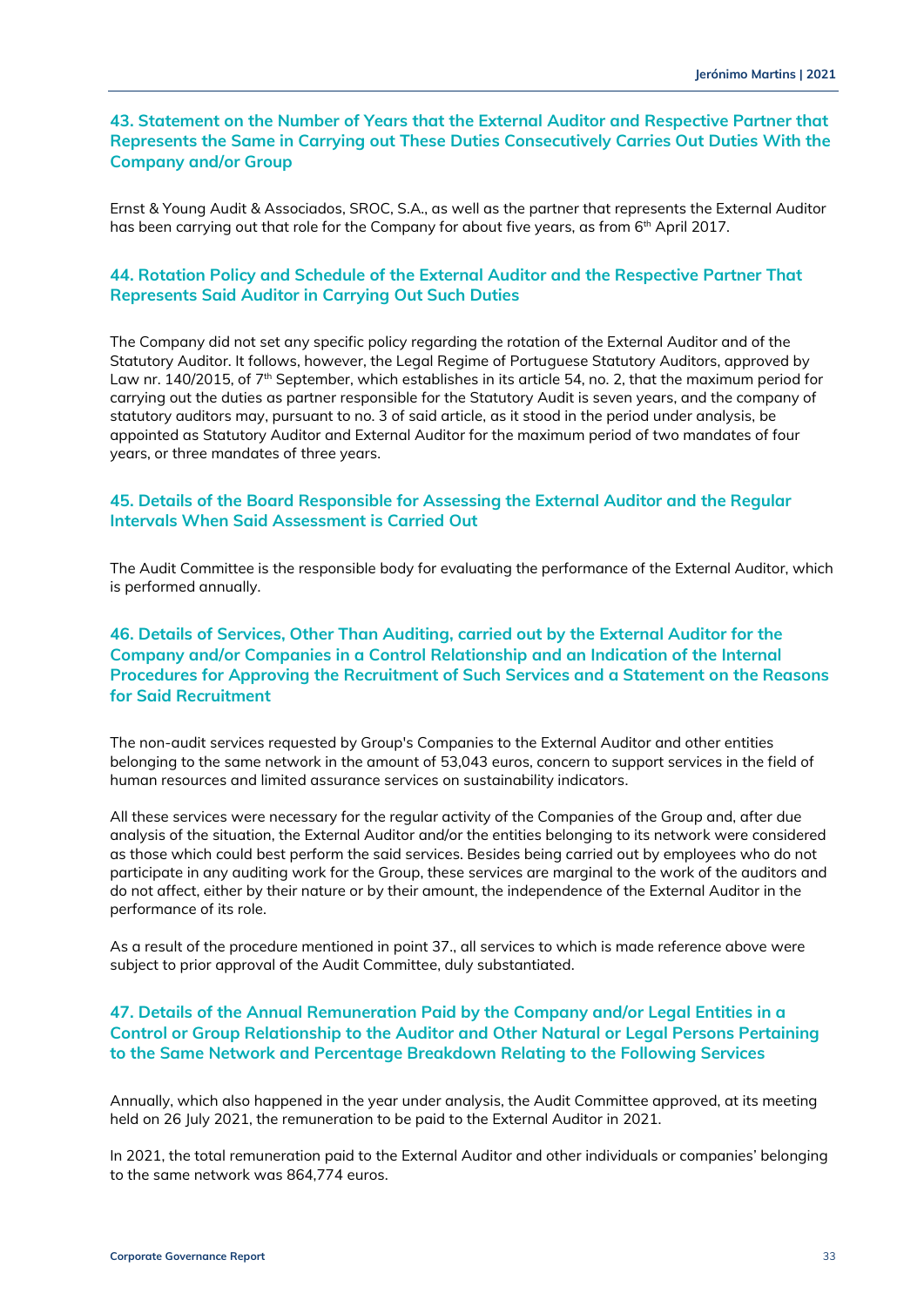In percentage terms, the amount referred to is divided as follows:

| Amount                                                        |         | %     |
|---------------------------------------------------------------|---------|-------|
| By the Company                                                |         |       |
| Amount for statutory auditing services $(\epsilon)$           | 100.815 | 11.7% |
| Amount for audit reliability services $(\epsilon)$            | 32.700  | 3.8%  |
| Amount for tax consulting services $(\epsilon)$               |         |       |
| Amount for other non-statutory auditing services $(\epsilon)$ |         |       |
| By entities comprising the Group                              |         |       |
| Amount for statutory auditing services $(\epsilon)$           | 710.916 | 82.2% |
| Amount for audit reliability services $(\epsilon)$            |         |       |
| Amount for tax consulting services $(\epsilon)$               |         |       |
| Amount for other non-statutory auditing services $(\epsilon)$ | 20.343  | 2.3%  |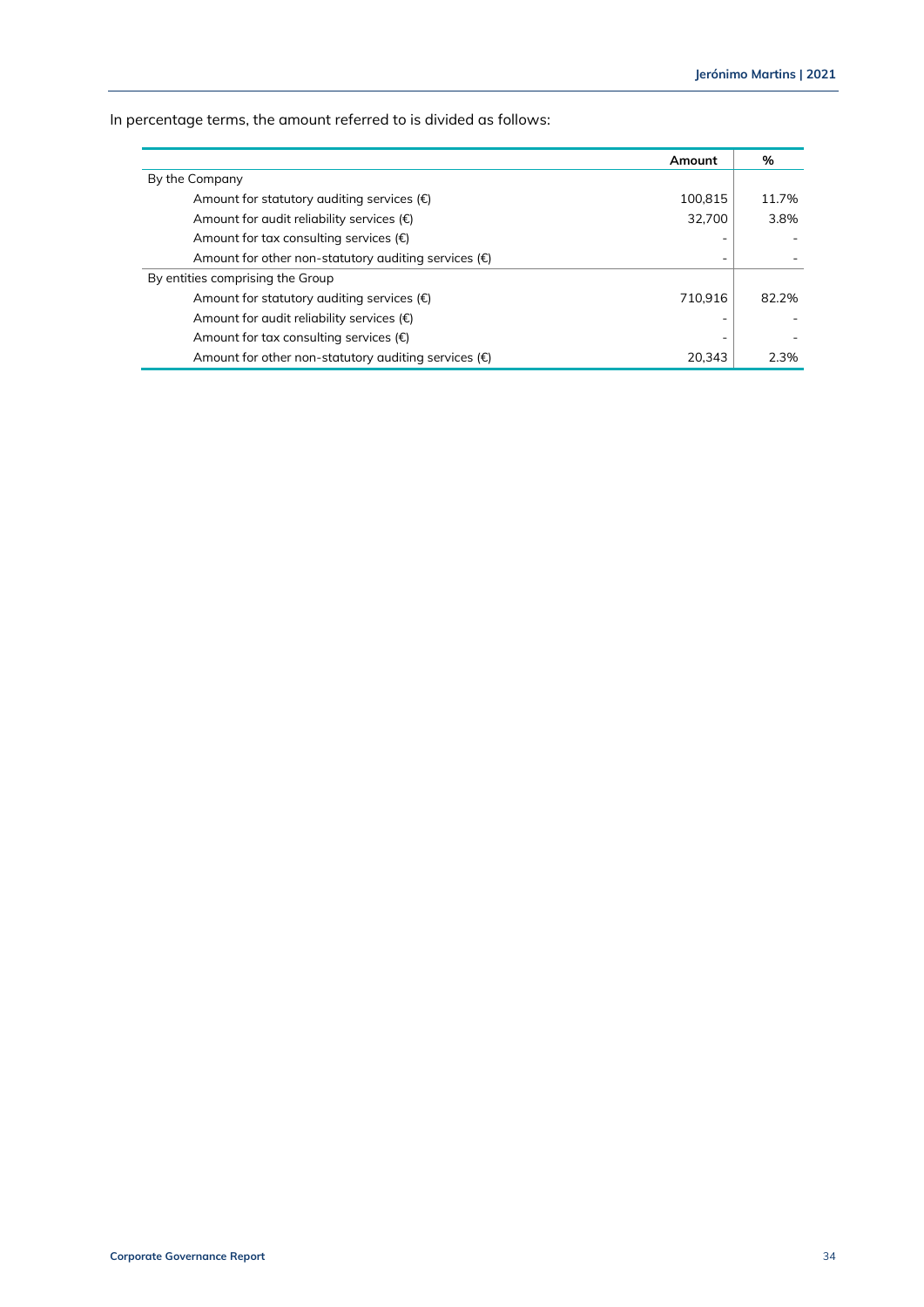# <span id="page-34-0"></span>**Section C – Internal Organisation**

# <span id="page-34-1"></span>**Subsection I - Articles of Association**

### **48. The Rules Governing Amendment to the Articles of Association (Art. 29-H/1/h) PSC)**

The Articles of Association do not define any rules applicable to the amendment of the Company's Articles of Association, therefore the terms defined by the Law apply to these matters.

# <span id="page-34-2"></span>**Subsection II - Reporting of Irregularities**

### **49. Reporting Means and Policy on the Reporting of Irregularities in the Company**

Since 2004, the Ethics Committee of Jerónimo Martins has implemented a system of bottom-up communication that ensures that every employee, regardless of their function, to report possible irregularities occurring in the Group. They may also make any comments, particularly with respect to compliance with the Code of Conduct.

The Code of Conduct defines the principles and values of the Jerónimo Martins Group, namely, the respect for the law, integrity and corporate social responsibility, and a set of rules of conduct such as nondiscrimination and equal opportunities, loyalty in negotiating with suppliers, prevention of conflicts of interests, among other matters.

The Ethics Committee has informed all the Group employees, through internal communication channels, of its email address and the contents of the Code of Conduct, of which is delivered a copy to each employee on the moment of his admission in any of the Group's Companies. Without prejudice of resorting to the Ethics Committee's email, the employees can always resort to their hierarchy for guidance about the Code of Conduct, or should they want to report any irregularity. The employees can also use the Employee Assistance Service, which is an internal channel available in each of the countries where the Group operates.

In 2019, the Board of Directors approved an Anti-Corruption Policy, which is applicable to all Jerónimo Martins' Group Companies and all its associates – including management positions and positions based on a term of office -, and regardless of the nature of their contractual relationship, job position or working country, and which purpose is to establish the acting principles and obligations laid out in the Code of Conduct with regard to honesty and integrity. This Policy sets rules for preventing unlawful conducts that constitute acts of corruption and safeguarding against potential conflicts of interest. On what concerns conflicts of interests, the Anti-Corruption Policy foresees that the associate shall immediately report the existence of such conflict and refrain from carrying out any act or making any decision in relation to it. According to the Policy, any associate who becomes aware or has justified suspicions of breaches to the Policy should report such situations and, in case of doubt about the existence of a conflict of interest, the Ethics Committee should be consulted.

The Ethics Committee safeguards the confidentiality of the contacts sent to its email address.

### <span id="page-34-3"></span>**Subsection III - Internal Control and Risk Management**

# **50. Individuals, Boards or Committees Responsible for the Internal Audit and/or Implementation of the Internal Control Systems**

The Internal Audit department assesses the quality and effectiveness of the internal control and risk management systems that are set by the Board of Directors, namely those established in the Group's Risk Management Policy.

The internal control objectives involve the assurance of the operational efficiency, the financial and operational reporting consistency and the fulfilment of applicable laws and regulations. To assure it, the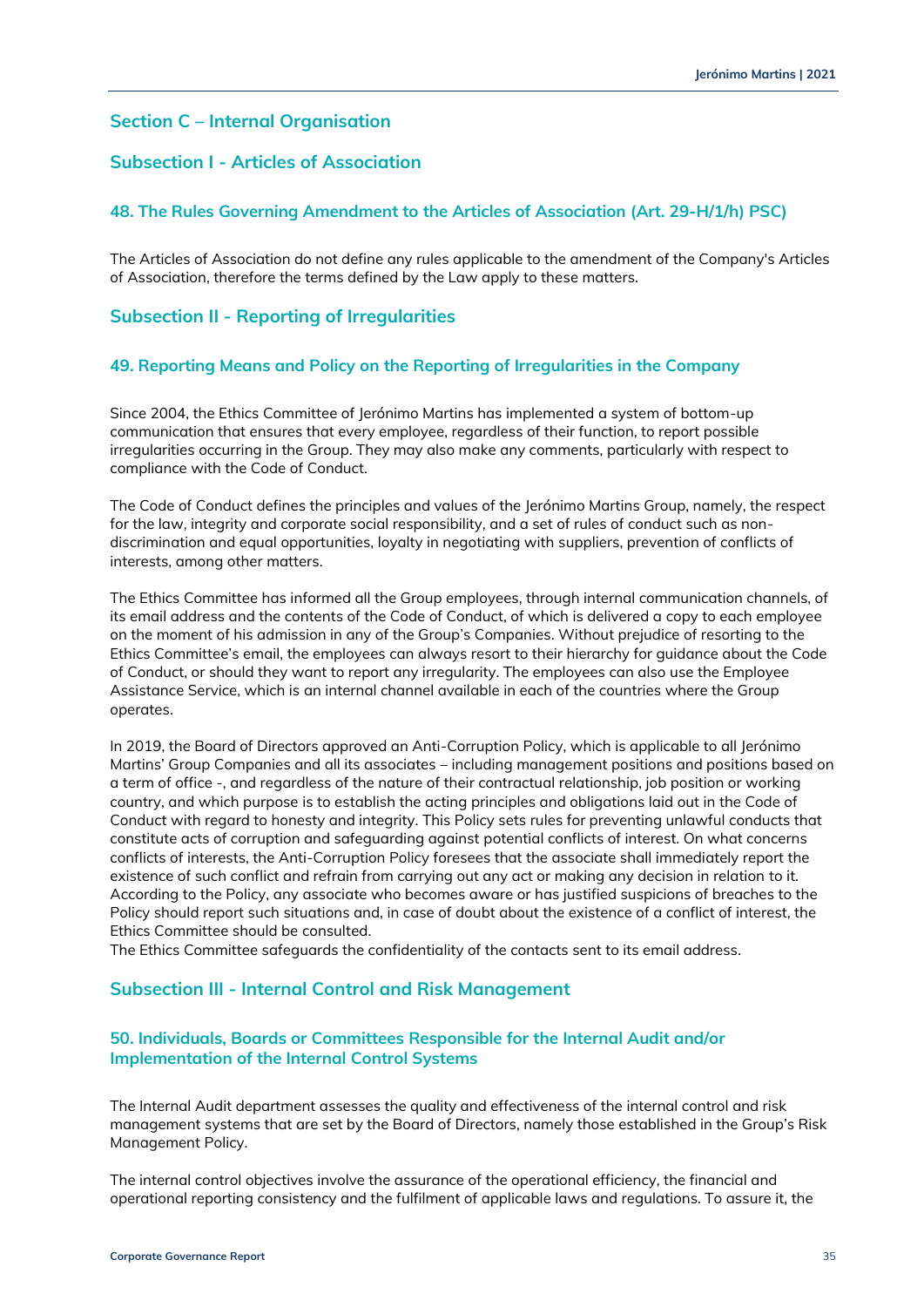Internal Audit activity plan takes in consideration the evaluation of the operational risks and the critical processes applicable to each Company.

The results of the internal audits are made available, on a monthly basis to the Internal Control Committee – which reports to the Audit Committee - and to the Group's Managing Committee. Each quarter, these reports are presented to the Audit Committee, body which, as better described in point 52., is responsible to approve the activity plans with regard to risk management, monitoring their execution and assessing the effectiveness of the internal control, internal auditing and risk management system. With the same regularity, a report is prepared regarding the status of the recommendations agreed with the audited areas managers.

The structure of the Company's internal control system is described in point 52. comprising, among others, the functions of risk management, supervision/compliance, and internal audit.

During 2021, there were audits performed over stock management, cash collection, management of accounts payable and receivable, supplementary income, quality assurance and food safety, investments, and information systems, among others.

Given the pandemic context that was experienced again throughout this year and the frequent need to resort to work from home, priority was given to audits of the critical processes potentially most affected in this context and analysis methods were applied that complement the face-to-face observation with assessments and interactions by telematic means.

# **51. Details of Hierarchical and/or Functional Dependency in Relation to Other Boards or Committees of the Company**

The head of the Internal Audit department reports hierarchically to the Chairman of the Board and CEO and, functionally, to the Audit Committee. The head of Internal Audit is also a member of the Internal Control Committee, which in turn reports to the Audit Committee.

See organisational structure in point 21.

### **52. Other Functional Areas Responsible for Risk Control**

### **a) Risk Management System**

The Group, and in particular its Board of Directors, dedicates a great deal of attention to the risks affecting the businesses and their objectives, and is committed to ensure that risk management is an effective and fundamental component of the corporate strategy, culture and value-creation process.

The approach to risk management is detailed in the Group's Risk Management Policy, which sets out the Group's risk management system and outlines the roles and responsibilities of the persons responsible for its execution.

### **a.1) Risk Management Objectives**

The aim of the Group's risk management system is not to eliminate risk completely from the Group's activities, but rather to ensure that every effort is made to manage risk appropriately, maximising potential opportunities and minimising its adverse effects.

The Group's risk management system has the objectives to structure and consistently organise the way the Group identifies and evaluates risks, assuring that they are assessed broadly, considering dependencies and correlations among various risks areas and also promoting alignment of the process across the organization. It establishes procedures for reporting that allow for an adequate monitoring of the risk mitigation and control measures.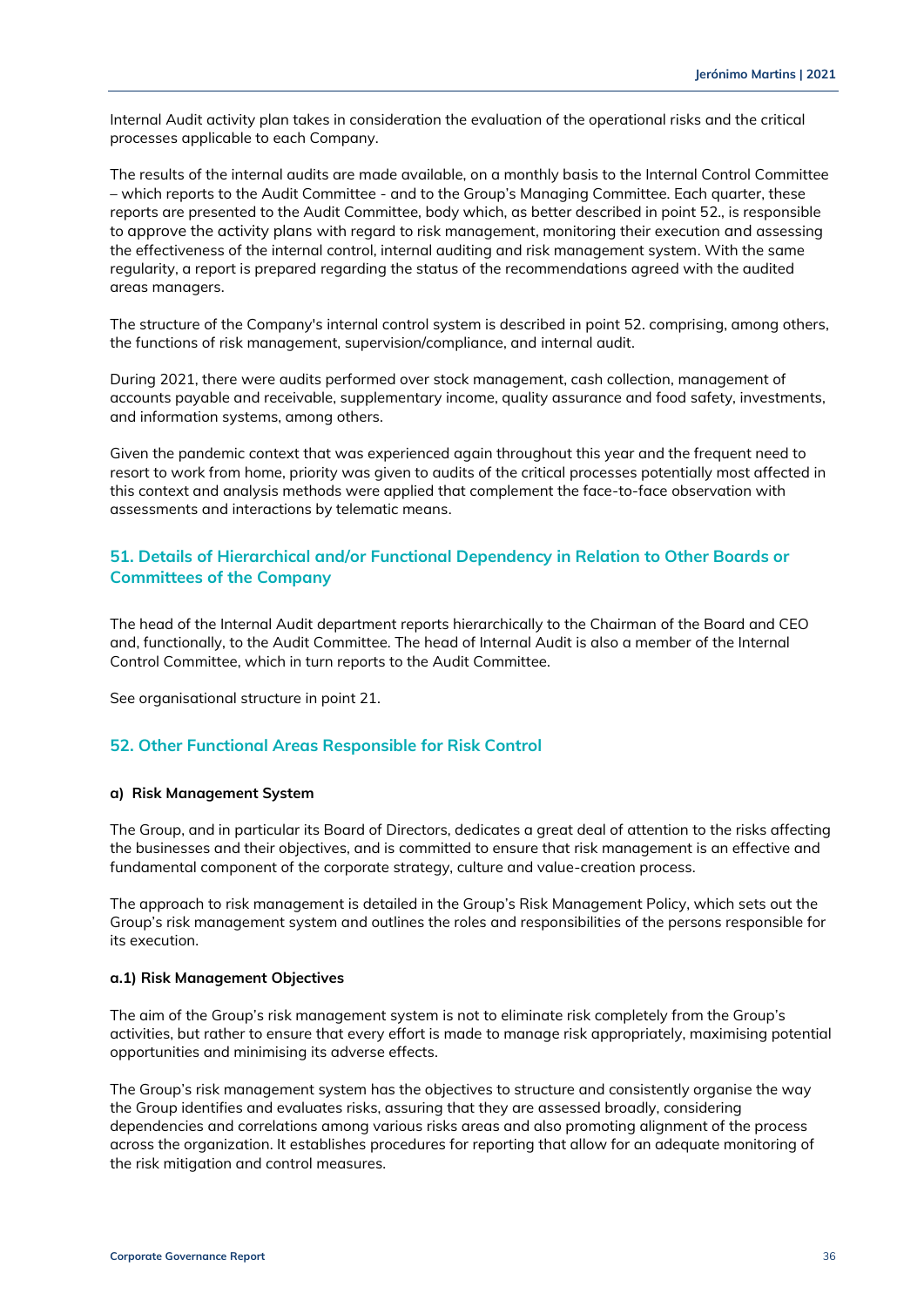Due to the size and geographical dispersion of Jerónimo Martins' activities, successful risk management depends on the active participation of all employees, who should assume this as an integral part of their jobs, particularly through the identification, reporting and mitigation of risks associated within their area of responsibility. Therefore, all activities must be carried out with an understanding of what the risk is, with an awareness of the potential impact of unexpected events on the Company and its reputation.

The Group is committed to ensure that all employees are provided with adequate guidance and training on the principles of risk management, on the criteria and processes set by the Risk Management Policy and on their responsibilities to manage risks effectively.

### **a.2). Organisation of Risk Management**

The risk management governance model is defined in order to ensure the effectiveness of risk management framework and is aligned with the Three Lines Model, which distinguishes among three groups (or lines) involved in effective risk management, namely:

- First Line (Business Operations: Risk Owners) responsible for the daily risk management activities aligned with the business strategy, and also aligned with existing internal procedures and Risk Management Policy;
- Second Line (Oversight / Compliance Functions: Group and Business Unit Risk Managers) responsible for the Risk Management analysis and reporting, as well as for suggestions or policies development that improve the efficiency of Risk Management processes. This second line also includes functions such as Financial Control, Physical Security, Information Security, Data Privacy, Quality & Food Safety, amongst other corporate areas;
- **•** Third Line (Independent Assurance: Internal Audit and External Audit) responsible for providing assurance on the effectiveness of governance, Risk Management and internal controls, including the manner in which the first and second lines perform their Risk Management and control objectives.

The Risk Management organisational structure considers the following main roles and responsibilities, which were effectively exercised over the period under review:

- the Board of Directors is responsible for establishing the Risk Management Policy and strategy, which includes the process for establishing thresholds applicable to the Group's risk exposure and for setting goals in terms of risk-taking. It is also the Board's responsibility to provide for the creation of control systems necessary to ensure that the risks effectively incurred are consistent with the goals set. These duties were carried out, namely, through the approval of the aforementioned Risk Management Policy, which foresees the referred aspects, and which application was maintained in 2021;
- the Audit Committee approves the activity plans with regard to Risk Management, monitors their execution and assesses the effectiveness of the internal control, internal auditing and risk management system. Its responsibilities include, namely, to evaluate global risk exposure levels and ensure that they are compatible with the objectives and strategies approved by the Board of Directors, to review mitigation actions defined for the most critical risks, to review the development of Risk Management initiatives and planning, to review periodically the Group's Top Risks, thus enabling the Board of Directors to make the necessary adjustment to the Risk Management Policy, as was done during 2021;
- the CEO, assisted by the Managing Committee, ensures the implementation of the Risk Management Policy and strategy as established by the Board of Directors, as well as promotes a risk awareness culture in the organisation ensuring that Risk Management is embedded in all processes and activities;
- the Risk Committee assists and advises the Managing Committee, as the CEO's assisting body, in assessing and monitoring the mitigating measures for the different types of risk, and aims at ensuring the existence of an effective Risk Management framework, that ensures a level of risk exposure compatible with the objectives and strategies approved by the Board of Directors, without prejudice to the duties of the Audit Committee;
- the Group Risk Management Division is responsible for the implementation of the Risk Management framework, coordination of all Risk Management activities and for supporting the Managing Committee and the Risk Committee in the identification of risk exposures that might compromise the Group's strategic and business goals. Its responsibilities include the identification and recognition of Risk Management best practices, recommendations from renowned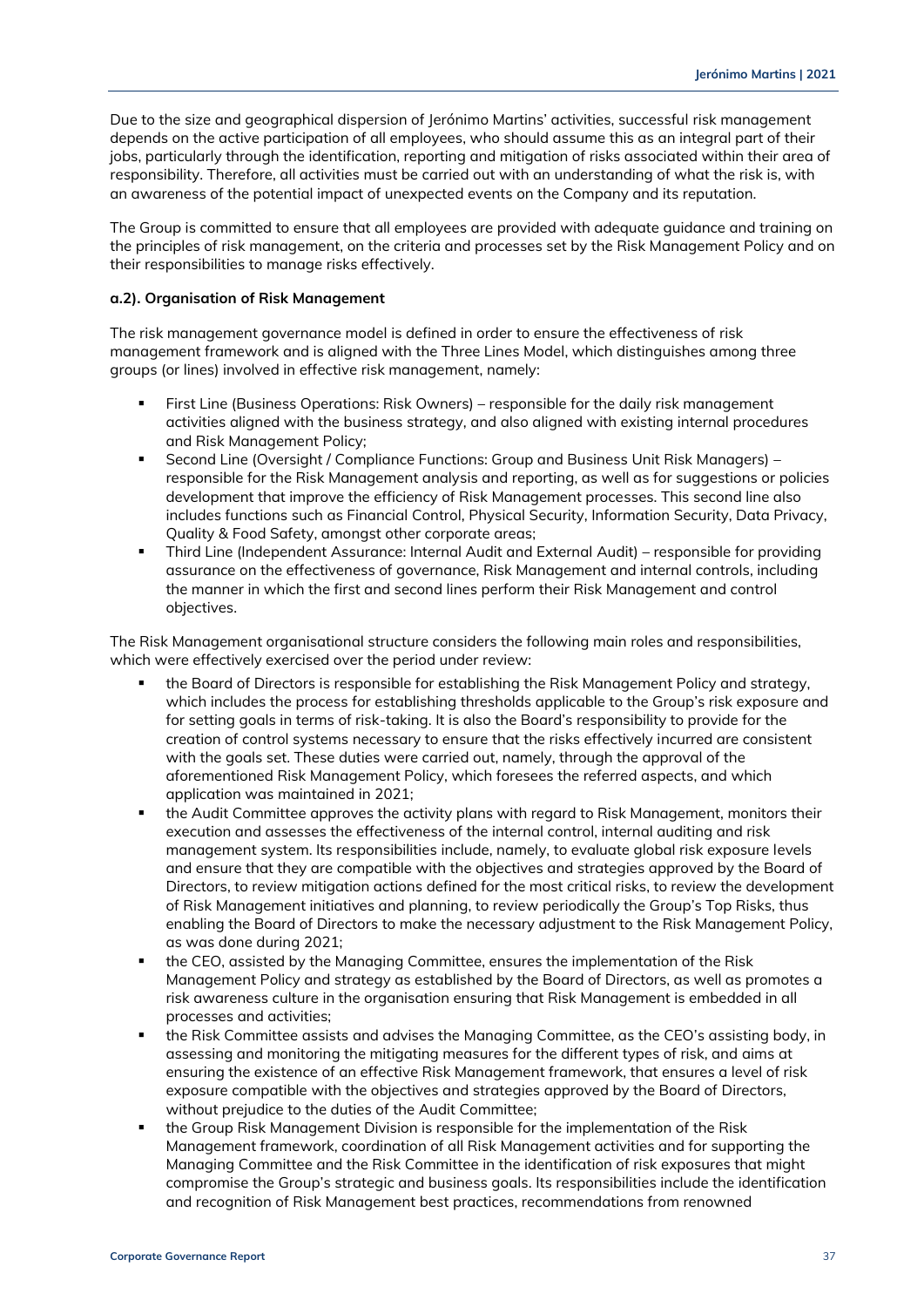organizations and/or compliance requirements. Group Risk Management Division is also responsible for the coordination and alignment of the practices adopted by the Companies in the Business Continuity Plans (BCP);

- the Business Unit Risk Managers are responsible for the implementation of Risk Management initiatives at the Company level and to support the respective Risk Owners activities;
- the Risk Owners are all employees in charge of the execution and/or control over a given process or activity, within a business unit or a corporate structure, which are responsible for managing the risks involved in those activities;
- the Internal Audit department focuses its work on the significant risks, as identified by management, and audits the controls of the most exposed processes, providing assurance regarding its effectiveness and efficiency and active support in the Risk Management process.

# **53. Details and Description of the Major Economic, Financial and Legal Risks to which the Company is Exposed in Pursuing Its Business Activity**

The Covid-19 pandemic continued to significantly impact the conditions in which Jerónimo Martins' Companies operated throughout the year. It was therefore necessary to keep the implementation of various measures in order to anticipate and mitigate the most relevant impacts on the operation and in the execution of the strategic objectives, always prioritizing the protection of the teams.

The sanitary crisis to which the Companies continued to be exposed was therefore reflected in the various risks to which the Group is subject to, namely strategical, operating and information systems related.

### **Strategic Risks**

Strategic risk management involves monitoring factors such as social, political and macro-economic trends: the evolution of demographics, consumers' preferences, the life cycles of the businesses, the dynamics of the markets (financial, employment, natural and energy resources), geopolitical situation, the activities of competitors, technological innovation, availability of resources, legal and regulatory changes and social scrutiny of the Group's business activities.

The management team uses this information to understand market needs and attempts to identify any opportunities and threats in the industries and sectors in which it operates, namely in terms of potential profitability and growth, but also in terms of both the strategic alignment and appropriateness of its business model in light of current and future conditions.

### **Operating Risks**

Arise from the execution of normal business functions, across the value chain, and focuses on risks generated among the processes through which the Group units operate.

The operational risks cover risks related to category management and sourcing, stock management, cash management, logistics and supply chain and the efficiency in the use of resources and assets as well as their safety and security.

Fraud, money laundering and corruption risks are also considered in the risk assessment for the most relevant operational activities. The adequacy and range of the controls and mitigation measures are also reviewed and reconsidered whenever necessary.

### **Food Quality and Safety**<sup>1</sup>

The Group seeks to provide healthier products and food solutions, and it seeks to ensure and enforce product safety measures in strict compliance with food safety standards.

The Quality and Food Safety Departments of the Companies are responsible for the following areas:

- i. prevention, through selection, assessment, and follow-up audits on suppliers;
- ii. monitoring, by following the product throughout the whole logistics flow, to analyse compliance with best practice and certification requirements;

<sup>&</sup>lt;sup>1</sup> The actions carried out by the Group for Food Quality and Safety in 2021 are detailed in Chapter 5 ("Corporate Responsibility in Value Creation"), subchapter 2 - "Promoting Good Health through Food".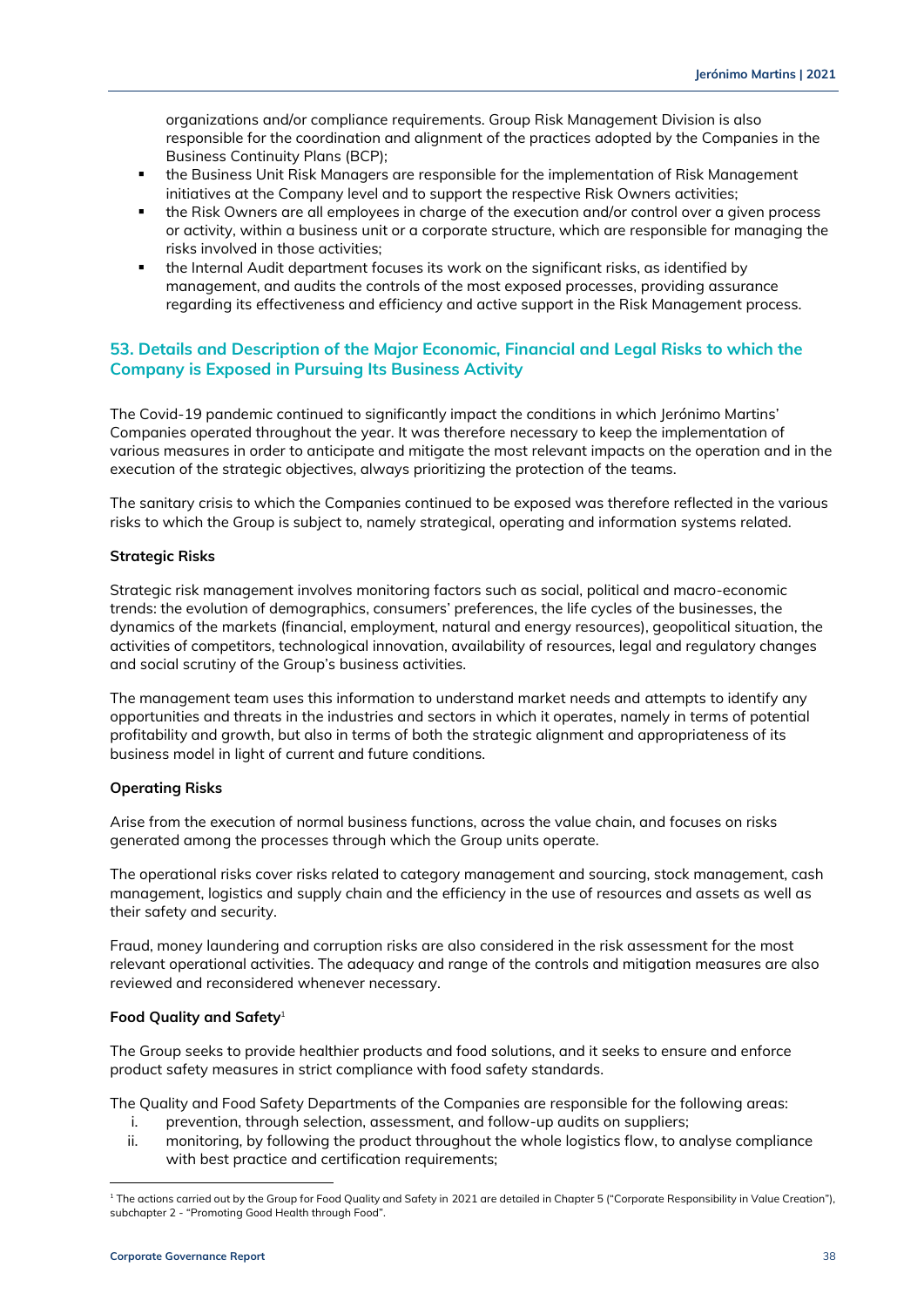- iii. monitoring, by analysing the product to check its compliance with Quality and Food Safety requirements; and
- iv. training, by carrying out periodic simulations and awareness initiatives.

The Companies are monitored continuously by quality control technicians, to ensure the implementation of procedures and to assess the efficiency of training and the suitability of the facilities and equipment.

### **Environmental Risks**<sup>2</sup>

The identification, assessment and management of environmental risks – and opportunities – play an important role in the way Jerónimo Martins conducts its businesses. These actions seek to ensure the efficient management in the use of resources in its Companies' operations, products and services, to mitigate the occurrence of possible natural risks such as extreme weather events and to identify opportunities to create value in a logic of promoting environmental preservation and regeneration. To support this exercise, the Group uses studies and audits to assess the main impacts of its activities on ecosystems and the resources they provide, in the following areas:

- i. Agricultural management practices focused on water and energy consumption, biodiversity and land management, as well as economic management of perishables suppliers;
- ii. Conservation risk analysis on Private Brand and perishables fish sold;
- iii. Analysis of risks and opportunities associated with impacts arising from climate change (following the recommendations of the methodology of the Task Force on Climate-related Financial Disclosures) and water usage;
- iv. Mapping of deforestation commodities, their origins and production methods in Private Label and perishables products;
- v. Carrying out internal and external audits at its own facilities, on Private Brand and perishables suppliers and service providers.

Therefore, the following risk typologies were identified**<sup>3</sup>** :

- Transition, which may cause an increase in costs in order to comply with environmental legislation and originated by the transition to a low-carbon economy and by promoting biodiversity;
- Physical, which may result in shortage of natural resources, such as agricultural products, or disruption of supply chain activities associated with climatic events;
- **•** Reputational, associated with expectations of the Group's stakeholders to reduce carbon emissions and contribute to tackle deforestation.

The probability of occurrence of these situations and their level of impact, including financial risks, as well as their management, is analysed by the Group as part of its risk assessment procedures. Based on these evolutions, measures of adaptation and mitigation are defined in order to maximize differentiating opportunities and to improve the resiliency of our Companies and its businesses, while strengthening the Group's commitment to the United Nations' Sustainable Development Goals

### **Physical Security and People Risks**

The Security Department is responsible for ensuring that conditions exist to guarantee the physical security of people and facilities.

Physical security and people risk management involves defining and publicising working standards and instructions, carrying out employee awareness initiatives and training, performing audits on the stores, risk assessment in all establishments and performing emergency simulations.

### **Information Systems Risks**

The risks associated to Information Technologies are analysed considering their different components: planning and organisation, development, innovation, operations management, information security and continuity.

<sup>&</sup>lt;sup>2</sup> Actions carried out by the Group during 2021, on Environment Protection are detailed in the Chapter 5 ("Corporate Responsibility in Value Creation"), subchapters 3 - "Respecting the Environment" and 4 – "Sourcing Responsibly".

<sup>&</sup>lt;sup>3</sup> Every year, Jerónimo Martins Group reports its answers to the CDP Climate Change, CDP Forests and CDP Water Security questionnaires [\(www.cdp.net\)](http://www.cdp.net/) presenting a detailed analysis of the different risks and opportunities identified with potential impact on its businesses.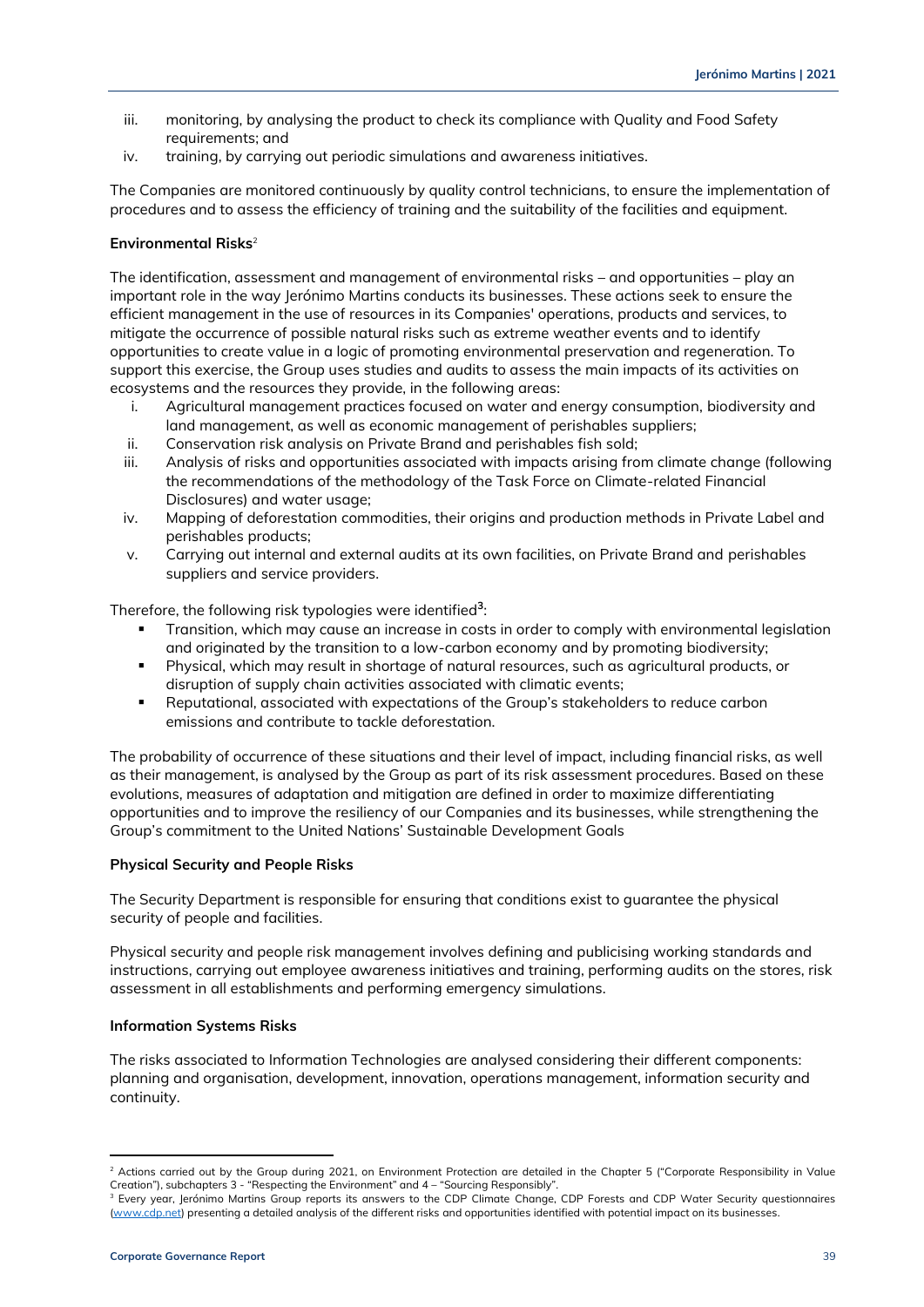The risk management of Information Security in the Group is the responsibility of an exclusively dedicated Department and consists of implementing and maintaining an Information Security Management System that ensures confidentiality, integrity and availability of critical business information, performing monitoring and control activities in order to identify and mitigate potential vulnerabilities.

### **Regulation Risks**

Compliance with legislation is provided by the legal departments of the Group´s Companies.

Regarding the Holding Company, the Legal Department guarantees the co-ordination and implementation of strategies aimed at protecting the interests of Jerónimo Martins in legal disputes, and it also manages outside advisers.

Compliance in issues related with personal data is followed by the Data Protection Officer, supported by the Data Privacy department, and in cooperation with the legal departments of the Holding Company, of the Group companies and the Information Security department.

In order to ensure the fulfilment of tax obligations, the Group Fiscal Affairs department advises the Group's companies, as well as oversees their tax proceedings.

### **Financial Risks**

### Risk Factors

Jerónimo Martins is exposed to several financial risks, namely: price risk; which includes interest and exchange rate risks: transactional risk, which includes credit and liquidity risk; and the risk arising from the Group's investments portfolio, including various risks such as interest rate, credit, foreign exchange, inflation, political and fiscal.

The management of these risks is focused on the unpredictable nature of the financial markets and aims to minimize its adverse effects on the Company's financial performance.

Certain types of exposure are managed using financial derivative instruments.

The activity in this area is carried out by the Financial Operations Department. It is responsible, with the cooperation of the financial areas of the Group´s companies, for identifying and risk assessing and for executing the hedging of financial risks, by following the guidelines set out in the Financial Risk Management Policy.

Every quarter, reports on compliance with the Financial Risk Management Policy are presented to and discussed with the Audit Committee.

The information concerning financial risks to which the Group is exposed can be found in note 27 – Financial Risks of Chapter 3 of the Annual Report and Accounts.

### **54. Description of the Procedure for Identification, Assessment, Monitoring, Control and Risk Management**

The Group's Risk Management framework assumes a continuous process of risk assessment, which is an integral part of the normal decision-making and management processes.

The Risk Management process is aligned with the ISO 31000 international standard recommendations, and seeks mainly to distinguish what is irrelevant from what is material, requiring an active management which involves the assessment of sources of risk, the probability of occurrence of a certain event, and the consequences of its occurrence within the context of the control environment.

The Group prepares and maintains an overall risk profile that lists all relevant operational and strategic risks, as well as the corresponding implemented mitigation and control mechanisms. The list is updated regularly with information from the on-going risk assessment processes.

A global annual review is made under the coordination of the Group's Risk Management Corporate Division, as part of the strategic and operational planning processes, so that the information related to the most relevant risks is duly updated and considered during the planning process. This process triggers the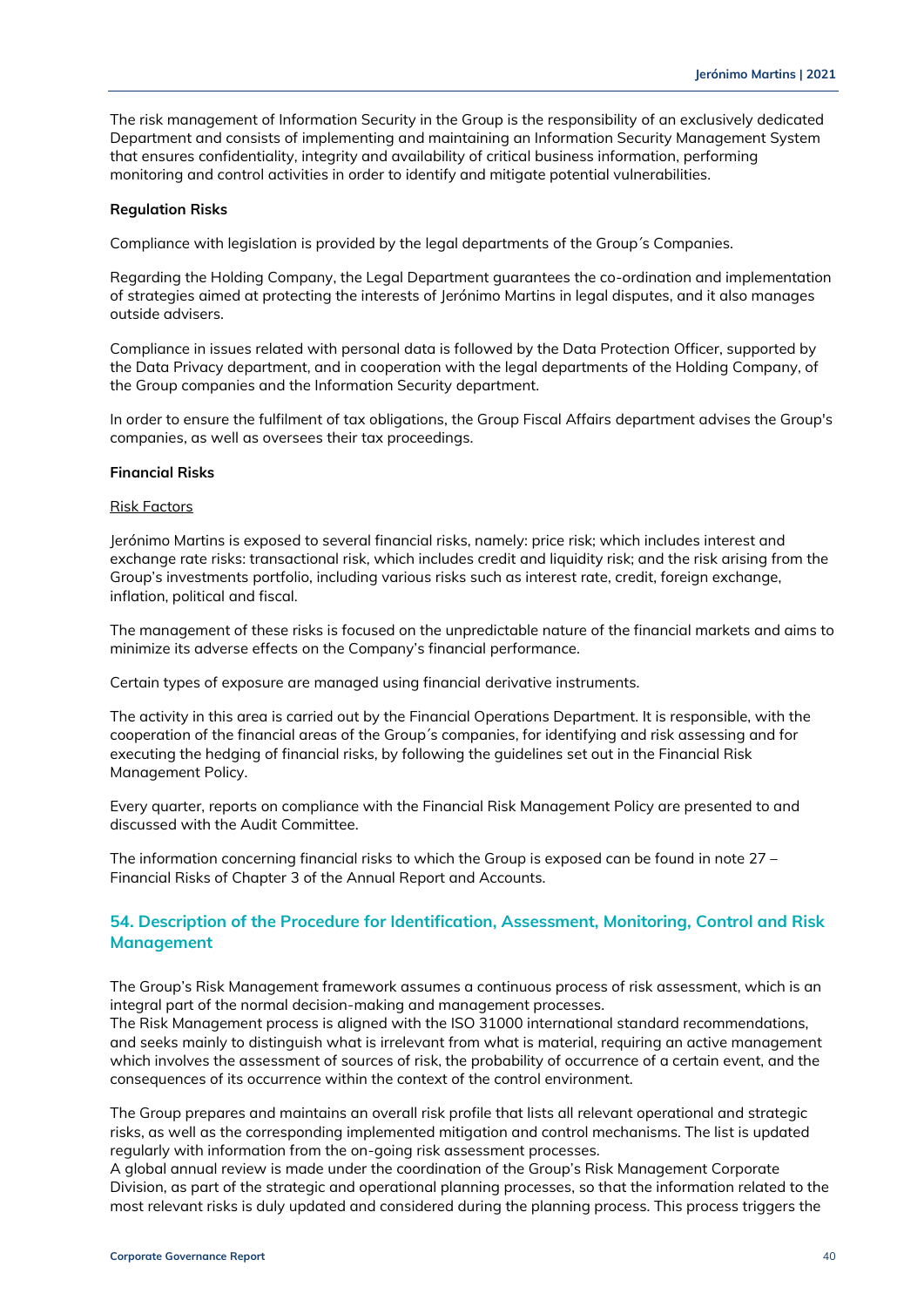development of the alternatives under analysis as well as the identification of new activities that strengthen the defense of the directed objectives.

Annually, the Board of Directors approves, after a favorable opinion from the Audit Committee, the budgets and strategic plans for the following year, taking into account the opportunities and risks considered.

# **55. Core Details on the Internal Control and Risk Management Systems Implemented in the Company Regarding the Procedure for Reporting Financial Information (Art. 29-H/1/l) PSC)**

The Board of Directors is highly committed to assuring the reliability of financial reporting and the preparation of the Group's financial statements. This is done by ensuring that the Group has in place adequate policies that provide reasonable assurance that transactions are recorded and reported in accordance with Generally Accepted Accounting Principles (GAAP), and that expenditures are made only when properly authorized.

The financial reporting risk is mitigated by enforcing segregation of duties and by setting preventive and detective controls, which involves limiting access to IT systems, and a comprehensive performance monitoring system.

Additional controls are provided by the Audit Committee oversight and Internal Control Committee reliability assessments over the preparation and disclosure of financial information and by the Group's Planning and Control department monitoring activities over the performance of each business units and in review of the deviations to the approved plans.

# <span id="page-40-0"></span>**Subsection IV - Investor Assistance**

### **56. Department Responsible for Investor Assistance, Composition, Functions, the Information Made Available by Said Department and Contact Details**

### **Composition**

The Investor Relations Office of Jerónimo Martins is comprised as follows: Office Manager: Cláudia Falcão Team: Ana Maria Marcão, Hugo Fernandes and Teresa Balsas

### **Main Roles**

The Investor Relations Office of Jerónimo Martins is responsible for communication with all investors institutional and private, national and foreign - as well as the analysts who formulate opinions and recommendations regarding the Company. The Investor Relations Office is also responsible for matters related to the Comissão do Mercado de Valores Mobiliários (Portuguese Securities and Exchange Commission).

### **Communication Policy of Jerónimo Martins for the Capital Markets**

Jerónimo Martins' policy for communicating to the capital markets aims to ensure a regular flow of relevant information - history, current performance and outlook for the future -, which respects the principles of symmetry and simultaneity and creates a faithful image of the Company's business performance and strategy for investors, shareholders, analysts and the general public.

The financial communication strategy outlined for each year is based on the principles of transparency, rigour and consistency. This ensures that all relevant information is transmitted in a non-discriminatory, clear and complete manner to stakeholders. **Information Provided**

Annually, and based on the above-mentioned principles, the Office draws up a Communication Plan for the Financial Market, which is included in the global communication strategy of Jerónimo Martins.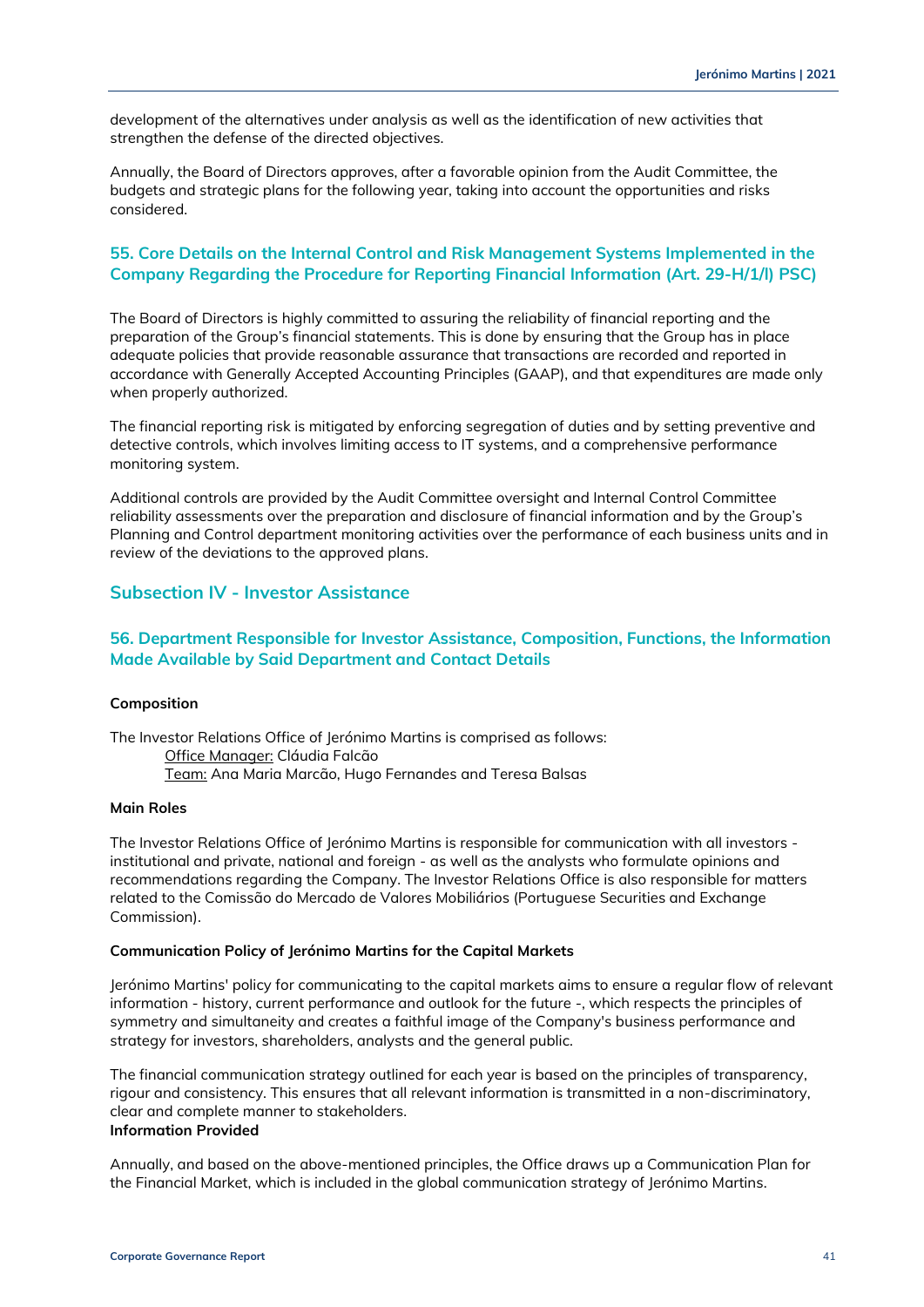With the objective of transmitting an updated and clear vision of the strategies of the different business areas of Jerónimo Martins to the market, in terms of operational performance and outlook, the Investor Relations Office organises and participates in a series of events so that investors can learn about Jerónimo Martins' various businesses, its strategies and prospects for the future, and simultaneously follow the progress of activities during the year, by clarifying any doubts.

In the year 2021, still in the context of the Covid-19 pandemic, the concern to maintain a set of activities that would guarantee the transparency and completeness of the information, with access to the Investor Relations team and the Management Team through virtual means remained.

The actions carried out throughout the year made it possible to maintain the level of dialogue that was the benchmark for Jerónimo Martins' stakeholders. Among the organized activities, the following are highlighted:

- meetings, mainly through virtual instruments, with financial analysts and investors;
- responses to e-mails with questions addressed to the Investor Relations Office;
- virtual meetings hosted by the Management from the business areas, Group CFO and the Chairman;
- conference calls:
- release of announcements to the market through the CMVM (Portuguese Securities and Exchange Commission) extranet, through the Jerónimo Martins and Euronext Lisbon websites, and email messages sent to all the Company's investors and financial analysts listed in the database created and updated by the Office;
- presentations to the financial community: presentation of results, roadshows, conferences and Annual General Shareholders' Meeting, virtually;
- continuous update of the investor relations webpage on the Company's institutional website.

In order to make information easily accessible to all stakeholders, the communications issued regularly by the Office are available in full on the Jerónimo Martins' institutional website, at [https://www.jeronimomartins.com/en/.](https://www.jeronimomartins.com/en/)

The site not only provides, in Portuguese and in English, mandatory information, but also general information about the Group and the Companies that form it, in addition to other information considered relevant, namely:

- announcements to the market about privileged information;
- annual accounts, including the Annual Report on the activities of the Audit Committee, six-month and quarterly reports of the Group;
- economic and financial indicators and statistical data, updated every quarter or annually, in accordance with the Company or business area;
- Jerónimo Martins' most recent presentation to the financial community, and historical collection;
- **■** information about share performance on the stockmarket;
- the annual calendar of Company events, released at the year-end to the following year, including, among others, General Shareholders' Meetings, the disclosure of annual, half-yearly and quarterly results;
- information about Corporate Governance;
- Code of Conduct of Jerónimo Martins;
- **Company Articles of Association;**
- current Internal Regulations;
- **·** Information regarding the General Shareholders' Meetings;
- Minutes of the General Shareholders' Meetings, or respective extracts;
- Historical agendas and decisions taken at the General Shareholders' Meetings.

### **Contacts**

The Office may be contacted through the Market Relations Representative and the Investor Relations Office Manager, Cláudia Falcão - and via the email address: [investor.relations@jeronimo-martins.com.](mailto:investor.relations@jeronimo-martins.com)

The main contact information for the Investor Relations Office is as follows:

Address: Rua Actor António Silva, n.º 7, 1649-033, Lisboa Telephone: +351 21 752 61 05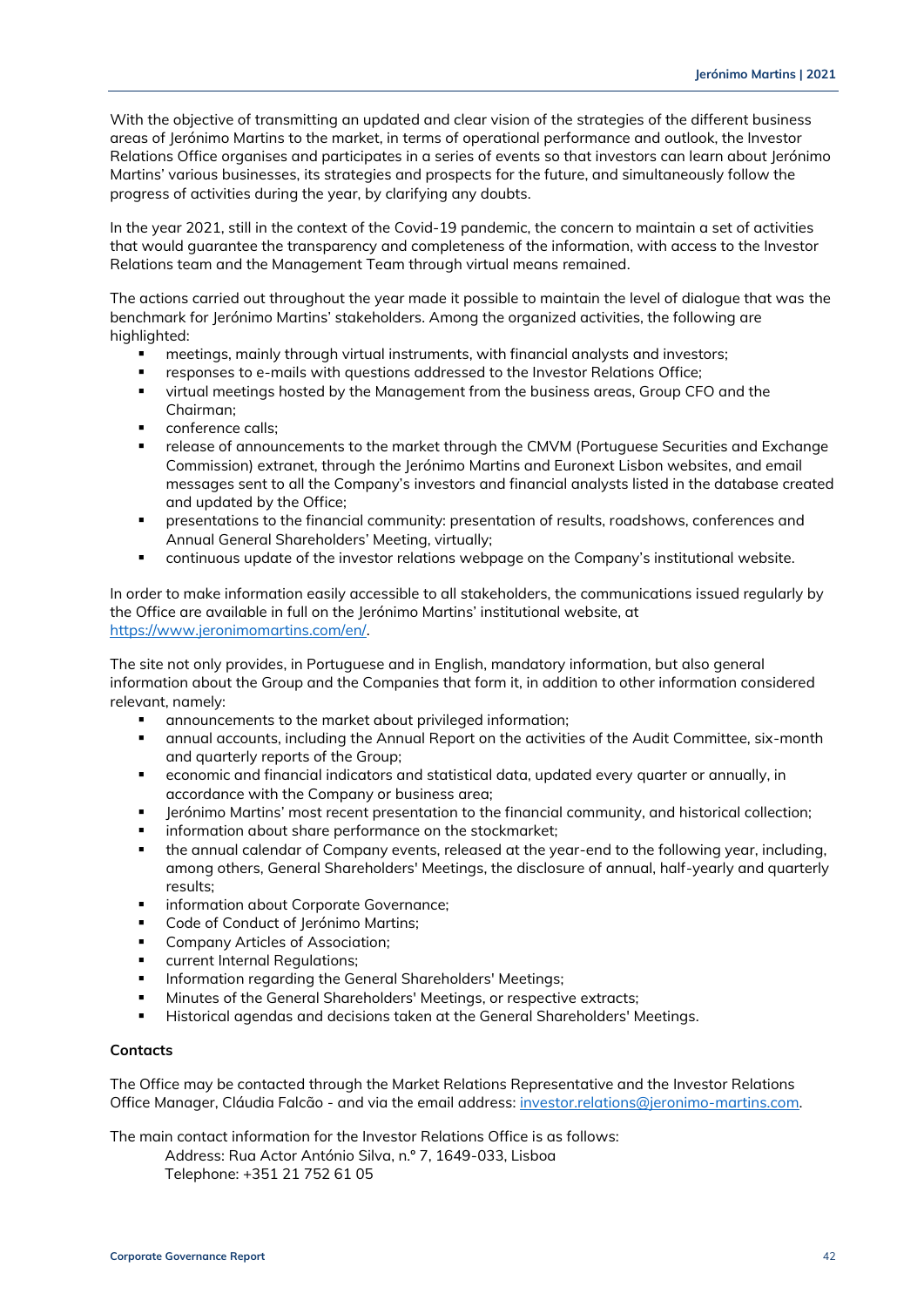### **57. Market Liaison Officer**

The Jerónimo Martins' Market Relations Representative is the Investor Relations Office Manager, Cláudia Falcão.

# **58. Data on the Extent and Deadline for Replying to the Requests for Information Received Throughout the Year or Pending from Preceding Years**

Within the scope of issues addressed to the Investor Relations Office, during the course of 2021, 278 contacts with investors were recorded through meetings that took place almost entirely by virtual means, 134 contacts through telephone conferences with investors and 375 requests for information sent via email, or by telephone by investors, financial analysts or by other entities, to which was given an immediate reply to, or were responded to within an appropriate time for the nature of the request.

# <span id="page-42-0"></span>**Subsection V - Website**

### **59. Address(es)**

The Company's institutional website is available in Portuguese and English and can be accessed using the following address:

> <https://www.jeronimomartins.com/pt/> <https://www.jeronimomartins.com/en/>

### **60. Place Where Information on The Firm, Headquarters and Other Details Referred to in Art. 171 CCC is Available**

Information concerning Art. 171 CCC is available on the Jerónimo Martins institutional website through the following link:

<https://www.jeronimomartins.com/en/contacts/>

### **61. Place Where the Articles of Association and Regulations on the Functioning of the Boards and/or Committees are Available**

The Articles of Association and regulations on the functioning of the boards and/or committees are available on the Jerónimo Martins institutional website through the following link: <https://www.jeronimomartins.com/en/investors/governance/articles-of-association-and-regulations/>

### **62. Place Where Information is Available on the Names of the Corporate Boards' Members, the Market Liaison Officer, the Investor Assistance Office or Comparable Structure, Respective Functions and Contact Details**

The information in question is available on the Jerónimo Martins institutional website and may be accessed through the following links:

- Names of the Corporate Boards' Members: Board of Directors: <https://www.jeronimomartins.com/en/investors/governance/corporate-bodies/board-of-directors/>

### Audit Committee:

<https://www.jeronimomartins.com/en/investors/governance/corporate-bodies/audit-committee/>

### General Meeting

<https://www.jeronimomartins.com/en/investors/governance/corporate-bodies/shareholders-meeting/>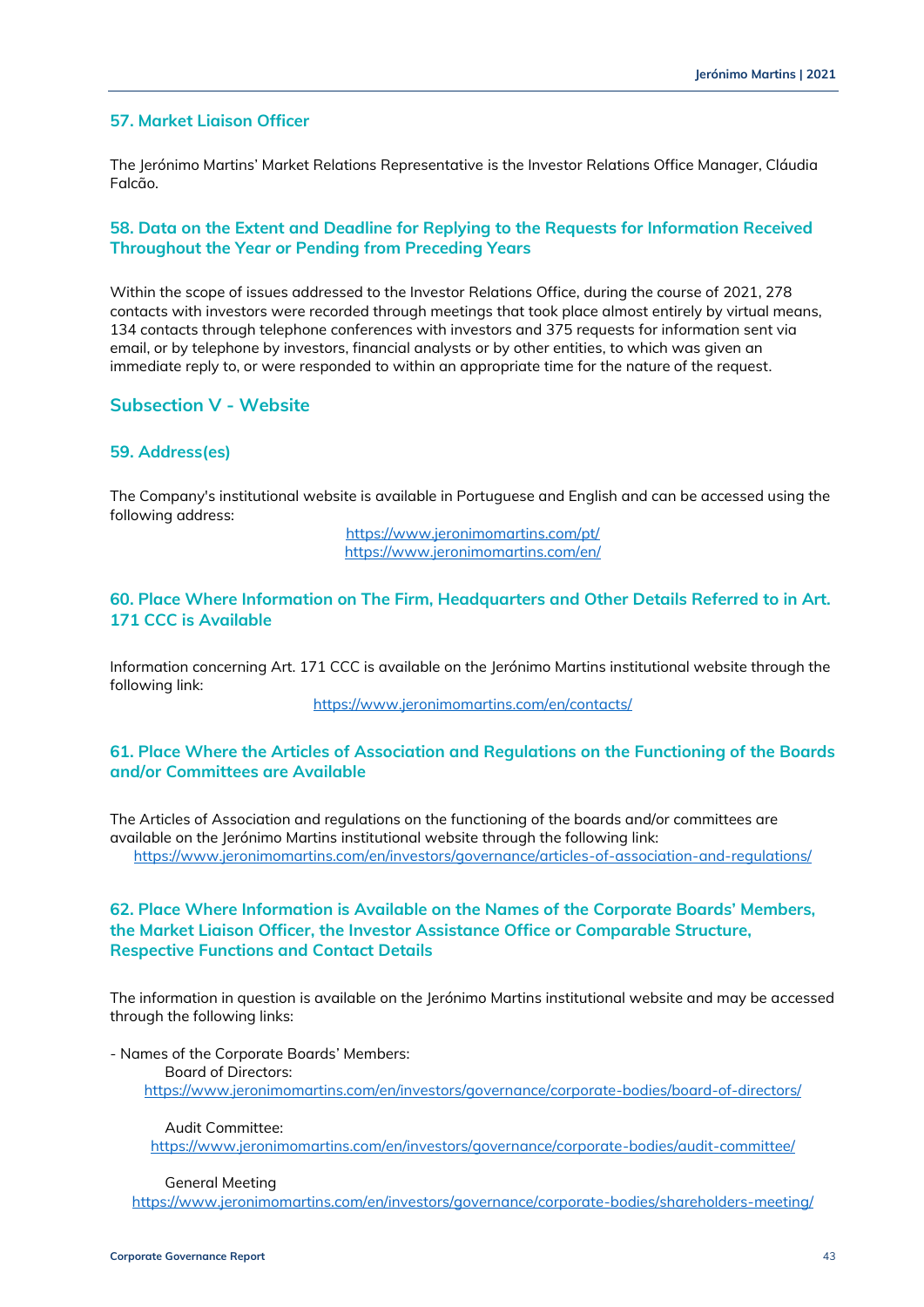Statutory Auditor <https://www.jeronimomartins.com/en/investors/governance/corporate-bodies/statutory-auditor-roc/>

- Name of the Market Liaison Officer: <https://www.jeronimomartins.com/en/investors/investor-contacts/>

- Information concerning the Investor Assistance Office, respective functions and contact details: <https://www.jeronimomartins.com/en/investors/investor-contacts/>

**63. Place Where the Documents are Available and Relate to Financial Accounts Reporting, Which Should be Accessible For at Least Five Years and the Half-Yearly Calendar on Company Events that is Published at the Beginning of Every Six Months, Including, Inter Alia, General Meetings, Disclosure of Annual, Half-Yearly and, Where Applicable, Quarterly Financial Statements**

The place where the documents in question are available is the Jerónimo Martins institutional website through the following links:

- Financial accounts reporting: <https://www.jeronimomartins.com/en/investors/presentations-and-reports/>
- Half-yearly calendar on Company events: <https://www.jeronimomartins.com/en/investors/financial-calendar/>

# **64. Place Where the Notice Convening the General Meeting and All the Preparatory and Subsequent Information Related Thereto is Disclosed**

The place where the notice convening the General Meeting and all the preparatory and subsequent information related thereto is disclosed is the Jerónimo Martins institutional website through the following link:

<https://www.jeronimomartins.com/en/investors/general-meetings/>

# **65. Place Where the Historical Archive on the Resolutions Passed at the Company's General Meetings, Share Capital and Voting Results Relating to the Preceding Three Years are Available**

The place where the historical archive on the resolutions passed at the Company's General Meetings, share capital and voting results relating to the preceding years, including the last three, is available is the Jerónimo Martins institutional website through the following link:

<https://www.jeronimomartins.com/en/investors/general-meetings/>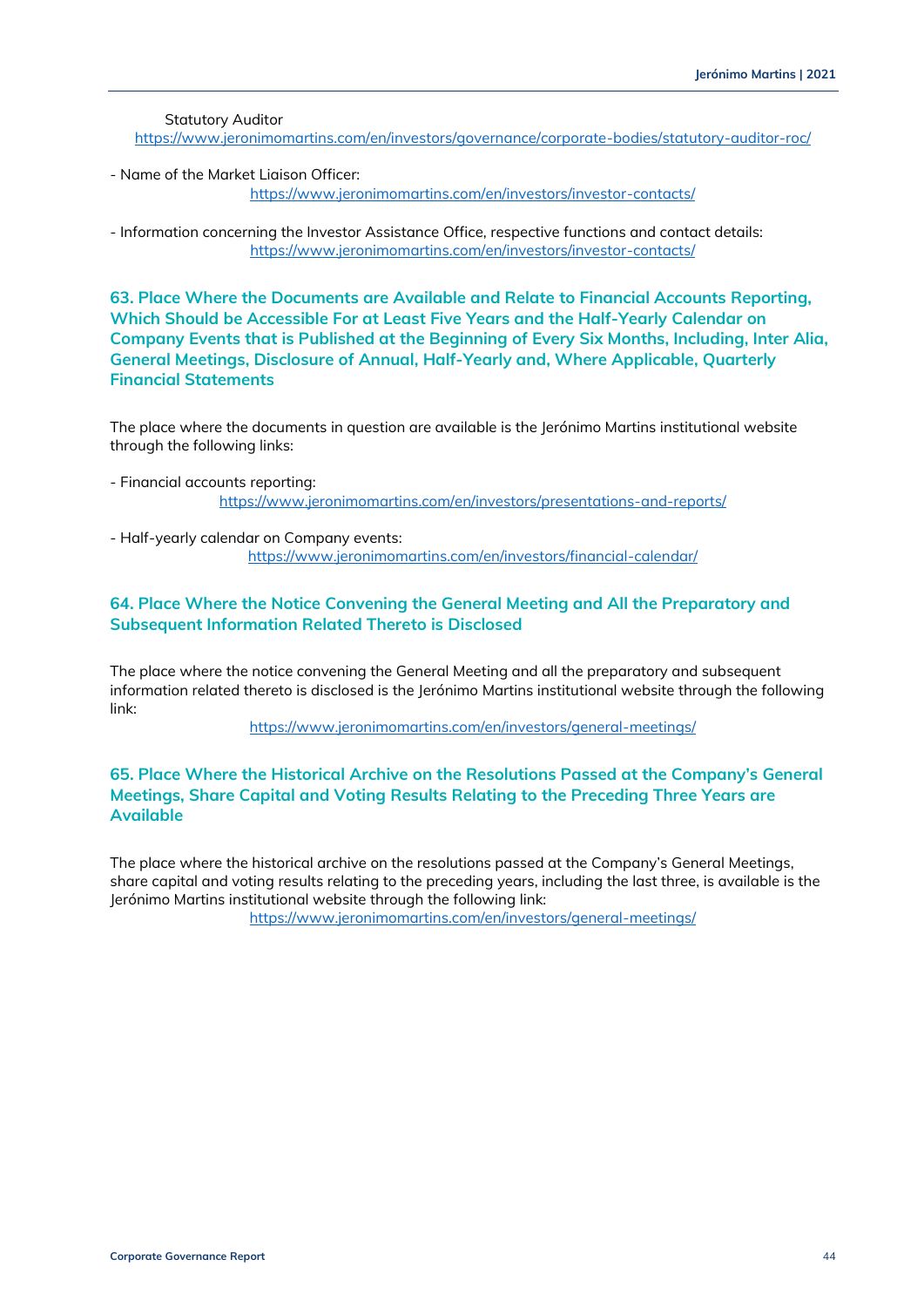# <span id="page-44-0"></span>**Section D – Remuneration (Report For the Purposes of paragraph 8 of Article 26-G PSC)**

# <span id="page-44-1"></span>**Subsection I - Power to Establish**

# **66. Details of the Powers for Establishing the Remuneration of Corporate Boards, Chief Executive and Directors of the Company**

Within the terms of Article Twenty Nine of the Company's Articles of Association, the remuneration of the statutory bodies is set by the Shareholder's Meeting, or by a Committee nominated by the latter. Within the scope of the latter possibility, the shareholders of Jerónimo Martins decided to nominate the Remuneration Committee to set the remuneration of the members of the statutory bodies.

The Remuneration Committee is elected for a three-year term, being the present term comprised between years 2019-2021.

The remuneration of the remaining Company's management is decided by the respective Board.

# <span id="page-44-2"></span>**Subsection II - Remuneration Committee**

# **67. Composition of the Remuneration Committee, Including Details of Individuals or Legal Persons Recruited to Provide Services to Said Committee and a Statement on the Independence of Each Member and Advisor**

At the General Shareholders' Meeting held on  $11<sup>th</sup>$  April 2019, Jorge Ponce de Leão (Chairman), Chittaranjan Kuchinad and Erik Geilenkirchen were elected to this Committee, for the term in force.

None of the members of the Remuneration Committee is a member of the Board of Directors of the Company, or has a spouse, family member or relative in such a position, nor do they have relationships with the Members of the Board of Directors that may affect their impartiality in the performance of their duties.

In 2021, no natural or legal person was hired to support the Remuneration Committee in the performance of its duties, although it could have freely decided the hiring by the Company of consulting services deemed necessary or convenient for the exercise of its duties.

Jorge Ponce de Leão, as Chair of the Remuneration Committee, was present by telematics means in the Annual General Meeting of the Company held on 8<sup>th</sup> April 2021.

# **68. Knowledge and Experience in Remuneration Policy Issues by Members of the Remuneration Committee**

The Members of this Committee have extensive knowledge and international experience in management and remuneration policies, which gives them the necessary skills to perform their duties adequately and effectively.

Jorge Ponce de Leão has a Law degree, having worked in the Labor Law area since the beginning of the 70's as external legal advisor, as well as in-house in some Portuguese companies. He worked as Head of Legal and Tax Services (Jerónimo Martins Group – industrial area), and was appointed Member of the Board of Directors of the Company during the 1990's. He also held management duties in the HR area of Radiotelevisão Portuguesa, was CEO of SAIP SGPS and Chairman of the Board of Directors of ANA – Aeroportos de Portugal.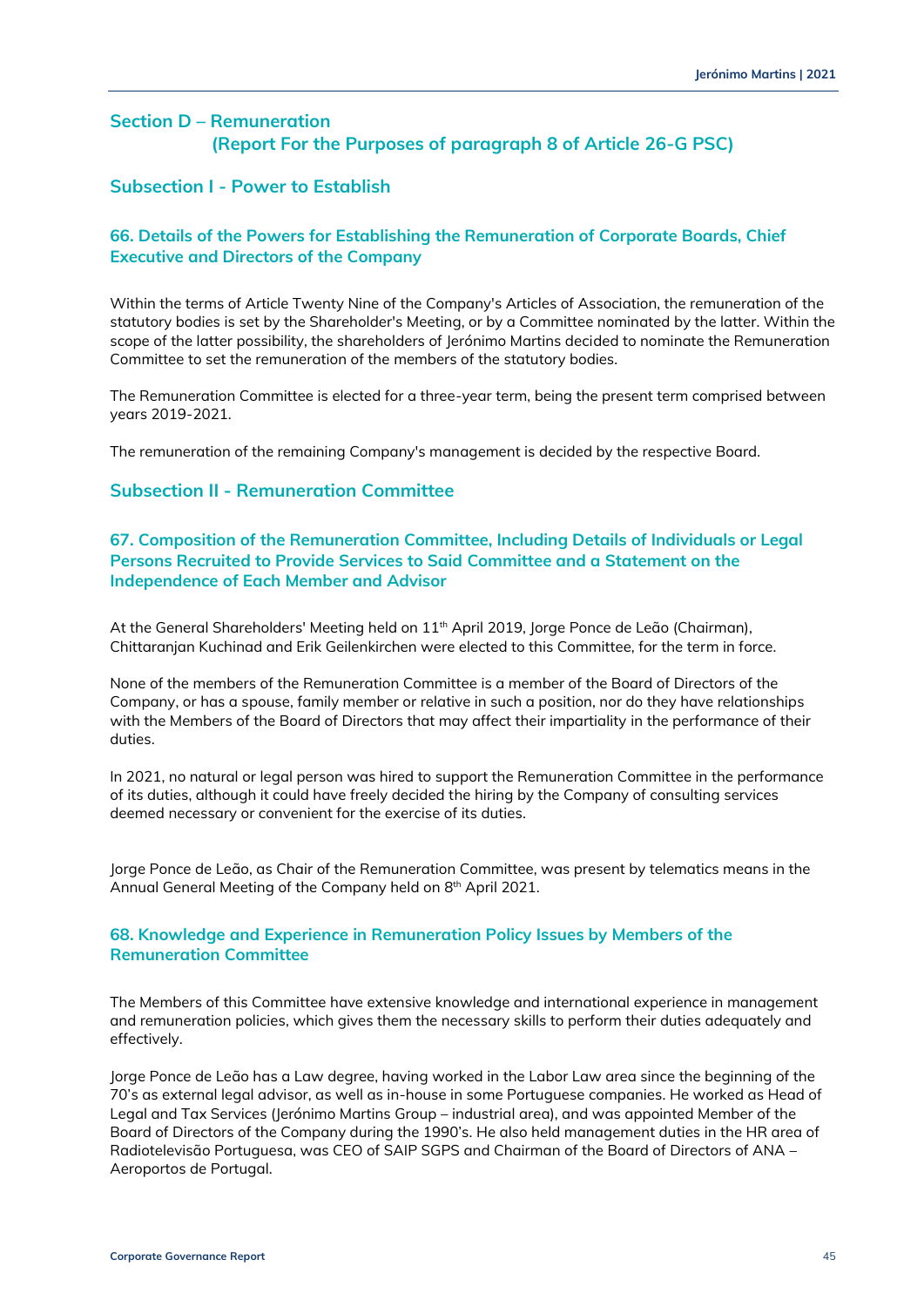Chittaranjan Kuchinad has an academic background in statistics (a degree in Statistics/Economics in the University of Bombay, India, and a Masters in Statistics in the Marquette University, United States of America). He has extensive experience in the design and funding of compensation and benefits programs in Europe, Asia/Pacific and Latin America. He started his career as a consultant at Wyatt and at Towers Perrin. He provided services to a broad spectrum of mid-size to large global companies and was the primary consultant to major clients, namely, IBM Asia / Pacific, IBM Latina America, Coca-Cola, Gillette, InchCape and Citibank. He was Director of International Compensation of McDonald's Corporation, Senior Director of Human Resources of Nike, Inc. Asia/Pacific, Executive Vice President of Human Resources and Senior Vice President of Total Pay of Starbucks Coffee Company, Chief People Officer of ASDA (Walmart), of Guess?, Inc., and of Jacobs Douwe Egberts. He has been performing the duties of Chief People Officer of Save The Children.

Erik Geilenkirchen has an academic background in Engineering, having worked for more than 30 years in both positions of responsibility in the Human Resources area and in commercial areas. In Asia Pacific, where he worked for over 15 years, he held the role of CHRO of Royal Ahold Asia and Philips Electronics Asia Pacific, as well as the role of CEO of Philips Domestic Appliances. He was Purchasing Director for Techtronics in Hong Kong before joining the Board of Directors of one of Europe's largest private familyowned companies, owned by the Brenninkmeijer family in Switzerland. He now runs his own software company, IntelligentBoardRoom, and serves on the Advisory Board of EMK Capital, a London-based midcap private equity firm.

The members of the Remuneration Committee have received during the year information from the several Group's companies as to its businesses, allowing the Committee to ascertain if the existing remuneration policies and strategies defined are aligned with a competitive position in the market, in the scope of the individual performance objectives of the CEO of the Company.

# <span id="page-45-0"></span>**Subsection III - Remuneration Structure**

# **69. Description of the Remuneration Policy of the Board of Directors and Supervisory Boards**

At the 2021 General Meeting the remuneration policy proposal presented by the Remuneration Committee was approved.

In the preparation of said proposal, the Remuneration Committee reviewed and gave careful consideration to the principles that govern the Corporate Bodies Remuneration Policy of the Company. These principles reinforce and highlight those aspects of the remuneration policy that are critical to the sustainability of the Jerónimo Martins business, namely:

- the international landscape should be the foundation of the benchmark for the corporate bodies' competitive remuneration. It is essential to maintain the ability to attract and retain the best talent in a competitive international context;
- the alignment of the remuneration of the corporate bodies' members to their responsibilities, their availability and their competencies put at the service of the Company;
- the target competitiveness level, encompassing the total remuneration package (fixed remuneration and variable payments), should be aligned with the practice of the reference market (e.g., European top executives' market), and with internal remuneration policies;
- the alignment with the Company employees' remuneration policies and employment conditions is ensured by considering similar reference markets and/or strategic positioning (always comparing to equivalent jobs) that confer a substantial level of internal level of internal equity and adequate external competitiveness;
- the importance of rewarding the commitment to the Group's overall strategy and to shareholders' long-term interests, the achievement of superior results and the demonstration of appropriate attitude and behaviours, which is also taken into consideration in the rewarding policies of the Company;
- the need to safeguard the interests of the Company.

It was proposed by the Remuneration Committee to maintain the above mentioned policy's principles. The proposal considers the legal framework and the existing recommendations, as well as the organisational model adopted by the Board of Directors.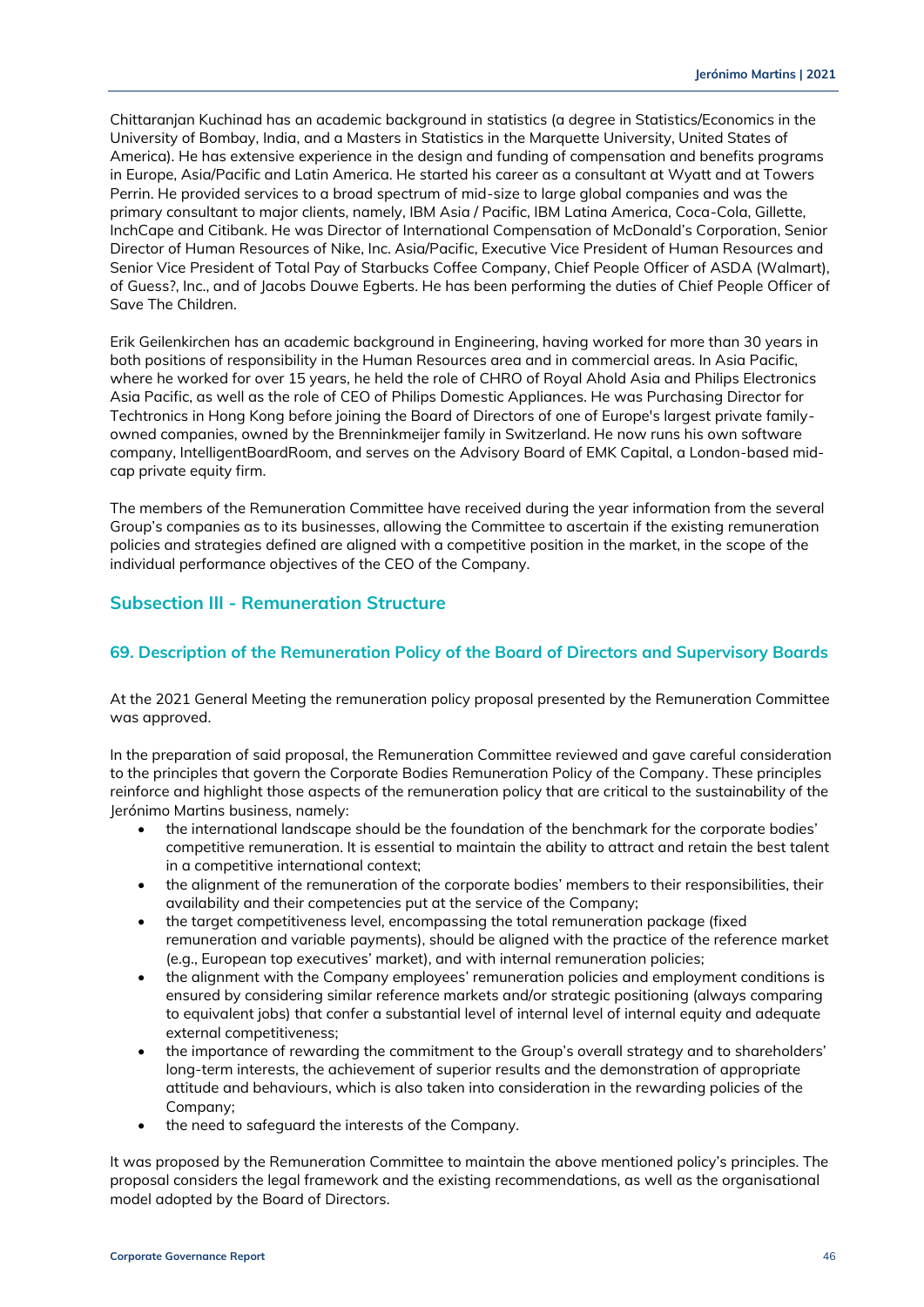The Committee kept and reaffirmed, at every moment, its independent nature, being composed only by non-directors appointed by the shareholders. This independence, together with the permanent monitoring of the benchmark referred to above and the resource, whenever necessary, to the best external consulting services, constitutes an effective way to avoid any possible conflicts of interest with the members of the corporate bodies at stake.

With respect to the organisation of the Board of Directors, the Remuneration Committee has specifically considered the following characteristics:

- the existence of a Chief Executive Officer with delegated duties (who since 18<sup>th</sup> December 2013, accumulates such duty with that of Chairman of the Board of Directors) regarding the day-to-day management of the Company, as well as of a director or directors to whom the Board have entrusted or may entrust special duties;
- the participation of non-executive directors in Specialised Committees, who are therefore called to devote increased time to Company's affairs.

Given the current organizational model and in accordance with the framework of the compensation principles, the Remuneration Committee considered the following measures:

- to ensure that the remuneration of directors with executive duties is aligned with international market practices, it is reinforced the importance of keeping the process for defining targets and assessing performance, which should be subject to review and/or update on a regular basis (every mandate);
- to guarantee the consistency between the quantitative key performance indicators defined for the Chief Executive Officer annual performance evaluation and those that are also considered, according to their responsibilities, in the annual performance appraisal for all Company's managers;
- the remuneration of the non-executive directors shall be a fixed amount exclusively, reviewed periodically according to international best practices and taking into consideration the specific responsibilities and availability of such directors;
- regarding the remuneration of directors with executive duties, specifically the Chief Executive Officer (CEO), the Remuneration Committee decided to maintain the existence of two remuneration components, fixed and variable:

i) fixed component: the fixed component of remuneration corresponds to a monthly remuneration paid in 14 monthly installments, the amount of which is determined taking into account the duties and responsibilities attributed to the CEO of the Company, the performance achieved and the benchmark for similar positions; also the CEO remuneration cannot or should not create an impediment to the competitiveness of the Company's remuneration policies;

ii) variable component: the variable component corresponds to an annual amount determined by the Remuneration Committee and is limited to the maximum amount of twice the value of the fixed remuneration. The determination of a final amount is based on an annual individual performance evaluation. The evaluation is based on a framework of key quantitative indicators which should be in line with the Group strategic goals and business plans approved by the Board of Directors, and qualitative priorities that are key to the long term sustainability of the business;

iii) the quantitative key performance indicators account for 50% of the individual performance calculation, and reflect the financial performance related to the Company's growth and the shareholders' return. The financial performance indicators, which will be weighed according to the strategic priorities of the Company, the context of the business and the overall interests of the stakeholders, take into account the turnover growth, the earnings evolution, the return on invested capital and the robustness of the Company's capital structure;

iv) the qualitative key performance indicators account for 50% of the individual performance calculation. The Remuneration Committee evaluates real implementation of transversal projects to the Group's companies to ensure the future business competitiveness and the long-term sustainability. The individual performance indicators are: strategic direction and allocation of resources/investments; organizational health and talent agenda, and multi-stakeholder relations. The performance and results achieved in the multi-stakeholder relations indicator are measured by Environmental Social and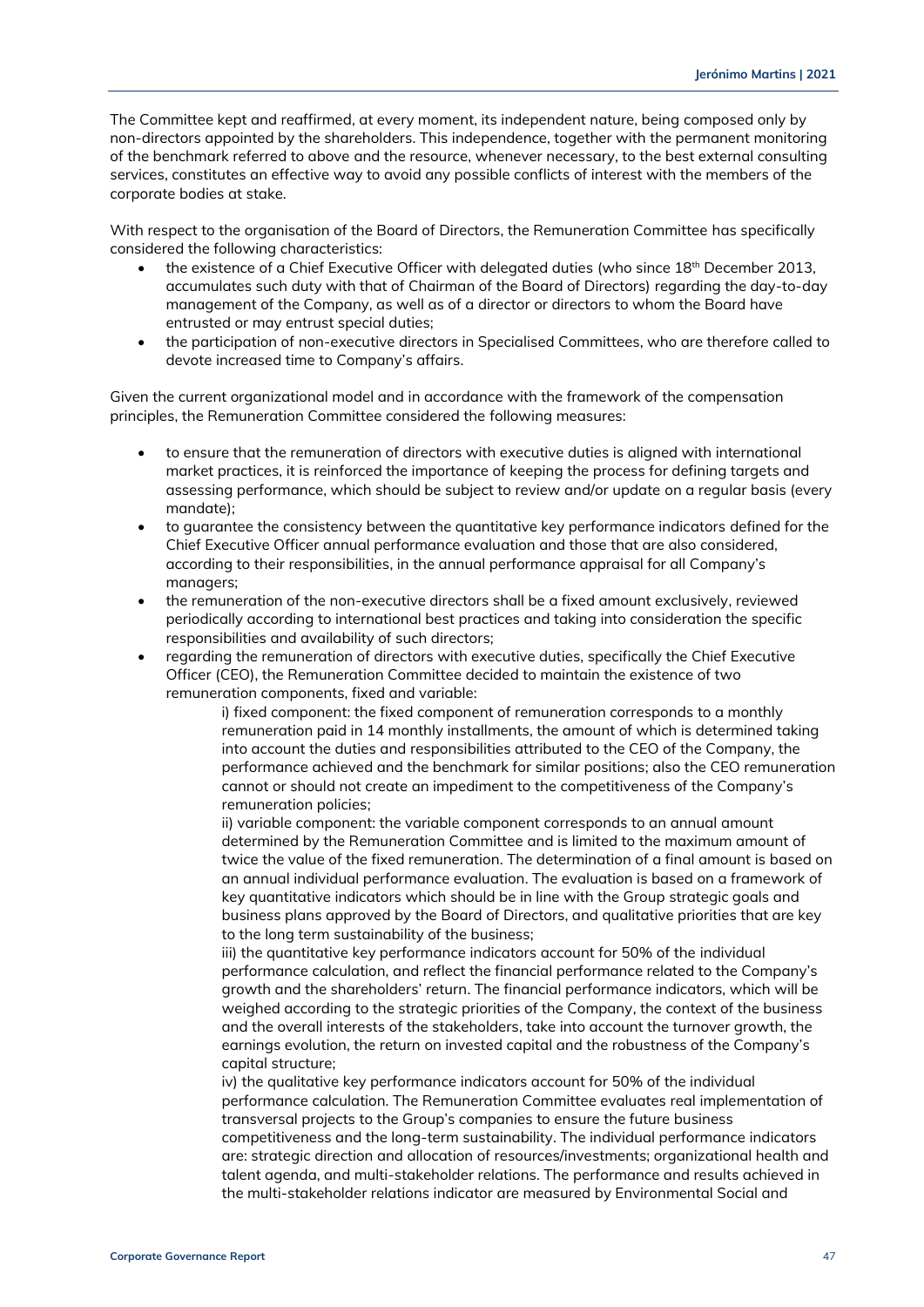Governance (ESG) analysts according to the information disclosed on the policies, practices and KPI's;

These dimensions – quantitative and qualitative - are long-term by nature, critical for the future success of the businesses and, as such, can have a timeline that can exceed a year; v) the attribution of the annual variable component should consider the following criteria: a) if after review, the individual performance does not meet any of the set targets (quantitative or qualitative), there will be no annual variable remuneration payment; b) if the individual performance equals or exceeds in all or some of the targets, the variable remuneration payment may range from 50% to 100% of the maximum variable amount; vi) the process for the CEO performance review includes an annual performance assessment with quarterly periodic reviews which are made available to the Remuneration Committee. The assessment and reviews are based on evidence, and on a regular monitoring of the degree of achievement of the targets. In accordance with the established procedure, the performance cycle is concluded with the award of the variable incentive component in the first quarter of the year following the performance period after the calculation of the full year results. The payment is made during the first semester. Together, the fixed and variable components should ensure a competitive remuneration in the international market and drive individual and collective performance, through the setting and achievement of ambitious ambitious goals of accelerated growth and appropriate shareholder return. Furthermore, the Committee considers that the Remuneration Policy of the Company is also aligned with the remuneration practices of comparable publicly traded peers, operating in the global arena. Given the pressures in the marketplace for executive capabilities, the Remuneration Committee analyzes the competitiveness of the Company in this matter from time to time based on appropriate and reliable benchmark studies provided by independent and credible entities.

Bearing in mind the contribution of the countries and business areas where the Group operates, the Remuneration Committee considers adequate that the payment of fixed and variable components of remuneration to Directors with executive duties be split between the Company and its subsidiary companies where such Directors are also members of the management body, in a portion determined by the Remuneration Committee.

The Remuneration Committee considers that the remuneration of Directors with executive duties is adequate and allows a strong alignment through the setting of appropriate targets of their interests with the interests of the Company to the long term. The alignment with the long-term interests of the Company is reinforced by the circumstance that the current Chairman of the Board of Directors and Chief Executive Officer is a member of the family who is the majority shareholder of the Company.

For this reason, the Remuneration Committee believes it is unnecessary to have a deferral on the variable remuneration. For the same reason, the Remuneration Committee deems unnecessary to determine the maximum potential amount of the remuneration, in aggregate and/or for any individual, to be paid to members of Corporate Bodies (with no prejudice to the above mentioned regarding the proportion between the fixed and the variable remuneration of the executive directors). Finally, and for these same reasons, it also finds unnecessary the inclusion of a claw back mechanism related to variable remuneration.

Additionally, the Company provides for a Retirement Pension Plan for Executive Directors which was approved by the General Meeting, which is described in point 76.

As established by the Remuneration Committee in 2010, life and health insurance fringe benefits for Directors with executive duties shall continue unchanged. These fringe benefits have no relevant weight on the remuneration of such directors, representing less than 1% of the total remuneration.

The remuneration of the members of the Audit Committee as well as the remuneration of Directors with non-executive duties will continue to comprise a fixed component only.

The amount paid to Directors with non-executive duties may be differentiated for those who have been assigned functions in Specialized Committees or Supervisory Boards of subsidiaries. With respect to those, the Remuneration Committee considers it appropriate to award a fee per meeting, since the duties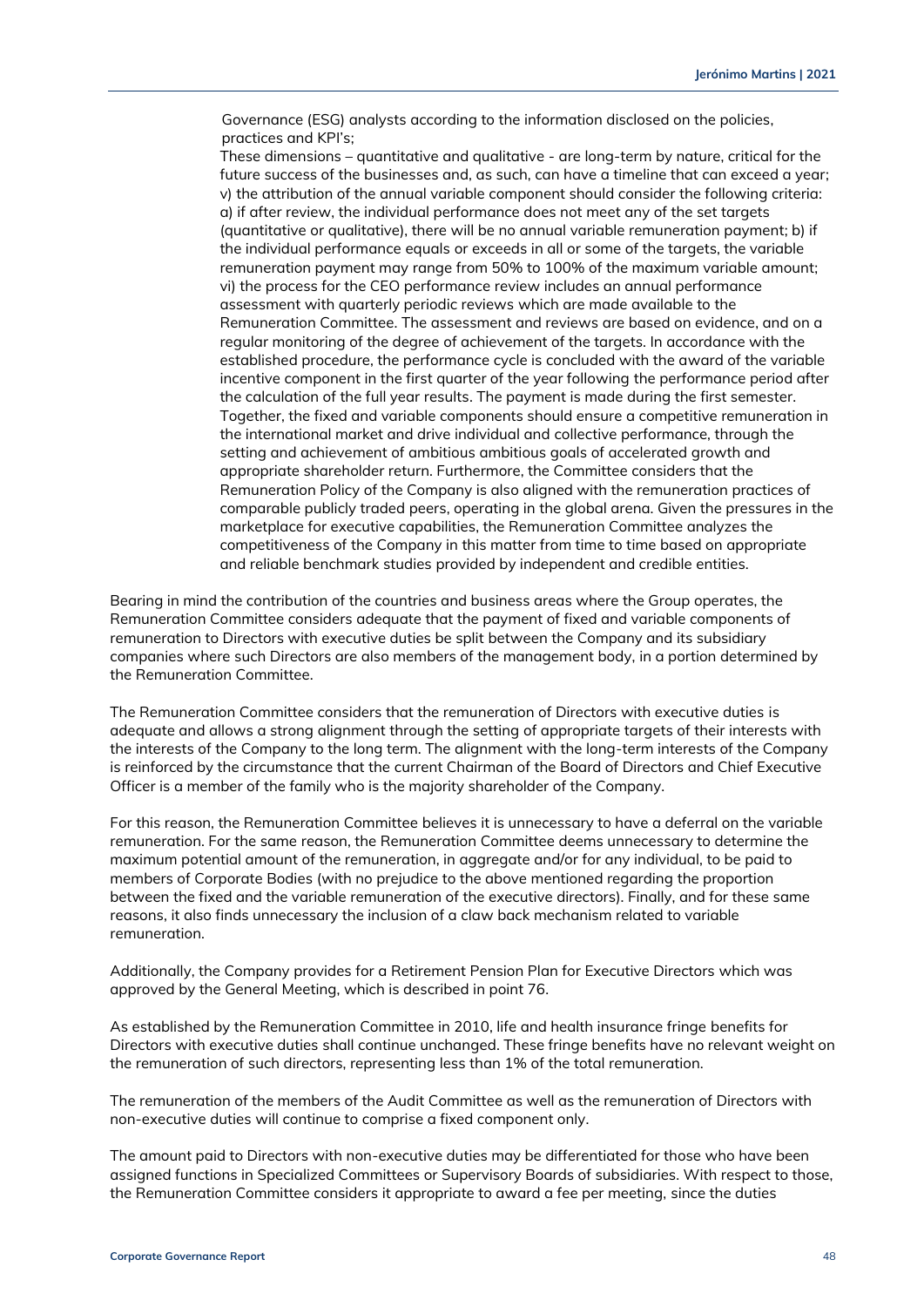performed on behalf of these Committees and Supervisory Boards demand additional availability from the respective committee members. An additional fixed remuneration may also be paid to those non-executive directors who are in charge of specific tasks.

The Chairman and secretary of the Shareholders General meeting will keep a per meeting fee.

The Statutory Auditor will be remunerated in accordance with the auditing services agreement signed with Jerónimo Martins, which covers almost all its subsidiaries. This remuneration shall be in line with market practices and is subject to the approval of the Audit Committee.

The Company continues not to have any type of plan for the attribution of shares or share purchase options to directors, nor has there been any remuneration paid in the form of profit sharing.

The Company did not enter into any contracts with its Directors which mitigate the risk inherent to the remuneration variability set by the Company, nor is the same aware that any such contracts have been entered into between its Directors and third parties.

The absence of a deferral period for the variable component makes it unnecessary to have mechanisms to prevent the execution of contracts by Executive Directors that subvert the rationale of variable remuneration.

In accordance with the aforementioned Remuneration Policy proposal presented by the Remuneration Committee which was approved at the 2021 General Meeting, the Company has not adopted and will not adopt any policy or perform any contracts or agreements with directors, members of the Audit Committee or members of the Company's Internal Committees, related to the performance of its functions, applicable notice periods, termination and payment clauses associated with the termination thereof.

# **70. Information on How Remuneration is Structured so as To Enable the Aligning of the Interests of the Members of the Board of Directors With the Company's Long-Term Interests And How It Is Based on the Performance Assessment and How It Discourages Excessive Risk Taking**

As results from the Remuneration Policy described in point 69, remuneration is structured in a way that allows alignment between the interests of the Board Members with the long-term interests of the Company.

The existence of fixed and variable components of remuneration and the fact that the definition of the variable remuneration depends of a framework of key quantitative and qualitative business dimensions and key performance indicators (KPI's), being the definition of the variable component of the CEO remuneration based on the achievement of those KPI's foreseen in the Group's business plans approved by the Board of Directors, cause that management's evaluation is made taking into attention the interests of the Company and its shareholders not only in the short term, but also in the middle and long-term.

Within the parameters of the remuneration policy in force, and to ensure alignment with market best practices, the Remuneration Committee deemed adequate to review again the process of defining targets and assess performance for Directors with executive duties, namely the Chief Executive Officer, having followed-up the progress in both qualitative and quantitative targets on a quarterly basis. It also defined clear and measurable qualitative targets, namely by getting access to ESG (Environmental, Social and Governance) reports.

Based on a rigorous and thorough analysis of multiple sources of evidence both internal and independent, the Remuneration Committee followed closely the progress of several performance indicators, both quantitative (sales growth, net earnings, EVA and gearing) and qualitative (strategic direction and resources allocation / investments, organizational health and talent management, and multi-stakeholder relations).

As referred in point 69., the Company did not enter into any contracts with its Directors which intend to mitigate the risk inherent to the variability of remuneration set by the Company.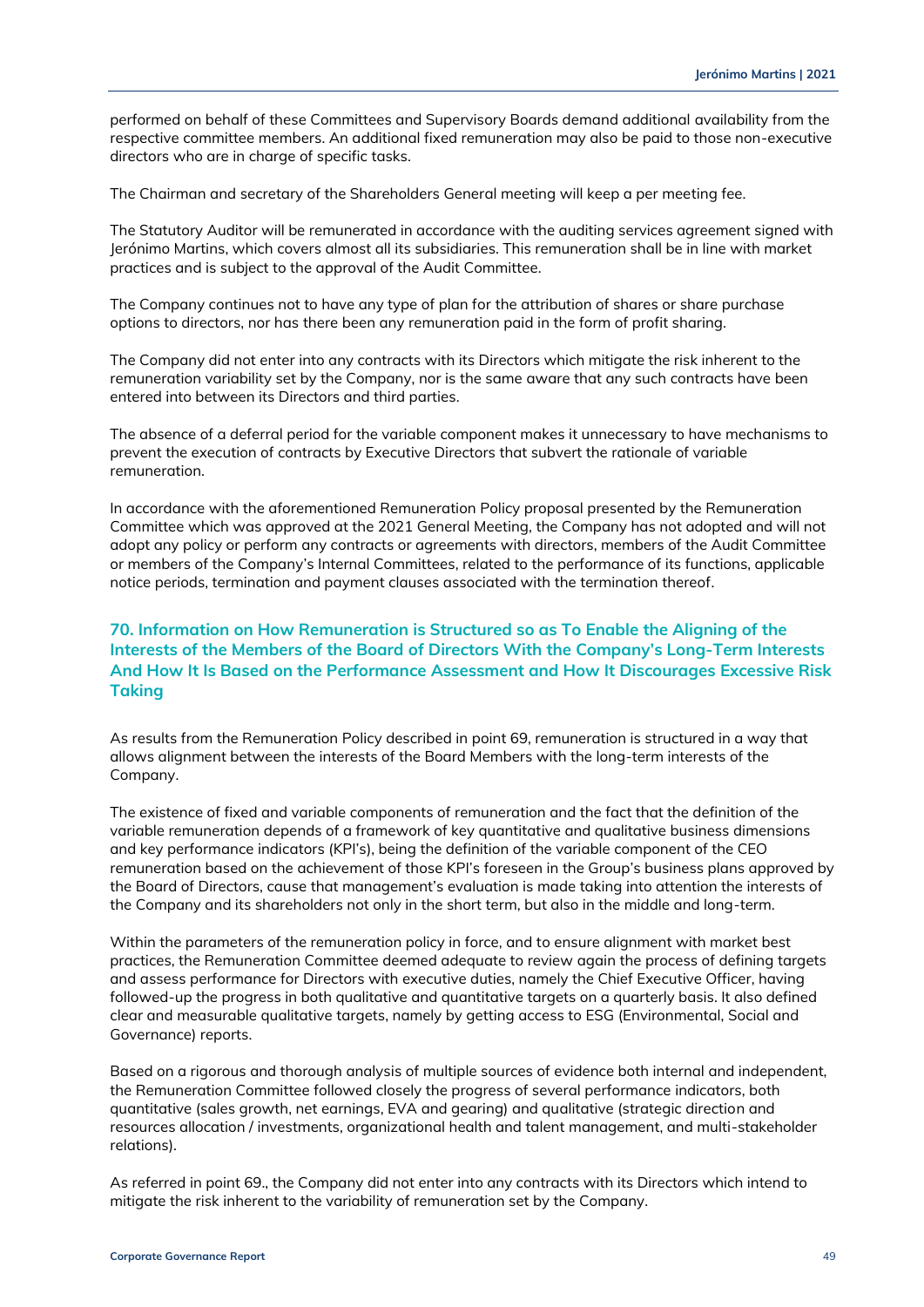### **71. Reference to There being a Variable Remuneration Component and Information on Any Impact of the Performance Appraisal on This Component**

The remuneration of Directors with executive duties is comprised of a variable component depending, also, of a performance review depending on the effective delivery of the objectives and targets, measured by the behaviour of the quantitative and qualitative indicators. See points 69. and 70.

### **72. The Deferred Payment of the Remuneration's Variable Component and Specification of Relevant Deferral Period**

There is no deferred payment of the remuneration's variable component. See point 69.

# **73. The Criteria Whereon the Allocation of Variable Remuneration on Shares is Based, and Also on Maintaining Company Shares That The Executive Directors Have Had Access To, On the Possible Share Contracts, Including Hedging or Risk Transfer Contracts, the Corresponding Limit, and Its Relation to the Total Annual Remuneration Value**

The Company does not have any type of plan for attribution of shares to Directors.

# **74. The Criteria Whereon the Allocation of Variable Remuneration on Options is Based and details of the Deferral Period and the Exercise Price**

The Company does not have any plan for the attribution of share purchase options to Directors.

# **75. The Key Factors and Grounds for Any Annual Bonus Scheme and Any Additional Non-Financial Benefits**

See points 69. to 71. Directors with executive duties also receive life and health insurance fringe benefits.

### **76. Key Characteristics of the Supplementary Pensions or Early Retirement Schemes For Directors and Statement on the Date When Said Schemes Were approved at the General Meeting, on an Individual Basis**

At the 2005 Annual General Meeting, a Retirement Pension Plan for Executive Directors was approved.

It is a Defined Contribution Pension Plan, in which the value of the contribution is fixed in advance – the percentage of the monthly deduction for the Fund is currently 25% - the value of the benefits varying depending on the earnings obtained. The Remuneration Committee defines the contribution rate of the Company.

Plan Participants, as defined in the respective regulation, include the Executive Directors of the Company. In the specific case of Executive Directors in office at the time of the 2005 General Meeting, those who opted for the current Pension Plan would forego eligibility for the Alternative Pension Plan, by way of expressly and irrevocably waiving it.

The retirement date coincides with the day itself or the first day of the month following the month in which the Participant reaches normal retirement age, as established into the General Social Security Scheme. A Participant will be considered to be in a state of total and permanent invalidity if recognised as such by the Portuguese Social Security.

The pensionable salary is the gross monthly salary paid by the Company and any of its direct or indirect subsidiary companies, multiplied by 14 and divided by 12. To this fixed monthly amount is added, at the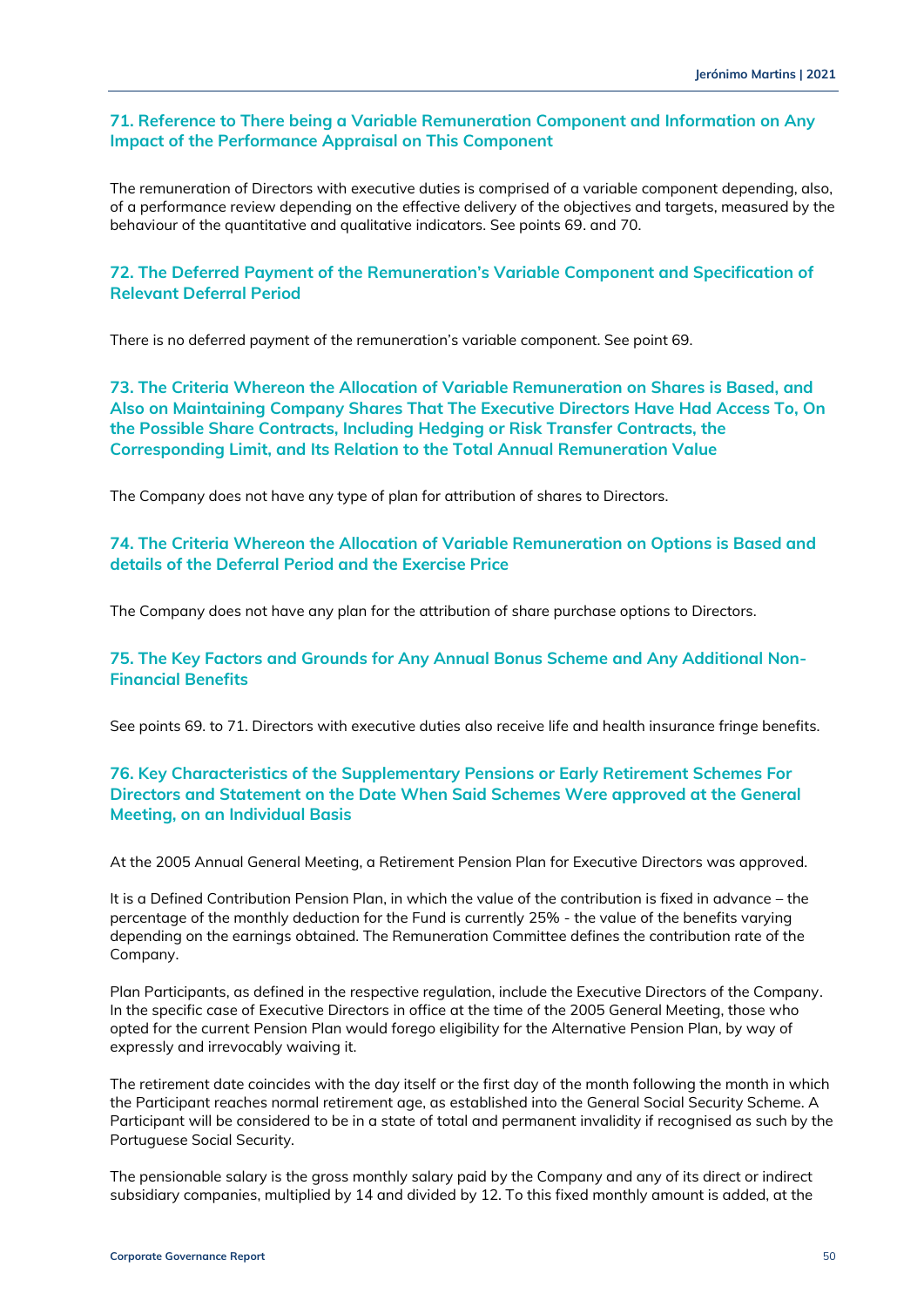end of each calendar year, a variable amount comprising all the amounts received as variable remuneration from said Company and subsidiary companies.

The Remuneration Committee may determine the Company to make extraordinary contributions on behalf of the Participants, including through the redemption of life insurance, if this proves to be appropriate in light of the reasons that led the shareholders to approve such an amendment to the Pension Plan in 2020 This possibility is in accordance with the remuneration policy in force, namely in the case of short contributory careers or misaligned with the benchmark or in the event of a mismatch between the contribution period and the career at the service of the Company.

Whenever the Participant, despite continuing to meet eligibility conditions, starts to perform a function that, under the Remuneration Policy that is in force, does not provide for the existence of variable remuneration, to the mentioned fixed amount will be added, annually, an amount corresponding to the last variable remuneration earned, updated in the same proportion as the fixed remuneration.

Additionally, concerning Directors who were in office at the date of the said 2005 General Meeting, the complementary pension or retirement system regime applies, and under the terms of the respective Regulation, Directors have the right to a Complementary Pension at retirement age, cumulatively, when they: i) are over 60 years old; ii) have performed executive functions; and iii) have performed the role of a Director for more than 10 years. This supplement was established in the 1996 Annual General Shareholders' Meeting and only those Directors that have not opted for the Retirement Pension Plan mentioned above may benefit from this supplement.

The Retirement Pension Plan revoked and substituted, as from the date of its approval, on 30<sup>th</sup> March 2005, the complementary retirement plan that already existed in the Company without prejudice to acquired rights.

# <span id="page-50-0"></span>**Subsection IV - Remuneration Disclosure**

# **77. Details on the Amount Relating to the Annual Remuneration Paid as a Whole and Individually to Members of the Company's Board of Directors, Including Fixed and Variable Remuneration and as Regards the Latter, Reference to the Different Components That Give Rise to Same**

The gross remuneration of the members of the Board of Directors, paid by the Company during 2021, totaled 2,159,000 euros, corresponding to 1,001,500 euros of fixed remuneration, 542,500 euros of variable remuneration and 615,000 euros of ordinary contributions to the retirement pension plan. To this amount was added 9,300,000 euros relating to the extraordinary contribution to the said plan.

This last contribution stems from the Remuneration Committee's finding of the need to correct a deviation resulting from (i) the prolonged lack of competitiveness of the remuneration package of the Chairman of the Board of Directors and Chief Executive Officer (in view of the reference market) which, associated with a low rate of ordinary contribution to the pension fund in force in the past, had led to low annual contributions to the defined pension scheme and (ii) the gap between the contribution period (started in 2005) and the entire career of the Chairman of the Board of Directors and Chief Executive Officer at the service of the Group as Executive Director (since 1995). Thus, the Remuneration Committee decided, pursuant to article 3, paragraph 3 of Plan C of the Jerónimo Martins & Affiliates Pension Fund, that the Company should allocate, in 2021, the aforementioned extraordinary contribution to the Fund on behalf of the Chairman of the Board of Directors and Chief Executive Officer, with a view to filling the aforementioned competitive gap $\rm ^4$ .

• The number of employees grew 2.2 times, with the creation of more than 64 thousand jobs, in a period of continuous updating of remuneration and benefits policies and practices, always trying to keep a positive gap between our minimum salary and the national minimum salary in the countries where the Group operates;

Net results on a comparable basis (excluding IFRS16) doubled;

<sup>4</sup> In the analysis of said competitiveness differential, the Remuneration Committee also took into account, as mentioned in its deliberation, that the year 2021 marks: "the culmination of a decade of extraordinary growth, the first under the leadership of the current Chairman of the Board of Directors and Chief Executive Officer, and which the Committee has been recording quarter on quarter throughout the last years. In fact, between the beginning of 2010 and the end of 2020:

<sup>•</sup> The Group's sales more than doubled, and are expected to exceed 20 billion euros in 2021;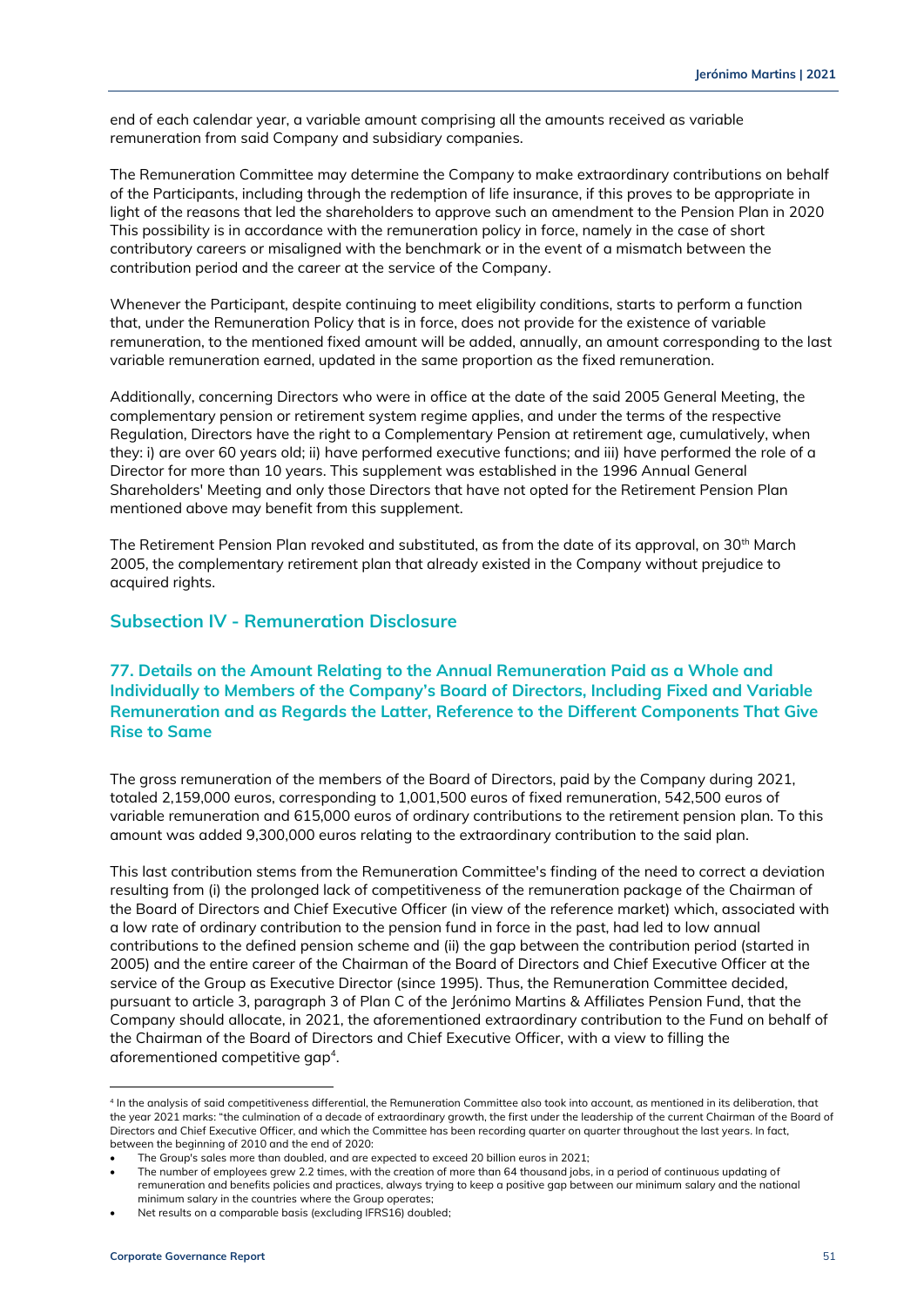In the chart below reference is made, pursuant to paragraph 2 of Art. 26-G PSC, to the gross remuneration paid individually to the Members of the Board of Directors:

|                                     | <b>Remuneration Paid (euros)</b> |                          |                                                          |  |  |  |
|-------------------------------------|----------------------------------|--------------------------|----------------------------------------------------------|--|--|--|
| <b>Director</b>                     | Fixed                            | Variable                 | Retirement<br><b>Pension Plan</b>                        |  |  |  |
|                                     | Component                        | Component *              | Ordinary contributions +<br>Extraordinary** contribution |  |  |  |
| Pedro Sogres dos Santos             | 318,500                          | 542.500                  | 615.000 + 9.300.000**                                    |  |  |  |
| Andrzej Szlęzak                     | 83,000                           |                          |                                                          |  |  |  |
| António Viana-Baptista              | 80,000                           |                          |                                                          |  |  |  |
| Artur Stefan Kirsten                | 80,000                           | $\overline{\phantom{a}}$ |                                                          |  |  |  |
| Clara Christina Streit              | 80,000                           | $\overline{\phantom{a}}$ |                                                          |  |  |  |
| Elizabeth Ann Bastoni               | 90,000                           | $\overline{\phantom{a}}$ |                                                          |  |  |  |
| Francisco Seixas da Costa           | 80,000                           | $\overline{\phantom{a}}$ |                                                          |  |  |  |
| José Soares dos Santos <sup>1</sup> |                                  |                          |                                                          |  |  |  |
| Maria Ángela Holguín Cuéllar        | 80,000                           |                          |                                                          |  |  |  |
| Sérgio Tavares Rebelo               | 120.000                          |                          |                                                          |  |  |  |

\* Annual variable remuneration fixed and paid in 2021, following the performance assessment for the year 2020

\*\* Extraordinary contribution to the Pension Plan awarded in 2021 by decision of the Remuneration Committee to correct the identified deviation

<sup>1</sup> Waived the remuneration for the remaining term of office, including 2021.

In the following charts, the provisions of Article 26-G CVM are complied with, with reference to the disclosure of the total remuneration earned by the Members of the Board of Directors, including the amounts paid by subsidiary companies referred to in point 78.

In the chart below reference is made, pursuant to paragraph 2 of Art. 26-G PSC, to the relative proportion of each of the remuneration components of the gross total remuneration paid individually to the Members of the Board of Directors:

|                                     | <b>Remuneration Paid (% of annual total)</b> |                          |                                                          |  |  |
|-------------------------------------|----------------------------------------------|--------------------------|----------------------------------------------------------|--|--|
| Director                            | <b>Fixed Component</b>                       | Variable<br>Component*   | Retirement<br>Pension Plan (%)                           |  |  |
|                                     | (%)                                          | (%)                      | Ordinary contributions +<br>Extraordinary** contribution |  |  |
| Pedro Sogres dos Santos             | 7.35                                         | 12.53                    | $4.97 + 75.15**$                                         |  |  |
| Andrzej Szlęzak                     | 100                                          | $\overline{\phantom{a}}$ |                                                          |  |  |
| António Viana-Baptista              | 100                                          |                          |                                                          |  |  |
| Artur Stefan Kirsten                | 100                                          | -                        |                                                          |  |  |
| Clara Christina Streit              | 100                                          |                          |                                                          |  |  |
| Elizabeth Ann Bastoni               | 100                                          |                          |                                                          |  |  |
| Francisco Seixas da Costa           | 100                                          |                          |                                                          |  |  |
| José Soares dos Santos <sup>1</sup> | $\overline{\phantom{a}}$                     |                          |                                                          |  |  |
| Maria Ángela Holguín Cuéllar        | 100                                          |                          |                                                          |  |  |
| Sérgio Tavares Rebelo               | 100                                          | -                        |                                                          |  |  |

\* Annual variable remuneration fixed and paid in 2021, following the performance assessment for the year 2020

 \*\* Extraordinary contribution to the Pension Plan awarded in 2021 by decision of the Remuneration Committee to correct the identified deviation

<sup>1</sup> Waived the remuneration for the entire term of office.

<sup>•</sup> Market capitalization grew 100%;

The market leaderships of the different brands of the Group were always strengthened;

<sup>•</sup> Internationalization was further consolidated and deepened with the entry into Colombia as the third country of operations, in a green field strategy;

<sup>•</sup> The strength of the balance sheet has always been reinforced throughout the decade, placing the Group in a financial position that allows it investment flexibility for the future;

The consistency of the strategy and the work developed in terms of ESG made possible for Jerónimo Martins to be included in more than 100 international sustainability indexes."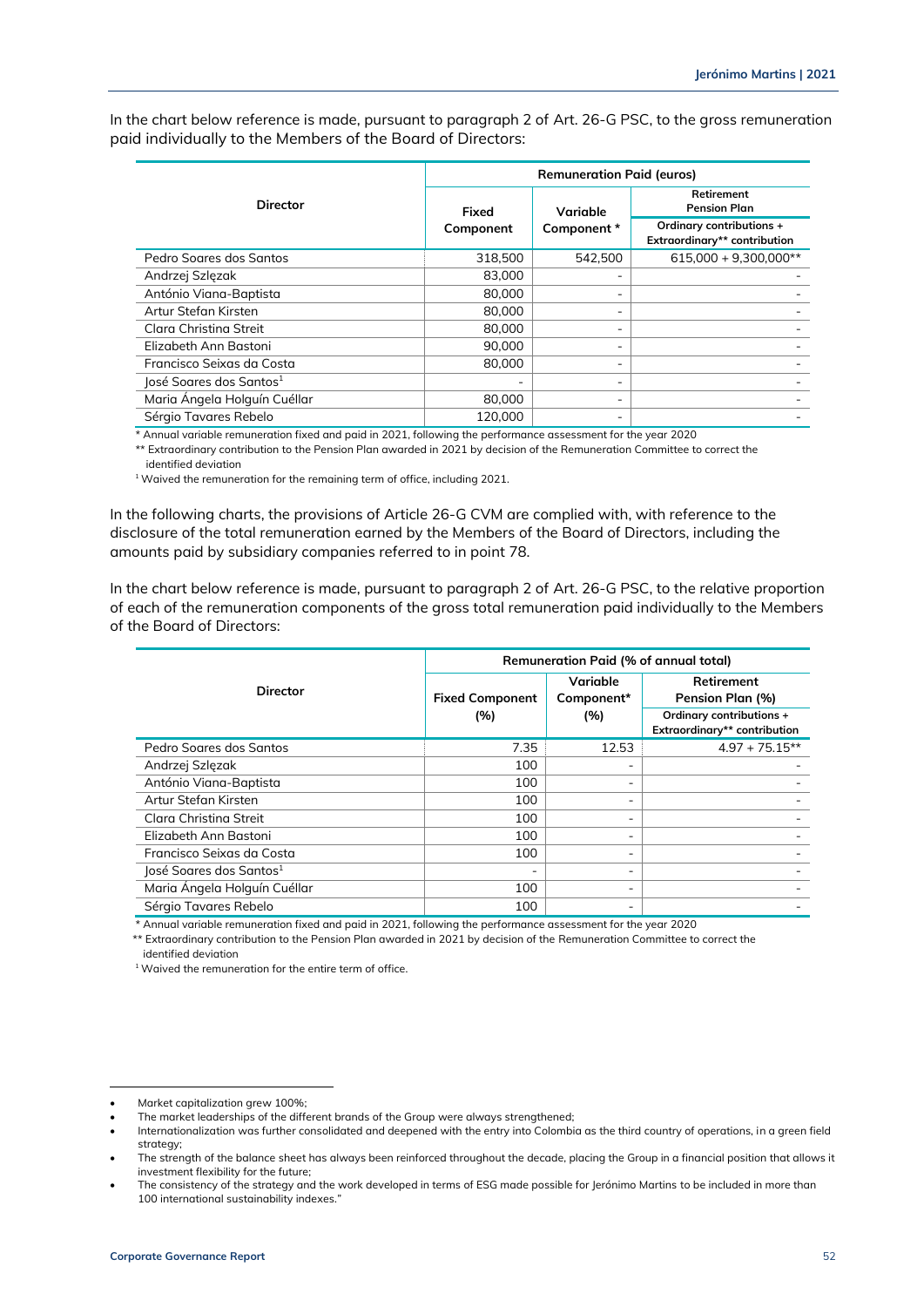In the charts below is provided the information required under the terms of paragraph 2 of Art. 26-G PSC, i.e., the annual variations of the gross remuneration amounts paid individually by the Company, and by the companies referred to in point 78., to the Members of the Board of Directors, as well as of the average remuneration paid to full-time employees of the Company in equivalent terms, in the last five years, and the performance indicators verified:

| <b>Chairman &amp; CEO</b>                |                                                                                                                       | 2016                     | 2017      | 2018      | 2019      | 2020      | 2021      |
|------------------------------------------|-----------------------------------------------------------------------------------------------------------------------|--------------------------|-----------|-----------|-----------|-----------|-----------|
|                                          | Fixed                                                                                                                 | 630,000                  | 630,000   | 630,000   | 685,000   | 700,000   | 910,000   |
|                                          | Remuneration $(E)$                                                                                                    |                          |           |           |           |           |           |
|                                          | Variable<br>Remuneration $(E)^1$                                                                                      | 450,000                  | 1,080,000 | 990,000   | 1,080,000 | 1,400,000 | 1,550,000 |
| <b>Pedro Soares dos</b><br><b>Santos</b> | Ordinary<br>Contributions to<br>Pension Plan $(E)$                                                                    | 189,000                  | 299,250   | 283,500   | 306,396   | 476,875   | 615,000   |
|                                          | Total<br>Remuneration<br>including Ordinary<br>Pension Plan<br>Contributions (€)                                      | 1,269,000                | 2,009,250 | 1,903,500 | 2,071,396 | 2,576,875 | 3,075,000 |
|                                          | % Change                                                                                                              | $\overline{\phantom{a}}$ | 58.3      | $-5.3$    | 8.8       | 24.4      | 19.3      |
|                                          | Extraordinary<br>Contribution to<br>Pension Plan <sup>2</sup> (€)                                                     |                          |           |           |           |           | 9,300,00  |
|                                          | Total<br>Remuneration<br>including Ordinary<br>Pension Plan<br>Contributions and<br>Extraordinary<br>Contribution (€) | 1,269,000                | 2,009,250 | 1,903,500 | 2,071,396 | 2,576,875 | 12,375,00 |
|                                          | % Change                                                                                                              |                          | 58.3      | $-5.3$    | 8.8       | 24.4      | 380       |

<sup>1</sup> Variable Remuneration paid in a specific year is related to the previous year performance.

<sup>2</sup> Extraordinary contribution to the Pension Plan awarded in 2021 by decision of the Remuneration Committee to correct the identified deviation.

| <b>Non-Executive</b>   |                    | 2016                     | 2017                     | 2018     | 2019     | 2020              | 2021        |
|------------------------|--------------------|--------------------------|--------------------------|----------|----------|-------------------|-------------|
| <b>Directors</b>       |                    |                          |                          |          |          |                   |             |
| Andrzei                | Fixed              | 105,500                  | 130,000                  | 133,000  | 123,000  | 133,000           | 133,000     |
| <b>Szlęzak</b>         | Remuneration $(E)$ |                          |                          |          |          |                   |             |
|                        | % Change           |                          | 23.2                     | 2.3      | $-7.5$   | 8.1               | $\Omega$    |
| António Viana-         | Fixed              | 80,000                   | 80,000.00                | 80,000   | 80,000   | 80,000            | 80,000      |
| <b>Baptista</b>        | Remuneration $(E)$ |                          |                          |          |          |                   |             |
|                        | % Change           |                          | $\Omega$                 | $\Omega$ | $\Omega$ | $\Omega$          | $\Omega$    |
| <b>Stefan</b><br>Artur | Fixed              | 70,000                   | 80,000                   | 80.000   | 80,000   | 80,000            | 80,000      |
| Kirsten                | Remuneration $(E)$ |                          |                          |          |          |                   |             |
|                        | % Change           |                          | 14.3                     | $\Omega$ | $\Omega$ | $\Omega$          | $\mathbf 0$ |
| Clara Christina        | Fixed              | 80.000                   | 80,000                   | 80.000   | 80.000   | 80.000            | 80,000      |
| <b>Streit</b>          | Remuneration $(E)$ |                          |                          |          |          |                   |             |
|                        | % Change           |                          | $\Omega$                 | $\Omega$ | $\Omega$ | $\Omega$          | $\Omega$    |
| Elizabeth<br>Ann       | Fixed              |                          |                          |          | 80,000   | 80,000            | 80,000      |
| <b>Bastoni</b>         | Remuneration $(E)$ |                          |                          |          |          |                   |             |
|                        | % Change           |                          |                          |          |          | $\Omega$          | $\Omega$    |
| <b>Francisco</b>       | Fixed              | 85,500                   | 80,000                   | 80.000   | 80,000   | 80,000            | 80,000      |
| Seixas<br>da           | Remuneration $(E)$ |                          |                          |          |          |                   |             |
| Costa                  | % Change           | ۰                        | $-6.4$                   | $\Omega$ | $\Omega$ | $\Omega$          | $\Omega$    |
| José Soares dos        | Fixed              |                          |                          |          | 80,000   | ٠                 |             |
| <b>Santos</b>          | Remuneration $(E)$ |                          |                          |          |          |                   |             |
|                        | % Change           | $\overline{\phantom{a}}$ | $\overline{\phantom{a}}$ | ٠        |          | n.a. <sup>1</sup> |             |
| Ángela<br>Maria        | Fixed              |                          |                          |          | 100,000  | 130,000           | 130,000     |
| Holguin Cuéllar        | Remuneration $(E)$ |                          |                          |          |          |                   |             |
|                        | % Change           |                          |                          |          |          | 30                | $\Omega$    |
| Sérgio Tavares         | Fixed              | 140,000                  | 200.000                  | 220,000  | 190,000  | 220,000           | 220,000     |
| Rebelo                 | Remuneration $(E)$ |                          |                          |          |          |                   |             |
|                        | % Change           |                          | 42.9                     | 10       | $-13.6$  | 15.8              | 0           |

 $1$ <sup>1</sup> The variation from 2019 to 2020 is not applicable due to the renounce of remuneration presented by the Director.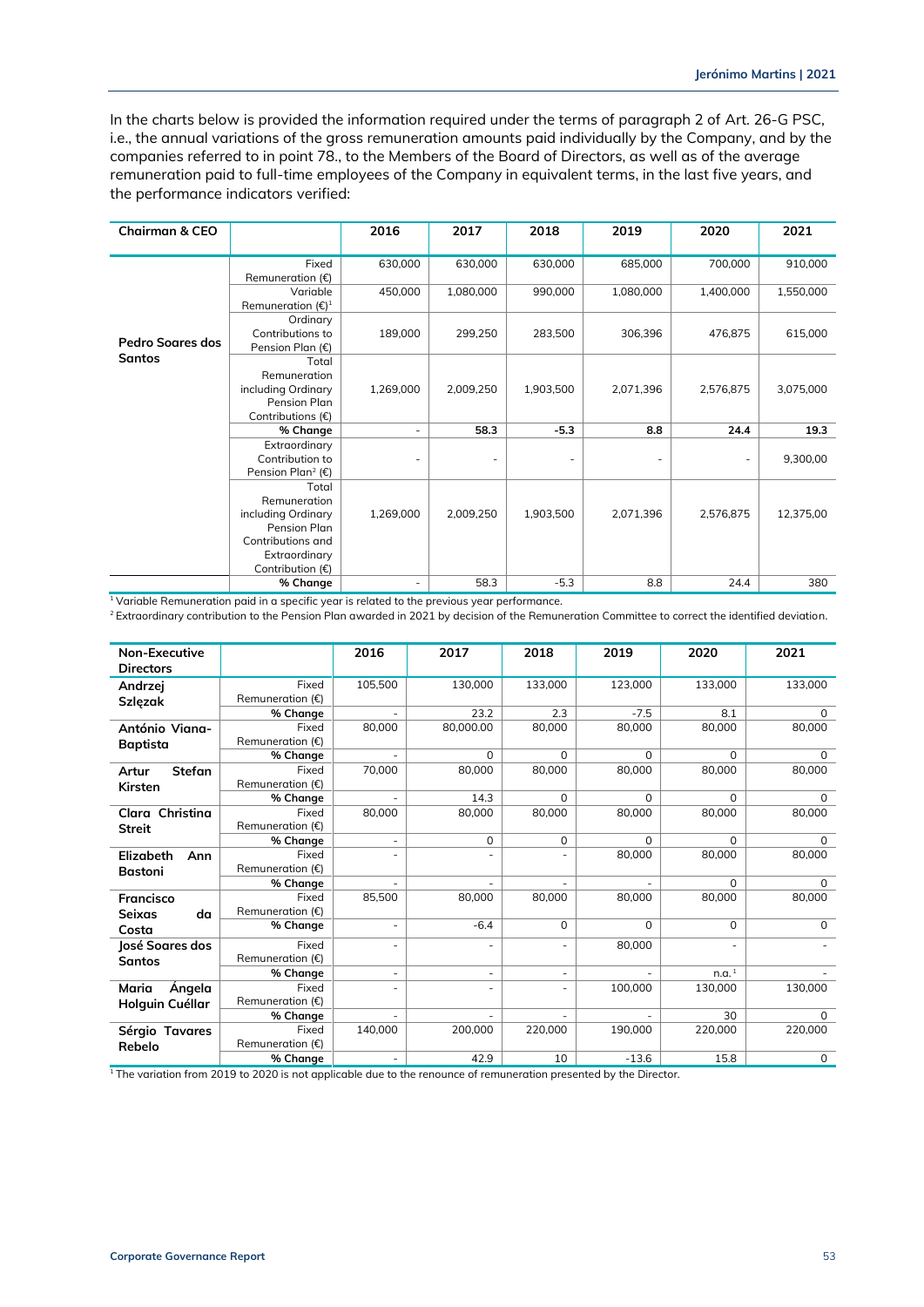| Company<br><b>Associates</b>       |                                                            | 2016    | 2017   | 2018    | 2019    | 2020    | 2021    |
|------------------------------------|------------------------------------------------------------|---------|--------|---------|---------|---------|---------|
| Total<br>Remuneration <sup>1</sup> | FTE Average<br>Remuneration<br>(€) <sup>2</sup>            | 103,726 | 99,389 | 102.140 | 102,787 | 105.857 | 106,928 |
|                                    | <b>FTE Average</b><br><b>Remuneration -</b><br>% $Change3$ |         | 8.2    | 4.8     | 4.7     | 6.5     | 5.6     |

1 Includes contributions to the Pension Plan.

<sup>2</sup> Average remuneration for full-time and active employees during the entire year. It encompasses fixed and variable remuneration and Pension Plan contributions.

<sup>3</sup> Annual variations were calculated on a constant basis of employees between year N and N-1, in order to exclude from this indicator the effects of new hires in year N.

| Jerónimo Martins<br>Group<br>Performance |                                                      | 2016<br>(%) | 2017<br>(%) | 2018<br>(%) | 2019<br>(%) | 2020<br>(%) | 2021<br>(%) |
|------------------------------------------|------------------------------------------------------|-------------|-------------|-------------|-------------|-------------|-------------|
|                                          | Sales Growth<br>(at constant<br>exchange rates)      | 9.8         | 9.4         | 6.8         | 8.4         | 6.7         | 10.7        |
| Key Performance                          | EBITDA growth $1$<br>(at constant<br>exchange rates) | 11          | 4.7         | 3.9         | 9.3         | 0.5         | 17.5        |
| <b>Indicators</b>                        | ∆ Ordinary Net<br>Earnings<br>attributable to $IM1$  | 12.8        | 0.2         | 3.2         | 8.9         | $-10.2$     | 30.1        |
|                                          | Pre-tax Return on<br>Invested Capital <sup>1</sup>   | 32          | 32.3        | 28.5        | 30.5        | 29.7        | 42.6        |

 $1$  The values of these indicators exclude the application of the IFRS16 accounting standard (in order to be fully comparable over the 5-year period). The ordinary net result refers to the consolidated amount attributable to Jerónimo Martins, SGPS, SA.

### **78. Any Amounts paid, For Any Reason Whatsoever, By Other Companies in a Control or Group Relationship, or are Subject to a Common Control**

Additionally to the amounts referred to in point 77., amounts were paid by other companies in a control or group relationship or subject to a common control to Directors during 2021 totalling 1,799,000 euros, being the gross individual amounts paid detailed, pursuant to paragraph 2 of article 26-G PSC, in the chart below:

| <b>Director</b>                           | <b>Amounts Paid (euros)</b> |                      |  |
|-------------------------------------------|-----------------------------|----------------------|--|
|                                           | <b>Fixed Component</b>      | Variable Component * |  |
| Pedro Soares dos Santos <sup>1</sup>      | 591.500                     | 1.007.500            |  |
| Andrzej Szlęzak <sup>2</sup>              | 50,000                      |                      |  |
| María Ángela Holguín Cuéllar <sup>2</sup> | 50,000                      |                      |  |
| Sérgio Tavares Rebelo <sup>2</sup>        | 100.000                     |                      |  |

\* Annual variable remuneration fixed and paid in 2021, following the performance assessment for the year 2020.

**<sup>1</sup>** For exercise of management duties.

**<sup>2</sup>** For exercise of functions in supervisory board

### **79. Remuneration Paid in the Form of Profit-Sharing and/or Bonus Payments and The Reasons For Said Bonuses or Profit Sharing Being Awarded**

The Company did not pay to Directors any remuneration in the form of profit-sharing or bonuses (other than the variable remuneration referred in points 77. and 78., set according to the Remuneration Policy described in point 69.).

### **80. Compensation Paid or Owed to Former Executive Directors Concerning Contract Termination During the Financial Year**

No payment was made, nor there is any payment obligation whatsoever, in the event of termination of functions during the term of the Board of Directors.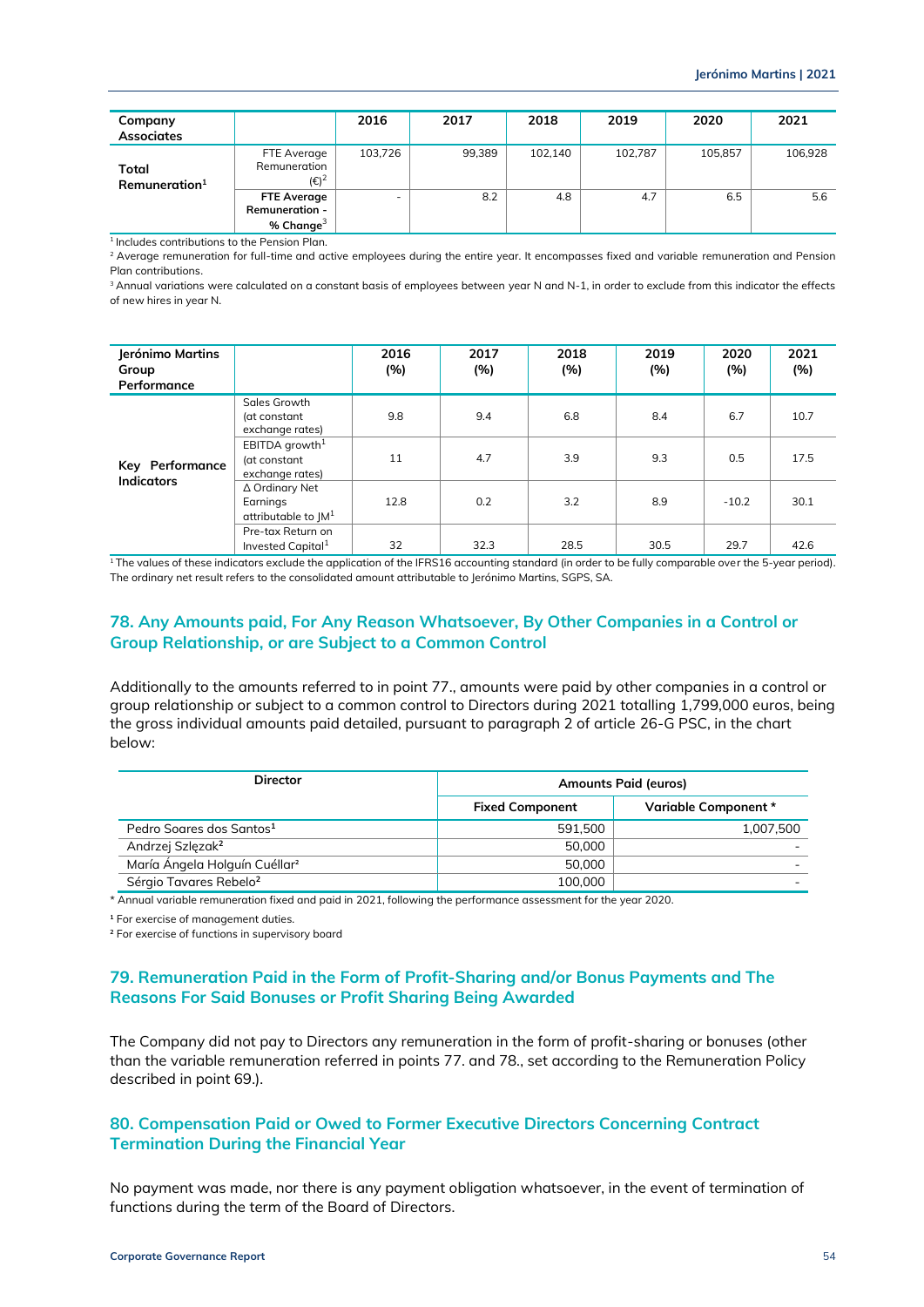### **81. Details of the Annual Remuneration Paid, as a Whole and Individually, to the Members of the Company's Supervisory Board for the Purposes of §2 of Art. 26-G PSC**

The gross remuneration paid, during 2021, to the Members of the Audit Committee, in such quality, as a whole was 60,000.00 euros, being the gross individual amounts paid detailed, pursuant to paragraph 2 of Art. 26-G PSC, in the chart below:

| <b>Audit Committee</b>            | <b>Remuneration Paid (euros)</b> |               |                           |   |  |
|-----------------------------------|----------------------------------|---------------|---------------------------|---|--|
|                                   | <b>Fixed Component</b>           | $\frac{0}{0}$ | <b>Variable Component</b> | % |  |
| Sérgio Tavares Rebelo (President) | 20,000                           | 100           |                           |   |  |
| Clara Christina Streit            | 20,000                           | 100           |                           | - |  |
| Elizabeth Ann Bastoni             | 20,000                           | 100           |                           | - |  |

In the chart below is provided the information required under the terms of paragraph 2 of Art. 26-G PSC, i.e., the annual variations of the remuneration amounts paid individually by the Company to the Members of the Audit Committee, in the last five years:

|                | <b>Audit Committee</b> |                           | 2016   | 2017   | 2018   | 2019                     | 2020   | 2021   |
|----------------|------------------------|---------------------------|--------|--------|--------|--------------------------|--------|--------|
| Sérgio         | Tavares                | Fixed                     | 16.000 | 20,000 | 20.000 | 20,000                   | 20.000 | 20,000 |
| Rebelo         |                        | Remuneration $(\epsilon)$ |        |        |        |                          |        |        |
| (President)    |                        | % Change                  |        | 25     | 0      | 0                        |        | 0      |
| Clara          | Christina              | Fixed                     | 12.000 | 20.000 | 20,000 | 20,000                   | 20.000 | 20.000 |
| <b>Streit</b>  |                        | Remuneration $(E)$        |        |        |        |                          |        |        |
|                |                        | % Change                  | $\sim$ | 66.7   | 0      | 0                        |        |        |
| Elizabeth      | Ann                    | Fixed                     |        | -      | -      | 20,000                   | 20,000 | 20,000 |
| <b>Bastoni</b> |                        | Remuneration $(\epsilon)$ |        |        |        |                          |        |        |
|                |                        | % Change                  | $\sim$ |        |        | $\overline{\phantom{a}}$ |        |        |

The information regarding the annual variations in the average remuneration paid to full-time employees of the Company in equivalent terms, in the last five years, and the performance indicators verified in the same period are referred to in point 77.

# **82. Details of the Remuneration in Said Year of the Chairman of the Presiding Board to the General Meeting**

The remuneration paid by the Company to the Chairman of the Board of the General Shareholder's Meeting in the year was 7,500 euros.

# <span id="page-54-0"></span>**Subsection V - Agreements with Remuneration Implications**

### **83. The Envisaged Contractual Restraints for Compensation Payable for the Unfair Dismissal of Directors and the Relevance Thereof to the Remuneration's Variable Component**

There are no contractual restraints for the compensation payable in the event of dismissal of Directors without due cause. This matter is regulated by the applicable law.

Likewise, the termination of duties of members of the Company's committees shall be governed by the provisions of the applicable legislation.

In any case, it is reaffirmed, as was already stated in Point 69., that, in accordance with the Remuneration Policy approved at the 2021 General Meeting, the Company has not and will not adopt any policy or execute any contracts or agreements with directors, members of the Audit Committee or members of the Company's Internal Committees, related to the performance of their duties, applicable notice periods, termination and payment clauses associated with the termination thereof.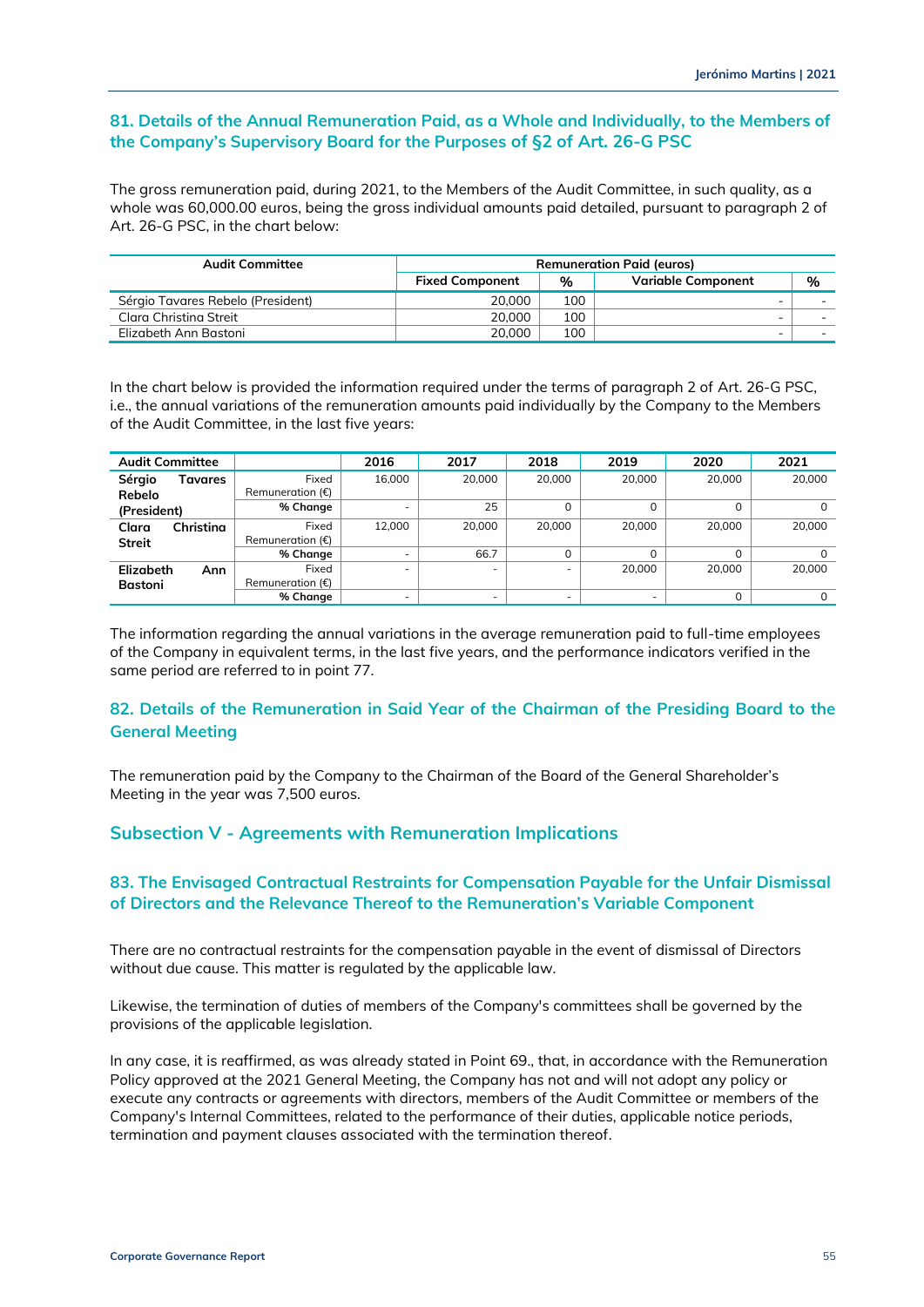**84. Reference to the Existence and Description, With Details of the Sums Involved, of Agreements Between the Company and Members of the Board of Directors and Managers, Pursuant to Art. 29-R/1 of the Securities Code That Envisage Compensation in the Event of Resignation or Unfair Dismissal or Termination of Employment Following a Takeover Bid (Art. 29-H/1/k) PSC)**

There are no agreements between the Company and members of the Managing bodies, officers or employees that foresee indemnity payments in the event of resignation, dismissal without due cause, or termination of the labour relationship as a consequence of change in the Company's control. See, also, Points 69. and 83.

<span id="page-55-0"></span>**Subsection VI - Share Allocation and/or Stock Option Plan**

**85. Details of the Plan and the Number of Persons Included Therein**

The Company does not have any plan in force to attribute shares or options to acquire shares.

**86. Characteristics of the Plan (Allocation Conditions, Non-Transfer of Share Clauses, Criteria on Share-Pricing and the Exercising Option Price, the Period During Which the Options May be Exercised, the Characteristics of the Shares or Options to be Allocated, the Existence of Incentives to Purchase and/or Exercise Options)**

The Company does not have any plan in force to attribute shares or options to acquire shares.

# **87. Stock Option Plans for the Company Employees and Staff**

The Company does not have any plan in force to attribute options to acquire shares.

**88. Control Mechanisms for a Possible Employee-Shareholder System Inasmuch as the Voting Rights are not Directly Exercised by Said Employees (Art. 29-H/1/e) PSC)**

There is no employee-shareholder system in the Company.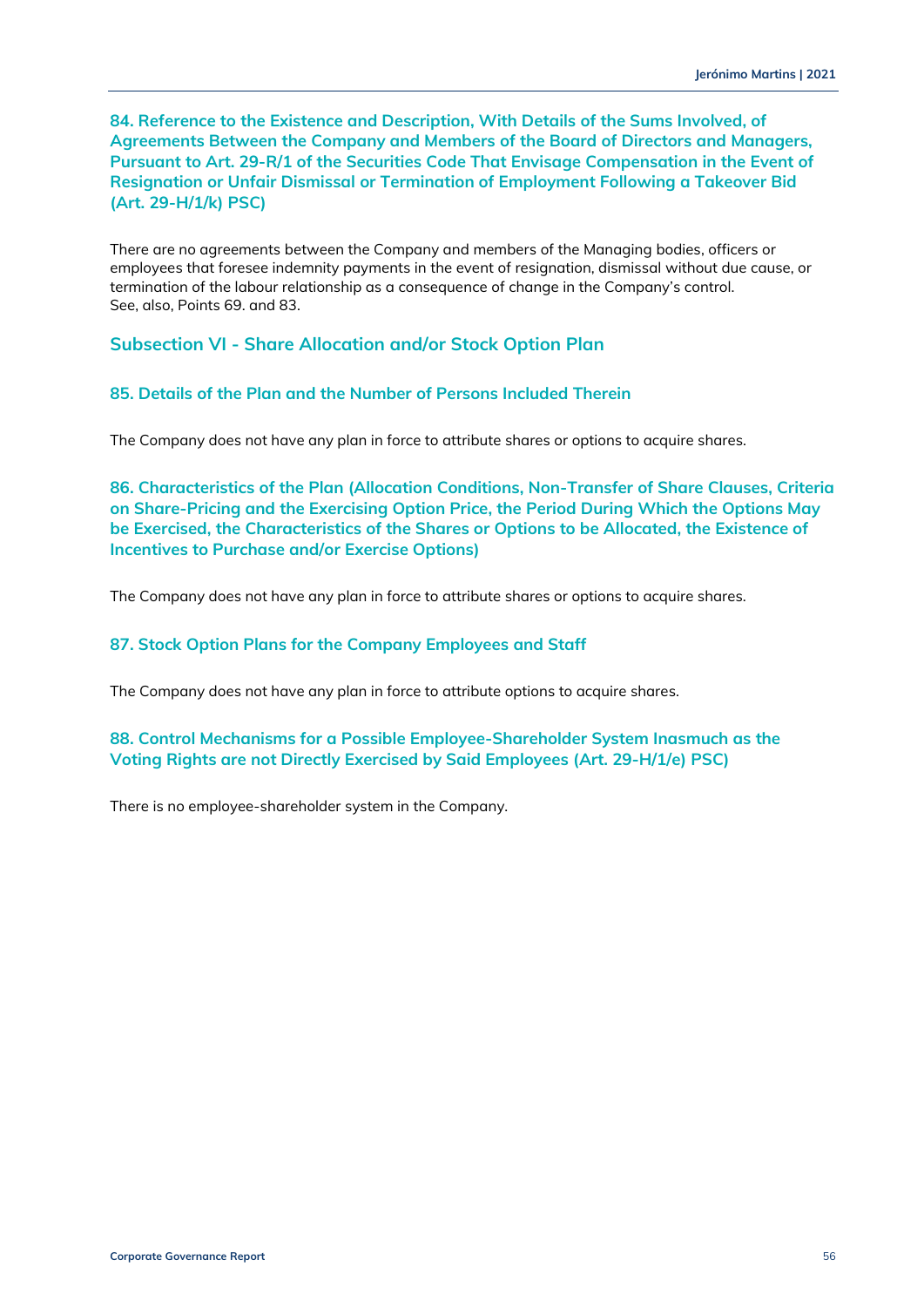# <span id="page-56-0"></span>**Section E – Related Party Transactions**

# <span id="page-56-1"></span>**Subsection I - Control Mechanisms and Procedures**

# **89. Mechanisms Implemented by the Company For the Purpose of Controlling Transactions With Related Parties**

### **Business between the Company and the Members of the Board; Conflicts of Interest**

Any dealings that may exist between the Company and its Board Members are subject to the provisions of Art. 397 CCC, and may only be entered into if so authorised by a resolution of the Board of Directors, for which the interested Director cannot vote, and that authorisation must be preceded by a favourable opinion from the Audit Committee.

Taking into account the election of Andrzej Szlęzak (partner in the firm of lawyers Sołtysiński Kawecki & Szlęzak (SK&S), one of the Jerónimo Martins Group's External Legal Counsels) for the position of Director of Jerónimo Martins for the term 2013-2015, the Board of Directors authorized, since 2013, within the terms of paragraph 2 of Art. 397 CCC and following the favourable opinion of the Audit Committee, the maintenance of the contract between the Companies and its subsidiaries and the above-mentioned law firm for the provision of legal services.

In the event of a conflict of interest between a director, on his own behalf or that of a third party, and the Company, the provisions of the Anti-Corruption Policy referred above in Point 49 are applicable, without prejudice to what is said below.

In these cases, paragraph 6 of Art. 410. CSC is also applicable. Thus, this director cannot vote on the resolutions that the Board of Directors of the Company may adopt regarding any matter in which there is a divergence between the interest, direct or indirect, of the director, and the interest of the company, and such director must inform the Chairman of the Board of Directors regarding such a conflict situation.

### **Business between the Company and Other Related Parties**

In order to allow the Audit Committee to assess whether any existing related parties transactions have been carried out in the ordinary course of business and concluded on normal market terms and also to enable the Audit Committee, whenever required, to issue their prior opinion on any related parties transactions or transactions that may lead to conflicts of interest, the Board of Directors adopted with a binding favorable opinion from the Audit Committee, the procedure described below in point 91.

### **90. Details of Transactions That Were Subject To Control in the Referred Year**

In 2021, there were no transactions that would fall into the scope of the criteria foreseen in points 89. and 91. and, consequently, there were no transactions subject to control.

# **91. A Description of the Procedures and Criteria Applicable to the Supervisory Body When Same Provides Preliminary Assessment of the Business Deals to be Carried Out Between the Company and the Holders of Qualifying Holdings or Entity-Relationships With the Former, as Envisaged in Art. 20 of the Securities Code**

According to the procedure adopted by the Company, to which is made reference in point 89, in order to allow the Audit Committee to assess whether any existing related parties transactions have been carried out in the ordinary course of business and concluded on normal market terms and also to enable the Audit Committee, whenever required, to issue their prior opinion on any related parties transactions or transactions that may lead to conflicts of interest, the following rules shall apply.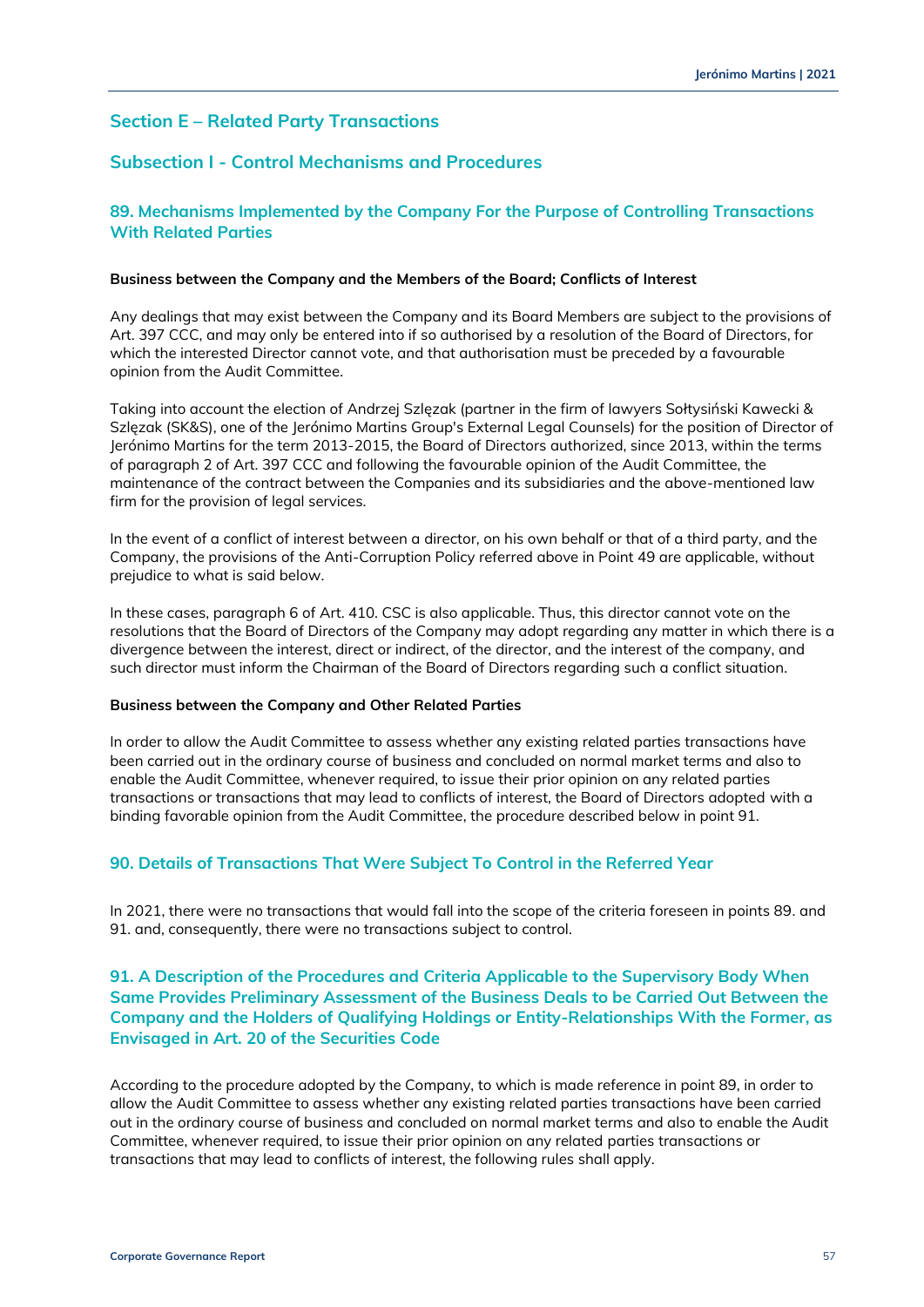The Group controller will keep an updated (non-exhaustive) list of the entities that may qualify as Related Parties, having the Group Controller to share every year with the competent functional divisions of the Company and with the CEOs and CFOs of the different Company's subsidiaries the updated definition of Related Parties in accordance with IAS 24, the above mentioned list, as well as a copy of the applicable procedure.

The competent functional divisions of the Company as well as the CEOs and CFOs of the different Company's subsidiaries will report to the Company's Secretary any negotiation in course with a third party (not limited to the list referred to above) that may give rise to a Related Party Transaction (i.e. a transaction between the Company and/or its subsidiaries and a Company's related party).

The report mentioned in the previous paragraph will include:

- the object, purpose and opportunity of the potential Related Party Transaction from the point of view of the Company and/or the subsidiary' business;
- the nature of the potential Related Party Transaction, with the demonstration that its terms and conditions are similar, or at least more favorable, to those that the Company and/or the subsidiary would obtain in comparison to those generally available on the market, or those offered to or by a third party in equivalent circumstances;
- the description of existing relationships with the Related Party, and the interest of the Related Party and other counterparties in the transaction;
- the financial amount involved in the Transaction with the Related Party, as well as in the set of deals eventually carried out with that Related Party in the previous 12 (twelve) months or in the same fiscal year; and
- any other information that may be relevant given the circumstances of the specific transaction.

The Company Secretary will collect all related parties transactions under negotiation and, if necessary, assess together with the Group General Counsel and the Group Controller if said transactions may be considered as carried out in the ordinary course of business of the Company and/or its subsidiaries and concluded on normal market terms.

Any Related Party Transaction that cannot be considered as carried out in the ordinary course of business of the Company and/or its subsidiaries and on normal market terms can only be concluded after being approved by a resolution of the Company's Board of Directors, preceded by an opinion of the Company's Audit Committee, having the Company's Secretary to provide for the intervention of the mentioned corporate bodies, as timely as possible.

Related Party Transactions that may be considered carried out in the ordinary course of business of the Company and/or its subsidiaries and concluded on market terms will follow the normal procedure for approval, under the applicable laws, bylaws, regulations and delegations of powers.

If the Related Party transaction is approved by the Board of Directors and its amount (or aggregated amount) is equal or greater than 2.5% of Consolidated Assets of the Company, the Company will make the public disclosure of the transaction. This disclosure should include:

- The identification of the related party;
- Information on the nature of the relationship with related parties;
- The date and amount of the transaction;
- The reasons for the fair and reasonable nature of the transaction, from the point of view of the Company and its Shareholders, that are not related parties, including minority shareholders;
- The opinion of the Company's Audit Committee.

Transactions (except for consumer transactions) between the Company and/or its subsidiaries and:

- Francisco Manuel dos Santos family members, either directly or through entities in which they hold a financial interest and/or a key management position (not including entities within the scope of the group of companies and joint ventures headed by Sociedade Francisco Manuel dos Santos, SGPS, S.E, to which, nevertheless the procedure described above will apply entirely);
- Persons discharging managerial responsibilities in the Company, either directly or through entities in which they hold a financial interest and/or a key management position,

irrespective of qualifying as Related Parties Transactions and/or despite being carried out in the ordinary course of business of the Company and/or its subsidiaries and concluded on market terms, will always have to be subject to the prior opinion of the Company's Audit Committee (being applicable with the necessary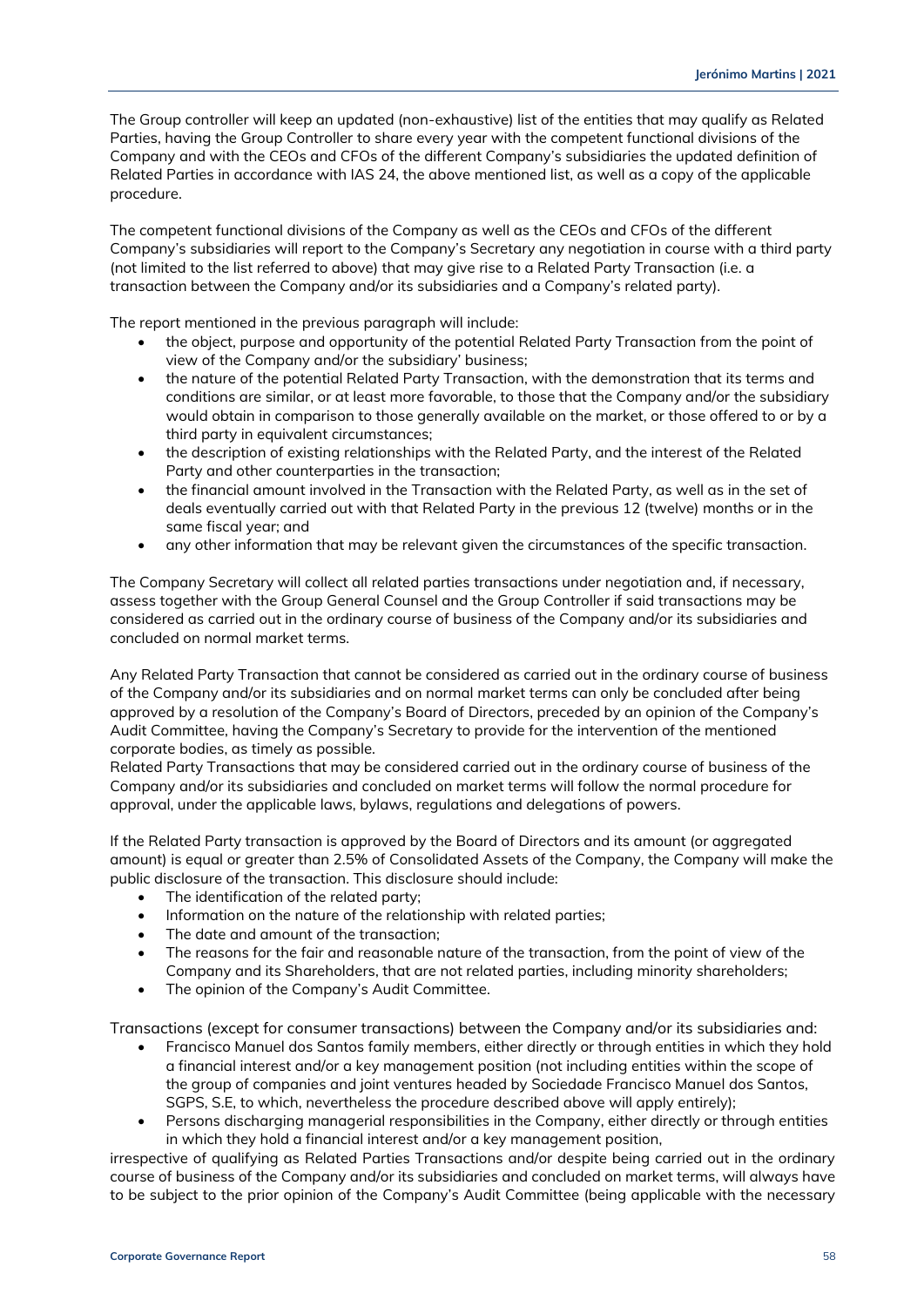adaptations to Transactions mentioned herewith that do not qualify as Related Parties Transactions, the procedures described above involving the reporting of situations to the Company Secretary, the collection of information by the same, and its approval, except in what refers to the need of intervention of the Board of Directors, unless such intervention is required by applicable laws, bylaws, regulations and delegations of powers).

The provisions hereof are without prejudice of what is foreseen in Art. 397 of the CCC regarding transactions with Directors as referred in point 89.

Every six months, the Company's Secretary will provide the Company's Audit Committee with a detailed report identifying the related parties' transactions that have occurred in the past six months and have not been submitted to such Committee's prior opinion. Such report will include the relevant information referred above.

If the Company's Audit Committee assesses that the procedure above has not been observed, it will immediately inform the Company's Board of Directors of such situation.

### <span id="page-58-0"></span>**Subsection II - Data on Business Deals**

### **92. Details of the Place Where the Financial Statements Including Information on Business Dealings With Related Parties Are Available, in Accordance With IAS 24**

The information concerning business dealings with related parties may be found on note 23 – Related Parties of Chapter 3.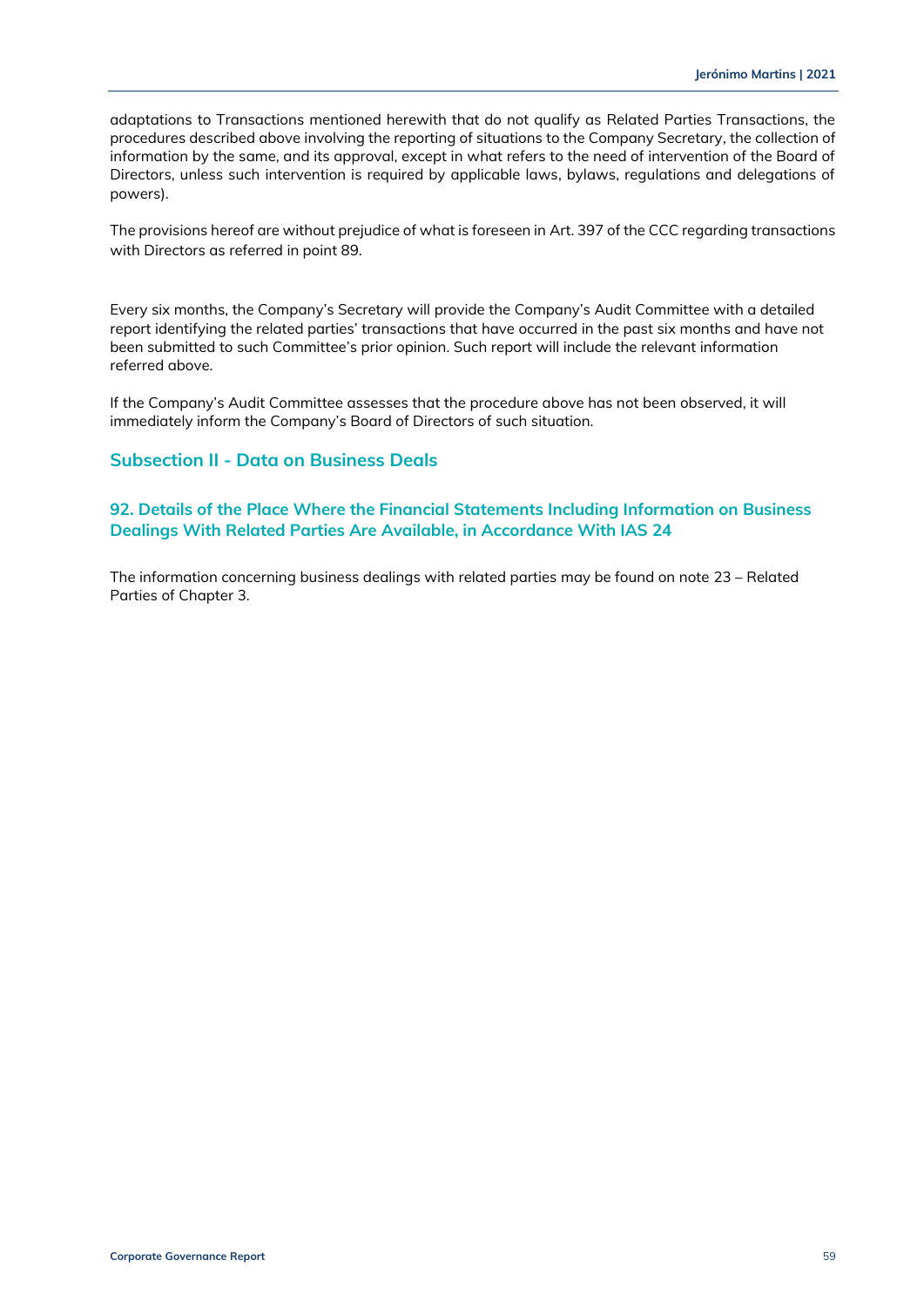# <span id="page-59-0"></span>**Part II – Corporate Governance Assessment**

# <span id="page-59-1"></span>**1. Details of the Corporate Governance Code Implemented**

The Company adopted IPCG's Corporate Governance Code (which is available on IPCG's website at [https://cgov.pt/base-de-dados/codigos-de-governo\)](https://cgov.pt/base-de-dados/codigos-de-governo), having considered that the same ensures an adequate level of protection of its shareholders' interests, and company governance transparency.

The Company is also governed by its Code of Conduct and other codes and policies, namely, the Anti-Corruption Policy, whose content is linked to corporate governance matters, and which may be consulted on its website. All of its corporate bodies are governed by regulations, which are documented and available on the Company's website at<https://www.jeronimomartins.com/en/>.

# <span id="page-59-2"></span>**2. Analysis of Compliance with the Corporate Governance Code Implemented**

# **2.1. Statement of Compliance**

The Company complies in its essence with the Recommendations of IPCG in the Corporate Governance Code of 2018 (revised in 2020). It is accepted, however, that there are some recommendations that were not adopted in their entirety as it is better explained below, without prejudice to the explain presented.

The following shows the breakdown of the recommendations contained in IPCG's Code of Corporate Governance (2018 revised in 2020) that were adopted, partially adopted, not adopted and not applicable, as well as reference to the text of the Report where the compliance or justification for not adopting or partially adopting these recommendations may be found.

The Company clarifies that, with regard to the recommendations of multiple significance, referred to in the Table of Multiple Recommendations of the IPCG CGS 2018 revised in 2020, annexed to the Interpretative Note no. 3, which is available a[t https://cam.cgov.pt/pt/documentos/1350-nota-interpretativa-n-3](https://cam.cgov.pt/pt/documentos/1350-nota-interpretativa-n-3), when, in the table below it is stated that a certain recommendation has been adopted by the Company, it is to be understood that the Company considers that all "sub-recommendations" in the scope of such recommendation have been adopted, without prejudice to, in specific cases, the recommendation in question not being applicable *in totum* to the Company, which is identified in the table.

When the Company considers to have partially adopted a certain recommendation, reference is made in the table as to the "sub-recommendations" that the Company considers to have partially adopted and the justification concerning the "sub-recommendations" that were not adopted is disclosed in the subparagraphs of point 2.1., presented below the table.

| <b>RECOMMENDATION</b>                                                                                                                                                                                                                                                                                                                                                                                                                | <b>STATUS REGARDING</b><br><b>THE ADOPTION</b>            | <b>REFERRAL TO THE CGR</b><br>TEXT                                                                         |
|--------------------------------------------------------------------------------------------------------------------------------------------------------------------------------------------------------------------------------------------------------------------------------------------------------------------------------------------------------------------------------------------------------------------------------------|-----------------------------------------------------------|------------------------------------------------------------------------------------------------------------|
|                                                                                                                                                                                                                                                                                                                                                                                                                                      | <b>Chapter I. GENERAL PROVISIONS</b>                      |                                                                                                            |
|                                                                                                                                                                                                                                                                                                                                                                                                                                      | I.1. Company's relationship with investors and disclosure |                                                                                                            |
| 1.1.1. The Company should establish mechanisms to<br>ensure the timely disclosure of information to its governing<br>bodies, shareholders, investors and other stakeholders,<br>financial analysts, and to the markets in general.                                                                                                                                                                                                   | Adopted                                                   | Part I, Section B, Sub-section II, point<br>21, and Part I, Section C, Sub-section<br>IV, points 56 and 58 |
| I.2. Diversity in the composition and functioning of the company's governing bodies                                                                                                                                                                                                                                                                                                                                                  |                                                           |                                                                                                            |
| l.2.1.<br>Companies should establish standards and<br>requirements regarding the profile of new members of<br>their governing bodies, which are suitable according to the<br>roles to be carried out. Besides individual attributes (such<br>as competence, independence, integrity, availability, and<br>experience), these profiles should take into consideration<br>aeneral diversity requirements, with particular attention to | Adopted                                                   | Part I, Section B, Sub-section II,<br>points 16 to 19 and 26, Sub-section<br>III, points 31 and 33         |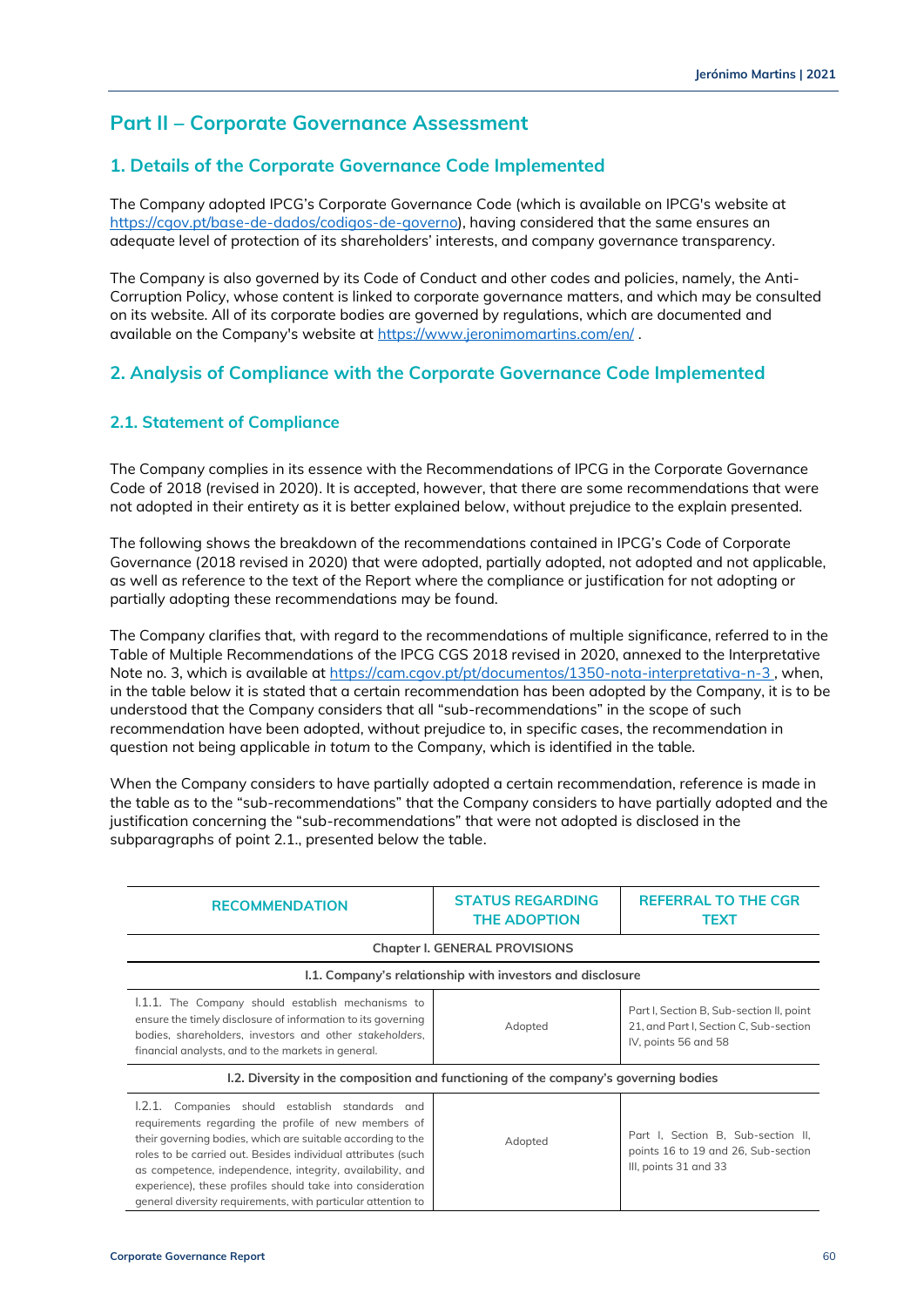| <b>RECOMMENDATION</b>                                                                                                                                                                                                                                                                                                                                                                                                                                                                                                                                                                                                                                                                                                   | <b>STATUS REGARDING</b><br><b>THE ADOPTION</b> | <b>REFERRAL TO THE CGR</b><br><b>TEXT</b>                                                                                                                |  |  |  |
|-------------------------------------------------------------------------------------------------------------------------------------------------------------------------------------------------------------------------------------------------------------------------------------------------------------------------------------------------------------------------------------------------------------------------------------------------------------------------------------------------------------------------------------------------------------------------------------------------------------------------------------------------------------------------------------------------------------------------|------------------------------------------------|----------------------------------------------------------------------------------------------------------------------------------------------------------|--|--|--|
| gender diversity, which may contribute to a better<br>performance of the governing body and to the balance of<br>its composition.                                                                                                                                                                                                                                                                                                                                                                                                                                                                                                                                                                                       |                                                |                                                                                                                                                          |  |  |  |
| 1.2.2. The company's managing and supervisory boards,<br>as well as their committees, should have internal<br>regulations — namely regulating the performance of their<br>duties, their Chairmanship, periodicity of meetings, their<br>functioning and the duties of their members -, disclosed<br>in full on the company's website. Minutes of the meetings<br>of each of these bodies should be drawn out.                                                                                                                                                                                                                                                                                                           | Adopted                                        | Part I, Section B, Sub-section II,<br>points 22 and 23, 27 and 29, Sub-<br>section III, points 34 and 35, Section<br>C, point 61                         |  |  |  |
| I.2.3. The composition and the number of annual meetings<br>of the managing and supervisory bodies, as well as of their<br>committees, should be disclosed on the company's<br>website.                                                                                                                                                                                                                                                                                                                                                                                                                                                                                                                                 | Adopted                                        | Part I, Section B, Sub-section II,<br>points 23 and 29, Sub-section III,<br>point 35, Section C, Sub-section V,<br>point 62                              |  |  |  |
| I.2.4. A policy for the communication of irregularities<br>(whistleblowing) should be adopted that quarantees the<br>suitable means of communication and treatment of those<br>irregularities, with the safeguarding of the confidentiality<br>of the information transmitted and the identity of its<br>provider, whenever such confidentiality is requested.                                                                                                                                                                                                                                                                                                                                                          | Adopted                                        | Part I, Section B, Sub-section II, point<br>29, Section C, Sub-section II, point 49                                                                      |  |  |  |
| I.3. Relationships between the company bodies                                                                                                                                                                                                                                                                                                                                                                                                                                                                                                                                                                                                                                                                           |                                                |                                                                                                                                                          |  |  |  |
| I.3.1. The bylaws, or other equivalent means adopted by<br>the company, should establish mechanisms that, within<br>the limits of applicable laws, permanently ensure the<br>members of the managing and supervisory boards are<br>provided with access to all the information and company's<br>collaborators, in order to appraise the performance,<br>current situation and<br>perspectives for further<br>developments of the company, namely including minutes,<br>documents supporting decisions that have been taken,<br>calls for meetings, and the archive of the meetings of the<br>managing board, without impairing the access to any<br>other documents or people that may be requested for<br>information. | Adopted                                        | Part I, Section B, Sub-section II, point<br>21                                                                                                           |  |  |  |
| I.3.2. Each of the company's boards and committees<br>should ensure the timely and suitable flow of information,<br>especially regarding the respective calls for meetings and<br>minutes, necessary for the exercise of the competences,<br>determined by law and the bylaws, of each of the<br>remaining boards and committees.                                                                                                                                                                                                                                                                                                                                                                                       | Adopted                                        | Part I, Section B, Sub-section II,<br>points 21 and 29, Sub-section III,<br>points 30 and 35                                                             |  |  |  |
|                                                                                                                                                                                                                                                                                                                                                                                                                                                                                                                                                                                                                                                                                                                         | I.4. Conflicts of interest                     |                                                                                                                                                          |  |  |  |
| I.4.1. The members of the managing and supervisory<br>boards and the internal committees are bounded, by<br>internal regulation or equivalent, to inform the respective<br>board or committee whenever there are facts that may<br>constitute or give rise to a conflict between their interests<br>and the company's interest.                                                                                                                                                                                                                                                                                                                                                                                         | Adopted                                        | Part I, Section B, Sub-section II, point<br>29, Section C, Sub-section II, point<br>49, Section E, Sub-section I, point 89                               |  |  |  |
| 1.4.2. Procedures should be adopted to guarantee that<br>the member in conflict does not interfere in the decision-<br>making process, without prejudice to the duty to provide<br>information and other clarifications that the board, the<br>committee or their respective members may request.                                                                                                                                                                                                                                                                                                                                                                                                                       | Adopted                                        | Part I, Section B, Sub-section II, point<br>29, Section C, Sub-section II, point<br>49, Sub-section III, point 54, Section<br>E, Sub-section I, point 89 |  |  |  |
|                                                                                                                                                                                                                                                                                                                                                                                                                                                                                                                                                                                                                                                                                                                         | I.5. Related party transactions                |                                                                                                                                                          |  |  |  |
| I.5.1. The managing body should disclose in the corporate<br>governance report or by other means publicly available the<br>internal procedure for verifying transactions with related<br>parties.                                                                                                                                                                                                                                                                                                                                                                                                                                                                                                                       | Adopted                                        | Part I, Section E, Sub-section I, points<br>89 and 91                                                                                                    |  |  |  |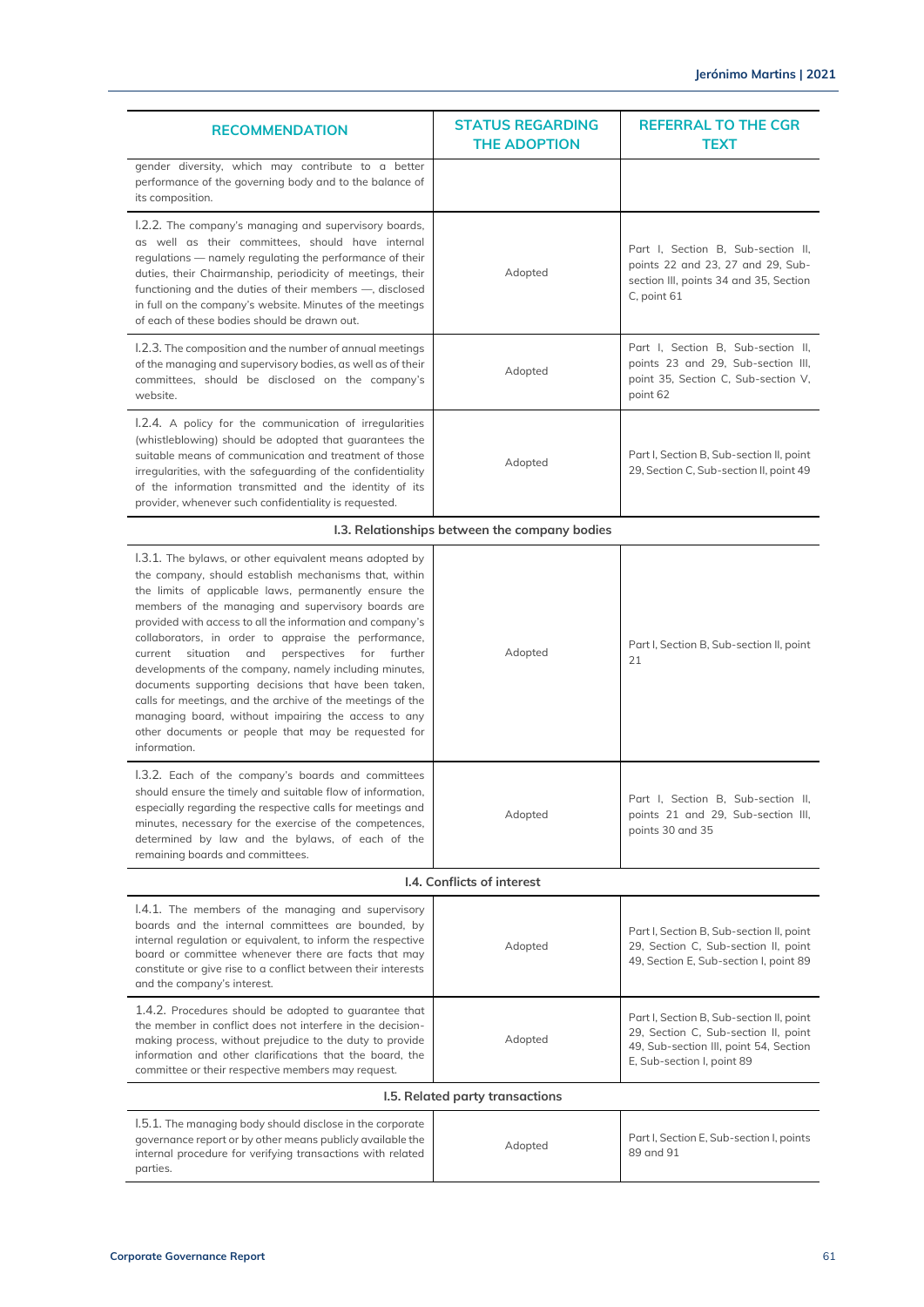| <b>RECOMMENDATION</b>                                                                                                                                                                                                                   | <b>STATUS REGARDING</b><br><b>THE ADOPTION</b> | <b>REFERRAL TO THE CGR</b><br>TEXT                                              |
|-----------------------------------------------------------------------------------------------------------------------------------------------------------------------------------------------------------------------------------------|------------------------------------------------|---------------------------------------------------------------------------------|
| 1.5.2. The managing body should report to the supervisory<br>body the results of the internal procedure for verifying<br>transactions with related parties,<br>including the<br>transactions under analysis, at least every six months. | Not applicable                                 | Part I, Section E, Sub-section I, point<br>90, and Part II, point 2.1., sub. a) |

| Chapter II · SHAREHOLDERS AND GENERAL MEETINGS                                                                                                                                                                                                                                                                                                                                                                                                                                                                                 |                |                                                                                             |  |  |
|--------------------------------------------------------------------------------------------------------------------------------------------------------------------------------------------------------------------------------------------------------------------------------------------------------------------------------------------------------------------------------------------------------------------------------------------------------------------------------------------------------------------------------|----------------|---------------------------------------------------------------------------------------------|--|--|
| II.1. The company should not set an excessively high<br>number of shares to confer voting rights, and it should<br>make its choice clear in the corporate governance report<br>every time its choice entails a diversion from the general<br>rule: that each share has a corresponding vote.                                                                                                                                                                                                                                   | Adopted        | Part I, Section B, Sub-section I, point<br>12                                               |  |  |
| II.2. The company should not adopt mechanisms that<br>make decision making by its shareholders (resolutions)<br>more difficult, specifically, by setting a quorum higher than<br>that established by law.                                                                                                                                                                                                                                                                                                                      | Adopted        | Part I, Section B, Sub-section I,<br>points 12 and 14                                       |  |  |
| II.3. The company should implement adequate means for<br>the remote participation by shareholders in the general<br>meeting, which should be proportionate to its size.                                                                                                                                                                                                                                                                                                                                                        | Adopted        | Part I, Section B, Sub-section I, point<br>12                                               |  |  |
| II.4. The company should also implement adequate means<br>for the exercise of remote voting, including by<br>correspondence and electronic means.                                                                                                                                                                                                                                                                                                                                                                              | Adopted        | Part I, Section B, Sub-section I, point<br>12                                               |  |  |
| II.5. The bylaws, which specify the limitation of the number<br>of votes that can be held or exercised by a sole<br>shareholder, individually or in coordination with other<br>shareholders, should equally provide that, at least every 5<br>years, the amendment or maintenance of this rule will be<br>subject to a shareholder resolution - without increased<br>quorum in comparison to the legally established – and in<br>that resolution, all votes cast will be counted without<br>observation of the imposed limits. | Not applicable | Part I, Section B, Sub-section I, point<br>13                                               |  |  |
| II.6. The company should not adopt mechanisms that<br>imply payments or assumption of fees in the case of the<br>transfer of control or the change in the composition of the<br>managing body, and which are likely to harm the free<br>transferability of shares and a shareholder assessment of<br>the performance of the members of the managing body.                                                                                                                                                                      | Adopted        | Part I, Section A, Sub-section I,<br>points 4 and 5, Section B, Sub-<br>section I, point 12 |  |  |

| Chapter III · NON-EXECUTIVE MANAGEMENT, MONITORING AND SUPERVISION                                                                                                                                                                                                                                                                                                                                                                                                                                                                                                                               |                                                |                                                                                      |  |  |  |
|--------------------------------------------------------------------------------------------------------------------------------------------------------------------------------------------------------------------------------------------------------------------------------------------------------------------------------------------------------------------------------------------------------------------------------------------------------------------------------------------------------------------------------------------------------------------------------------------------|------------------------------------------------|--------------------------------------------------------------------------------------|--|--|--|
| III.1. Without prejudice to question the legal powers of the<br>chair of the managing body, if he or she is not independent,<br>the independent directors should appoint a coordinator<br>from amongst them, namely, to: (i) act, when necessary, as<br>an interlocutor near the chair of the board of directors and<br>other directors, (ii) make sure there are the necessary<br>conditions and means to carry out their functions; and (iii)<br>coordinate the independent directors in the assessment of<br>the performance of the managing body, as established in<br>recommendation V.1.1. | Not Adopted                                    | Part I, Section B, Sub-section II, point<br>21, and Part II, point 2.1., sub. b)     |  |  |  |
| III.2. The number of non-executive members in the<br>managing body, as well as the number of members of the<br>supervisory body and the number of the members of the<br>committee for financial matters should be suitable for the                                                                                                                                                                                                                                                                                                                                                               | Adopted                                        | Part I, Section B, Sub-section II,<br>points 17 and 18, Sub-section III,<br>point 31 |  |  |  |
| size of the company and the complexity of the risks<br>intrinsic to its activity, but sufficient to ensure, with<br>efficiency, the duties which they have been attributed. The<br>formation of such suitability judgment should be included<br>in the corporate governance report.                                                                                                                                                                                                                                                                                                              | Not Applicable<br>Sub-Recommendation III.2.(3) |                                                                                      |  |  |  |
| III.3. In any case, the number of non-executive directors<br>should be higher than the number of executive directors.                                                                                                                                                                                                                                                                                                                                                                                                                                                                            | Adopted                                        | Part I, Section B, Sub-section II,<br>points 17 and 18                               |  |  |  |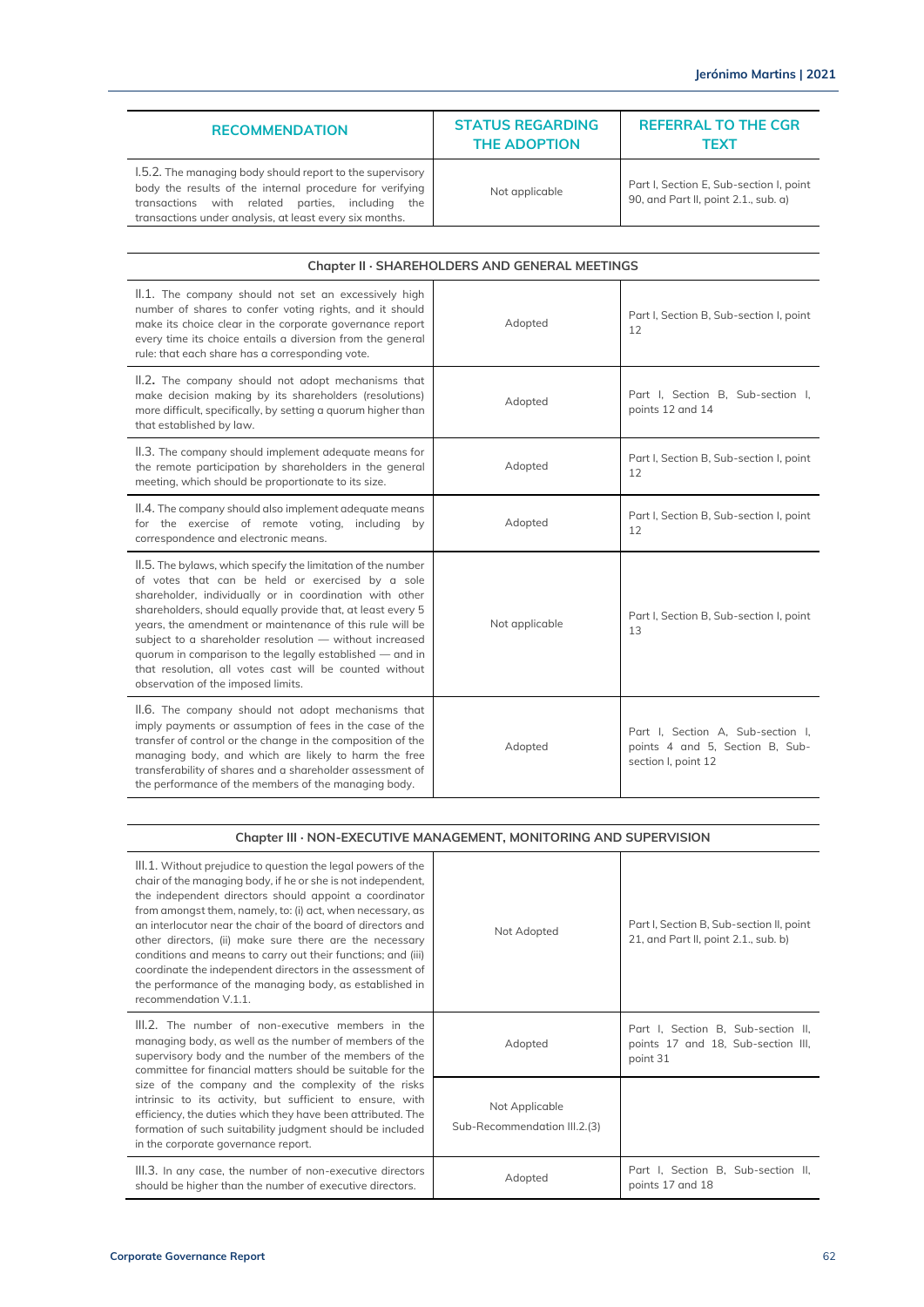| <b>RECOMMENDATION</b>                                                                                                                                                                                                                                                                                                                                                                                                                                                                                                                                                                                                                                                                                                                                                                                                                                                                                                                                                                                                                                                                                                                                                                                                                                                                                                                                                                                                                                                                                                                                                                                                                                                                                                                                                                                                  | <b>STATUS REGARDING</b><br><b>THE ADOPTION</b>              | <b>REFERRAL TO THE CGR</b><br><b>TEXT</b>                                                                                                        |
|------------------------------------------------------------------------------------------------------------------------------------------------------------------------------------------------------------------------------------------------------------------------------------------------------------------------------------------------------------------------------------------------------------------------------------------------------------------------------------------------------------------------------------------------------------------------------------------------------------------------------------------------------------------------------------------------------------------------------------------------------------------------------------------------------------------------------------------------------------------------------------------------------------------------------------------------------------------------------------------------------------------------------------------------------------------------------------------------------------------------------------------------------------------------------------------------------------------------------------------------------------------------------------------------------------------------------------------------------------------------------------------------------------------------------------------------------------------------------------------------------------------------------------------------------------------------------------------------------------------------------------------------------------------------------------------------------------------------------------------------------------------------------------------------------------------------|-------------------------------------------------------------|--------------------------------------------------------------------------------------------------------------------------------------------------|
| III.4. Each company should include a number of non-<br>executive directors that corresponds to no less than one<br>third, but always plural, who satisfy the legal requirements<br>independence.<br>For the<br>purposes<br>of<br>of<br>this<br>recommendation, an independent person is one who is not<br>associated with any specific group of interest of the<br>company, nor under any circumstance likely to affect<br>his/her impartiality of analysis or decision, namely due to:<br>i. having carried out functions in any of the company's<br>bodies for more than twelve years, either on a consecutive<br>or non-consecutive basis;<br>ii. having been a prior staff member of the company or of<br>a company which is considered to be in a controlling or<br>group relationship with the company in the last three<br>years;<br>iii. having, in the last three years, provided services or<br>established a significant business relationship with the<br>company or a company which is considered to be in a<br>controlling or group relationship, either directly or as a<br>shareholder, director, manager or officer of the legal<br>person:<br>iv. having been a beneficiary of remuneration paid by the<br>company or by a company which is considered to be in a<br>controlling or group relationship other than the<br>remuneration resulting from the exercise of a director's<br>duties;<br>v. having lived in a non-marital partnership or having been<br>the spouse, relative or any first degree next of kin up to and<br>including the third degree of collateral affinity of company<br>directors or of natural persons who are direct or indirect<br>holders of qualifying holdings, or<br>vi. having been a qualified holder or representative of a<br>shareholder of qualifying holding. | Adopted                                                     | Part I, Section B, Sub-section II,<br>points 17 and 18                                                                                           |
| III.5. The provisions of (i) of recommendation III.4 does not<br>inhibit the qualification of a new director as independent if,<br>between the termination of his/her functions in any of the<br>company's bodies and the new appointment, a period of 3<br>years has elapsed (cooling-off period).                                                                                                                                                                                                                                                                                                                                                                                                                                                                                                                                                                                                                                                                                                                                                                                                                                                                                                                                                                                                                                                                                                                                                                                                                                                                                                                                                                                                                                                                                                                    | Not Applicable                                              |                                                                                                                                                  |
| III.6. The supervisory body, in observance of the powers<br>conferred to it by law, should, assess and give its opinion<br>on the strategic lines and the risk policy prior to its final<br>approval by the management body.                                                                                                                                                                                                                                                                                                                                                                                                                                                                                                                                                                                                                                                                                                                                                                                                                                                                                                                                                                                                                                                                                                                                                                                                                                                                                                                                                                                                                                                                                                                                                                                           | Adopted                                                     | Part I, Section B, Sub-section II, point<br>29, Sub-section III, point 30, Section<br>C, Sub-section III, points 50, 51, 52,<br>54 and 55        |
| III.7. Companies should have specialised committees,<br>separately or cumulatively, on matters related to corporate<br>governance, appointments and performance assessment.<br>In the event that the remuneration committee provided for<br>in article 399 of the Commercial Companies Code has been<br>created and should this not be prohibited by law, this<br>recommendation may be fulfilled by conferring<br>competence on such committee in the aforementioned<br>matters.                                                                                                                                                                                                                                                                                                                                                                                                                                                                                                                                                                                                                                                                                                                                                                                                                                                                                                                                                                                                                                                                                                                                                                                                                                                                                                                                      | <b>Partially Adopted</b><br>(Sub-Recommendation III.7. (2)) | Part I, Section B, Sub-section II,<br>points 24, 25, 27 and 29, and Section<br>D, Sub-section III, point 69, and Part<br>II, point 2.1., sub. c) |

# **Chapter IV . EXECUTIVE MANAGEMENT**

| IV.1. The managing body should approve, by internal<br>regulation or equivalent, the rules regarding the action of<br>the executive directors applicable to their performance of<br>executive functions in entities outside of the group. | <b>Partially Adopted</b><br>(Sub-Recommendation IV.1.(1)) | Part I, Section B, Sub-section II, point<br>21, and Part II, point 2.1., sub. d) |
|-------------------------------------------------------------------------------------------------------------------------------------------------------------------------------------------------------------------------------------------|-----------------------------------------------------------|----------------------------------------------------------------------------------|
| IV.2. The managing body should ensure that the company<br>acts consistently with its objects and does not delegate<br>powers, namely, in what regards:<br>i. the definition of the strategy and main policies of the<br>company;          | Adopted                                                   | Part I, Section B, Sub-section II, point<br>21                                   |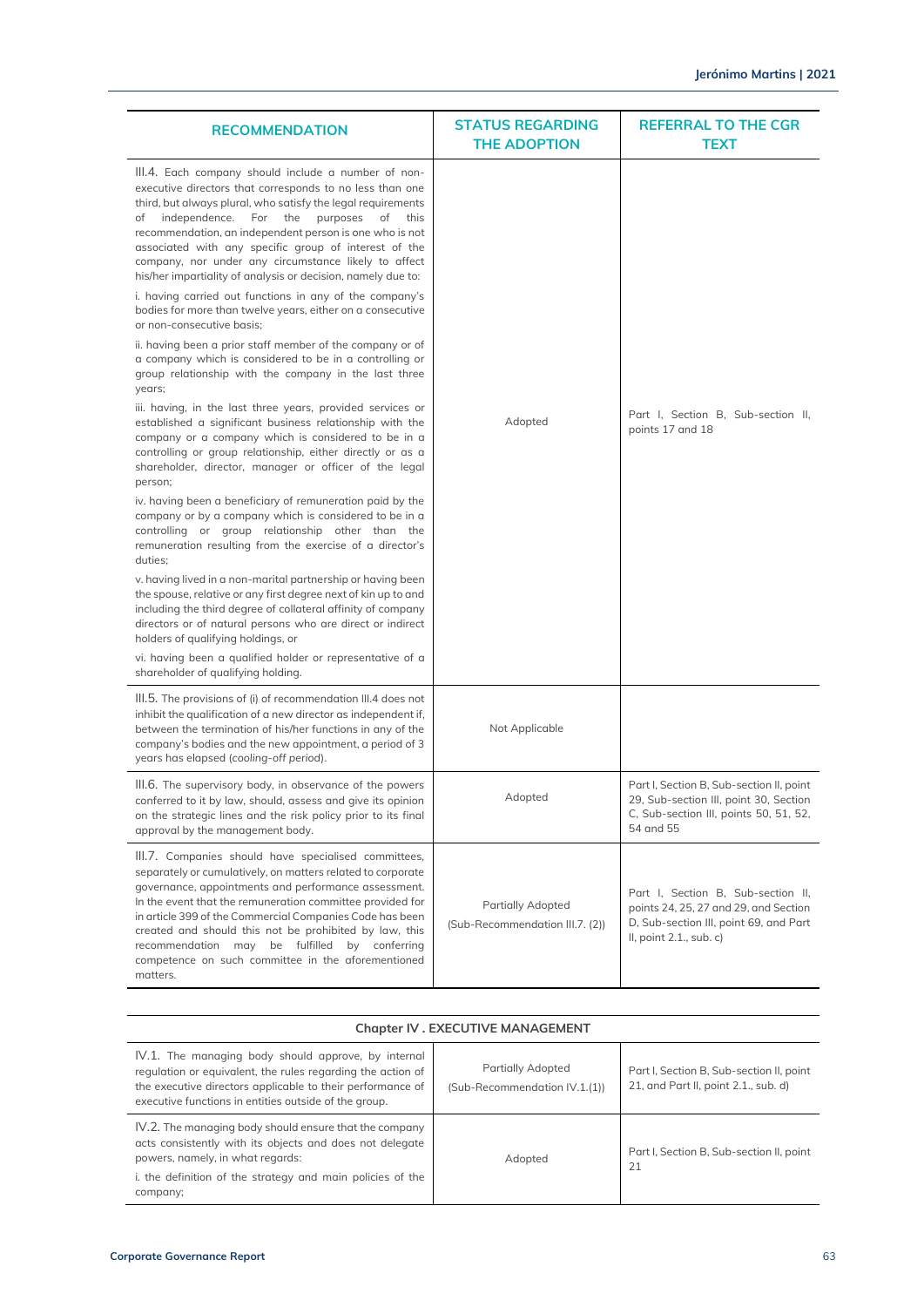| <b>RECOMMENDATION</b>                                                                                                                                                                                                                                              | <b>STATUS REGARDING</b><br><b>THE ADOPTION</b> | <b>REFERRAL TO THE CGR</b><br>TEXT             |
|--------------------------------------------------------------------------------------------------------------------------------------------------------------------------------------------------------------------------------------------------------------------|------------------------------------------------|------------------------------------------------|
| ii. the organisation and coordination of the business<br>structure:                                                                                                                                                                                                |                                                |                                                |
| iii. matters that should be considered strategic in virtue of<br>the amounts involved, the risk, or special characteristics.                                                                                                                                       |                                                |                                                |
| IV.3. In the annual report, the managing body explains in<br>what terms the strategy and the main policies defined seek<br>to ensure the long-term success of the company and which<br>are the main contributions resulting therein for the<br>community at large. | Adopted                                        | Part I, Section B, Sub-section II, point<br>21 |

**Chapter V · EVALUATION OF PERFORMANCE, REMUNERATION AND APPOINTMENT**

| V.1. Annual evaluation of performance                                                                                                                                                                                                                                                                                                                                                                                                                               |                   |                                                                                                                             |
|---------------------------------------------------------------------------------------------------------------------------------------------------------------------------------------------------------------------------------------------------------------------------------------------------------------------------------------------------------------------------------------------------------------------------------------------------------------------|-------------------|-----------------------------------------------------------------------------------------------------------------------------|
| V.1.1. The managing body should annually evaluate its<br>performance as well as the performance of its committees<br>and executive directors, taking into account the<br>accomplishment of the company's strategic plans and<br>budget plans, the risk management, the internal<br>functioning and the contribution of each member of the<br>body to these objectives, as well as the relationship with<br>the company's other bodies and committees.               | Adopted           | Part I, Section B, Sub-section II,<br>points 21, 24, 25 and 27, and Section<br>D, Sub-section III, points 69 and 70         |
|                                                                                                                                                                                                                                                                                                                                                                                                                                                                     | V.2. Remuneration |                                                                                                                             |
| V.2.1. The company should create a remuneration<br>committee, the composition of which should ensure its<br>independence from the management, which may be the<br>remuneration committee appointed under the terms of<br>article 399 of the Commercial Companies Code.                                                                                                                                                                                              | Adopted           | Part I, Section D, Sub-section I, point<br>66                                                                               |
| V.2.2. The remuneration should be set by the<br>remuneration committee or the general meeting, on a<br>proposal from that committee.                                                                                                                                                                                                                                                                                                                                | Adopted           | Part I, Section D, Sub-section I, point<br>66, Sub-section II, point 67                                                     |
| V.2.3. For each term of office, the remuneration committee<br>or the general meeting, on a proposal from that committee<br>should also approve the maximum amount of all<br>compensations payable to any member of a board or<br>committee of the company due to the respective<br>termination of office. The said situation as well as the<br>amounts should be disclosed in the corporate governance<br>report or in the remuneration report.                     | Adopted           | Part I, Section D, Sub-section III,<br>points 69 to 74, Sub-section IV, point<br>80, and Sub-section V, points 83 and<br>84 |
| V.2.4. In order to provide information or clarifications to<br>shareholders, the chair or, in case of his/her impediment,<br>another member of the remuneration committee should be<br>present at the annual general meeting, as well as at any<br>other, whenever the respective agenda includes a matter<br>linked with the remuneration of the members of the<br>company's boards and committees or, if such presence has<br>been requested by the shareholders. | Adopted           | Part I, Section D, Sub-section II, point<br>67                                                                              |
| V.2.5. Within the company's budgetary limitations, the<br>remuneration committee should be able to decide, freely,<br>on the hiring, by the company, of necessary or convenient<br>consulting services to carry out the committee's duties.                                                                                                                                                                                                                         | Adopted           | Part I, Section D, Sub-section II, point<br>67                                                                              |
| V.2.6. The remuneration committee should ensure that<br>those services are provided independently and that the<br>respective providers do not provide other services to the<br>company, or to others in controlling or group relationship,<br>without the express authorization of the committee.                                                                                                                                                                   | Adopted           | Part I, Section D, Sub-section II, point<br>67                                                                              |
| V.2.7. Taking into account the alignment of interests<br>between the company and the executive directors, a part                                                                                                                                                                                                                                                                                                                                                    | Adopted           | Part I, Section D, Sub-section III,<br>points 69 to 71                                                                      |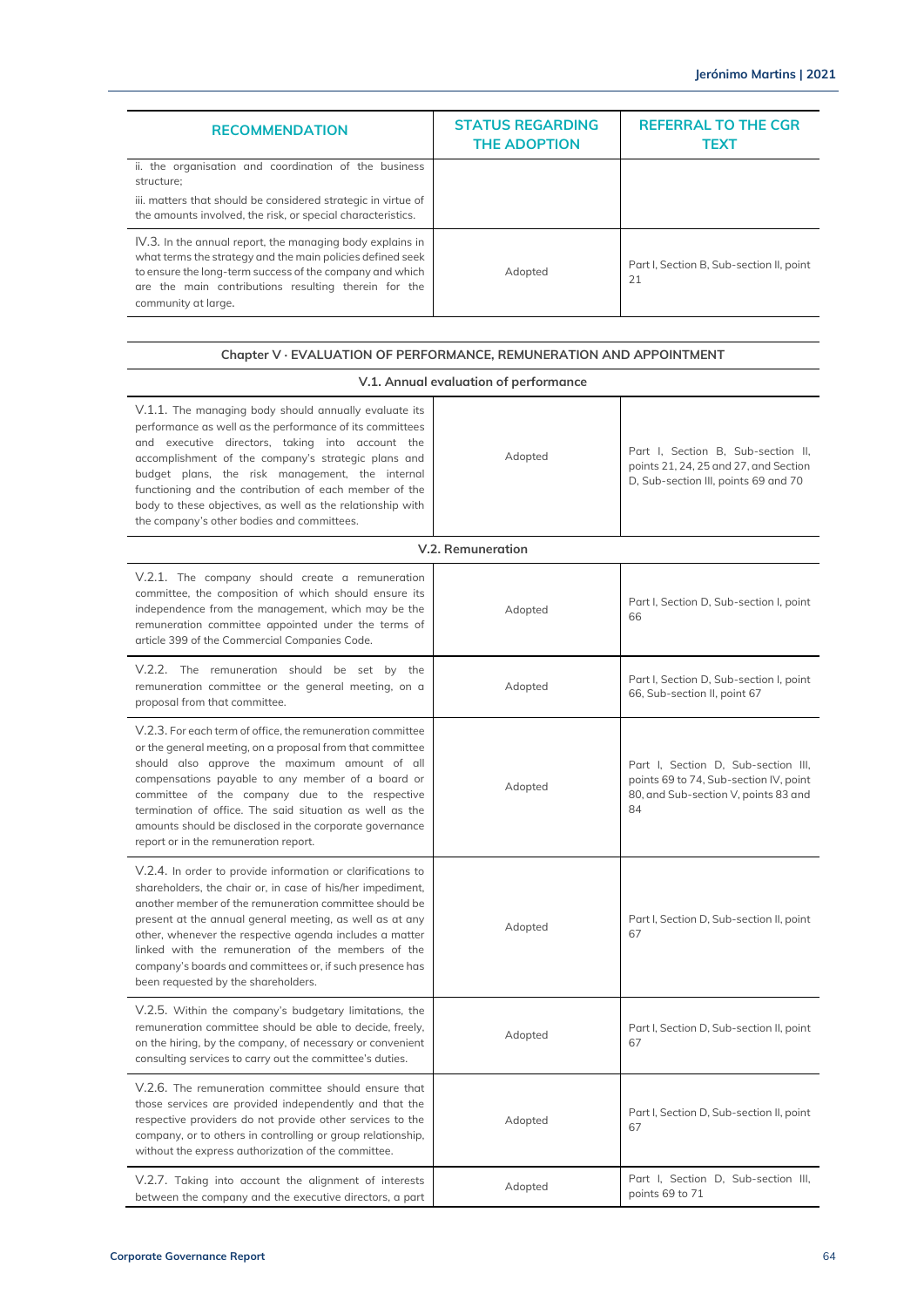| <b>RECOMMENDATION</b>                                                                                                                                                                                                                                                                                                                                                                                                                                                                                                              | <b>STATUS REGARDING</b><br><b>THE ADOPTION</b> | <b>REFERRAL TO THE CGR</b><br><b>TEXT</b>                                                                                                       |
|------------------------------------------------------------------------------------------------------------------------------------------------------------------------------------------------------------------------------------------------------------------------------------------------------------------------------------------------------------------------------------------------------------------------------------------------------------------------------------------------------------------------------------|------------------------------------------------|-------------------------------------------------------------------------------------------------------------------------------------------------|
| of their remuneration should be of a variable nature,<br>reflecting the sustained performance of the company, and<br>not stimulating the assumption of excessive risks.                                                                                                                                                                                                                                                                                                                                                            |                                                |                                                                                                                                                 |
| V.2.8. A significant part of the variable component should<br>be partially deferred in time, for a period of no less than<br>three years, being necessarily connected to the<br>confirmation of the sustainability of the performance, in the<br>terms defined by a company's internal regulation.                                                                                                                                                                                                                                 | Not Adopted                                    | Part I, Section D, Sub-section III,<br>points 69 and 72, and Part II, point<br>2.1.e                                                            |
| V.2.9. When variable remuneration includes the allocation<br>of options or other instruments directly or indirectly<br>dependent on the value of shares, the start of the exercise<br>period should be deferred in time for a period of no less<br>than three years.                                                                                                                                                                                                                                                               | Not Applicable                                 | Part I, Section D, Sub-section III,<br>points 69 and 74                                                                                         |
| V.2.10. The remuneration of non-executive directors<br>should not include components dependent on the<br>performance of the company or on its value.                                                                                                                                                                                                                                                                                                                                                                               | Adopted                                        | Part I, Section B, Sub-section II,<br>points 17 and 18, Section D, Sub-<br>section III, point 69, and Sub-section<br>IV, points 77 to 79 and 81 |
|                                                                                                                                                                                                                                                                                                                                                                                                                                                                                                                                    | V.3. Appointments                              |                                                                                                                                                 |
| V.3.1. The company should, in terms that it considers<br>suitable, but in a demonstrable form, promote that<br>proposals for the appointment of the members of the<br>company's governing bodies are accompanied by a<br>justification in regard to the suitability of the profile, the<br>skills and the curriculum vitae to the duties to be carried<br>out.                                                                                                                                                                     | Not Applicable                                 | Part I, Section B, Sub-section II,<br>points 16 to 19, and Part II, point 2.1.,<br>sub. f)                                                      |
| V.3.2. The overview and support to the appointment of<br>members of senior management should be attributed to a<br>nomination committee, unless this is not justified by the<br>company's size.                                                                                                                                                                                                                                                                                                                                    | Not Adopted                                    | Part II, point 2.1., sub. g)                                                                                                                    |
| V.3.3. This nomination committee includes a majority of<br>nonexecutive, independent members.                                                                                                                                                                                                                                                                                                                                                                                                                                      | Not Applicable                                 | Part II, point 2.1., sub. h)                                                                                                                    |
| V.3.4. The nomination committee should make its terms<br>of reference available, and should foster, to the extent of<br>its powers, transparent selection processes that include<br>effective mechanisms of identification of potential<br>candidates, and that those chosen for proposal are those<br>who present a higher degree of merit, who are best suited<br>to the demands of the functions to be carried out, and who<br>will best promote, within the organisation, a suitable<br>diversity, including gender diversity. | Not Applicable                                 | Part II, point 2.1., sub. i)                                                                                                                    |

| Chapter VI · INTERNAL CONTROL                                                                                                                                                                                                                                                                                                                              |         |                                                                                                      |  |
|------------------------------------------------------------------------------------------------------------------------------------------------------------------------------------------------------------------------------------------------------------------------------------------------------------------------------------------------------------|---------|------------------------------------------------------------------------------------------------------|--|
| VI.1. The managing body should debate and approve the<br>company's strategic plan and risk policy, which should<br>include the establishment of limits on risk-taking.                                                                                                                                                                                     | Adopted | Part I. Section C. Sub-section III.<br>points 50 to 52 and 54                                        |  |
| VI.2. The supervisory board should be internally<br>organised, implementing mechanisms and procedures of<br>periodic control that seek to quarantee that risks which are<br>effectively incurred by the company are consistent with the<br>company's objectives, as set by the managing body.                                                              | Adopted | Part I. Section B. Sub-section III.<br>point 30, and Section C, Sub-section<br>III, points 50 and 52 |  |
| VI.3. The internal control systems, comprising the<br>functions of risk management, compliance, and internal<br>audit should be structured in terms adequate to the size of<br>the company and the complexity of the inherent risks of the<br>company's activity. The supervisory body should evaluate<br>them and, within its competence to supervise the | Adopted | Part I. Section B. Sub-section III.<br>point 30, and Section C, Sub-section<br>III, points 52 and 55 |  |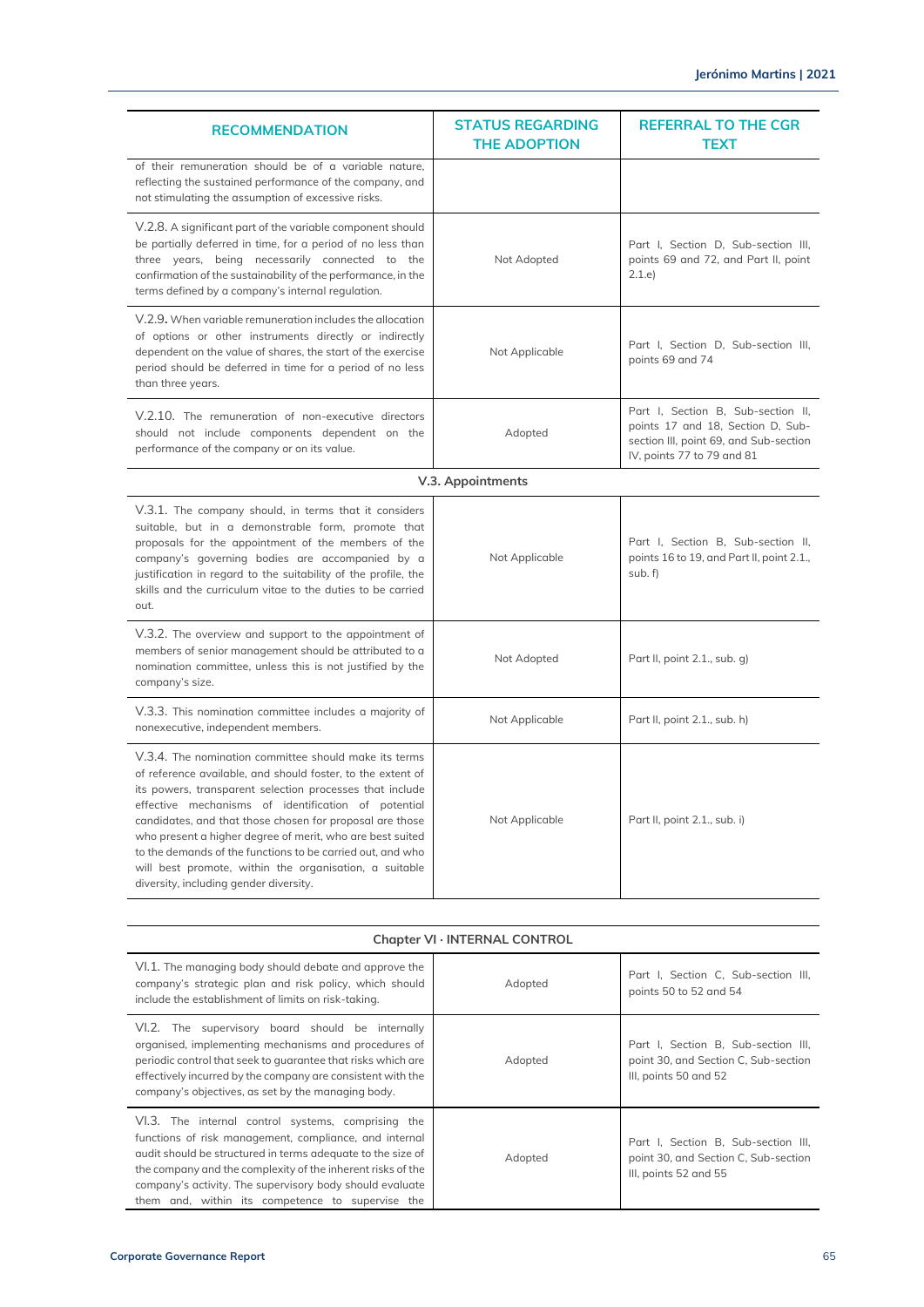| <b>RECOMMENDATION</b>                                                                                                                                                                                                                                                                                                                                                                                    | <b>STATUS REGARDING</b><br><b>THE ADOPTION</b> | <b>REFERRAL TO THE CGR</b><br><b>TEXT</b>                                                                                                     |
|----------------------------------------------------------------------------------------------------------------------------------------------------------------------------------------------------------------------------------------------------------------------------------------------------------------------------------------------------------------------------------------------------------|------------------------------------------------|-----------------------------------------------------------------------------------------------------------------------------------------------|
| effectiveness of this system, propose adjustments where<br>they are deemed to be necessary.                                                                                                                                                                                                                                                                                                              |                                                |                                                                                                                                               |
| VI.4. The supervisory body should provide its view on the<br>work plans and resources allocated to the services of the<br>internal control system, including the risk management,<br>compliance and internal audit functions, and may propose<br>the adjustments deemed to be necessary.                                                                                                                 | Adopted                                        | Part I, Section B, Sub-section III,<br>point 30, and Section C, Sub-section<br>III, point 52                                                  |
| VI.5. The supervisory body should be the recipient of the<br>reports prepared by the internal control services, including<br>the risk management functions, compliance and internal<br>audit, at least regarding matters related to the approval of<br>accounts, the identification and resolution of conflicts of<br>interest, and the detection of potential irregularities.                           | Adopted                                        | Part I, Section B, Sub-section III,<br>point 30, Section C, Sub-section III,<br>points 50, 51, 55, and Section E, Sub-<br>section I, point 91 |
| VI.6. Based on its risk policy, the company should<br>establish a risk management function, identifying (i) the<br>main risks it is subject to in carrying out its activity; (ii) the<br>probability of occurrence of those risks and their respective<br>impact; (iii) the devices and measures to adopt towards<br>their mitigation; (iv) the monitoring procedures, aiming at<br>their accompaniment. | Adopted                                        | Part I, Section C, Sub-section III,<br>points 50 to 54                                                                                        |
| VI.7. The company should establish procedures for the<br>supervision, periodic evaluation, and adjustment of the<br>internal control system, including an annual evaluation of<br>the level of internal compliance and the performance of<br>that system, as well as the perspectives for amendments<br>of the risk structure previously defined.                                                        | Adopted                                        | Part I. Section B. Sub-section III.<br>point 30, and Section C, Sub-section<br>III, points 50, 52 and 55                                      |

|  |  | Chapter VII · FINANCIAL STATEMENTS AND ACCOUNTING |  |
|--|--|---------------------------------------------------|--|
|--|--|---------------------------------------------------|--|

### **VII.1. Financial information**

| VII.1.1. The supervisory body's internal regulation should<br>impose the obligation to supervise the suitability of the<br>preparation process and the disclosure of financial<br>information by the managing body, including suitable<br>accounting policies, estimates, judgments, relevant<br>disclosure and its consistent application between financial<br>years, in a duly documented and communicated form. | Adopted | Part I, Section B, Sub-section III,<br>point 30, and Section C, Sub-section<br>V, point 61  |  |
|--------------------------------------------------------------------------------------------------------------------------------------------------------------------------------------------------------------------------------------------------------------------------------------------------------------------------------------------------------------------------------------------------------------------|---------|---------------------------------------------------------------------------------------------|--|
| VII.2. Statutory audit of accounts and supervision                                                                                                                                                                                                                                                                                                                                                                 |         |                                                                                             |  |
| VII.2.1. By internal regulations, the supervisory body<br>should define, according to the applicable legal regime, the<br>monitoring procedures aimed at ensuring the<br>independence of the statutory audit;                                                                                                                                                                                                      | Adopted | Part I. Section B. Sub-section III.<br>points 30 and 37                                     |  |
| VII.2.2. The supervisory body should be the main<br>interlocutor of the statutory auditor in the company and<br>the first recipient of the respective reports, having the<br>powers, namely, to propose the respective remuneration<br>and to ensure that adequate conditions for the provision of<br>services are ensured within the company.                                                                     | Adopted | Part I. Section B. Sub-section III.<br>points 30 and 37, Sub-section V,<br>points 46 and 47 |  |
| VII.2.3. The supervisory body should annually assess the<br>services provided by the statutory auditor, their<br>independence and their suitability in carrying out their<br>functions, and propose their dismissal or the termination of<br>their service contract by the competent body when this is<br>justified for due cause.                                                                                 | Adopted | Part I, Section B, Sub-section III,<br>point 30, Sub-section V, point 45                    |  |

In light of the text of the recommendations, the following recommendations, also referenced in the table above, were not fully complied with. The corresponding explanations are detailed below.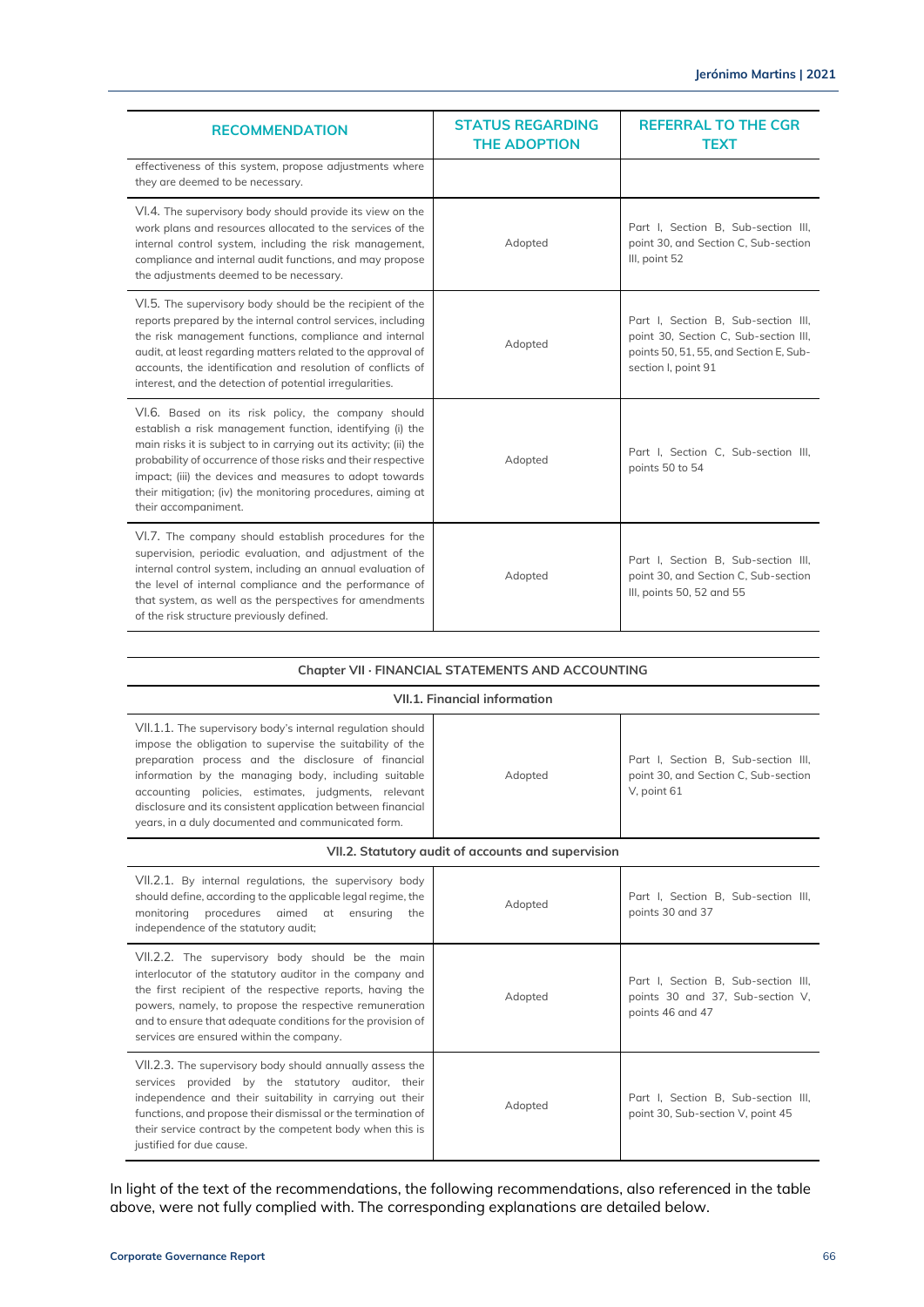a) With reference to Recommendation I.5.2., it is not applicable to the Company, given the wording of paragraph 1 of Art. 29-S PSC, added by Law no. 99-A/2021, of 31 December. The periodic verification of transactions with related parties is now a duty of the Company's supervisory body and not of the respective management body.

The aforementioned understanding was also accepted in Interpretative Note no. 3, of IPCG's Executive Commission for the Accompaniment and Monitoring ("CEAM") which still made reference to Art. 249.-A CVM, in force at the time, with material content equivalent to that of Art. 29.-S CVM.

b) As to Recommendation III.1, it is explained that the coordination of Non-executive Directors in the Company is made by means of a Mechanism for Coordinating the Activities of Non-Executive Directors. Without prejudice to the mandatory duty of general surveillance of such Directors, under Art. 407, paragraph 8 CCC, the Company has created a disclosure mechanism that requires that Executive Directors or the Chairman of the Executive Committee, as the case may be, disclose relevant information to Non-Executive Directors regarding the performance of the delegated powers or the special duty conferred upon them. Said Mechanism also foresees that any information request presented by any Non-Executive Director, within their respective functions, should be answered, and that Non-executive Directors may also meet in ad hoc meetings, as well as a duty over the Company Secretary, to timely provide Non-executive Directors with the definitive agenda of the meetings and respective preliminary documentation of Board Meetings and of the Specialized Committees that they are part of. The Company Secretary shall also ensure, according to such Mechanism, the delivery to Directors who so request, of a copy of the meetings of the Managing Committee or that of any other corporate bodies. The above explanation has already been accepted by IPCG's CEAM in past years.

See, point 21. of Part I, Section B, Sub-section II.

c) With reference to Recommendation III.7, the Company does not have a Nomination Committee for senior management for the reasons explained below in subparagraph g).

d) What concerns Recommendation IV.1 it is explained that the Company complies with it partially, considering that, although a Regulation of the Board of Directors exists, it is not therein regulated the performance of executive functions by executive directors in entities outside of the Group. However, the objective of the Recommendation at stake is achieved considering that the Company is a family company, being that also the case of the family holding companies Arica Holding, B.V., Sociedade Francisco Manuel dos Santos, SGPS, S.E. and Sociedade Francisco Manuel dos Santos, B.V. that the Company's Chief Executive Officer is a member of the family that holds the majority of the share capital of the Company, what is foreseen in the Company's Regulation of the Board of Directors in force, the content of the current Delegation of Powers to the Chief Executive Officer and the legal obligations that impend over directors, e.g., duties of loyalty and, in particular, the duties of care that the same have to comply with, under Art. 64 CCC.

See, point 21. of Part I, Section B, Sub-section II.

e) With reference to Recommendation V.2.8., it should be noted that the Company's Remuneration Policy does not provide for the deferred payment of all or part of the variable component of remuneration, and the Remuneration Committee believes that it has found, thusfar, the mechanisms that allow the alignment of the interests of the Executive Directors with the long-term interests of the Company and the shareholders, enabling the sustained growth of the Company's business and the corresponding value creation for the shareholders. It has to be noted that the role of executive director of the Company has been performed by members of the family that holds the majority of the share capital of the Company and, therefore, the long-term alignment of interests between the executive management and the Company is naturally ensured.

See, point 69. of Part I, Section D, Subsection III.

f) Regarding Recommendation V.3.1., it was not applicable to the Company in the year 2021, considering that the 2019-2021 term is in progress, and there were no elections to any of the Company's corporate bodies.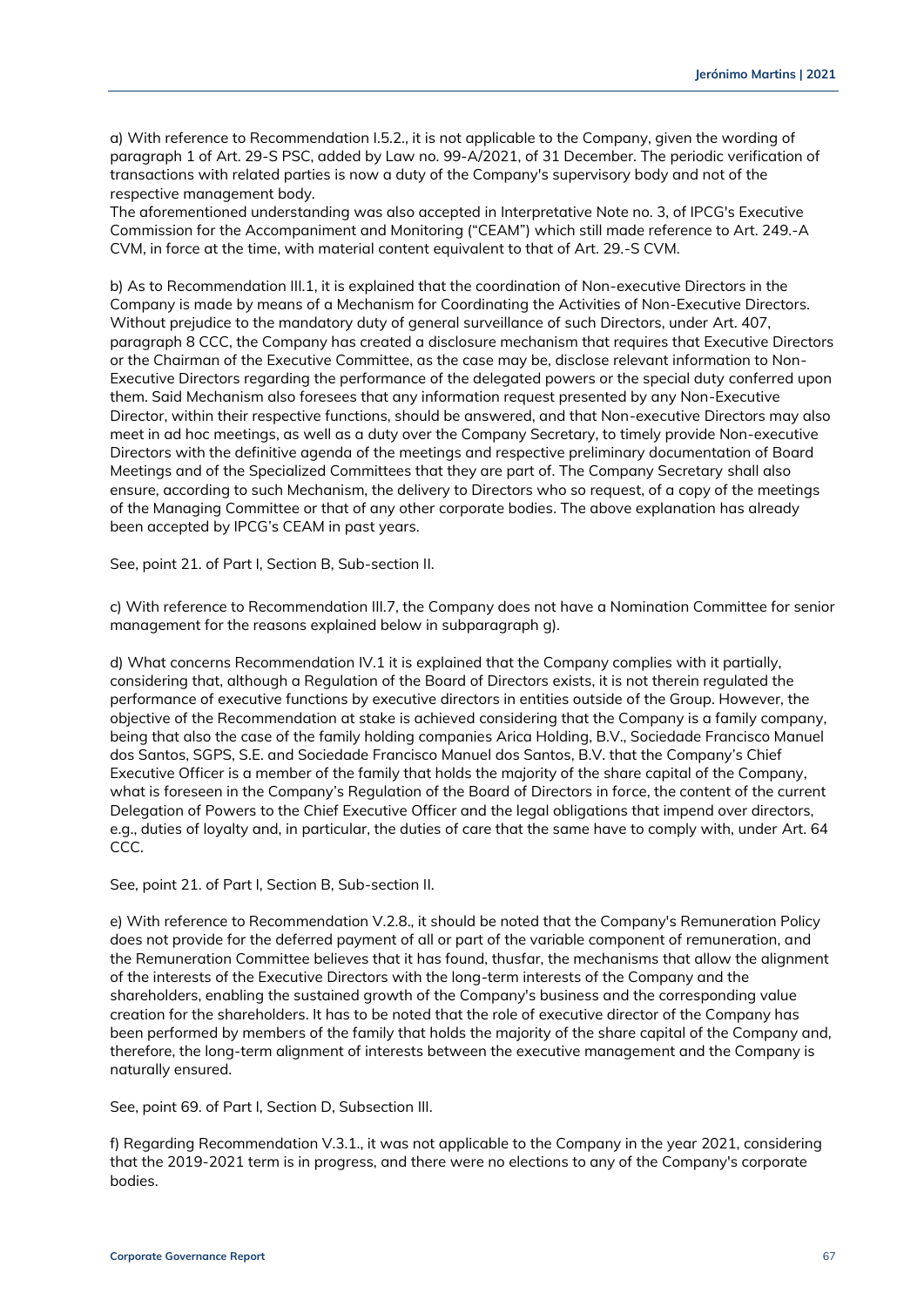g) Concerning Recommendation V.3.2., it has to be said that the Jeronimo Martins Group has been through a period of high growth, currently developing operations in three countries, and employing over 100,000.00 individuals. The Company's Human Resources Division developed the necessary studies and has implemented the appropriate mechanisms in order to manage its workers, at all levels, and to make available the necessary tools to the companies of the Group, both at the initial hiring and subsequently, in career management. Considering, additionally, the notorious family dimension of the Company, the Human Resources Policy and, the selection and hiring acquires special importance and requires special attention by the Chief Executive Officer, himself a member of the controlling family.

See, point 21 of Part I, Section B, Sub-section II ("Human Resources"), and the explanation in subparagraph d) above.

h) Concerning Recommendation V.3.3., see the explanation made in the previous subparagraph.

i) Concerning Recommendation V.3.4., see the explanation made in subparagraph g).

# <span id="page-67-0"></span>**3. Other Information**

There is no other data or additional information, which is relevant for understanding the corporate governance model and practices adopted.